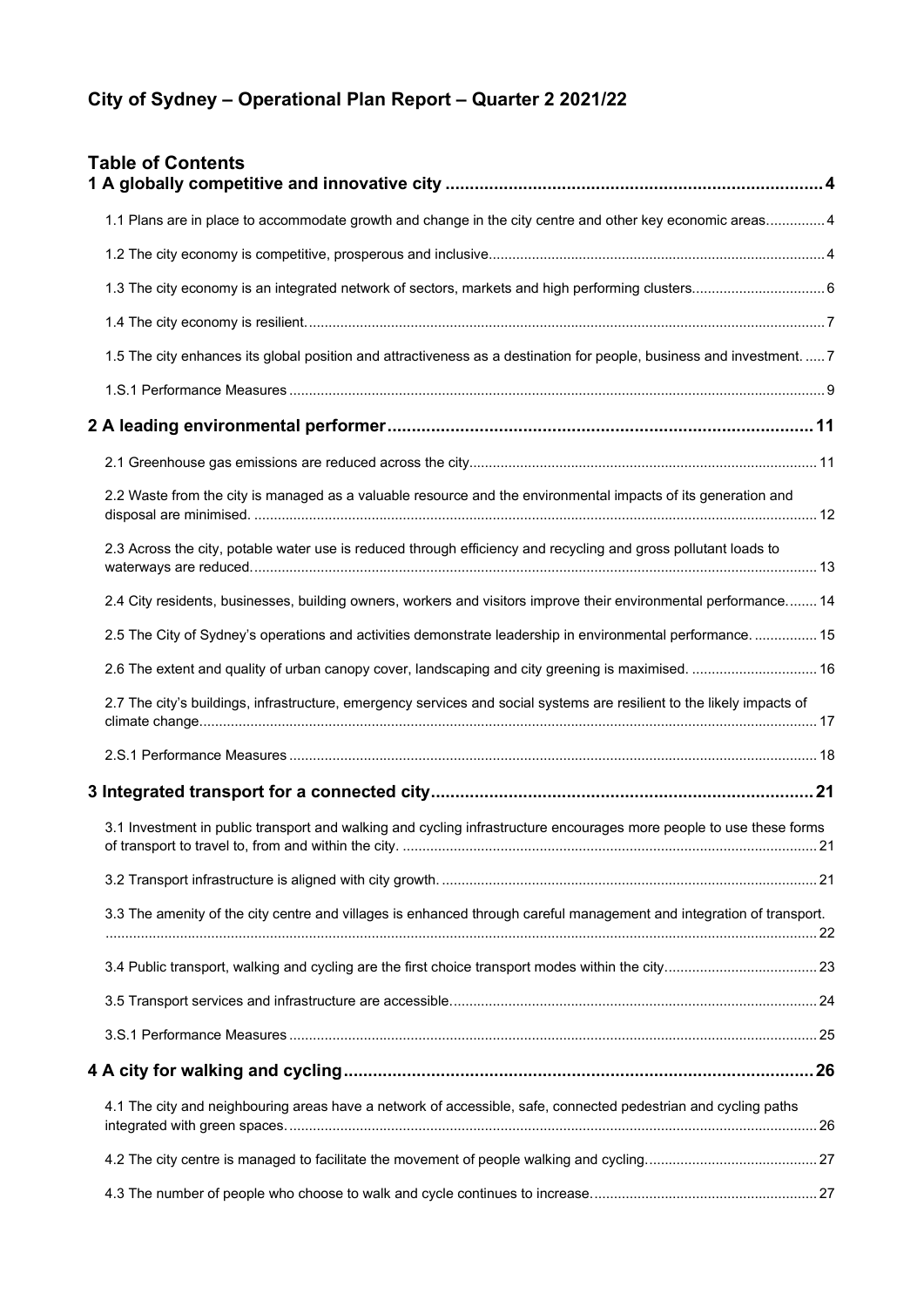| 5.1 The city centre has safe and attractive public spaces for people to meet, rest and walk through at all times of the     |  |
|-----------------------------------------------------------------------------------------------------------------------------|--|
|                                                                                                                             |  |
| 5.3 Innovative, creative, retail, hospitality, tourism and small business activity is supported in the city centre 30       |  |
|                                                                                                                             |  |
|                                                                                                                             |  |
|                                                                                                                             |  |
| 6.1 Our city comprises many unique places - a 'city of villages' - for communities to live, meet, shop, study, create,      |  |
|                                                                                                                             |  |
| 6.3 Local economies are resilient, meet the needs of their community, and provide opportunities for people to realise       |  |
| 6.4 There is equitable access to community facilities and places, parks and recreational facilities to support wellbeing    |  |
| 6.5 The community has the capacity, confidence and resilience to adapt to changing circumstances 35                         |  |
|                                                                                                                             |  |
|                                                                                                                             |  |
| 7.1 Creativity is a consistent and visible feature of the public domain and there are distinctive cultural precincts in the |  |
| 7.2 The city supports and encourages individual creative expression by ensuring opportunities for creative                  |  |
| 7.3 Sydney's cultural sector and creative industries are supported and enhanced leading to greater sector                   |  |
| 7.4 The continuous living cultures of Aboriginal and Torres Strait Islander communities is visible and celebrated in our    |  |
|                                                                                                                             |  |
|                                                                                                                             |  |
| 8.1 The supply of market housing in the city meets the needs of a diverse and growing population 45                         |  |
| 8.2 The supply of affordable housing supports a diverse and sustainable community and economy 45                            |  |
| 8.3 The supply of safe and sustainable social housing in the inner city is available for those who need it 46               |  |
| 8.4 People who are homeless or at risk of homelessness have access to safe and sustainable housing and support.47           |  |
|                                                                                                                             |  |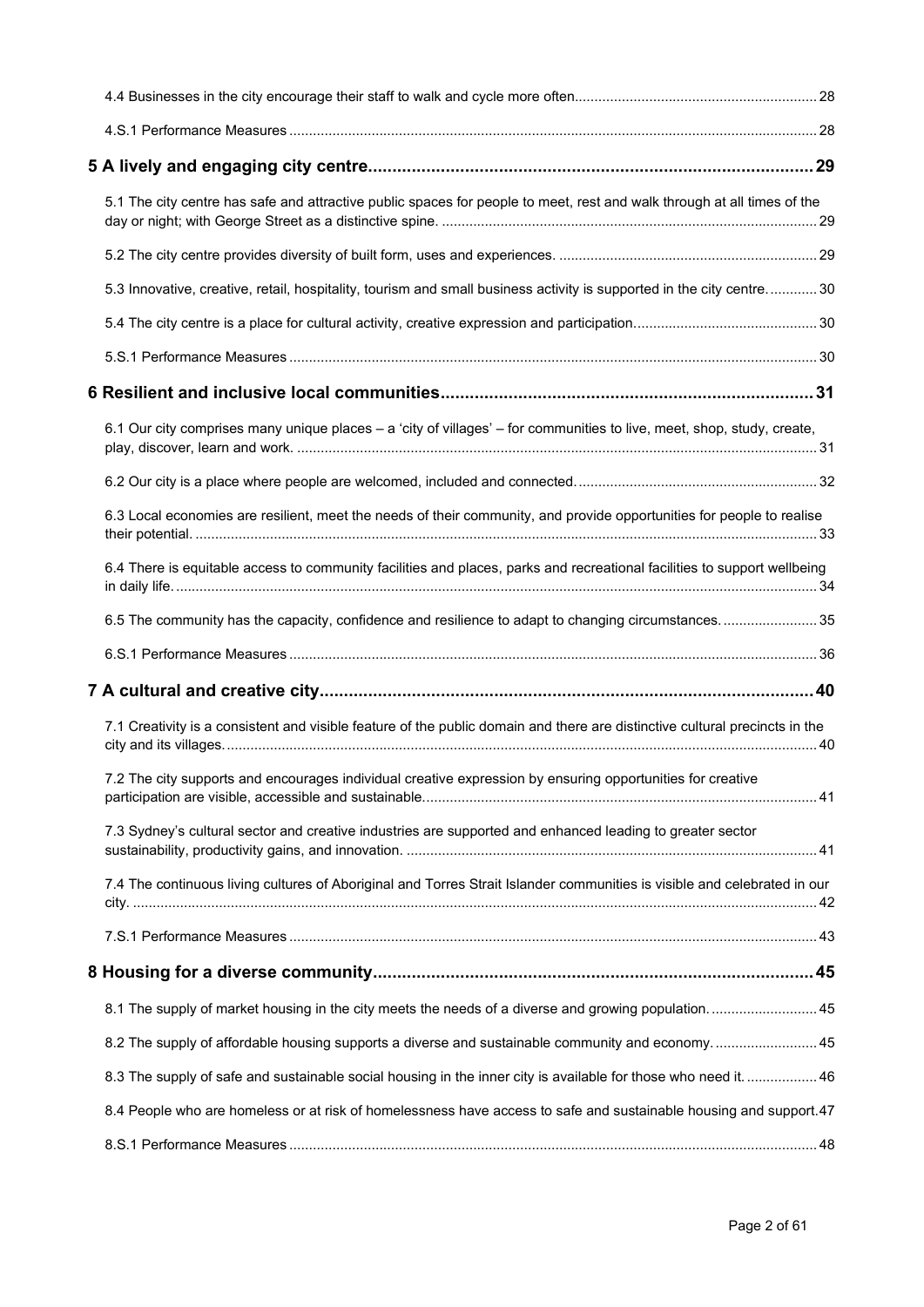| 9.3 There are great public buildings, streets, squares and parks for everyone to use and enjoy 51                 |  |
|-------------------------------------------------------------------------------------------------------------------|--|
|                                                                                                                   |  |
|                                                                                                                   |  |
|                                                                                                                   |  |
|                                                                                                                   |  |
|                                                                                                                   |  |
| 10.2 The City of Sydney has the culture, capability and capacity to deliver Sustainable Sydney 2030 priorities 55 |  |
|                                                                                                                   |  |
| 10.4 The City of Sydney makes a positive contribution to the governance of metropolitan Sydney. 57                |  |
|                                                                                                                   |  |
|                                                                                                                   |  |
|                                                                                                                   |  |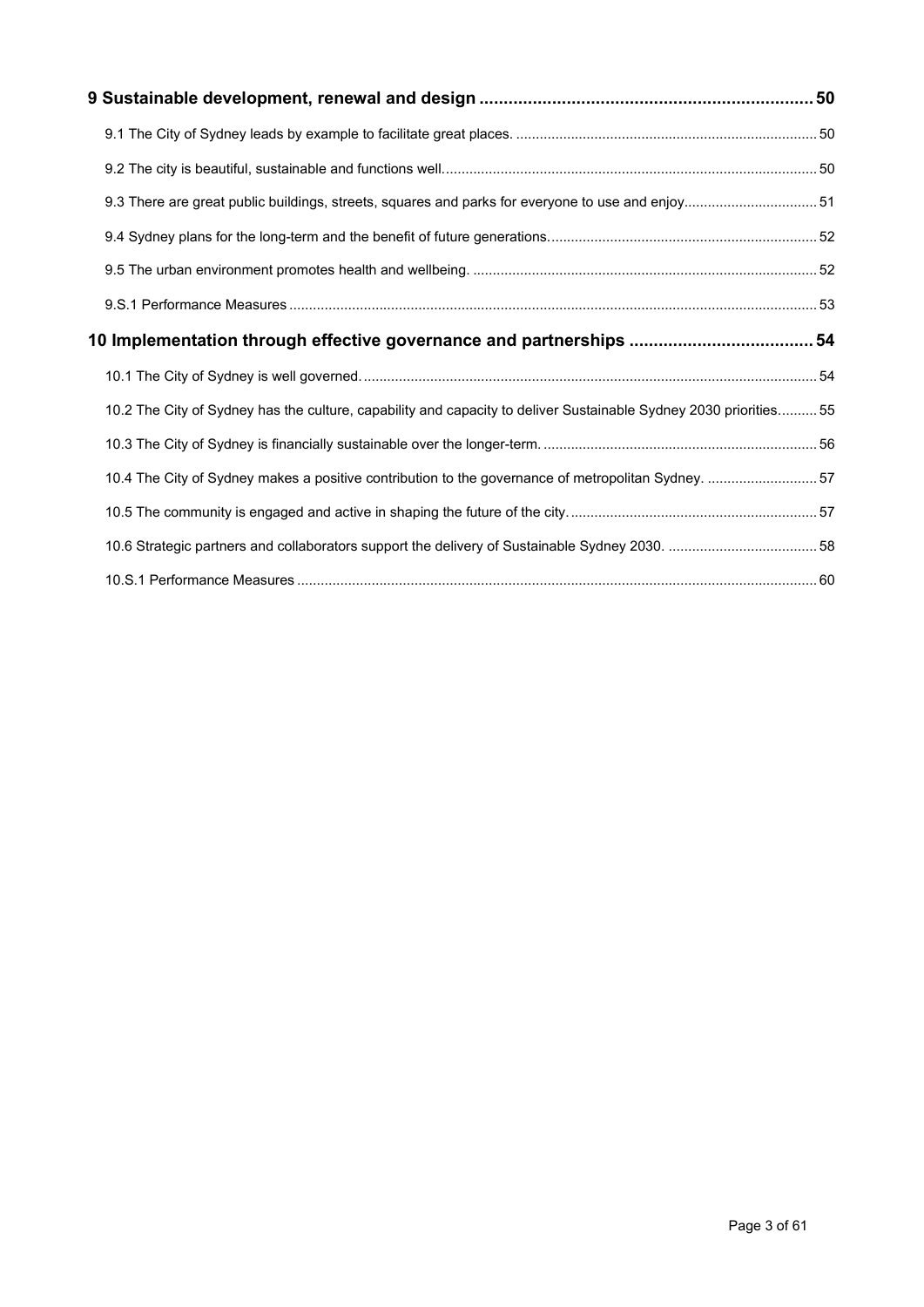### **1 A globally competitive and innovative city**

**Keeping Sydney globally competitive is central to Sydney's and Australia's future. The city must focus on the global economy and sustained innovation to ensure continuing prosperity.**

| 1.1 Plans are in place to accommodate growth and change in the city centre and other key economic areas.                                                                                                                                                                                                           |                                                                                                                                                                                                                                                                                                                                                                                                                                                                                                                                                                                                                                                                                                                                                                                                                                                                                                                                                                                                                                                                                                                                                              |                 |  |  |  |  |  |
|--------------------------------------------------------------------------------------------------------------------------------------------------------------------------------------------------------------------------------------------------------------------------------------------------------------------|--------------------------------------------------------------------------------------------------------------------------------------------------------------------------------------------------------------------------------------------------------------------------------------------------------------------------------------------------------------------------------------------------------------------------------------------------------------------------------------------------------------------------------------------------------------------------------------------------------------------------------------------------------------------------------------------------------------------------------------------------------------------------------------------------------------------------------------------------------------------------------------------------------------------------------------------------------------------------------------------------------------------------------------------------------------------------------------------------------------------------------------------------------------|-----------------|--|--|--|--|--|
| <b>Major Programs</b>                                                                                                                                                                                                                                                                                              | <b>Progress To Date</b>                                                                                                                                                                                                                                                                                                                                                                                                                                                                                                                                                                                                                                                                                                                                                                                                                                                                                                                                                                                                                                                                                                                                      | <b>Status</b>   |  |  |  |  |  |
| <b>City Planning</b>                                                                                                                                                                                                                                                                                               |                                                                                                                                                                                                                                                                                                                                                                                                                                                                                                                                                                                                                                                                                                                                                                                                                                                                                                                                                                                                                                                                                                                                                              |                 |  |  |  |  |  |
| Conduct strategic studies and reviews to inform planning control<br>amendments that protect and grow jobs in line with the Local<br>Strategic Planning Statement.                                                                                                                                                  | The Central Sydney Planning Framework was finalised in November 2021 and implements planning controls for<br>employment growth. Planning controls to protect and grow jobs have been exhibited for Botany Road Corridor, Oxford<br>Street and North Alexandria and the Enterprise Area.                                                                                                                                                                                                                                                                                                                                                                                                                                                                                                                                                                                                                                                                                                                                                                                                                                                                      | <b>On Track</b> |  |  |  |  |  |
| <b>City Development</b>                                                                                                                                                                                                                                                                                            |                                                                                                                                                                                                                                                                                                                                                                                                                                                                                                                                                                                                                                                                                                                                                                                                                                                                                                                                                                                                                                                                                                                                                              |                 |  |  |  |  |  |
| Provide strategic input into State Government and major public or<br>private development projects to ensure that public domain outcomes<br>support public life, activation, and are integrated with surrounding<br>areas.                                                                                          | The City has ongoing involvement, input and advocacy on public domain outcomes into state government led projects<br>including Circular Quay, Central Station, Waterloo Estate, Metro station precincts, North Eveleigh precinct, Redfern<br>Station upgrade, and Barangaroo Central including Hickson Road (the Hungry Mile). Major private development<br>projects include AMP Circular Quay precinct, and Alfred and George Street Circular Quay. Public domain planning for<br>Green Square and Ashmore Estate provide a co-ordinated and aligned public domain response for private<br>developments across these precincts.                                                                                                                                                                                                                                                                                                                                                                                                                                                                                                                             | On Track        |  |  |  |  |  |
| <b>Service Delivery</b>                                                                                                                                                                                                                                                                                            |                                                                                                                                                                                                                                                                                                                                                                                                                                                                                                                                                                                                                                                                                                                                                                                                                                                                                                                                                                                                                                                                                                                                                              |                 |  |  |  |  |  |
| Deliver City Services to meet the needs of a Global City.                                                                                                                                                                                                                                                          | The City is continuing to adjust services in response to the impact of Covid-19 on both staff, operations, safety and<br>business continuity. The strategic outlook will be reassessed once there is an understanding of what the full impact of<br>the pandemic has been and there is a greater sense of what "Covid normal" looks like.                                                                                                                                                                                                                                                                                                                                                                                                                                                                                                                                                                                                                                                                                                                                                                                                                    | On Track        |  |  |  |  |  |
| 1.2 The city economy is competitive, prosperous and inclusive.                                                                                                                                                                                                                                                     |                                                                                                                                                                                                                                                                                                                                                                                                                                                                                                                                                                                                                                                                                                                                                                                                                                                                                                                                                                                                                                                                                                                                                              |                 |  |  |  |  |  |
| <b>Major Programs</b>                                                                                                                                                                                                                                                                                              | <b>Progress To Date</b>                                                                                                                                                                                                                                                                                                                                                                                                                                                                                                                                                                                                                                                                                                                                                                                                                                                                                                                                                                                                                                                                                                                                      | Status          |  |  |  |  |  |
| <b>Economy</b>                                                                                                                                                                                                                                                                                                     |                                                                                                                                                                                                                                                                                                                                                                                                                                                                                                                                                                                                                                                                                                                                                                                                                                                                                                                                                                                                                                                                                                                                                              |                 |  |  |  |  |  |
| Continue to implement the OPEN Sydney Strategy to develop a<br>vibrant, safe and sustainable night time economy that offers a diverse<br>range of leisure and entertainment options for all ages and interests,<br>with inviting and safe public spaces, easily accessible information and<br>connected transport. | To support economic recovery and the hospitality sector, Council approved fee waivers to June 2022 and changes to<br>the City's Outdoor Dining Guideline, streamlining the approval process and assisting over 370 businesses to access<br>more space for outdoor dining on footways and in reallocated road space.<br>In 2021 the City supported 26 grants to businesses to the value of \$485,120 under the Night Time Diversification and<br>Live Performance Grant programs to increase the diversity of nightlife.<br>Many recommendations made by the City were included in the Liquor Amendment (24-hour Economy) Bill 2020 and<br>will strengthen the City's Open and Creative planning reforms, which are being finalised post public exhibition. These<br>reforms will enable later trading shops and businesses, more small-scale cultural activities and better sound<br>management for nightlife and live music venues, which will be important to the post-pandemic recovery.<br>The City is a member of the 24-Hour Economy Advisory Group and is working closely with NSW Government to<br>support delivery of the 24-Hour Economy Strategy. | <b>On Track</b> |  |  |  |  |  |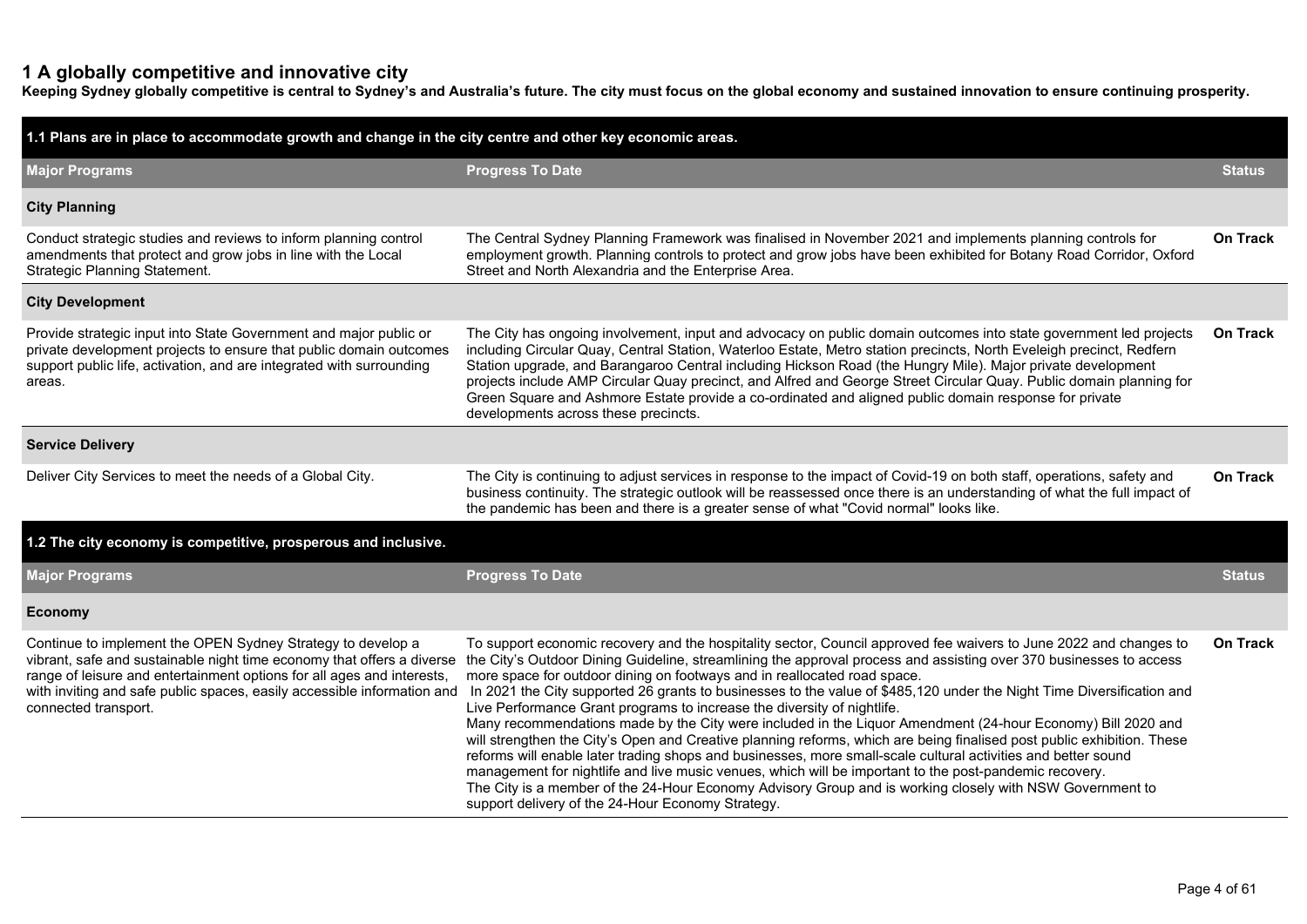| Implement priority projects and programs from the Retail Action Plan<br>that create great experiences, build capacity and resilience, remove<br>barriers, and engage with the sector.                               | The City continues to work closely with the retail sector to support businesses recover through the impacts of the<br>pandemic and reduced pedestrian activity in the CBD.<br>We have provided regular updates and briefings to the sector to ensure they have awareness of access to business<br>support, grants to drive activations and events, marketing and communications opportunities and general information<br>relating to public health orders.<br>We have promoted Christmas decorations, events and activations and provided a Black Friday retailing promotional<br>platform to amplify retailer activations and events.<br>The City has focused communications on building consumer confidence that coming to the city is a safe and<br>enjoyable experience and highlighted opportunities to shop, dine, drink and engage across a variety of city<br>experiences.                                                                                                                                                                                                                                                                                                                                                                                                                             | <b>On Track</b> |
|---------------------------------------------------------------------------------------------------------------------------------------------------------------------------------------------------------------------|----------------------------------------------------------------------------------------------------------------------------------------------------------------------------------------------------------------------------------------------------------------------------------------------------------------------------------------------------------------------------------------------------------------------------------------------------------------------------------------------------------------------------------------------------------------------------------------------------------------------------------------------------------------------------------------------------------------------------------------------------------------------------------------------------------------------------------------------------------------------------------------------------------------------------------------------------------------------------------------------------------------------------------------------------------------------------------------------------------------------------------------------------------------------------------------------------------------------------------------------------------------------------------------------------------------|-----------------|
| Implement priority projects and programs arising from the Tech Start<br>Up Action Plan to support the growth of the tech start-up ecosystem.                                                                        | The City sponsored UTS Startup Central, located on Broadway, to show people what technology-enabled<br>entrepreneurs are doing, how they're doing it, who is doing it, and how the public can take their first steps as<br>entrepreneurs.<br>The Business Innovation Space (currently under construction at 182 George Street) project continued to progress.<br>The space, named Greenhouse, will provide a desirable and affordable home to startups and scaleups focused on<br>tech solutions to benefit the environment. The City has awarded an accommodation grant to Innovillage Pty Ltd to<br>operate the space. The space will open in late 2022, bringing 3,800 sqm affordable space for tech startups and<br>scaleups. The 10-year rental subsidy arrangement will help Greenhouse support the growth of the city's innovation<br>economy in the long term.<br>The City is also exploring the opportunity to launch the second iteration of the Sydney Landing Pad Program, in<br>discussion with industry partners. In the last three years, this City-funded program has attracted 185 applications from<br>40 cities around the world with an average valuation of \$25million. To date, the program has created 13 jobs and<br>achieved a return of investment of 2500% for the City of Sydney. | <b>On Track</b> |
| Implement priority projects and programs from the Eora Journey<br>Economic Development Plan that focus on support for Aboriginal and<br>Torres Strait Islander business owners, employees and education<br>success. | Focus on support for Aboriginal and Torres Strait Islander business owners, employees and education success<br>continues in line with the Eora Journey Economic Development Plan.<br>The City's grants program attracted successful applications from Aboriginal and Torres Strait Islander owned<br>businesses for matching grants for entrepreneurs, festival and events sponsorship grants for Tranby College and First<br>Hand Solutions for an Indigenous Art Fair and knowledge exchange sponsorship for the Indigenous Entrepreneur<br>Network to provide a report on Aboriginal and Torres Strait Islander Business Status.<br>A social media campaign to promote local businesses during Indigenous Business Month in October raised<br>awareness of the businesses and drove traffic to their own social media accounts. It received positive feedback from<br>participating businesses and the audience.                                                                                                                                                                                                                                                                                                                                                                                            | <b>On Track</b> |
| Strategic research, analysis and knowledge sharing                                                                                                                                                                  |                                                                                                                                                                                                                                                                                                                                                                                                                                                                                                                                                                                                                                                                                                                                                                                                                                                                                                                                                                                                                                                                                                                                                                                                                                                                                                                |                 |
| Collect data, undertake strategic analysis, and provide demographic<br>and economic development information to industry, academia,<br>government and business.                                                      | The 2021 Housing Audit, Residential Monitor, Commercial Development Monitor and Visitor Accommodation Monitor<br>have all been completed and uploaded to the website for use by industry, academia, government and business. Data<br>used to support Tech Central project, Redfern North Eveleigh project, Covid-19 Business Recovery Survey and<br>IPART review on contributions.                                                                                                                                                                                                                                                                                                                                                                                                                                                                                                                                                                                                                                                                                                                                                                                                                                                                                                                             | On Track        |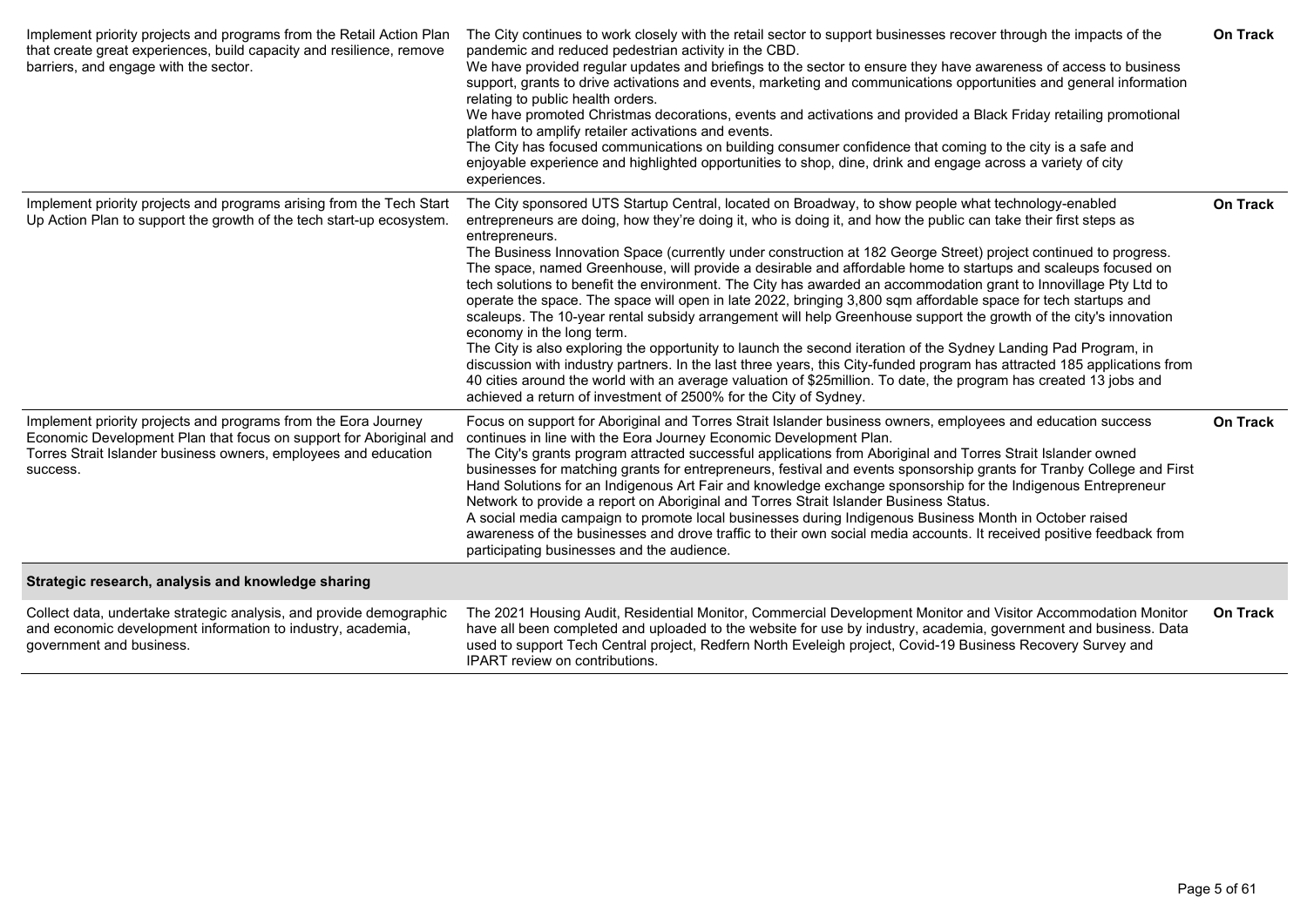|  |  |  |  |  | 1.3 The city economy is an integrated network of sectors, markets and high performing clusters. |
|--|--|--|--|--|-------------------------------------------------------------------------------------------------|
|--|--|--|--|--|-------------------------------------------------------------------------------------------------|

| <b>Major Programs</b>                                                                                                              | <b>Progress To Date</b>                                                                                                                                                                                                                                                                                                                                                                                                                                                                                                                                                                                                                                                                                                                                                                                                                                                                                                                                                                                                                                                                                                                                                                                                                                                                                                                                                                                                                                                                                                                                                                                                                                                                                                                                                                                                                                                                                                                                                                                                                                                                                                                                                                                                                                                                                                                                | <b>Status</b>   |
|------------------------------------------------------------------------------------------------------------------------------------|--------------------------------------------------------------------------------------------------------------------------------------------------------------------------------------------------------------------------------------------------------------------------------------------------------------------------------------------------------------------------------------------------------------------------------------------------------------------------------------------------------------------------------------------------------------------------------------------------------------------------------------------------------------------------------------------------------------------------------------------------------------------------------------------------------------------------------------------------------------------------------------------------------------------------------------------------------------------------------------------------------------------------------------------------------------------------------------------------------------------------------------------------------------------------------------------------------------------------------------------------------------------------------------------------------------------------------------------------------------------------------------------------------------------------------------------------------------------------------------------------------------------------------------------------------------------------------------------------------------------------------------------------------------------------------------------------------------------------------------------------------------------------------------------------------------------------------------------------------------------------------------------------------------------------------------------------------------------------------------------------------------------------------------------------------------------------------------------------------------------------------------------------------------------------------------------------------------------------------------------------------------------------------------------------------------------------------------------------------|-----------------|
| Knowledge and skills                                                                                                               |                                                                                                                                                                                                                                                                                                                                                                                                                                                                                                                                                                                                                                                                                                                                                                                                                                                                                                                                                                                                                                                                                                                                                                                                                                                                                                                                                                                                                                                                                                                                                                                                                                                                                                                                                                                                                                                                                                                                                                                                                                                                                                                                                                                                                                                                                                                                                        |                 |
| Implement appropriate projects and programs to support the recovery<br>of the International Education sector impacted by Covid-19. | Currently there are just over 91,000 international students onshore in NSW while over 56,000 remain offshore, which<br>equates to 38% of the international student population. In the last quarter, nine activities took place to support the<br>recovery of the international education sector, including:<br>- At the StudyNSW virtual panel, 'Support for NSW International Students during Covid-19' the City's International<br>Student and Leadership Ambassadors (ISLA) were panellists<br>- A total of 201 international students participated in three events delivered by the City's ISLA team with 93% reporting<br>increased skills and knowledge, 98% reporting increased connectedness and 92% reporting increased social<br>wellbeing. The events were an Employment Panel, Cultural Fest event, and Aussie Culture 101, and they aim to help<br>to build students' capacity to participate in the local community, increase their employability skills and cultural<br>intelligence<br>- The City's ISLA team continue to promote relevant international students services, support and volunteering<br>opportunities to their relevant network such as Study NSW's Virtual Study Program, Surf Lifesaving Bilingual Water<br>Safety Volunteer Program, My Legal Mate and Covid-19 information and welfare support<br>- The City's ISLA team participated in the NSW Surf Lifesaving Information Hub consultation<br>- The City's ISLA team participated in the Centre for Volunteering CALD Volunteer consultation to inform resource and<br>policy development and implementation<br>- At the ISANA International Education Association National Conference, 'Student partnerships - the future of<br>international education through a student-led consultative approach', the City's ISLA team were panellists<br>- In the Welcoming Cities resource, 'Putting out the Welcome Mat', the City's ISLA program was showcased as a case<br>study to illustrate the benefits of engaging in learning and development to create pathways to further learning,<br>employment, civic participation and self-empowerment. Putting out the Welcome Mat' is designed to assist local<br>councils to develop successful plans, initiatives, policy documents and partnerships to advance welcoming work in<br>local councils and communities. | <b>On Track</b> |
| Affordable spaces - economic                                                                                                       |                                                                                                                                                                                                                                                                                                                                                                                                                                                                                                                                                                                                                                                                                                                                                                                                                                                                                                                                                                                                                                                                                                                                                                                                                                                                                                                                                                                                                                                                                                                                                                                                                                                                                                                                                                                                                                                                                                                                                                                                                                                                                                                                                                                                                                                                                                                                                        |                 |
| Manage the use of City owned properties as affordable space within<br>the context of the City's economic action plans.             | The Business Innovation Space (currently under construction at 182 George Street) project continued to progress.<br>The space, named Greenhouse, will provide a desirable and affordable home to startups and scaleups focused on<br>tech solutions to benefit the environment. The City has awarded an accommodation grant to Innovillage Pty Ltd to<br>operate the space. The space will open in late 2022, bringing 3,800 sqm affordable space for tech startups and<br>scaleups. The 10-year rental subsidy arrangement will help Greenhouse support the growth of the city's innovation<br>economy in the long term.                                                                                                                                                                                                                                                                                                                                                                                                                                                                                                                                                                                                                                                                                                                                                                                                                                                                                                                                                                                                                                                                                                                                                                                                                                                                                                                                                                                                                                                                                                                                                                                                                                                                                                                              | On Track        |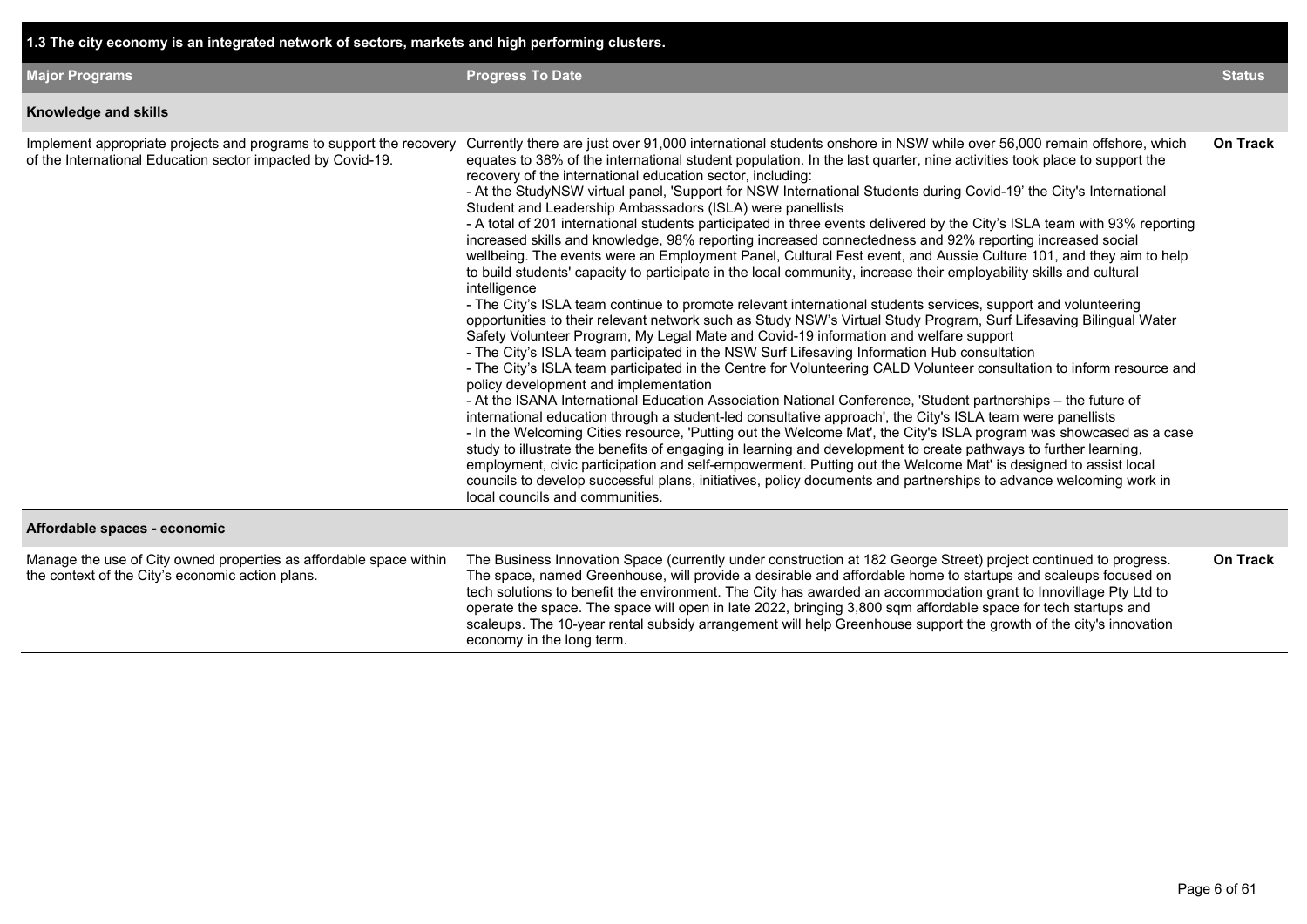| 1.4 The city economy is resilient.                                                                                                                                                                                                                                                                                                                                                                                                                                                                                                                                                                                                                                                                                                                                                                                                                                                                                                                                                                                                                                                                                                                                                                                                                                                                                                                                                                                                |                                                                                                                    |  |  |  |  |  |  |  |  |
|-----------------------------------------------------------------------------------------------------------------------------------------------------------------------------------------------------------------------------------------------------------------------------------------------------------------------------------------------------------------------------------------------------------------------------------------------------------------------------------------------------------------------------------------------------------------------------------------------------------------------------------------------------------------------------------------------------------------------------------------------------------------------------------------------------------------------------------------------------------------------------------------------------------------------------------------------------------------------------------------------------------------------------------------------------------------------------------------------------------------------------------------------------------------------------------------------------------------------------------------------------------------------------------------------------------------------------------------------------------------------------------------------------------------------------------|--------------------------------------------------------------------------------------------------------------------|--|--|--|--|--|--|--|--|
| <b>Progress To Date</b>                                                                                                                                                                                                                                                                                                                                                                                                                                                                                                                                                                                                                                                                                                                                                                                                                                                                                                                                                                                                                                                                                                                                                                                                                                                                                                                                                                                                           | <b>Status</b>                                                                                                      |  |  |  |  |  |  |  |  |
|                                                                                                                                                                                                                                                                                                                                                                                                                                                                                                                                                                                                                                                                                                                                                                                                                                                                                                                                                                                                                                                                                                                                                                                                                                                                                                                                                                                                                                   |                                                                                                                    |  |  |  |  |  |  |  |  |
| The City continues to contribute to the development of the Tech Central Innovation Precinct through the<br>Camperdown-Ultimo Collaboration Alliance.<br>The City is also participating in the 3-year Western Harbour Precinct - Business Improvement District trial project<br>which is underway.<br>The City worked collaboratively with Investment NSW to organise the NSW-Guangdong Joint Economic Meeting<br>which was held on 1-2 December 2021. This event marked the 35th anniversary of the Sydney-Guangzhou Sister City<br>relationship and aims to unlock bilateral trade and investment outcomes and facilitate knowledge exchange for priority<br>sectors in Australia and China.<br>The City has been briefing stakeholders on our planned Reopening and Reactivation of Sydney, highlighting business<br>support grants that are open to business to encourage the reactivation across our LGA. Stakeholders briefed have<br>included Business Sydney, Property Council, American Express, Australian Retailers Association, Business Council<br>of Australia. We have worked in collaboration with Office of 24 Hour Commissioner, DPIE, Treasury and other<br>government agencies to ensure a coordinated effort.<br>In the face of the pandemic, the City is working with multiple stakeholders to develop its new transitional economic<br>strategy to support economic recovery and long term economic growth. | <b>On Track</b>                                                                                                    |  |  |  |  |  |  |  |  |
|                                                                                                                                                                                                                                                                                                                                                                                                                                                                                                                                                                                                                                                                                                                                                                                                                                                                                                                                                                                                                                                                                                                                                                                                                                                                                                                                                                                                                                   |                                                                                                                    |  |  |  |  |  |  |  |  |
| <b>Progress To Date</b>                                                                                                                                                                                                                                                                                                                                                                                                                                                                                                                                                                                                                                                                                                                                                                                                                                                                                                                                                                                                                                                                                                                                                                                                                                                                                                                                                                                                           | <b>Status</b>                                                                                                      |  |  |  |  |  |  |  |  |
|                                                                                                                                                                                                                                                                                                                                                                                                                                                                                                                                                                                                                                                                                                                                                                                                                                                                                                                                                                                                                                                                                                                                                                                                                                                                                                                                                                                                                                   |                                                                                                                    |  |  |  |  |  |  |  |  |
| Beginning in late October, the City began a program of roving entertainment in the CBD to activate the city and<br>encourage visitation. This expanded into the villages in December. In late November, the City was further activated for<br>Christmas with trees and decorations in the CBD and villages, accompanied by a program of roving costume<br>performers and choirs throughout December in the CBD.<br>On 31 December, the City produced Sydney New Year's Eve. Ticketing was introduced for all vantage points to<br>manage pandemic requirements and specific messaging was developed encouraging patrons to visit local hospitality<br>businesses on their way to see the fireworks to assist with business recovery. Final numbers at the event were<br>significantly reduced due to the rapid increase in Covid-19 infections in the lead up to the event.                                                                                                                                                                                                                                                                                                                                                                                                                                                                                                                                                       | <b>On Track</b>                                                                                                    |  |  |  |  |  |  |  |  |
|                                                                                                                                                                                                                                                                                                                                                                                                                                                                                                                                                                                                                                                                                                                                                                                                                                                                                                                                                                                                                                                                                                                                                                                                                                                                                                                                                                                                                                   | 1.5 The city enhances its global position and attractiveness as a destination for people, business and investment. |  |  |  |  |  |  |  |  |

| Implement priority projects and programs from the Tourism Action<br>Plan that focus on destination development, destination management<br>and destination marketing. | The City continues to work closely with the tourism sector and Destination NSW to support the visitor economy.<br>Regular communications and engagement with the sector takes place where we share opportunities to access<br>business support, grants, participation in City produced major events and access to marketing communication<br>channels.                                                             | <b>On Track</b> |
|----------------------------------------------------------------------------------------------------------------------------------------------------------------------|--------------------------------------------------------------------------------------------------------------------------------------------------------------------------------------------------------------------------------------------------------------------------------------------------------------------------------------------------------------------------------------------------------------------|-----------------|
|                                                                                                                                                                      | Destination marketing has been focused on promoting to local and national audiences building confidence that the<br>city is a safe place to visit and enjoy over the summer months. The focus has been on promoting our major events<br>including Christmas, New Years eve and other supported events including Sydney Festival and activations including<br>Black Friday retailing events which attract visitors. |                 |
|                                                                                                                                                                      | Limited visitor services have been engaged due to the restricted border controls.<br>Ongoing promotion of local businesses has continued through the shop local campaign.                                                                                                                                                                                                                                          |                 |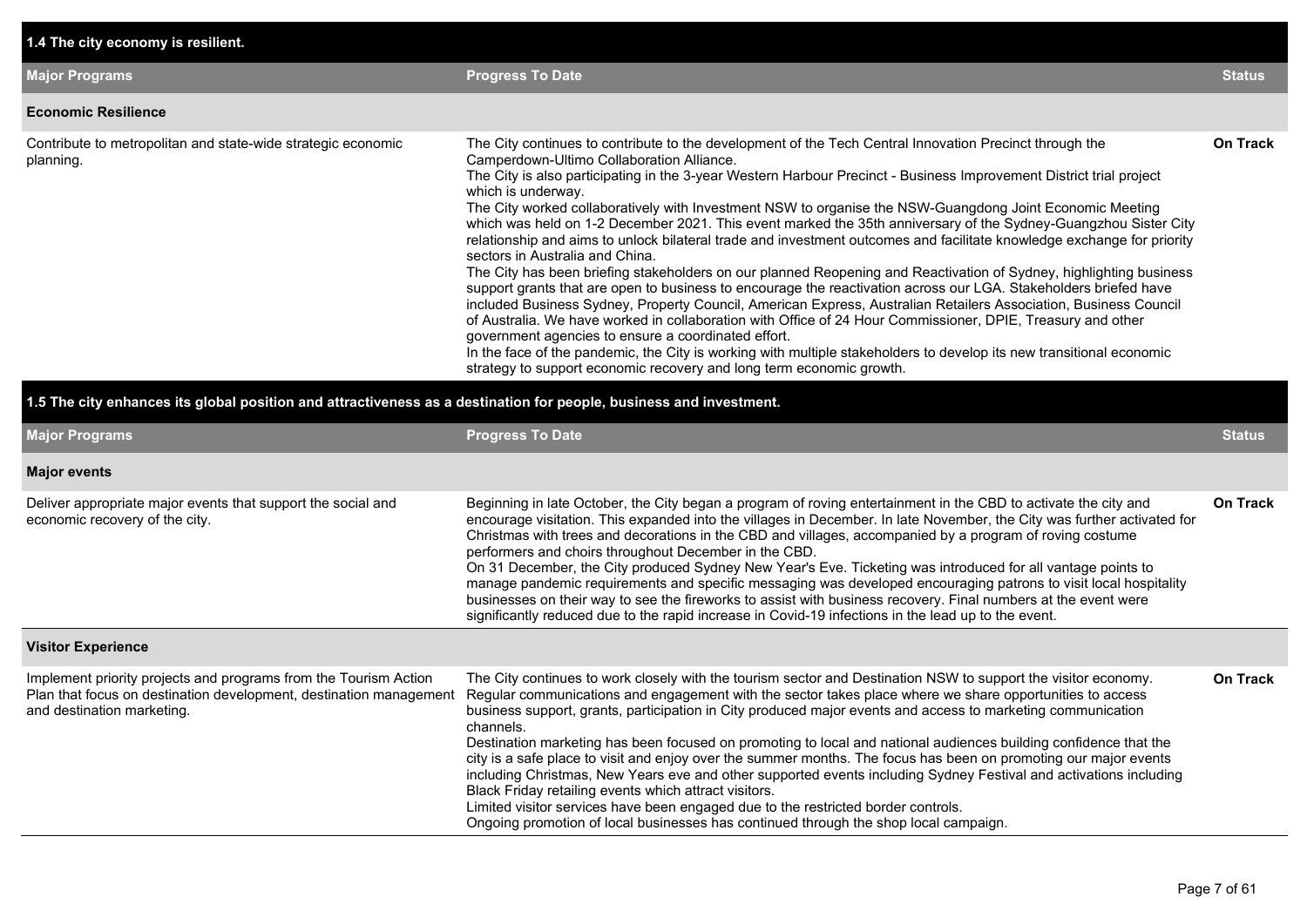#### **Business and Investment Attraction**

| Work with the State Government and other partners on initiatives to<br>promote Sydney, and with Business Events Sydney to attract<br>international conferences to Sydney.                                         | The City worked collaboratively with Investment NSW to organise the NSW-Guangdong Joint Economic Meeting<br>(JEM) which was held on 1-2 December 2021. Held every two years, JEM aims to unlock bilateral trade and<br>investment outcomes and facilitate knowledge exchange for priority sectors in Australia and China. The City<br>presented on its work related to sustainable urban development.<br>The City has continued to work closely with Business Events Sydney to support the attraction and acquisition of<br>domestic and international business events to Sydney, to drive value for the city and ensure the ongoing recovery of<br>Sydney's business events sector. In the last six months, BESydney successfully secured seven global meetings and<br>incentives expected to deliver 61,950 delegate days and an estimated direct expenditure of over \$44 million for the<br>economy between 2022 and 2024. Moreover, two notable multi-year opportunities have been secured: Unbound ANZ<br>(3-year period) and Impact X (2-year period). While meetings and incentives previously secured for Sydney continue<br>to be affected by the ongoing impacts of Covid-19, there have only been four events cancelled and one withdrawn in<br>this last six months, down from eight cancellations in the previous six months. Business confidence in the opportunity<br>to hold events appears to be increasing. |                 |  |  |  |  |
|-------------------------------------------------------------------------------------------------------------------------------------------------------------------------------------------------------------------|--------------------------------------------------------------------------------------------------------------------------------------------------------------------------------------------------------------------------------------------------------------------------------------------------------------------------------------------------------------------------------------------------------------------------------------------------------------------------------------------------------------------------------------------------------------------------------------------------------------------------------------------------------------------------------------------------------------------------------------------------------------------------------------------------------------------------------------------------------------------------------------------------------------------------------------------------------------------------------------------------------------------------------------------------------------------------------------------------------------------------------------------------------------------------------------------------------------------------------------------------------------------------------------------------------------------------------------------------------------------------------------------------------------------------------|-----------------|--|--|--|--|
| <b>Safety</b>                                                                                                                                                                                                     |                                                                                                                                                                                                                                                                                                                                                                                                                                                                                                                                                                                                                                                                                                                                                                                                                                                                                                                                                                                                                                                                                                                                                                                                                                                                                                                                                                                                                                |                 |  |  |  |  |
| Develop robust partnerships with emergency services, relevant<br>agencies and the community to build capacity and resilience to<br>prevent, respond and recover from emergencies.                                 | The City continues to coordinate the activities of the Local Emergency Management Committee, including the<br>response and recovery to Covid-19. This includes regular reporting on response and recovery activities and emerging<br>issues.                                                                                                                                                                                                                                                                                                                                                                                                                                                                                                                                                                                                                                                                                                                                                                                                                                                                                                                                                                                                                                                                                                                                                                                   |                 |  |  |  |  |
| <b>Cleansing and waste</b>                                                                                                                                                                                        |                                                                                                                                                                                                                                                                                                                                                                                                                                                                                                                                                                                                                                                                                                                                                                                                                                                                                                                                                                                                                                                                                                                                                                                                                                                                                                                                                                                                                                |                 |  |  |  |  |
| Provide high quality, customer focussed street cleansing service that<br>meets the needs of the community.                                                                                                        | In Q2, the City collected 17,029 tonnes of residential and public domain waste. The total recycling component from<br>recycling events and contractor streaming consisted of 182 tonnes of mattresses, 178.88 tonnes of<br>whitegoods/metals, and 9.51 tonnes of E-waste.                                                                                                                                                                                                                                                                                                                                                                                                                                                                                                                                                                                                                                                                                                                                                                                                                                                                                                                                                                                                                                                                                                                                                      |                 |  |  |  |  |
| <b>Monitoring and compliance</b>                                                                                                                                                                                  |                                                                                                                                                                                                                                                                                                                                                                                                                                                                                                                                                                                                                                                                                                                                                                                                                                                                                                                                                                                                                                                                                                                                                                                                                                                                                                                                                                                                                                |                 |  |  |  |  |
| Maintain inspection programs to monitor legislative compliance in the<br>areas of fire safety, building compliance, late night trading premises<br>and public health.                                             | Most proactive inspection programs have been suspended since mid-June 2021 due to Covid-19 Public Health<br>Orders and to protect staff safety. This includes;<br>- Boarding house/backpacker inspections<br>- Public swimming pool inspections<br>- Late night and licensed premises inspections<br>The retail food safety inspection program recommenced in Q2 once restrictions eased, with a focus on high risk<br>premises. The City continued to undertake inspections in response to complaints where there was an imminent public,<br>environmental, health or safety risk, or where there was a significant potential to cause harm to people or the<br>environment.                                                                                                                                                                                                                                                                                                                                                                                                                                                                                                                                                                                                                                                                                                                                                  | Watch           |  |  |  |  |
| Operate proactive patrols to monitor legislative compliance and<br>respond to customer complaints including but not limited to<br>development consents, companion animals, noise, litter and unlawful<br>trading. | In the first quarter of the year City Rangers spent over 13,961 hours in patrols to monitor legislative compliance and<br>respond to customer complaints, including but not limited to Development Applications, companion animals, noise,<br>litter and unlawful trading. A further 12,245 hours of patrols were conducted in Q2.                                                                                                                                                                                                                                                                                                                                                                                                                                                                                                                                                                                                                                                                                                                                                                                                                                                                                                                                                                                                                                                                                             | <b>On Track</b> |  |  |  |  |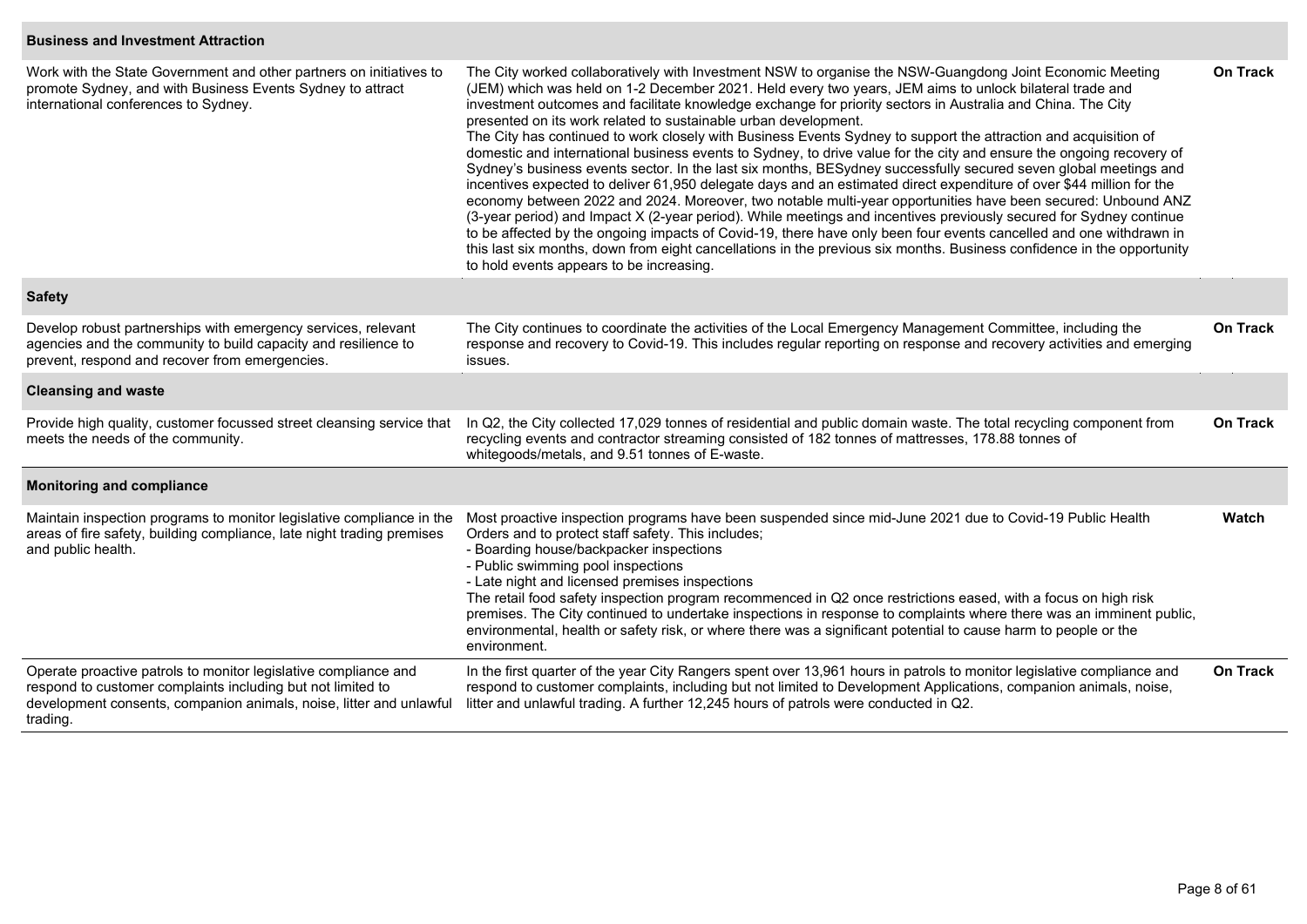| 1.S.1 Performance Measures         |             |                          |                          |                          |                          |                      |                      |                          |                 |                                                                                                                                                                                                                                                                                                                                                                                                                                                                                                                             |                   |
|------------------------------------|-------------|--------------------------|--------------------------|--------------------------|--------------------------|----------------------|----------------------|--------------------------|-----------------|-----------------------------------------------------------------------------------------------------------------------------------------------------------------------------------------------------------------------------------------------------------------------------------------------------------------------------------------------------------------------------------------------------------------------------------------------------------------------------------------------------------------------------|-------------------|
| <b>City Development</b>            |             |                          |                          |                          |                          |                      |                      |                          |                 |                                                                                                                                                                                                                                                                                                                                                                                                                                                                                                                             |                   |
| <b>Key Performance Indicator</b>   | <b>Unit</b> | 2019/20<br><b>Result</b> | 2020/21<br><b>Result</b> | 2021/22<br><b>Target</b> | Q <sub>1</sub>           | 2021/22 Result<br>Q2 | Q3                   | Q <sub>4</sub>           | <b>YTD</b>      | <b>Comment</b>                                                                                                                                                                                                                                                                                                                                                                                                                                                                                                              | <b>Status</b>     |
| Commercial development approved    | m2          | 275,036                  | 196,792                  |                          | 86,850                   | 79,605               | $\blacksquare$       | $\overline{\phantom{a}}$ | 166,455         | Includes approval of Atlassian tower at Tech<br>Central at 69,000m <sup>2</sup>                                                                                                                                                                                                                                                                                                                                                                                                                                             | Indicator<br>Only |
| Commercial development completed   | m2          | 141,594                  | 95,829                   | $\blacksquare$           | 85                       | 34,899               | $\blacksquare$       | $\sim$                   | 34,984          | Includes Equinox Data Centre in Alexandria at<br>19,400m <sup>2</sup>                                                                                                                                                                                                                                                                                                                                                                                                                                                       | Indicator<br>Only |
| <b>Business Events Sydney</b>      |             |                          |                          |                          |                          |                      |                      |                          |                 |                                                                                                                                                                                                                                                                                                                                                                                                                                                                                                                             |                   |
| <b>Key Performance Indicator</b>   | <b>Unit</b> | 2019/20                  | 2020/21                  | 2021/22                  |                          | 2021/22 Result       |                      |                          |                 | <b>Comment</b>                                                                                                                                                                                                                                                                                                                                                                                                                                                                                                              | <b>Status</b>     |
| Bids for business events submitted | No.         | <b>Result</b><br>25      | <b>Result</b><br>6       | <b>Target</b>            | Q <sub>1</sub><br>$\sim$ | Q2<br>9              | Q3<br>$\blacksquare$ | Q4                       | <b>YTD</b><br>9 | In the last 6 months, Business Events Sydney<br>successfully secured seven global meetings<br>and incentives for the city. These events are<br>expected to deliver 61,950 delegate days to<br>the city between 2022 and 2024, generating<br>an estimated direct expenditure of over \$44m<br>for the economy. Two notable multi-year<br>opportunities have been secured, one of<br>which, Unbound ANZ, has been secured for<br>Sydney for three years. The other, Impact X,<br>has also been secured for a two-year period. | Indicator<br>Only |
| Events secured                     | No.         | 19                       | 6                        |                          |                          | $\overline{7}$       |                      |                          | $\overline{7}$  |                                                                                                                                                                                                                                                                                                                                                                                                                                                                                                                             | Indicator<br>Only |
| Delegate numbers of events secured | No.         | 11,126                   | 6,300                    |                          |                          | 20,350               | $\blacksquare$       |                          | 20,350          |                                                                                                                                                                                                                                                                                                                                                                                                                                                                                                                             | Indicator<br>Only |
| Economic impact of events secured  | <b>\$M</b>  | 41.4                     | 25                       |                          |                          | 44                   |                      |                          | 44              |                                                                                                                                                                                                                                                                                                                                                                                                                                                                                                                             | Indicator<br>Only |
| Delegate days of events secured    | No.         | 43,696                   | 25,950                   |                          |                          | 61,950               |                      |                          | 61,950          |                                                                                                                                                                                                                                                                                                                                                                                                                                                                                                                             | Indicator<br>Only |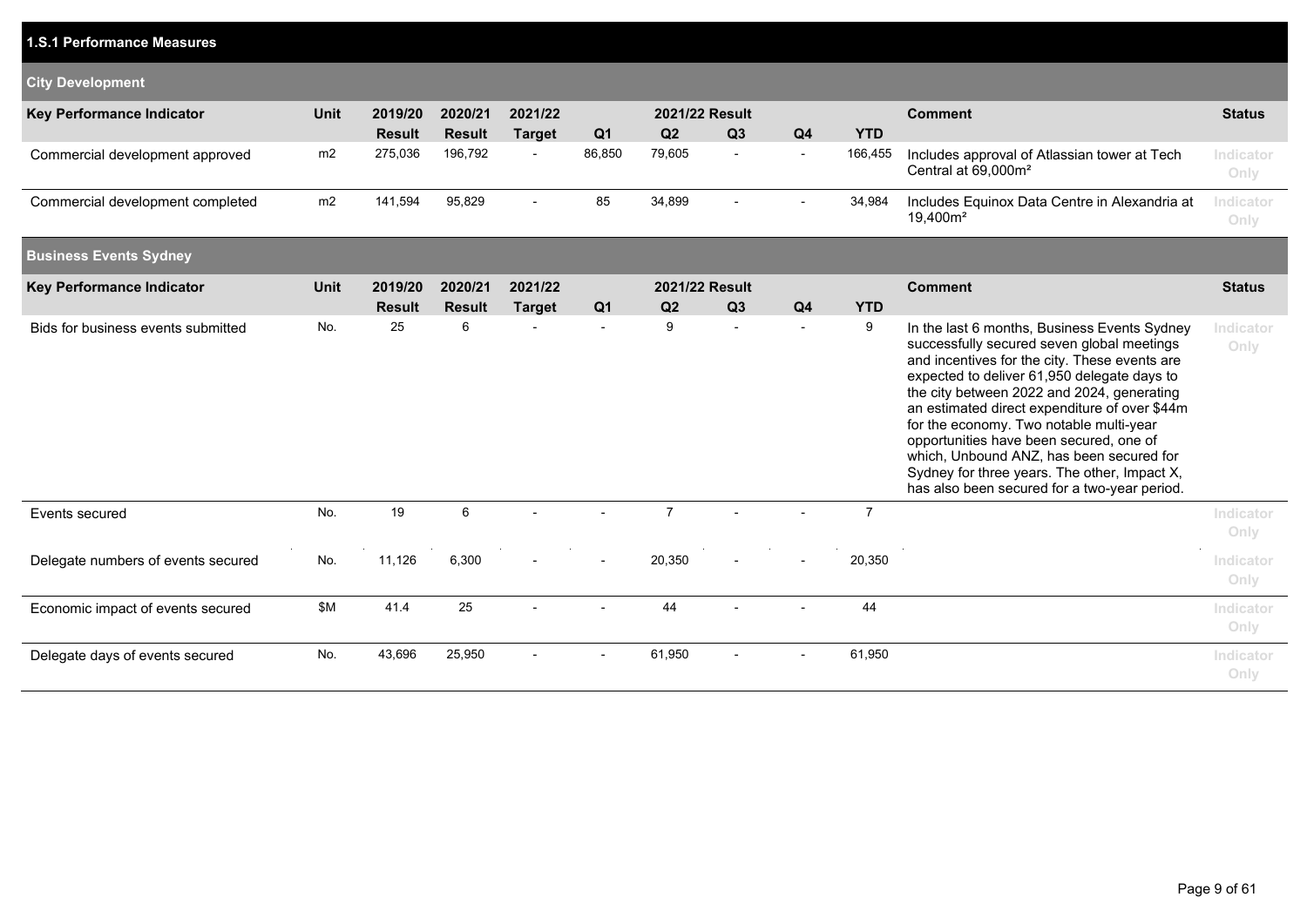| <b>Support for the Economy and Business</b>                                                                                                 |             |                          |                          |                          |                |                |                      |                |            |                                                                                                                                                                                                                                                                                                                                                                                                                                                                                                |                   |
|---------------------------------------------------------------------------------------------------------------------------------------------|-------------|--------------------------|--------------------------|--------------------------|----------------|----------------|----------------------|----------------|------------|------------------------------------------------------------------------------------------------------------------------------------------------------------------------------------------------------------------------------------------------------------------------------------------------------------------------------------------------------------------------------------------------------------------------------------------------------------------------------------------------|-------------------|
| Key Performance Indicator                                                                                                                   | Unit        | 2019/20                  | 2020/21                  | 2021/22                  |                | 2021/22 Result |                      |                |            | <b>Comment</b>                                                                                                                                                                                                                                                                                                                                                                                                                                                                                 | <b>Status</b>     |
|                                                                                                                                             |             | <b>Result</b>            | <b>Result</b>            | <b>Target</b>            | Q <sub>1</sub> | Q2             | Q3                   | Q4             | <b>YTD</b> |                                                                                                                                                                                                                                                                                                                                                                                                                                                                                                |                   |
| Grants approved by the City of Sydney<br>including all commercial creative and<br>business events and relevant knowledge<br>exchange grants | \$'000      | 739.76                   | 425.3                    | $\overline{\phantom{a}}$ | 118.21         | 166.78         | $\blacksquare$       | $\blacksquare$ | 284.99     | In the first half of the year, 10 significant<br>economic grants were approved by Council for<br>a year-to-date total of \$284,990 in cash and<br>value-in-kind. These projects were awarded<br>through the City's Knowledge Exchange<br>Sponsorships and include a research project<br>led by the Indigenous Entrepreneur Network,<br>Vibe Lab Asia Pacific's live music and<br>hospitality sector roundtables, and a program<br>to support women-led business by<br>Springboard Enterprises. | Indicator<br>Only |
| Grants approved by the City of Sydney<br>for major events                                                                                   | \$ '000     | 5,662.4                  | 5,664.43                 |                          | 209.52         | 312.28         |                      |                | 521.8      | In the first half of the year, the City supported<br>three major events, City2Surf and Vogue<br>American Express Fashion Night Out, and the<br>Sydney Fringe Festival to a value of \$521,802<br>in cash and value-in-kind. Whilst Sydney<br>Fringe Festival was cancelled due to the<br>pandemic the grant was paid in full.                                                                                                                                                                  | Indicator<br>Only |
| Diverse and inclusive economy                                                                                                               |             |                          |                          |                          |                |                |                      |                |            |                                                                                                                                                                                                                                                                                                                                                                                                                                                                                                |                   |
| Key Performance Indicator                                                                                                                   | <b>Unit</b> | 2019/20                  | 2020/21                  | 2021/22                  |                |                | 2021/22 Result       |                |            | <b>Comment</b>                                                                                                                                                                                                                                                                                                                                                                                                                                                                                 | <b>Status</b>     |
|                                                                                                                                             |             | <b>Result</b>            | <b>Result</b>            | <b>Target</b>            | Q <sub>1</sub> | Q2             | Q3                   | Q <sub>4</sub> | <b>YTD</b> |                                                                                                                                                                                                                                                                                                                                                                                                                                                                                                |                   |
| City of Sydney suppliers who identify<br>themselves as Aboriginal and Torres<br>Strait Islander                                             | No.         | 178                      | 190                      |                          |                | 200            |                      | $\overline{a}$ | 200        |                                                                                                                                                                                                                                                                                                                                                                                                                                                                                                | Indicator<br>Only |
| <b>International Students</b>                                                                                                               |             |                          |                          |                          |                |                |                      |                |            |                                                                                                                                                                                                                                                                                                                                                                                                                                                                                                |                   |
| Key Performance Indicator                                                                                                                   | <b>Unit</b> | 2019/20<br><b>Result</b> | 2020/21<br><b>Result</b> | 2021/22<br><b>Target</b> | Q <sub>1</sub> | Q2             | 2021/22 Result<br>Q3 | Q <sub>4</sub> | <b>YTD</b> | <b>Comment</b>                                                                                                                                                                                                                                                                                                                                                                                                                                                                                 | <b>Status</b>     |
| International students studying in the<br>City of Sydney LGA                                                                                | No.         | 140,000                  | 129,939                  |                          |                |                |                      |                |            |                                                                                                                                                                                                                                                                                                                                                                                                                                                                                                | Indicator<br>Only |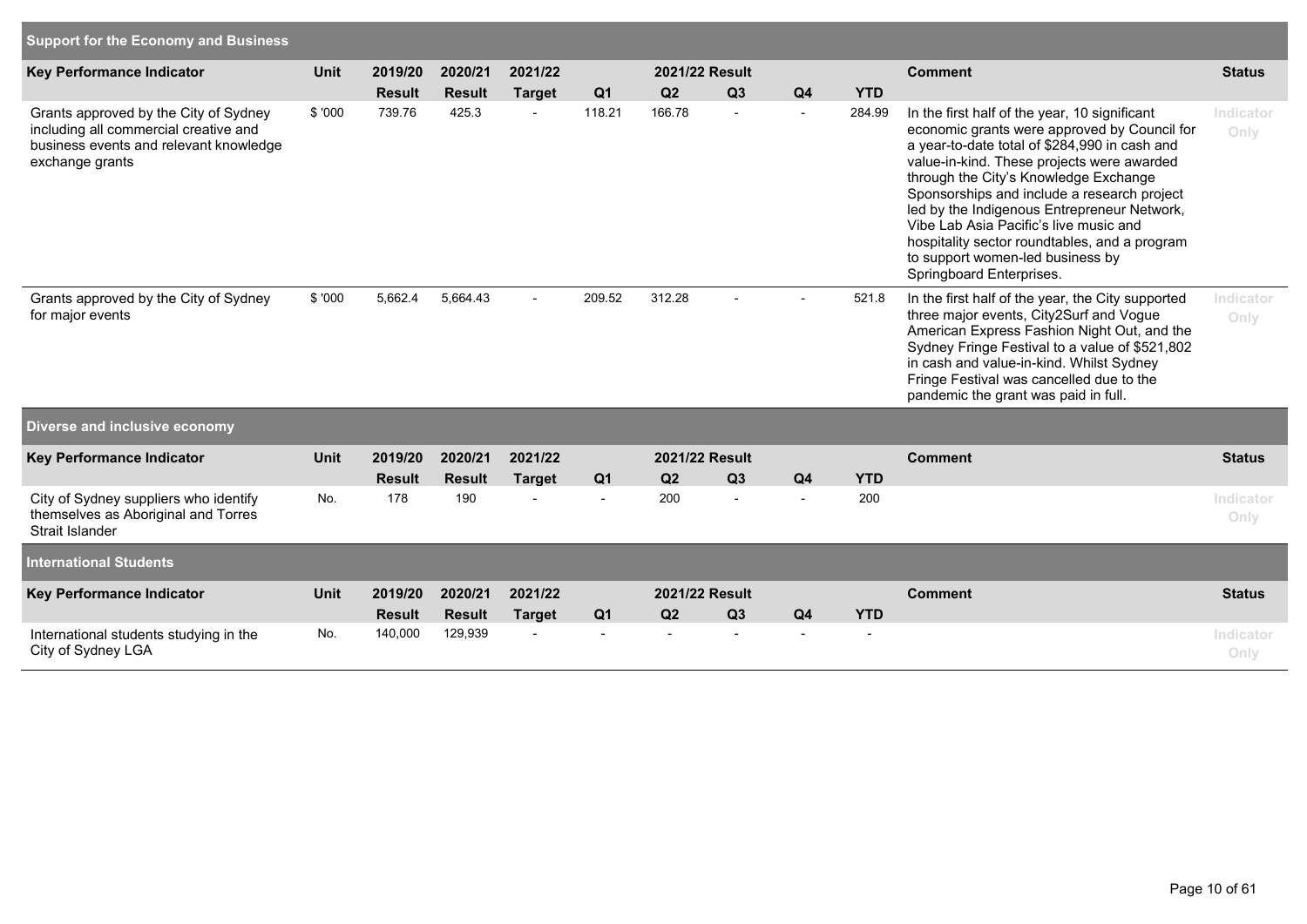### **2 A leading environmental performer**

**The City of Sydney has adopted ambitious targets for the reduction of greenhouse gas emissions, potable water use and waste to landfill.**

**We will work towards a sustainable future that mitigates environmental impact and adapts to a changing climate.**

We also understand the importance of green space and urban biodiversity. We have developed comprehensive policies and clear targets to increase the urban canopy, biodiversity, **waterway health and the physical greening of the city.**

| 2.1 Greenhouse gas emissions are reduced across the city.                                                                                               |                                                                                                                                                                                                                                                                                                                                                                                                                                                                                                                                                                                                                                                                                                                                                                                                                                                                                                                                                                                                   |                 |
|---------------------------------------------------------------------------------------------------------------------------------------------------------|---------------------------------------------------------------------------------------------------------------------------------------------------------------------------------------------------------------------------------------------------------------------------------------------------------------------------------------------------------------------------------------------------------------------------------------------------------------------------------------------------------------------------------------------------------------------------------------------------------------------------------------------------------------------------------------------------------------------------------------------------------------------------------------------------------------------------------------------------------------------------------------------------------------------------------------------------------------------------------------------------|-----------------|
| <b>Major Programs</b>                                                                                                                                   | <b>Progress To Date</b>                                                                                                                                                                                                                                                                                                                                                                                                                                                                                                                                                                                                                                                                                                                                                                                                                                                                                                                                                                           | <b>Status</b>   |
| <b>Energy efficiency and renewables</b>                                                                                                                 |                                                                                                                                                                                                                                                                                                                                                                                                                                                                                                                                                                                                                                                                                                                                                                                                                                                                                                                                                                                                   |                 |
| Leverage fleet analytics to drive a reduction in greenhouse gas<br>emissions and set targets.                                                           | The City is continuing to improve data quality and update procedures to drive efficiencies across fleet operations and<br>reduce emissions. Work is nearing completion on an upgrade of the fleet asset system and a strategy is being<br>developed to focus on the increased uptake of more energy efficient vehicles Emissions across the fleet continue to<br>fall.                                                                                                                                                                                                                                                                                                                                                                                                                                                                                                                                                                                                                            | On Track        |
| Continue to identify and implement initiatives to facilitate the 50%<br>renewable by 2030 target for the city.                                          | The City continues to support the uptake of renewable energy through the Renewable Energy Help Centre,<br>environmental grants program, and related initiatives. The NSW electricity grid is on track to be more than 60%<br>renewable by 2030 in large part due to the NSW Government Electricity Infrastructure Roadmap.                                                                                                                                                                                                                                                                                                                                                                                                                                                                                                                                                                                                                                                                        | On Track        |
| Actively manage the replacement of conventional lights with LED<br>lights for all public domain light types (street lights, parks etc.) in the<br>city. | Stage one of the change-over of Ausgrid-owned residential street lighting to energy-efficient LEDs is substantially<br>complete. Over 3,000 light fittingshave been upgraded to LED. A reduction in the City's electrical consumption of<br>approximately 750 MWh a year has been achieved, representing 2.5% of the City's grid electricity use.<br>Stage two of the change-over of Ausgrid-owned street lighting to energy-efficient LED lights on main roads has<br>commenced and is expected to be completed this financial year. Approximately 5000 light fittings will be upgraded to<br>LED, and to date, 700 lights have been upgraded. The City is working closely with Ausgrid to review the inventory of<br>lights, subject to upgrade, to mitigate the impacts of obtrusive lighting. This stage of the program will realise a<br>significant reduction in the City's electrical consumption and greenhouse gas emissions of about 3000 MWh/year and<br>2,600 tCO2/year respectively. | <b>On Track</b> |
| <b>Sustainable Planning</b>                                                                                                                             |                                                                                                                                                                                                                                                                                                                                                                                                                                                                                                                                                                                                                                                                                                                                                                                                                                                                                                                                                                                                   |                 |
| Develop a pathway for the City's current planning controls to be<br>strengthened over time to deliver net zero energy building standards.               | The net zero energy planning proposal was approved by the Department of Planning, Industry and Environment to<br>exhibit. The planning proposal was exhibited between 18 November and 17 December 2021. The controls will be<br>reported back to council and the Central Sydney Planning Committee early in 2022.                                                                                                                                                                                                                                                                                                                                                                                                                                                                                                                                                                                                                                                                                 | <b>On Track</b> |
| Advocacy                                                                                                                                                |                                                                                                                                                                                                                                                                                                                                                                                                                                                                                                                                                                                                                                                                                                                                                                                                                                                                                                                                                                                                   |                 |
| Advocate for higher BASIX targets for residential buildings.                                                                                            | The evidence base to identify higher BASIX targets for high rise development and improvements to the BASIX tool<br>forms part of the City's Net Zero Performance Standards program. A submission will be made to the NSW Design and<br>Place State Environment Planning Policy on targets and improvements to the BASIX tool.                                                                                                                                                                                                                                                                                                                                                                                                                                                                                                                                                                                                                                                                     | <b>On Track</b> |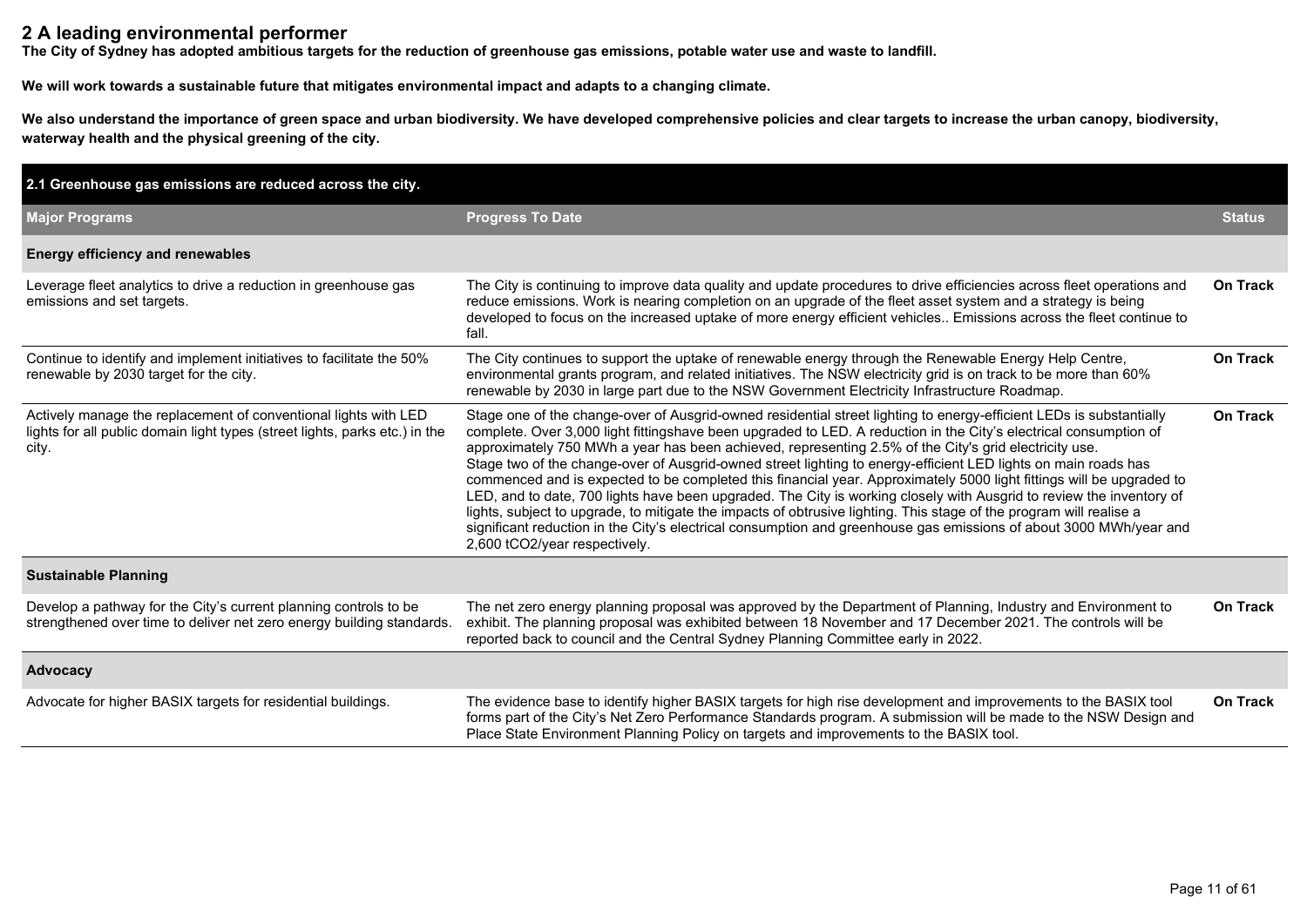### **2.2 Waste from the city is managed as a valuable resource and the environmental impacts of its generation and disposal are minimised.**

| <b>Major Projects</b>                                                                                                                             | <b>Completion</b><br><b>Date</b>                                                                                                                                                                                                                                                                                                                                                                                                                                                                                                                                                                                                                                                                                                                                                                                                                                                                                                                                                                                                                                                                                                                                                                                                                                                                                                                                                                                                                                                                                                                                                                                                                                                                                                                                                                                                                                                                                                                                                                                      | $\%$<br><b>Complete</b> | <b>Progress To Date</b>                                                                                                                                                                                                                                                                                                                                                                                                                                                                                                                                                                                                                                                                                                                                                            | <b>Status</b>                             |  |  |
|---------------------------------------------------------------------------------------------------------------------------------------------------|-----------------------------------------------------------------------------------------------------------------------------------------------------------------------------------------------------------------------------------------------------------------------------------------------------------------------------------------------------------------------------------------------------------------------------------------------------------------------------------------------------------------------------------------------------------------------------------------------------------------------------------------------------------------------------------------------------------------------------------------------------------------------------------------------------------------------------------------------------------------------------------------------------------------------------------------------------------------------------------------------------------------------------------------------------------------------------------------------------------------------------------------------------------------------------------------------------------------------------------------------------------------------------------------------------------------------------------------------------------------------------------------------------------------------------------------------------------------------------------------------------------------------------------------------------------------------------------------------------------------------------------------------------------------------------------------------------------------------------------------------------------------------------------------------------------------------------------------------------------------------------------------------------------------------------------------------------------------------------------------------------------------------|-------------------------|------------------------------------------------------------------------------------------------------------------------------------------------------------------------------------------------------------------------------------------------------------------------------------------------------------------------------------------------------------------------------------------------------------------------------------------------------------------------------------------------------------------------------------------------------------------------------------------------------------------------------------------------------------------------------------------------------------------------------------------------------------------------------------|-------------------------------------------|--|--|
| <b>Managing waste and resources</b>                                                                                                               |                                                                                                                                                                                                                                                                                                                                                                                                                                                                                                                                                                                                                                                                                                                                                                                                                                                                                                                                                                                                                                                                                                                                                                                                                                                                                                                                                                                                                                                                                                                                                                                                                                                                                                                                                                                                                                                                                                                                                                                                                       |                         |                                                                                                                                                                                                                                                                                                                                                                                                                                                                                                                                                                                                                                                                                                                                                                                    |                                           |  |  |
| Continue investigating opportunities to divert residential food waste<br>from landfill.                                                           | 2022                                                                                                                                                                                                                                                                                                                                                                                                                                                                                                                                                                                                                                                                                                                                                                                                                                                                                                                                                                                                                                                                                                                                                                                                                                                                                                                                                                                                                                                                                                                                                                                                                                                                                                                                                                                                                                                                                                                                                                                                                  | 99                      | The food scraps recycling trial was concluded as a project at end October 2021.<br>The City is continuing to provide the service to residents while the results of the<br>trial are being analysed. In the meantime, additional apartment buildings will<br>continue to be recruited into the scheme up to a total of 250 buildings (as per trial<br>targets).<br>Key results of the service to 31 December were:<br>- A total of 851.60 tonnes of food scraps collected and recycled.<br>- Almost 17,000 households with access to the food scraps recycling service<br>across 211 apartment buildings and just over 1,000 houses.<br>- A further 14 apartment buildings have provided strata committee approval to<br>participate and will join the scheme in the coming months. | <b>On Track</b>                           |  |  |
| <b>Major Programs</b>                                                                                                                             | <b>Progress To Date</b>                                                                                                                                                                                                                                                                                                                                                                                                                                                                                                                                                                                                                                                                                                                                                                                                                                                                                                                                                                                                                                                                                                                                                                                                                                                                                                                                                                                                                                                                                                                                                                                                                                                                                                                                                                                                                                                                                                                                                                                               |                         |                                                                                                                                                                                                                                                                                                                                                                                                                                                                                                                                                                                                                                                                                                                                                                                    | <b>Status</b>                             |  |  |
| <b>Sustainable Planning</b>                                                                                                                       |                                                                                                                                                                                                                                                                                                                                                                                                                                                                                                                                                                                                                                                                                                                                                                                                                                                                                                                                                                                                                                                                                                                                                                                                                                                                                                                                                                                                                                                                                                                                                                                                                                                                                                                                                                                                                                                                                                                                                                                                                       |                         |                                                                                                                                                                                                                                                                                                                                                                                                                                                                                                                                                                                                                                                                                                                                                                                    |                                           |  |  |
| Review and update standard waste conditions to comply with new<br>guidelines for waste management in new developments.                            |                                                                                                                                                                                                                                                                                                                                                                                                                                                                                                                                                                                                                                                                                                                                                                                                                                                                                                                                                                                                                                                                                                                                                                                                                                                                                                                                                                                                                                                                                                                                                                                                                                                                                                                                                                                                                                                                                                                                                                                                                       |                         |                                                                                                                                                                                                                                                                                                                                                                                                                                                                                                                                                                                                                                                                                                                                                                                    | <b>Not Yet</b><br>Due To<br><b>Report</b> |  |  |
| Monitoring and reporting waste                                                                                                                    |                                                                                                                                                                                                                                                                                                                                                                                                                                                                                                                                                                                                                                                                                                                                                                                                                                                                                                                                                                                                                                                                                                                                                                                                                                                                                                                                                                                                                                                                                                                                                                                                                                                                                                                                                                                                                                                                                                                                                                                                                       |                         |                                                                                                                                                                                                                                                                                                                                                                                                                                                                                                                                                                                                                                                                                                                                                                                    |                                           |  |  |
| Improve monitoring, reporting and verification of waste data in City<br>buildings, City construction sites and residential services.              | City of Sydney Council.                                                                                                                                                                                                                                                                                                                                                                                                                                                                                                                                                                                                                                                                                                                                                                                                                                                                                                                                                                                                                                                                                                                                                                                                                                                                                                                                                                                                                                                                                                                                                                                                                                                                                                                                                                                                                                                                                                                                                                                               |                         | The City is developing a single point of reference to view all waste data collection and reporting activities within the                                                                                                                                                                                                                                                                                                                                                                                                                                                                                                                                                                                                                                                           | On Track                                  |  |  |
| <b>Managing waste and resources</b>                                                                                                               |                                                                                                                                                                                                                                                                                                                                                                                                                                                                                                                                                                                                                                                                                                                                                                                                                                                                                                                                                                                                                                                                                                                                                                                                                                                                                                                                                                                                                                                                                                                                                                                                                                                                                                                                                                                                                                                                                                                                                                                                                       |                         |                                                                                                                                                                                                                                                                                                                                                                                                                                                                                                                                                                                                                                                                                                                                                                                    |                                           |  |  |
| Implement the Resource Recovery Engagement Action Plan to<br>reduce waste, recycle more and work with the community to reduce<br>illegal dumping. | In Q2, 176 waste avoidance activities were delivered and 3,741 residents and/or visitors to the City were engaged to<br>help raise awareness and provide education about recycling, food waste avoidance and safe alternatives to single<br>use items. In October and for much of November, face to face engagement continued to be postponed due to public<br>health restrictions and contactless outreach and engagement opportunities were provided for residents to help<br>improve waste avoidance and recycling behaviours at home. Through the 'Ask A Waste Expert' online service, we<br>responded to 169 questions from 91 residents on a range of topics and items. The doorstep recycling service<br>continued to grow with 2,229 pickups from residents' homes in Q2 resulting in 6.9 tonnes of materials being recycled<br>- the most since the service started.<br>Other engagement and awareness activities undertaken included virtual recycling information sessions, an online<br>session called 'DIY Christmas for People & Pets', pop-up stalls at Gunyama Park in Rosebery and Shannon Reserve<br>in Surry Hills to promote safe alternatives to single use items and raise awareness about options for and safety of<br>using reusable coffee cups. Students and teachers from 15 schools were engaged through remote learning resources<br>to tackle single use plastics at home and in their schools, and to learn about waste avoidance methods and how to<br>recycle right. In December, the program finished with a virtual end of year celebration and an awareness raising talk<br>by a marine scientist on the extent of plastic pollution in the oceans and the negative effects on marine life with<br>participation certificates delivered to students.<br>To celebrate National Recycling Week in November, we delivered 5 recycling masterclasses and 1 recycling<br>essentials class online and in-person for our Mandarin speaking community. A total of 265 people attended the |                         |                                                                                                                                                                                                                                                                                                                                                                                                                                                                                                                                                                                                                                                                                                                                                                                    |                                           |  |  |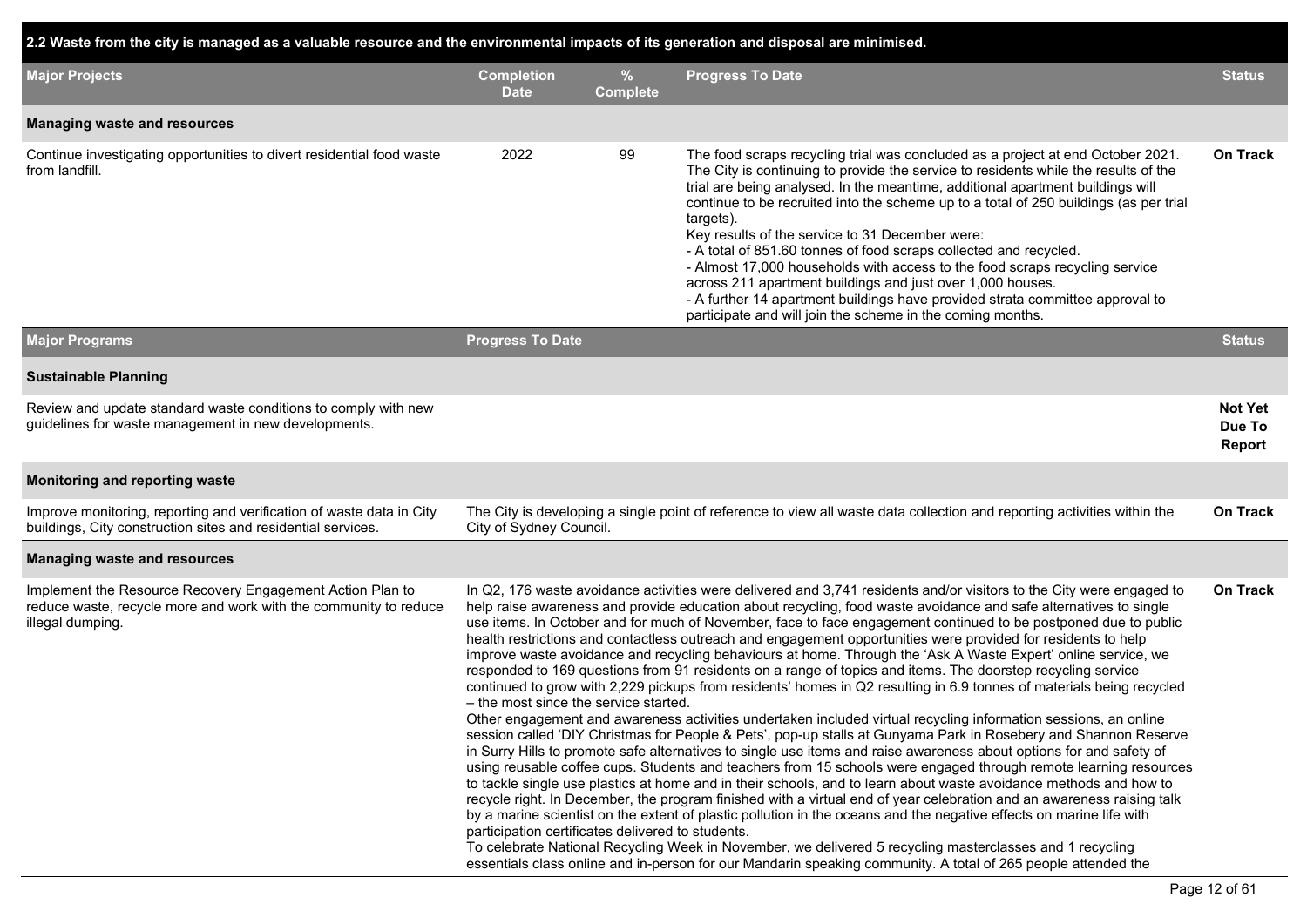sessions. A contactless Recycle It Saturday event was also held in November where 636 people dropped off 14 tonnes of materials for recycling. The most popular items dropped off were electronics, textiles, paint and polystyrene. The City supported the Garage Sale Trail to the community to encourage local reuse. 51 sales were registered in our local area, 129 people registered for a trail tutorial with over 2,000 people participated as a seller or shopper. 14,539kg of items were sold, 30% of which would have otherwise gone to landfill (over 4 tonnes). Combined, local sellers made \$21,937 from selling their preloved goods.

#### **Management and compliance**

Conduct targeted patrols in the public domain to address illegal dumping, discarded cigarette butts, littering and other activity which is hours were conducted with 12 notices being issued. contrary to the provisions of the Protection of the Environment Operations Act. In the first quarter 912 patrol hours were conducted and five notices were issued. In quarter 2 a further 948 patrol **On Track**

#### **Advocacy**

Advocate for state allocation of appropriate land resources to waste treatment, improved waste data, expanded product stewardship, maintaining landfill levy.

In collaboration with regional organisations of councils, industry peak bodies and state and federal government the City is actively advocating for expansion of product stewardship for textiles and e-waste. A regional textiles working group has recently commenced with South Sydney Regional Organisation of Councils (SSROC). In collaboration with SSROC the City contributed to the December submission to federal government 2022-23 Ministers Product Stewardship priority list. **On Track**

#### **2.3 Across the city, potable water use is reduced through efficiency and recycling and gross pollutant loads to waterways are reduced.**

| <b>Major Projects</b>                                                                                                                                                                                      | <b>Completion</b><br><b>Date</b>                                                                                                                                                                                                                                        | $\%$<br><b>Complete</b>                                                                                                                                                                     | <b>Progress To Date</b>                                                                                                                                                                                                                                                                                                                                                                                                                                                                                                                                                                                                                                                                                                 | <b>Status</b>   |  |  |  |  |  |
|------------------------------------------------------------------------------------------------------------------------------------------------------------------------------------------------------------|-------------------------------------------------------------------------------------------------------------------------------------------------------------------------------------------------------------------------------------------------------------------------|---------------------------------------------------------------------------------------------------------------------------------------------------------------------------------------------|-------------------------------------------------------------------------------------------------------------------------------------------------------------------------------------------------------------------------------------------------------------------------------------------------------------------------------------------------------------------------------------------------------------------------------------------------------------------------------------------------------------------------------------------------------------------------------------------------------------------------------------------------------------------------------------------------------------------------|-----------------|--|--|--|--|--|
| <b>Recycled water</b>                                                                                                                                                                                      |                                                                                                                                                                                                                                                                         |                                                                                                                                                                                             |                                                                                                                                                                                                                                                                                                                                                                                                                                                                                                                                                                                                                                                                                                                         |                 |  |  |  |  |  |
| Facilitate delivery of large-scale recycled water projects in new and<br>established areas of the city.                                                                                                    | 2022                                                                                                                                                                                                                                                                    | 83                                                                                                                                                                                          | The Green Square town centre water recycling scheme is in operation. Production<br>of recycled water is increasing as more apartments within the Green Square Town<br>Centre come online. Further installation of the last piece of reticulation<br>infrastructure is pending. Additional pipeline has been requested for additional<br>developments. Recycled water pipes are installed for future use along the light rail<br>route in George Street and Wynyard Walk. An Expression of Interest has gone to<br>market and is expected to close in Feb 2022. Sydney Park Water Reuse<br>relocation and upgrade completed construction and is in operation. Erskineville<br>Water Reuse system is under investigation. | <b>On Track</b> |  |  |  |  |  |
| <b>Major Programs</b>                                                                                                                                                                                      | <b>Progress To Date</b>                                                                                                                                                                                                                                                 |                                                                                                                                                                                             |                                                                                                                                                                                                                                                                                                                                                                                                                                                                                                                                                                                                                                                                                                                         | <b>Status</b>   |  |  |  |  |  |
| <b>Sustainable Planning</b>                                                                                                                                                                                |                                                                                                                                                                                                                                                                         |                                                                                                                                                                                             |                                                                                                                                                                                                                                                                                                                                                                                                                                                                                                                                                                                                                                                                                                                         |                 |  |  |  |  |  |
| Investigate opportunities for development to use water efficiently and<br>improve the health of waterways through changes to the planning<br>controls in line with the Local Strategic Planning Statement. | <b>On Track</b><br>A NABERS Water control for non-residential buildings will be developed as part of the update to the Local<br>Environment Plan and Development Control Plan. A review of Water Sensitive Urban Design planning controls is<br>programmed for FY21/22. |                                                                                                                                                                                             |                                                                                                                                                                                                                                                                                                                                                                                                                                                                                                                                                                                                                                                                                                                         |                 |  |  |  |  |  |
| Advocacy                                                                                                                                                                                                   |                                                                                                                                                                                                                                                                         |                                                                                                                                                                                             |                                                                                                                                                                                                                                                                                                                                                                                                                                                                                                                                                                                                                                                                                                                         |                 |  |  |  |  |  |
| Advocate for urban renewal areas to meet world's best practice<br>environmental standards.                                                                                                                 |                                                                                                                                                                                                                                                                         | Advocacy has continued to NSW Government for environmental outcomes aligned to City targets in the following<br>renewal projects: Waterloo Estate; Redfern North Eveleigh; Central Station. |                                                                                                                                                                                                                                                                                                                                                                                                                                                                                                                                                                                                                                                                                                                         |                 |  |  |  |  |  |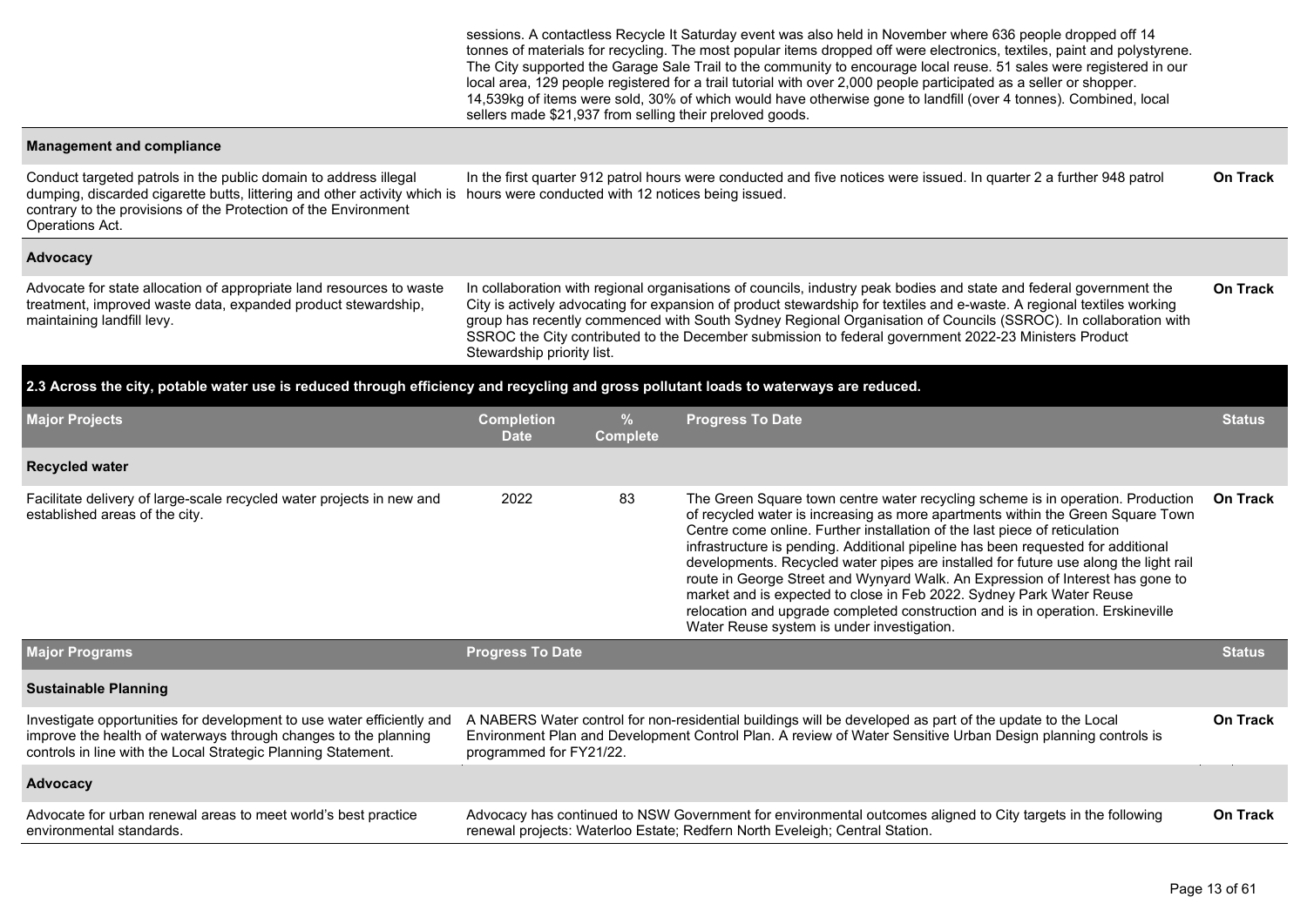#### **Stormwater quality / waterway health**

| Implement and renew vegetated and other stormwater systems to<br>clean stormwater discharged to waterways.                  | Gross pollutant traps will continue to be added to the City's stormwater drainage network to assist in achieving<br>stormwater quality improvement targets for receiving waterways.                                                                                                                                                                                                                                                                                                                                                                                                                                                                                                                                                                                                                                                                                                                                                                                                                      | <b>On Track</b> |
|-----------------------------------------------------------------------------------------------------------------------------|----------------------------------------------------------------------------------------------------------------------------------------------------------------------------------------------------------------------------------------------------------------------------------------------------------------------------------------------------------------------------------------------------------------------------------------------------------------------------------------------------------------------------------------------------------------------------------------------------------------------------------------------------------------------------------------------------------------------------------------------------------------------------------------------------------------------------------------------------------------------------------------------------------------------------------------------------------------------------------------------------------|-----------------|
| 2.4 City residents, businesses, building owners, workers and visitors improve their environmental performance.              |                                                                                                                                                                                                                                                                                                                                                                                                                                                                                                                                                                                                                                                                                                                                                                                                                                                                                                                                                                                                          |                 |
| <b>Major Programs</b>                                                                                                       | <b>Progress To Date</b>                                                                                                                                                                                                                                                                                                                                                                                                                                                                                                                                                                                                                                                                                                                                                                                                                                                                                                                                                                                  | <b>Status</b>   |
| <b>Commercial office engagement</b>                                                                                         |                                                                                                                                                                                                                                                                                                                                                                                                                                                                                                                                                                                                                                                                                                                                                                                                                                                                                                                                                                                                          |                 |
| Implement priority projects, programs and advocacy arising from the<br>City's Sydney's Sustainable Office Plan.             | Action is delivered through the flagship programs of the Better Buildings Partnership (BBP) and CitySwitch Green<br>Office. The focus for both these programs over the past six months has been annual reporting. Preliminary results<br>indicate a combined carbon emissions savings of 366,496 tonnes CO2. The Phase 3 workplan for BBP progressed<br>with meetings of the three working groups who will be driving sector projects on Circular Economy, Climate Positive<br>and Resilience and Reconciliation. The CitySwitch Transformation project also progressed with collaboration with City<br>of Melbourne and national partners to drive the project with signatories and stakeholders.                                                                                                                                                                                                                                                                                                       | <b>On Track</b> |
| <b>Business engagement (non-office based)</b>                                                                               |                                                                                                                                                                                                                                                                                                                                                                                                                                                                                                                                                                                                                                                                                                                                                                                                                                                                                                                                                                                                          |                 |
| Implement priority projects, programs and advocacy arising from the<br>City's Making Sydney a Sustainable Destination Plan. | Actions to deliver the Making Sydney a Sustainable Destination Plan included a leadership panel meeting of the<br>Sustainable Destination Partnership as well as commencement of annual reporting. Preliminary results indicate an<br>annual emissions reduction of 26,392 tonnes of CO2. Results from Sydney's participation on the Global Sustainable<br>Destination Index were received and Sydney dropped rank to number 15. The drop in ranking is largely attributed to<br>an increase in the number of destinations participating, making it more competitive, and also ability to progress<br>actions in the Making Sydney a Sustainable Destination Plan in a sector that has been significantly impacted by<br>Covid-19.<br>Grants continued to be managed with the accommodation and entertainment sector to activate building efficiency<br>upgrades. Connections between the sector and Sydney Water's WaterFix Commercial program were also made to<br>support water saving opportunities. | On Track        |
| <b>Residential Engagement</b>                                                                                               |                                                                                                                                                                                                                                                                                                                                                                                                                                                                                                                                                                                                                                                                                                                                                                                                                                                                                                                                                                                                          |                 |
| Implement priority projects, programs and advocacy arising from the<br>City's Residential Apartment Sustainability Plan.    | Smart Green Apartments (SGA) program has reduced emissions by 27,030 tCO2e saving owners corporations \$3.91<br>million. A total of 18 new ratings grants were awarded to owners corporations in Round 2 to do NABERS ratings and<br>sustainability action plans. The Strata Sustainability Reference Group, held in November, focused on sustainability<br>and resilience for high density communities. To date, the City has supported 119 apartment buildings to get a<br>NABERS rating with six procuring GreenPower. 22 SGA buildings and 31 grant buildings are participating in the City's<br>food scraps recycling trial. Our monthly e-news was sent to 3,111 subscribers. The City continued to advocate for<br>improved minimum environmental standards for apartment buildings.                                                                                                                                                                                                              | <b>On Track</b> |
| Provision of grants and other cross sector support                                                                          |                                                                                                                                                                                                                                                                                                                                                                                                                                                                                                                                                                                                                                                                                                                                                                                                                                                                                                                                                                                                          |                 |
| line with the City's 50% renewable electricity by 2030 target.                                                              | Continue to support the community's adoption of renewable energy in There are 19.0 MW of rooftop solar installed in the LGA, an increase of 700 kW over the last three months. The City<br>has continued to encourage renewables uptake through the grants programs. Sydney Solar Villages is a series of<br>solar information nights that was launched through a Knowledge Exchange grant. The first session in October saw<br>attendance of 26 residents, with at least two attendees proceeding to the solar installation phase. The Ultimo Solar<br>Roadmap was delivered in October through our innovation grants program, as a partnership between Pingala and<br>Sustainable Ultimo. The roadmap identified a range of solar solutions to fit Ultimo's diverse community and provides<br>multiple entry points to suit different needs.                                                                                                                                                           | On Track        |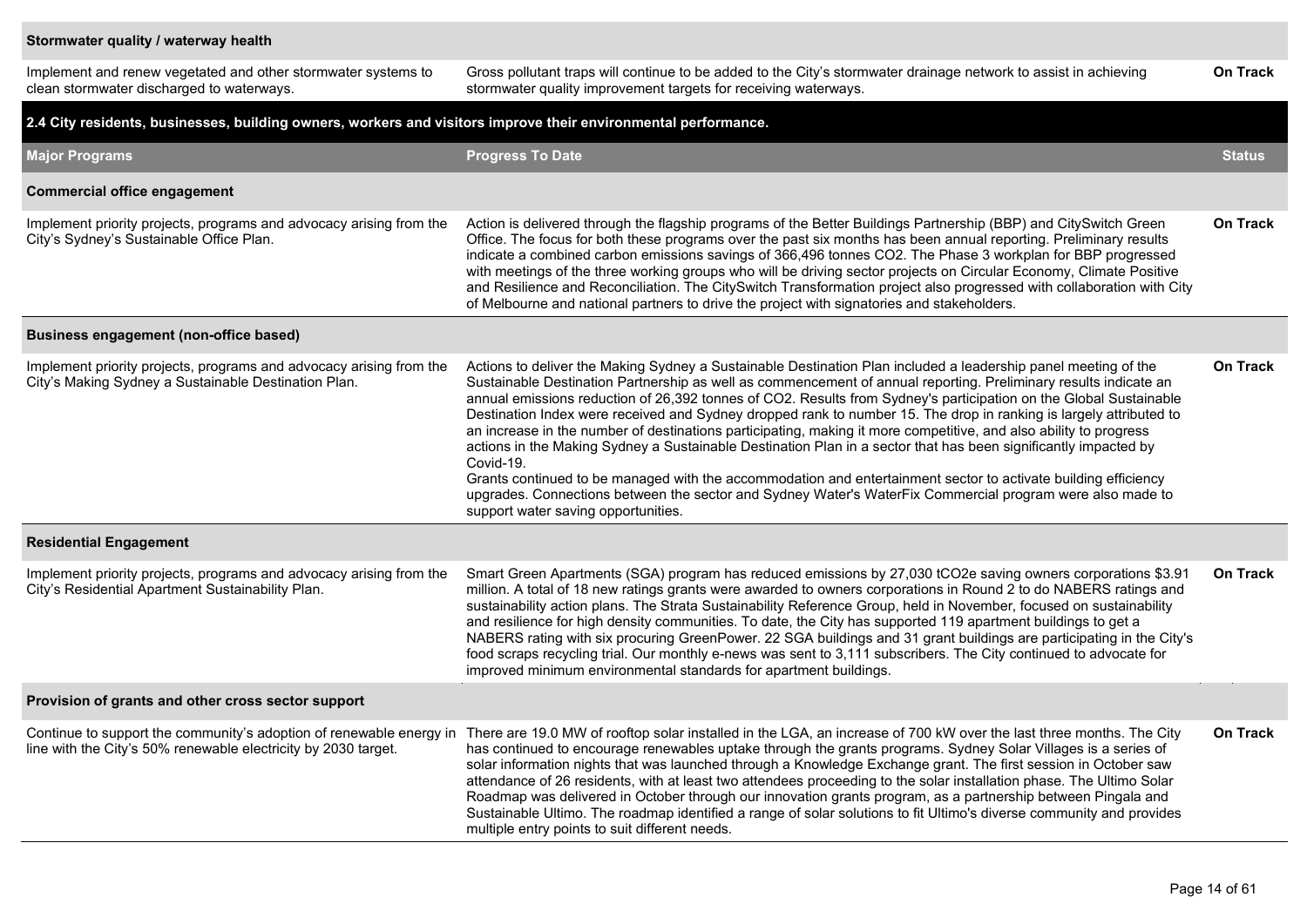| 2.5 The City of Sydney's operations and activities demonstrate leadership in environmental performance.                                                                                                                                                                                                          |                                                                                                                                                                                                                         |                                                                                                                                                                            |                                                                                                                                                                                                                                                                                                                                                                                                                                                                                                                                                                                                                                                                                         |                                    |  |  |  |  |  |
|------------------------------------------------------------------------------------------------------------------------------------------------------------------------------------------------------------------------------------------------------------------------------------------------------------------|-------------------------------------------------------------------------------------------------------------------------------------------------------------------------------------------------------------------------|----------------------------------------------------------------------------------------------------------------------------------------------------------------------------|-----------------------------------------------------------------------------------------------------------------------------------------------------------------------------------------------------------------------------------------------------------------------------------------------------------------------------------------------------------------------------------------------------------------------------------------------------------------------------------------------------------------------------------------------------------------------------------------------------------------------------------------------------------------------------------------|------------------------------------|--|--|--|--|--|
| <b>Major Projects</b>                                                                                                                                                                                                                                                                                            | <b>Completion</b><br><b>Date</b>                                                                                                                                                                                        | %<br><b>Complete</b>                                                                                                                                                       | <b>Progress To Date</b>                                                                                                                                                                                                                                                                                                                                                                                                                                                                                                                                                                                                                                                                 | <b>Status</b>                      |  |  |  |  |  |
| <b>Capital Projects</b>                                                                                                                                                                                                                                                                                          |                                                                                                                                                                                                                         |                                                                                                                                                                            |                                                                                                                                                                                                                                                                                                                                                                                                                                                                                                                                                                                                                                                                                         |                                    |  |  |  |  |  |
| Install solar PV and energy storage infrastructure on suitable City<br>properties and sites to maximise uptake of renewable energy.                                                                                                                                                                              | 2027                                                                                                                                                                                                                    | 80                                                                                                                                                                         | The level of solar PV panels on City rooftops has reached about 2,300 kW,<br>generating over 3,000 MWh of clean energy a year. This figure is inclusive of the<br>recently completed Perry Park Stage 2, which has now passed inspection by<br>Ausgrid. The next major PV installation will be at the City's Huntley St building.<br>Originally this was planned for the last quarter of FY 22, but it is now more likely<br>that work will take place in FY23. The project's financial forecasts have been<br>adjusted accordingly.                                                                                                                                                    | On Track                           |  |  |  |  |  |
| <b>Major Programs</b>                                                                                                                                                                                                                                                                                            | <b>Progress To Date</b>                                                                                                                                                                                                 |                                                                                                                                                                            |                                                                                                                                                                                                                                                                                                                                                                                                                                                                                                                                                                                                                                                                                         | <b>Status</b>                      |  |  |  |  |  |
| <b>Environmental Management Systems</b>                                                                                                                                                                                                                                                                          |                                                                                                                                                                                                                         |                                                                                                                                                                            |                                                                                                                                                                                                                                                                                                                                                                                                                                                                                                                                                                                                                                                                                         |                                    |  |  |  |  |  |
| Improve monitoring, reporting and verification of waste, energy and<br>water data and other sustainability metrics for the local government<br>area and our own operations.                                                                                                                                      |                                                                                                                                                                                                                         | All targets are now being tracked through the Sustainability Management and Reporting Tool (SMART) system (City<br>operations) or the CCAP system (local government area). |                                                                                                                                                                                                                                                                                                                                                                                                                                                                                                                                                                                                                                                                                         |                                    |  |  |  |  |  |
| Continuously improve the systems, processes and organisational<br>capability for managing utilities and other sustainability metrics within<br>City-owned assets.                                                                                                                                                | Environment reporting system has identified significant sustainability related opportunities. Corrective actions on these<br>opportunities has resulted in improved energy and water performance over previous quarter. |                                                                                                                                                                            |                                                                                                                                                                                                                                                                                                                                                                                                                                                                                                                                                                                                                                                                                         |                                    |  |  |  |  |  |
| <b>Capital Projects</b>                                                                                                                                                                                                                                                                                          |                                                                                                                                                                                                                         |                                                                                                                                                                            |                                                                                                                                                                                                                                                                                                                                                                                                                                                                                                                                                                                                                                                                                         |                                    |  |  |  |  |  |
| Assess environmentally sustainable opportunities for incorporation<br>into designs and technical specifications (including water sensitive<br>urban design, stormwater management, public lighting, roads and<br>pavement).                                                                                      |                                                                                                                                                                                                                         |                                                                                                                                                                            |                                                                                                                                                                                                                                                                                                                                                                                                                                                                                                                                                                                                                                                                                         | <b>Not Yet</b><br>Due To<br>Report |  |  |  |  |  |
| <b>Asset Management</b>                                                                                                                                                                                                                                                                                          |                                                                                                                                                                                                                         |                                                                                                                                                                            |                                                                                                                                                                                                                                                                                                                                                                                                                                                                                                                                                                                                                                                                                         |                                    |  |  |  |  |  |
| Improve energy and water efficiency at the City's most resource<br>intensive sites through identification, prioritisation and installation of<br>efficiency measures and changes in management practices, including<br>required metering and monitoring under the Major Properties<br>Efficiency Project (MPEP). | Viable initiatives within MPEP Program now complete. Team developing Asset Net Zero framework to drive energy<br>and water efficiency at the City's most resource intensive sites.                                      |                                                                                                                                                                            |                                                                                                                                                                                                                                                                                                                                                                                                                                                                                                                                                                                                                                                                                         |                                    |  |  |  |  |  |
| Review and update recycling streams and collection receptacles in<br>City properties, and implement an education and behaviour change<br>program to increase recycling and reduce contamination.                                                                                                                 | program to increase waste education in 2022.                                                                                                                                                                            |                                                                                                                                                                            | New waste signage throughout City buildings was implemented in late 2021. Working on a corporate communications                                                                                                                                                                                                                                                                                                                                                                                                                                                                                                                                                                         | <b>On Track</b>                    |  |  |  |  |  |
| Manage and analyse new energy efficient fuel options for the City's<br>light and heavy vehicle fleets to encourage low emission driving<br>behaviour and reduce CO2 emissions.                                                                                                                                   |                                                                                                                                                                                                                         |                                                                                                                                                                            | To assist with both fuel consumption reduction and emission reduction the City has now completed the installation of<br>vehicle telematics and is in the process of the development of customer reports and dashboard data to assist with the<br>effective maintenance and management of the fleet. The City's first fully electric commercial vehicle has been<br>deployed as part of a strategy to expand electric vehicle numbers. This vehicle is being trialled and assessed over the<br>coming 12 months to assist and inform future purchasing decisions. Further electric (or low emissions) alternatives to<br>other plant and equipment are being progressed via procurement. | On Track                           |  |  |  |  |  |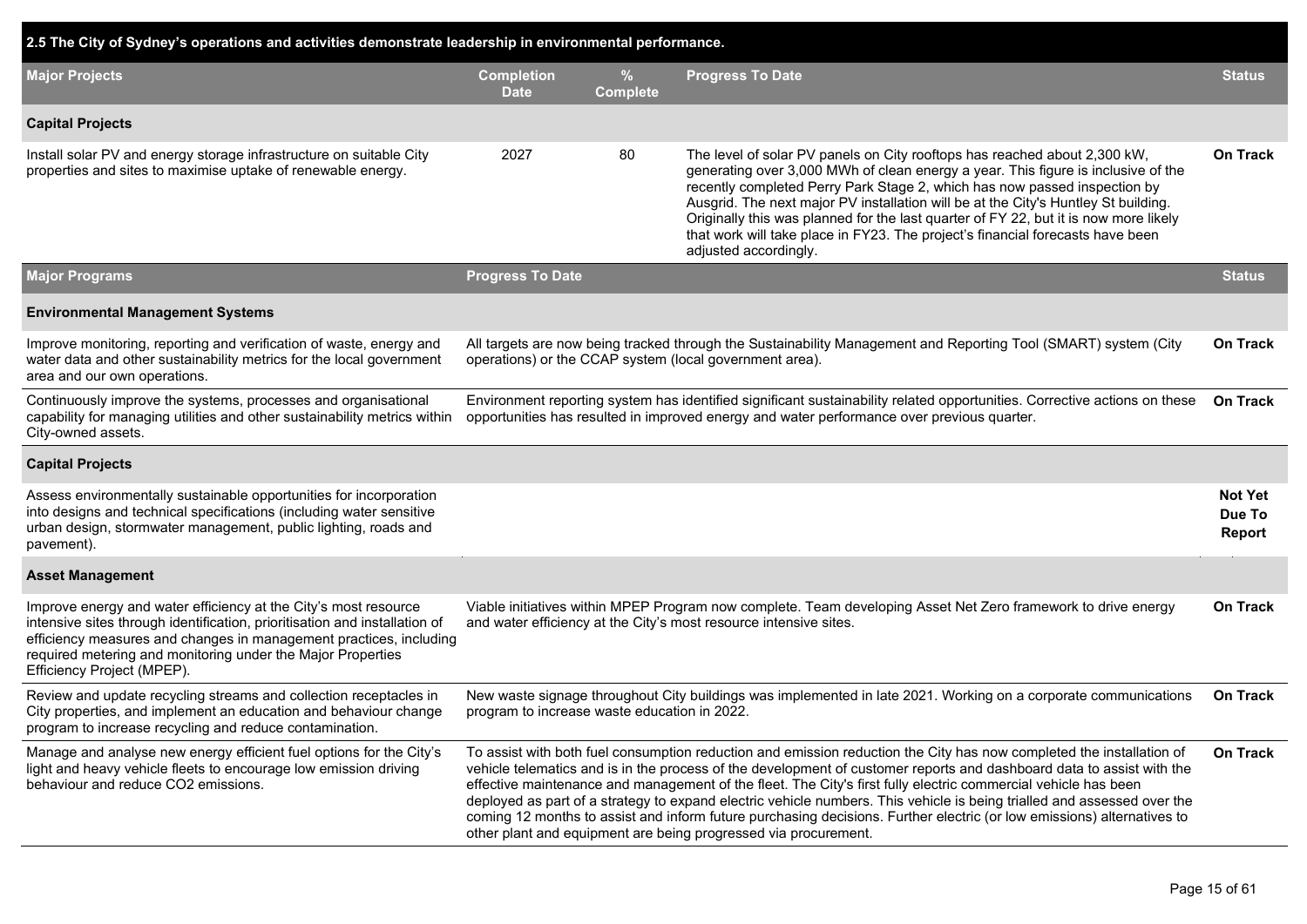#### **Procurement, grant assessment & contract management**

Implement Social and Sustainable Procurement Guidelines, Supplier Code of Conduct, Returnable Schedule on selected procurement activities – major construction materials, consumables, major contract, event management and supplier due diligence.

The Procurement guidelines, the Supplier Code of Conduct and the inclusion of sustainability considerations in selected tender returnable schedules is being continuously monitored for effectiveness. **On Track**

| 2.6 The extent and quality of urban canopy cover, landscaping and city greening is maximised.                                                       |                                                                                                                                                                                                                                                                                                                                                                                                                                                                                                                                                                                                                                    |                 |
|-----------------------------------------------------------------------------------------------------------------------------------------------------|------------------------------------------------------------------------------------------------------------------------------------------------------------------------------------------------------------------------------------------------------------------------------------------------------------------------------------------------------------------------------------------------------------------------------------------------------------------------------------------------------------------------------------------------------------------------------------------------------------------------------------|-----------------|
| <b>Major Programs</b>                                                                                                                               | <b>Progress To Date</b>                                                                                                                                                                                                                                                                                                                                                                                                                                                                                                                                                                                                            | <b>Status</b>   |
| <b>City Farm</b>                                                                                                                                    |                                                                                                                                                                                                                                                                                                                                                                                                                                                                                                                                                                                                                                    |                 |
| Continue City Farm operations.                                                                                                                      | City Farm education has continued online. In the past three months 7 webinars were held, attracting 200 attendees.<br>Face-to-face education programs are scheduled to recommence in 2022. Supervised volunteer programs resumed at<br>the farm in December 2021 after the program pause due to Covid-19 public health orders. Planning is underway for<br>installation of a shade sail at the farm in early 2022.                                                                                                                                                                                                                 | <b>On Track</b> |
| <b>Community Greening</b>                                                                                                                           |                                                                                                                                                                                                                                                                                                                                                                                                                                                                                                                                                                                                                                    |                 |
| Support and promote the development of community gardens,<br>footpath gardening, and sites maintained and managed by<br>community volunteer groups. | The City currently supports 23 community gardens, including two footpath verge gardens and three active Landcare<br>groups which engage over 850 community volunteers. The City encourages gardens to become high functioning self-<br>managed groups and assists groups through access to grants and donation of materials and plants, including<br>sourcing native plants from a local Indigenous nursery. A new garden group has formed at Elger Street, Glebe and<br>community engagement is progressing with a group of interested residents to establish a community garden at The<br>Western Block, Lyons Road, Camperdown. | <b>On Track</b> |
| <b>Urban Forest</b>                                                                                                                                 |                                                                                                                                                                                                                                                                                                                                                                                                                                                                                                                                                                                                                                    |                 |
| Continue to deliver tree planting programs to maximise urban canopy<br>and reduce the impacts of the urban heat island effect.                      | Projects to increase canopy cover have continued. At end December 2021, a total of 199 street trees and five park<br>trees have been planted. Substantial planning work is underway to deliver the iconic park tree planting project works<br>in autumn.<br>Ongoing delivery of inroad planting projects continues, with work completed in Bunn Street Ultimo, and designed and<br>planned for Crystal Street Plaza, Purkis Street Camperdown and Chelsea Street Redfern.                                                                                                                                                          | <b>On Track</b> |
| <b>Urban Ecology</b>                                                                                                                                |                                                                                                                                                                                                                                                                                                                                                                                                                                                                                                                                                                                                                                    |                 |
| Continue to expand, improve and protect bush regeneration areas in<br>the City's parks and open spaces.                                             | Core bush restoration sites continue to be maintained to improve habitat value for flora and fauna. A 12-month project<br>to control herbaceous weeds, install jute matting for weed and erosion control and planting of wetland 4 in Sydney<br>Park was completed in October, with a total of 1,500 plants installed over the course of the project. Overall, 3,801<br>plants were installed in bush restoration areas over the past three months.                                                                                                                                                                                | <b>On Track</b> |
| reported on the local government area.                                                                                                              | Monitor the diversity, number and distribution of priority fauna species Formal fauna and flora surveys are due to commence in 2022 to assess any changes over the last 10 years in line<br>with the Urban Ecology Strategic Action Plan.<br>The online fauna database continues to be upgraded. The database will aim to display community sightings on the<br>City's website.                                                                                                                                                                                                                                                    | <b>On Track</b> |
| <b>Greening Sydney Plan</b>                                                                                                                         |                                                                                                                                                                                                                                                                                                                                                                                                                                                                                                                                                                                                                                    |                 |
| Continue to deliver the public domain landscaping program.                                                                                          | In the financial year to date, 5,091 m2 of new and refurbished greening has been completed, with 534 m2 completed<br>for the month of December. Significant projects include Gipps Street and Union Street, Pyrmont; Tudor Street, Surry<br>Hills and Cook Road, Centennial Park.                                                                                                                                                                                                                                                                                                                                                  | <b>On Track</b> |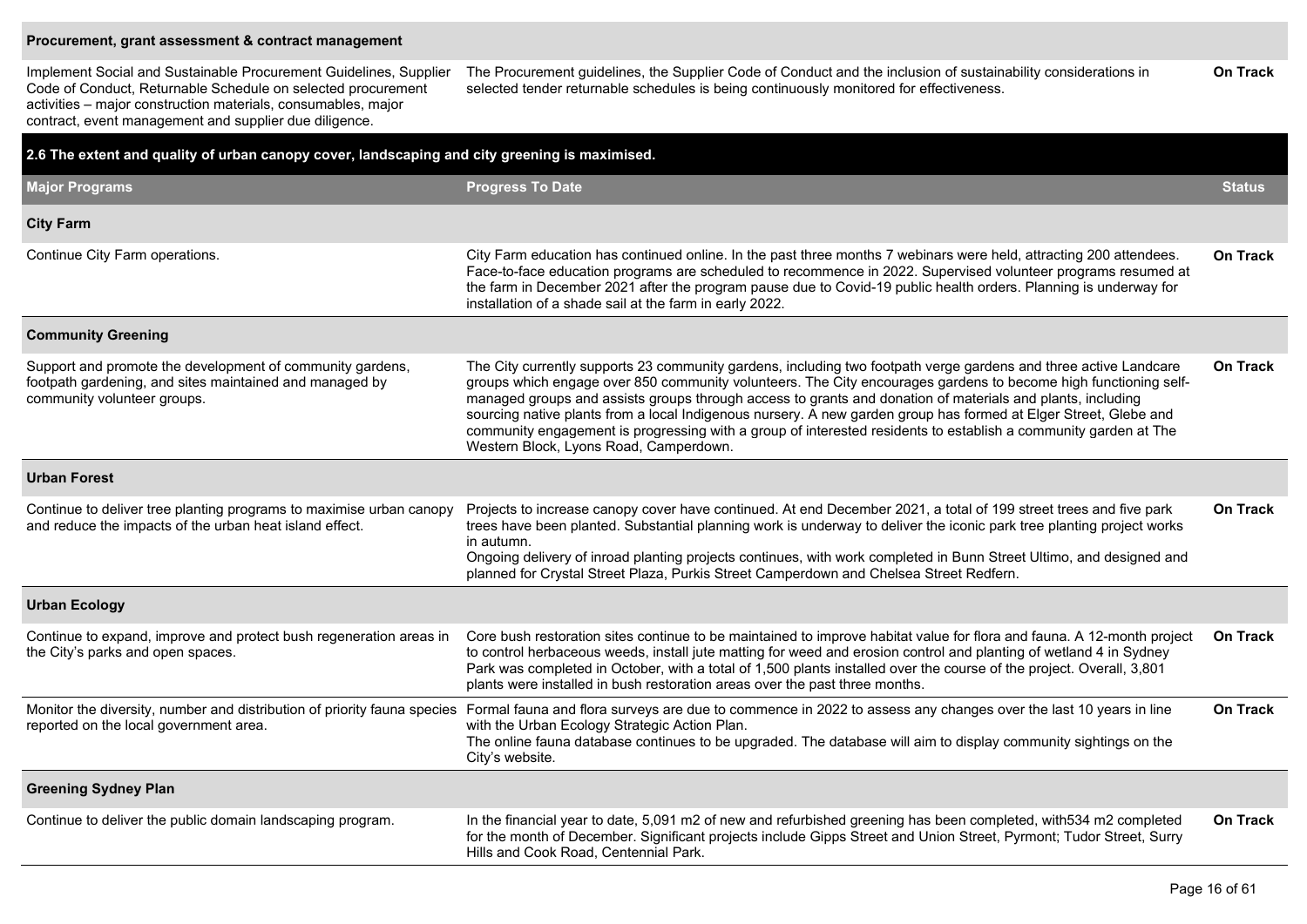| Deliver Living Colour floral displays throughout the city during spring<br>and summer.                                                                                                                                       | Spring hanging basket and greenwall displays began mid-September for an eight week period. Displays continue<br>along the Light Rail corridor on George and Alfred Streets. Greening has also been provided on Pitt and George<br>Streets as well as Thomas Street for alfresco dining. The Christmas display was installed to complement tree<br>installations from November through December. The Summer display installation commences in January 2022 for an<br>eight week period. Concept development has commenced for the 2023/2024 display.                                                                | On Track        |
|------------------------------------------------------------------------------------------------------------------------------------------------------------------------------------------------------------------------------|--------------------------------------------------------------------------------------------------------------------------------------------------------------------------------------------------------------------------------------------------------------------------------------------------------------------------------------------------------------------------------------------------------------------------------------------------------------------------------------------------------------------------------------------------------------------------------------------------------------------|-----------------|
| Finalise the review of the Greening Sydney Plan, with the adoption of<br>the Greening Sydney Strategy 2030 and commence implementation.                                                                                      | The Greening Sydney Strategy was adopted by Council on 26 July 2021. work has commenced on operationalising<br>the strategy. The review of the Urban Forest Strategy and Street Tree Master Plan has commenced.                                                                                                                                                                                                                                                                                                                                                                                                    | On Track        |
| <b>Parks Water Savings Action Plan</b>                                                                                                                                                                                       |                                                                                                                                                                                                                                                                                                                                                                                                                                                                                                                                                                                                                    |                 |
| Improve water efficiency at the City's parks through efficiency<br>measures and changes in management practices.                                                                                                             | Efficiency measures continue to be implemented:<br>- Consistent and timely investigation of changes in water use, including the use of interval, real time water data being<br>provided by the Organisation Wide Metering Project<br>- Automatic wet weather shut off for irrigation systems<br>- Recycled water being used from Sydney Park for park irrigation and water truck filling<br>- New parks water recycling contract delivering improvements in asset management approach and greater visibility<br>and transparency over recycled water data.                                                         | On Track        |
| sources.                                                                                                                                                                                                                     | Identify opportunities to connect parks to recycled or alternative water A review of opportunities to connect parks to recycled or alternative water sources has been completed. Investigation<br>of a combined water re-use scheme to serve Erskineville Oval, Harry Noble Reserve and Solander Park is in<br>development phase. Opportunities were identified at Rushcutters Bay Park, Redfern Oval and Park, Victoria Park,<br>Wentworth Park. The following parks are proposed to be connected to the future CBD recycled water network: Hyde<br>Park, Belmore Park, Prince Alfred Park, and Observatory Hill. | <b>On Track</b> |
|                                                                                                                                                                                                                              | 2.7 The city's buildings, infrastructure, emergency services and social systems are resilient to the likely impacts of climate change.                                                                                                                                                                                                                                                                                                                                                                                                                                                                             |                 |
| <b>Major Programs</b>                                                                                                                                                                                                        | <b>Progress To Date</b>                                                                                                                                                                                                                                                                                                                                                                                                                                                                                                                                                                                            | Status          |
| <b>Climate change</b>                                                                                                                                                                                                        |                                                                                                                                                                                                                                                                                                                                                                                                                                                                                                                                                                                                                    |                 |
| Advocate for improvements to the national construction code.                                                                                                                                                                 | The City has representatives on Australian Sustainability Building Environment Council (ASBEC) working groups<br>meetings including the Compliance Working Group, Building Codes Task Group and the Nationwide House Energy<br>Rating Scheme (NatHERS) National Stakeholders Consultative Group (NSCG). These groups, and the City, provide<br>input to inform the National Construction Code update in 2022.                                                                                                                                                                                                      | On Track        |
| <b>Extreme weather events</b>                                                                                                                                                                                                |                                                                                                                                                                                                                                                                                                                                                                                                                                                                                                                                                                                                                    |                 |
| Develop plans with emergency services, relevant agencies, and the<br>extreme weather events.                                                                                                                                 | The City continues to coordinate the activities of the Local Emergency Management Committee, including the<br>community to build capacity to prepare for, respond, and recover from response and recovery to Covid-19. This includes regular reporting on response and recovery activities and emerging<br>issues. Plans include:<br>- Revised Local Emergency Management Plan 2021.<br>- Heatwave, Severe Weather (Storm) - Consequence Management Guides.                                                                                                                                                        | <b>On Track</b> |
| Urban heat island effect and flooding risk mitigation                                                                                                                                                                        |                                                                                                                                                                                                                                                                                                                                                                                                                                                                                                                                                                                                                    |                 |
| Continue research and trials in monitoring and reducing the urban<br>heat island effect.                                                                                                                                     | 20 of 21 sensors to measure urban heat and air quality around the city centre have now been installed.                                                                                                                                                                                                                                                                                                                                                                                                                                                                                                             | On Track        |
| Continue to implement the City's Floodplain Management Policy, and<br>work collaboratively with asset owners and developers to fund and<br>implement flood risk management plans, incorporating climate<br>change scenarios. | The City adopted the interim floodplain management policy in May 2014. Since then the policy is being implemented<br>through the development approval process. This policy along with the Development Control Plan (DCP) and LEP are<br>being reviewed to ensure compliance with the current amendment to the planning regulations. The City continues to<br>work collaboratively with asset owners and developers with regards to ensuring that flood risks are appropriately<br>managed.                                                                                                                         | On Track        |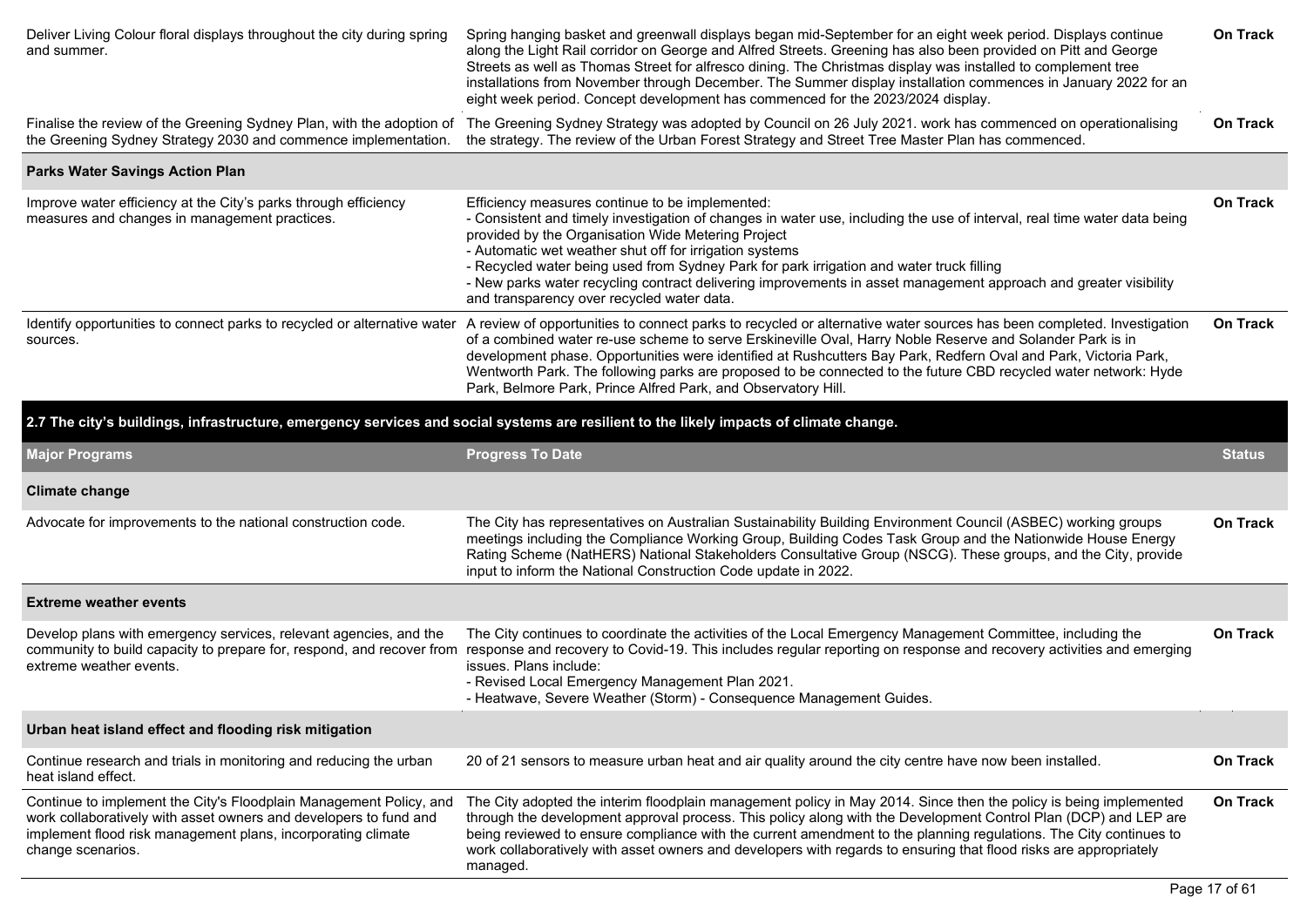| <b>Greenhouse gas emissions</b>                                                                                                                                                                      |                           |               |               |                |                |                |                |                |            |                                                 |                   |
|------------------------------------------------------------------------------------------------------------------------------------------------------------------------------------------------------|---------------------------|---------------|---------------|----------------|----------------|----------------|----------------|----------------|------------|-------------------------------------------------|-------------------|
| <b>Key Performance Indicator</b>                                                                                                                                                                     | Unit                      | 2019/20       | 2020/21       | 2021/22        |                | 2021/22 Result |                |                |            | <b>Comment</b>                                  | <b>Status</b>     |
|                                                                                                                                                                                                      |                           | <b>Result</b> | <b>Result</b> | <b>Target</b>  | Q <sub>1</sub> | Q2             | Q3             | Q <sub>4</sub> | <b>YTD</b> |                                                 |                   |
| Total greenhouse gas emissions for City<br>of Sydney operations                                                                                                                                      | Tonnes<br>CO <sub>2</sub> | 36,459        | 12,782        | $\sim$         | $\blacksquare$ |                | $\overline{a}$ |                |            | Reported annually in June                       | Indicator<br>Only |
| Reduction in total greenhouse gas<br>emissions for City of Sydney operations<br>from 2006 baseline of 52,972 tC02e.<br>Target 80% reduction by 2025                                                  | %                         |               |               |                | $\overline{a}$ |                |                |                |            | Reported annually in June                       |                   |
| Total greenhouse gas emissions for the<br>City of Sydney local government area<br>(includes emissions from electricity, gas,<br>refrigerants, transport and waste)                                   | Tonnes<br>CO <sub>2</sub> | 4,275,807     |               |                |                |                |                |                |            | Reported annually in June                       | Indicator<br>Only |
| Reduction in total greenhouse gas<br>emissions for City of Sydney local<br>government area from 2006 baseline of<br>5,815,521 tC02e.<br>Target 70% reduction by 2030 & net<br>zero emissions by 2035 | $\%$                      | 26.48         |               |                |                |                |                |                |            | Reported annually in June                       | Indicator<br>Only |
| Percentage of electricity demand in<br>NSW met by renewable sources.<br>Target of 50% by 2030                                                                                                        | $\%$                      | 16.1          | 20.5          |                |                |                |                |                |            | Reported annually in June                       | Indicator<br>Only |
| <b>Water Usage and Stormwater</b>                                                                                                                                                                    |                           |               |               |                |                |                |                |                |            |                                                 |                   |
| <b>Key Performance Indicator</b>                                                                                                                                                                     | Unit                      | 2019/20       | 2020/21       | 2021/22        |                | 2021/22 Result |                |                |            | <b>Comment</b>                                  | <b>Status</b>     |
|                                                                                                                                                                                                      |                           | <b>Result</b> | <b>Result</b> | <b>Target</b>  | Q <sub>1</sub> | Q2             | Q3             | Q <sub>4</sub> | <b>YTD</b> |                                                 |                   |
| Potable water use from City operations.<br>Target reduction from 2006 baseline of<br>431,000 kL                                                                                                      | kL                        | 378,360       | 334,528       | $\overline{a}$ | $\overline{a}$ |                |                |                |            | Reported annually in June                       | Indicator<br>Only |
| City of Sydney local government area<br>residential potable water use per person<br>per day.<br>Target of 170 litres by 2030                                                                         | kL                        |               |               |                |                |                |                |                |            | New measure.<br>To be reported annually in June |                   |
| Reduction in City of Sydney local<br>government area non-residential potable<br>water use from 2019 baseline of 2.32<br>litres/sqm/day. Target 10% reduction by<br>2030                              | $\%$                      |               |               |                |                |                |                |                |            | New measure.<br>To be reported annually in June |                   |

**2.S.1 Performance Measures**

### Page 18 of 61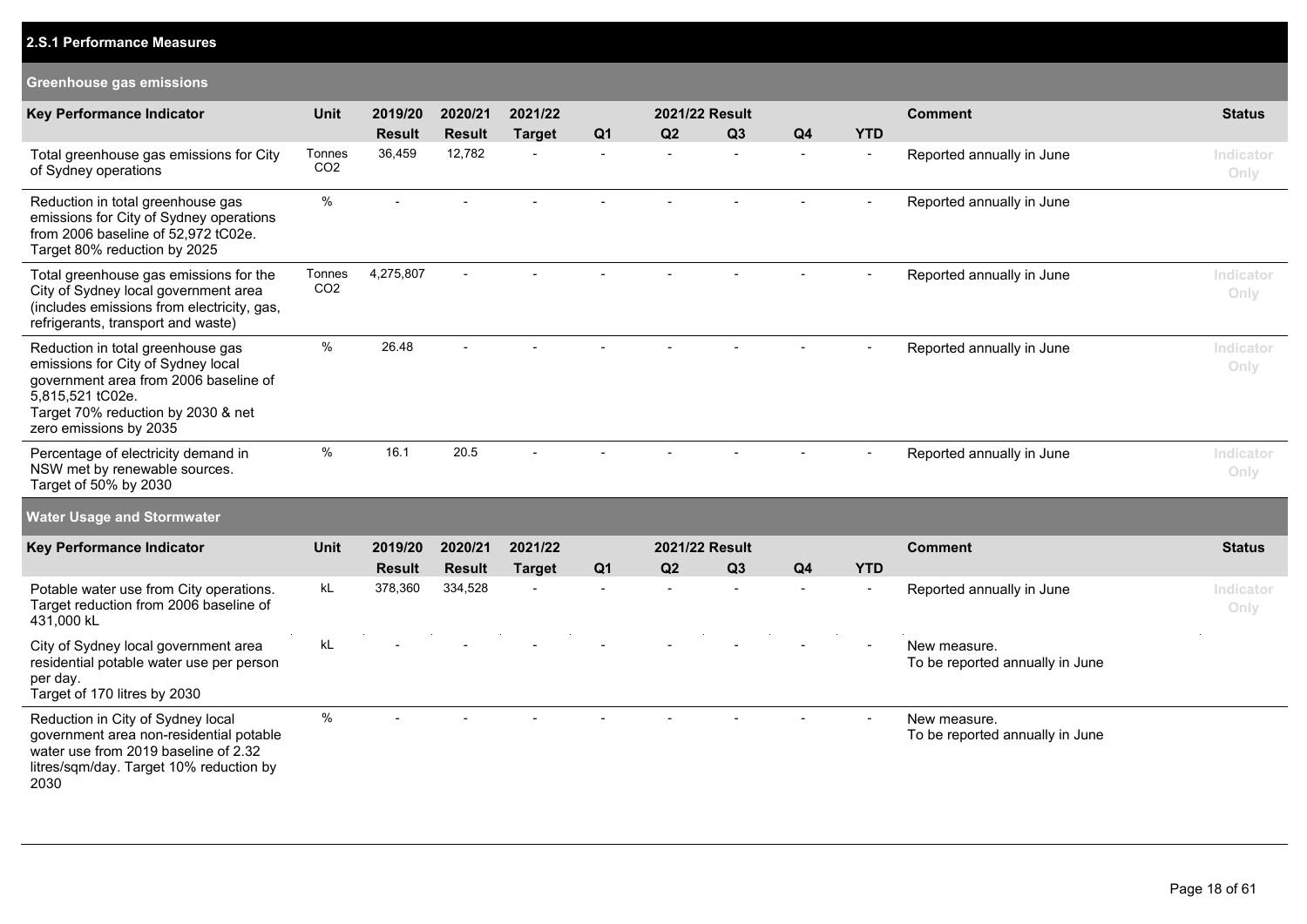| <b>Waste - Local Government Area</b>                                                                                                                                                    |               |                            |                            |                          |                             |                 |    |                |                         |                                                                                                                                                                                                                                                               |                   |
|-----------------------------------------------------------------------------------------------------------------------------------------------------------------------------------------|---------------|----------------------------|----------------------------|--------------------------|-----------------------------|-----------------|----|----------------|-------------------------|---------------------------------------------------------------------------------------------------------------------------------------------------------------------------------------------------------------------------------------------------------------|-------------------|
| Key Performance Indicator                                                                                                                                                               | <b>Unit</b>   | 2019/20                    | 2020/21                    | 2021/22                  |                             | 2021/22 Result  |    |                |                         | <b>Comment</b>                                                                                                                                                                                                                                                | <b>Status</b>     |
| Total residential waste collected                                                                                                                                                       | Tonnes        | <b>Result</b><br>68,809.01 | <b>Result</b><br>69,445.73 | <b>Target</b>            | Q <sub>1</sub><br>18,850.27 | Q2<br>17,882.22 | Q3 | Q <sub>4</sub> | <b>YTD</b><br>36,732.49 | The total amount of residential waste collected<br>is lower than the previous quarter but slightly<br>higher than the same time last year.                                                                                                                    | Indicator<br>Only |
| Total residential waste collected per<br>capita                                                                                                                                         | Kg/Capita     | 286.29                     | 281.9                      | $\overline{a}$           | 76.52                       | 72.59           |    |                | 149.11                  | The amount of waste generated per capita<br>has reduced since last quarter however it is<br>slightly higher than the same time last year.                                                                                                                     | Indicator<br>Only |
| Reduction in total residential waste<br>collected per capita from 2015 baseline<br>of 336.74 kg/capita. Target 15%<br>reduction by 2030                                                 | %             |                            |                            |                          | 9                           | 14              |    |                | 14                      | There has been a 14% reduction in total waste<br>collected per capita from the 2015 baseline.                                                                                                                                                                 | Indicator<br>Only |
| Percentage of source separated<br>recycling of total residential waste.<br>Target 35% by 2025                                                                                           | $\%$          | 26.57                      | 27.67                      | $\overline{\phantom{0}}$ | 27.36                       | 27.58           |    |                | 27.47                   | The percentage of material that is source<br>separated for recycling by residents is slightly<br>higher than last quarter.                                                                                                                                    | Indicator<br>Only |
| Percentage diversion from landfill of<br>residential waste.<br>Target 70% by 2025 and 90% by 2030                                                                                       | $\%$          |                            |                            |                          | 45.16                       | 45.81           |    |                | 45.81                   | The percentage of residential waste diverted<br>from landfill has increased slightly since last<br>quarter. Overall diversion rate is limited by<br>bans on organic waste being processed from<br>the red-lid bin at alternate waste treatment<br>facilities. | Indicator<br>Only |
| Sustainable management of waste and resources                                                                                                                                           |               |                            |                            |                          |                             |                 |    |                |                         |                                                                                                                                                                                                                                                               |                   |
| Key Performance Indicator                                                                                                                                                               | Unit          | 2019/20                    | 2020/21                    | 2021/22                  |                             | 2021/22 Result  |    |                |                         | <b>Comment</b>                                                                                                                                                                                                                                                | <b>Status</b>     |
|                                                                                                                                                                                         |               | <b>Result</b>              | <b>Result</b>              | <b>Target</b>            | Q <sub>1</sub>              | Q2              | Q3 | Q <sub>4</sub> | <b>YTD</b>              |                                                                                                                                                                                                                                                               |                   |
| Total waste collected from City<br>managed properties including aquatic<br>centres                                                                                                      | Tonnes        | 816.38                     | 880.04                     |                          | 125.23                      | 191.54          |    |                | 316.77                  |                                                                                                                                                                                                                                                               | Indicator<br>Only |
| Reduction in total waste collected from<br>City managed properties including<br>aquatic centres from 2019 baseline.<br>Baseline 2019 data - 945 tonnes.<br>Target 15% reduction by 2025 | $\%$          |                            |                            |                          |                             |                 |    |                |                         | New measure.<br>To be reported annually in June                                                                                                                                                                                                               |                   |
| Resource recovery of waste from the<br>City's parks, streets and public places.<br>Target 50% by 2025                                                                                   | $\frac{0}{0}$ | 46                         | 52                         |                          |                             |                 |    |                | $\blacksquare$          | Reported annually in June                                                                                                                                                                                                                                     | Indicator<br>Only |
| Percentage diversion from landfill of<br>waste from City managed properties<br>including aquatic centres.<br>Target 90% by 2030                                                         | $\%$          |                            |                            |                          | 92.8                        | 93              |    |                | 93                      |                                                                                                                                                                                                                                                               | Indicator<br>Only |
| Percentage of source separated<br>recycling of waste from City managed<br>properties including aquatic centres.<br>Target 50% reduction by 2025                                         | $\%$          |                            |                            |                          | 48                          | 50              |    |                | 50                      |                                                                                                                                                                                                                                                               | Indicator<br>Only |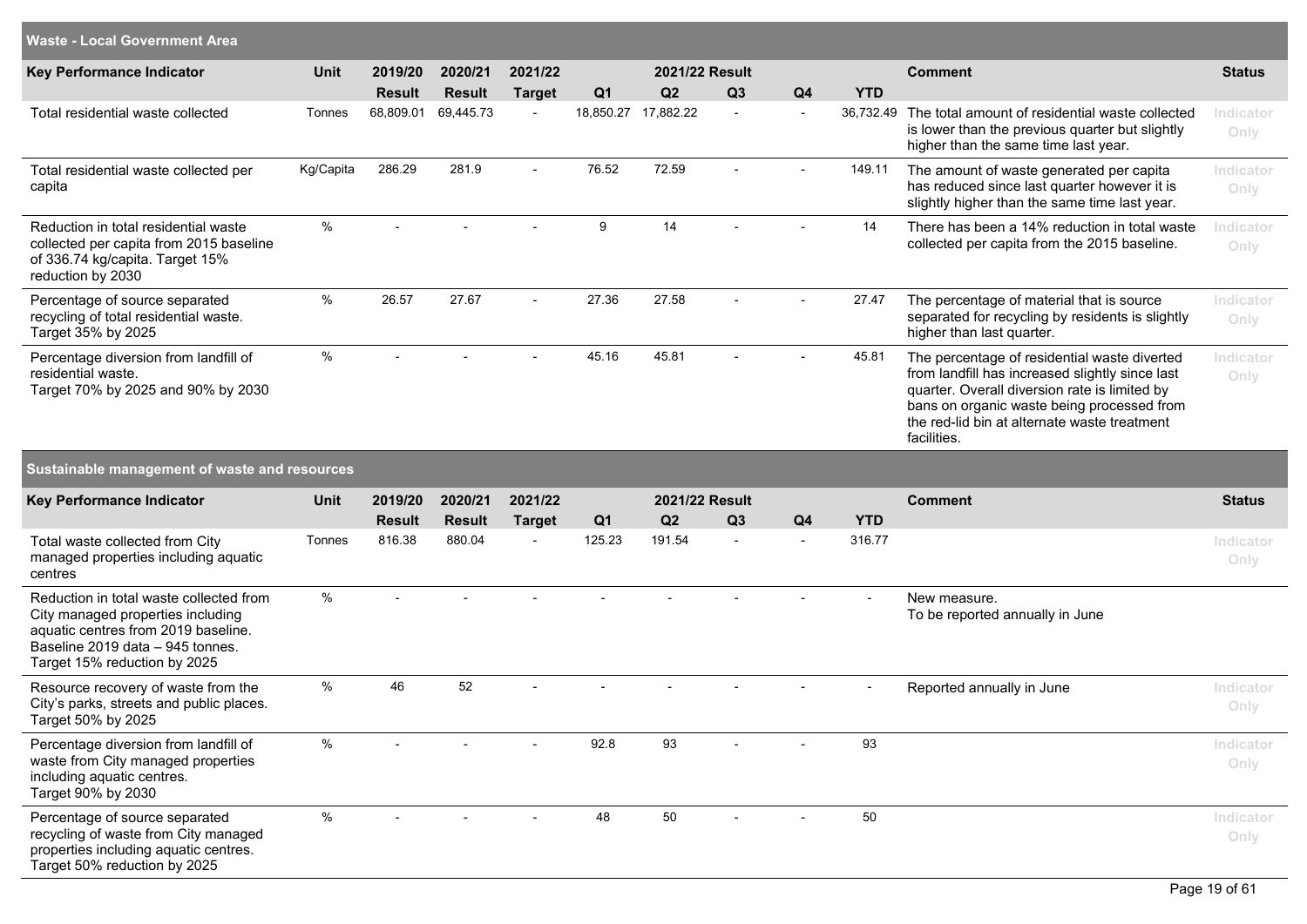| <b>Greening Sydney</b>                                                                                                                                      |             |               |               |               |                |                |    |                |                |                                                                                                                                                                                                                                                                                                                                                                                                                                                     |                   |
|-------------------------------------------------------------------------------------------------------------------------------------------------------------|-------------|---------------|---------------|---------------|----------------|----------------|----|----------------|----------------|-----------------------------------------------------------------------------------------------------------------------------------------------------------------------------------------------------------------------------------------------------------------------------------------------------------------------------------------------------------------------------------------------------------------------------------------------------|-------------------|
| Key Performance Indicator                                                                                                                                   | Unit        | 2019/20       | 2020/21       | 2021/22       |                | 2021/22 Result |    |                |                | <b>Comment</b>                                                                                                                                                                                                                                                                                                                                                                                                                                      | <b>Status</b>     |
|                                                                                                                                                             |             | <b>Result</b> | <b>Result</b> | <b>Target</b> | Q <sub>1</sub> | Q2             | Q3 | Q4             | <b>YTD</b>     |                                                                                                                                                                                                                                                                                                                                                                                                                                                     |                   |
| New plants planted in City parks and<br>street gardens                                                                                                      | No.         | 78,725        | 106,383       | 50,000        | 18,007         | 15,537         | ÷, | $\blacksquare$ | 33,544         | Key planting sites include:<br>* Harmony Park<br>* Fitzroy Gardens<br>* Springfield Gardens<br>* Oatley Road Playground<br>* Ward Park<br>* Nuffield Park<br>* Crown Park<br>* Sydney Park<br>* Streetscapes - Booth Street, Harris Street,<br>Bunn Street, Gordon Street, Henderson Road,<br>Prince Albert Street, Gipps Street, Todor<br>Street, Union Street, Cooks Road<br>* Bush regeneration sites                                            | On Track          |
| New and renewed public domain<br>landscaping installed (nature strips, rain<br>gardens, traffic treatments)                                                 | m2          | 8,272         | 11,080        | 7,500         | 3,088          | 2,003          |    |                | 5,091          | Significant projects include Gipps and Bunn<br>Street, Pyrmont; Henderson Road, Alexandria;<br>Prince Albert Street, Sydney and Tudor Street,<br>Surry Hills.                                                                                                                                                                                                                                                                                       | On Track          |
| Indigenous bird species observed from<br>community and/or formal surveys.<br>Target to maintain or increase numbers.<br>Baseline 2009/10 data - 63 species. | No.         | 68            |               |               |                |                |    |                |                | Reported annually in June                                                                                                                                                                                                                                                                                                                                                                                                                           | Indicator<br>Only |
| Extent of locally-indigenous bushland                                                                                                                       | ha          | 12.9          | 12.9          | 13.5          |                |                |    |                | $\blacksquare$ | Reported annually in June                                                                                                                                                                                                                                                                                                                                                                                                                           | Indicator<br>Only |
| <b>Environmental Grants</b>                                                                                                                                 |             |               |               |               |                |                |    |                |                |                                                                                                                                                                                                                                                                                                                                                                                                                                                     |                   |
| Key Performance Indicator                                                                                                                                   | <b>Unit</b> | 2019/20       | 2020/21       | 2021/22       |                | 2021/22 Result |    |                |                | <b>Comment</b>                                                                                                                                                                                                                                                                                                                                                                                                                                      | <b>Status</b>     |
|                                                                                                                                                             |             | <b>Result</b> | <b>Result</b> | <b>Target</b> | Q <sub>1</sub> | Q2             | Q3 | Q4             | <b>YTD</b>     |                                                                                                                                                                                                                                                                                                                                                                                                                                                     |                   |
| Environmental grants approved by the<br>City of Sydney                                                                                                      | \$'000      | 1,135.2       | 1,018.74      |               | 481.48         | 478.62         | ÷, |                | 960.1          | In the first half of the year, 51 Environmental<br>grants were approved by Council for a year to<br>date total of \$960,103 in cash. These projects<br>were awarded through the City's<br>Environmental Performance - Ratings &<br>Assessment and Innovation programs, and<br>the Knowledge Exchange Sponsorship<br>Program. This includes support for Good360's<br>retail surplus Pop-up Shop and Seabin's<br>Smart Cities, Cleaner Ocean program. | Indicator<br>Only |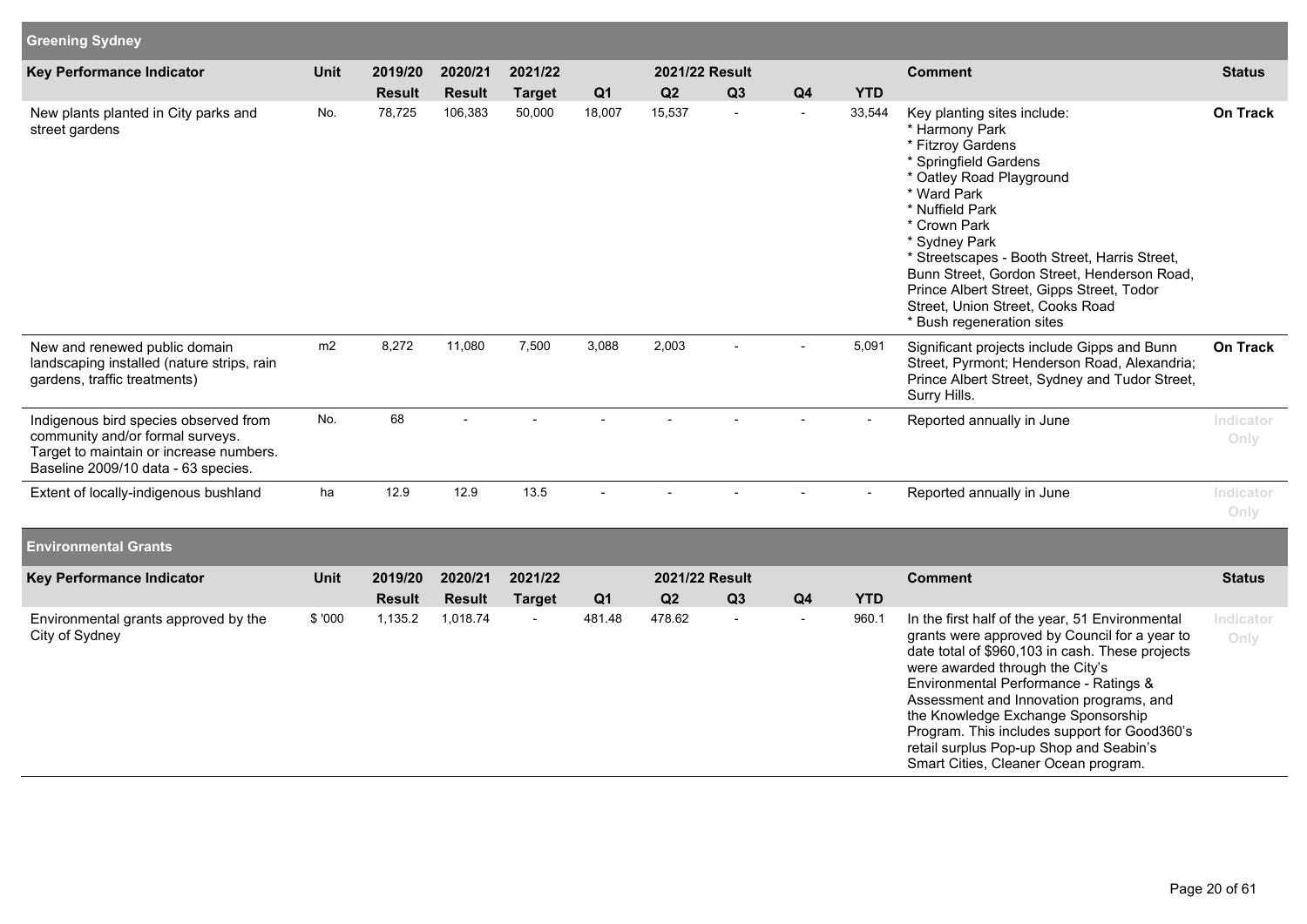## **3 Integrated transport for a connected city**

**Quality transport will be a major driver to sustainability, amenity, ease of mobility and the economic competitiveness of our city – the city must offer a variety of effective and affordable transport options.**

| 3.1 Investment in public transport and walking and cycling infrastructure encourages more people to use these forms of transport to travel to, from and within the city.                                                                                                |                                                                                                                                                                                                                                                                                                                                                                                                                                                                                                                                                                                                                                                                                                                                                                                                                                                                                                                                                                                                                                                                                                                                                                                                                                                                                                                                                                                                                                                                 |                 |  |  |  |  |  |  |
|-------------------------------------------------------------------------------------------------------------------------------------------------------------------------------------------------------------------------------------------------------------------------|-----------------------------------------------------------------------------------------------------------------------------------------------------------------------------------------------------------------------------------------------------------------------------------------------------------------------------------------------------------------------------------------------------------------------------------------------------------------------------------------------------------------------------------------------------------------------------------------------------------------------------------------------------------------------------------------------------------------------------------------------------------------------------------------------------------------------------------------------------------------------------------------------------------------------------------------------------------------------------------------------------------------------------------------------------------------------------------------------------------------------------------------------------------------------------------------------------------------------------------------------------------------------------------------------------------------------------------------------------------------------------------------------------------------------------------------------------------------|-----------------|--|--|--|--|--|--|
| <b>Major Programs</b>                                                                                                                                                                                                                                                   | <b>Progress To Date</b>                                                                                                                                                                                                                                                                                                                                                                                                                                                                                                                                                                                                                                                                                                                                                                                                                                                                                                                                                                                                                                                                                                                                                                                                                                                                                                                                                                                                                                         | <b>Status</b>   |  |  |  |  |  |  |
| <b>Planning</b>                                                                                                                                                                                                                                                         |                                                                                                                                                                                                                                                                                                                                                                                                                                                                                                                                                                                                                                                                                                                                                                                                                                                                                                                                                                                                                                                                                                                                                                                                                                                                                                                                                                                                                                                                 |                 |  |  |  |  |  |  |
| Work with the State Government transport cluster to ensure all traffic<br>and transport related proposals in Central Sydney comply with<br>policies such as the Sydney City Centre Access Strategy, Movement<br>and Place, and Central Sydney on-street parking policy. | The City is working with Transport for NSW to develop and implement a City Centre Action Plan, which has been<br>informed by the City Centre Access Strategy (2013) and Movement and Place. The City is also currently partnering<br>with TfNSW to prepare an update to the City Centre Access Strategy. This document will be guided by Future<br>Transport 2056 and other State policies and by the work coming from the 2050 technical studies.                                                                                                                                                                                                                                                                                                                                                                                                                                                                                                                                                                                                                                                                                                                                                                                                                                                                                                                                                                                                              | <b>On Track</b> |  |  |  |  |  |  |
| Advocacy                                                                                                                                                                                                                                                                |                                                                                                                                                                                                                                                                                                                                                                                                                                                                                                                                                                                                                                                                                                                                                                                                                                                                                                                                                                                                                                                                                                                                                                                                                                                                                                                                                                                                                                                                 |                 |  |  |  |  |  |  |
| Work with the State Government and other stakeholders to develop<br>Future Transport projects for Sydney to increase public transport<br>accessibility and capacity to and within the City of Sydney, including<br>planning for Metro West and new Metro initiatives.   | The City continues to prosecute the case for this early Metro West extension via projects such as the Transport for<br>NSW Tech Central (Camperdown Ultimo) Place-Based Transport Strategy. This Strategy is believed ready for<br>release, however changes to Ministerial arrangements may delay this.                                                                                                                                                                                                                                                                                                                                                                                                                                                                                                                                                                                                                                                                                                                                                                                                                                                                                                                                                                                                                                                                                                                                                         | <b>On Track</b> |  |  |  |  |  |  |
| Partnership                                                                                                                                                                                                                                                             |                                                                                                                                                                                                                                                                                                                                                                                                                                                                                                                                                                                                                                                                                                                                                                                                                                                                                                                                                                                                                                                                                                                                                                                                                                                                                                                                                                                                                                                                 |                 |  |  |  |  |  |  |
| Work with the State Government and taxi industry to implement more<br>taxi ranks in better locations with improved safety in the city centre<br>during the evening and late night.                                                                                      | The City is continuing to work with the taxi industry and state government to review taxi rank locations. This occurs<br>through the Transport for NSW run Late Night Transport working group. This is also part of the City Centre Action<br>Plan and will be included in the Strategy for Streets.                                                                                                                                                                                                                                                                                                                                                                                                                                                                                                                                                                                                                                                                                                                                                                                                                                                                                                                                                                                                                                                                                                                                                            | On Track        |  |  |  |  |  |  |
| 3.2 Transport infrastructure is aligned with city growth.                                                                                                                                                                                                               |                                                                                                                                                                                                                                                                                                                                                                                                                                                                                                                                                                                                                                                                                                                                                                                                                                                                                                                                                                                                                                                                                                                                                                                                                                                                                                                                                                                                                                                                 |                 |  |  |  |  |  |  |
| <b>Major Programs</b>                                                                                                                                                                                                                                                   | <b>Progress To Date</b>                                                                                                                                                                                                                                                                                                                                                                                                                                                                                                                                                                                                                                                                                                                                                                                                                                                                                                                                                                                                                                                                                                                                                                                                                                                                                                                                                                                                                                         | <b>Status</b>   |  |  |  |  |  |  |
| Partnership                                                                                                                                                                                                                                                             |                                                                                                                                                                                                                                                                                                                                                                                                                                                                                                                                                                                                                                                                                                                                                                                                                                                                                                                                                                                                                                                                                                                                                                                                                                                                                                                                                                                                                                                                 |                 |  |  |  |  |  |  |
| Work with the State Government to ensure the best outcomes are<br>achieved for the community on large public transport and road<br>projects.                                                                                                                            | Transport for NSW (TfNSW) is currently preparing its submissions report on the Sydney Park Junction (formerly King<br>Street Gateway) Review of Environmental Factors which was placed on exhibition in September 2021. Submitters<br>strongly support the project, except for the proposal to remove the right turn ban from Mitchell Road into Sydney Park<br>Road. Some submitters from the Inner West Council's LGA do not support the proposal to ban right turns from King<br>Street into May Street. The City has accepted TfNSW's proposal to allow right turns from Mitchell into Sydney Park<br>Road and supports TfNSW's proposal to ban right turns from King Street into May Street to ensure the benefits of the<br>Sydney Park Junction project can be achieved.<br>Metro City & Southwest - the City is continuing to work through outstanding matters, including trimming and removal<br>of trees, and bollards.<br>Metro West 'Environmental Impact Statement (EIS) (2) Station Excavation and tunnelling - The Bays to Sydney CBD'<br>was placed on exhibition in November 2021. The City prepared a submission with input from across council and is<br>now awaiting the release of EIS (3) in the first quarter of 2022. EIS (3) will cover the stations within the City's CBD.<br>The City is also determining how best to work with TfNSW and Metro to ensure the best outcomes for the people of<br>Sydney from the Metro West project. | <b>On Track</b> |  |  |  |  |  |  |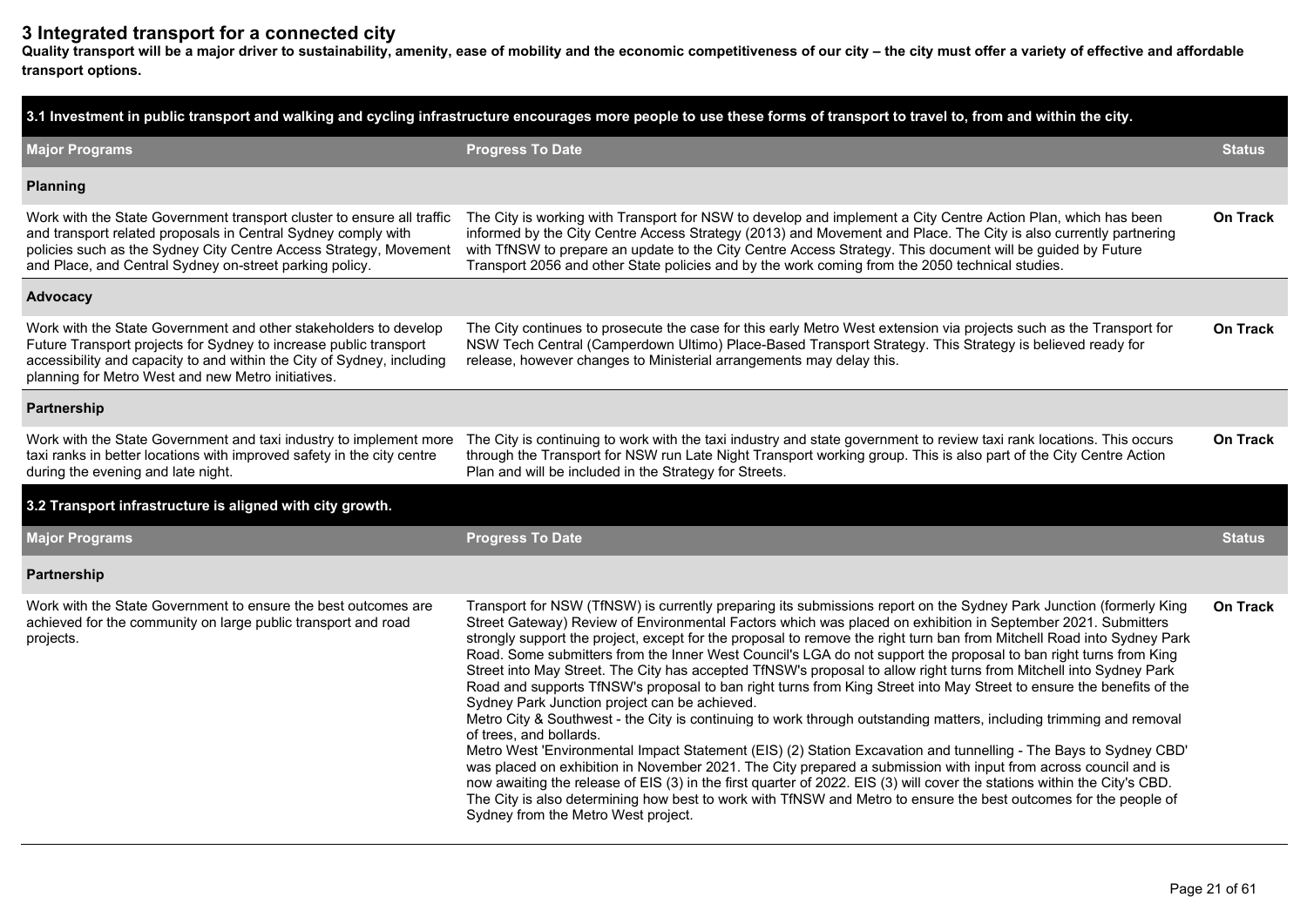#### **Advocacy**

Work with the State Government to ensure understanding of transport The City works closely with TfNSW and other state agencies via the Central Sydney Traffic and Transport Committee implications of development in the city area. for all major developments in the City Centre. We are also working closely on the strategies at a precinct level, including Tech Central, Pyrmont Place Strategy and Strategy for Streets. **On Track Parking**

Continue to implement the neighbourhood parking policy and review the policy at appropriate intervals. The Policy continues to be implemented. A review of the policy is being initiated for Council consideration in 2021/22. **On Track Freight and Servicing**

| The City continues to work with the NSW Government on developing new and innovative solutions to freight and<br>serving, including participation in workshops by Transport for NSW on the development of Delivery Servicing Plan<br>material and guidance specific for NSW urban centre. The City also continues to work with the NSW Government<br>through a monthly working group.                                                                                                          | On Track        |
|-----------------------------------------------------------------------------------------------------------------------------------------------------------------------------------------------------------------------------------------------------------------------------------------------------------------------------------------------------------------------------------------------------------------------------------------------------------------------------------------------|-----------------|
|                                                                                                                                                                                                                                                                                                                                                                                                                                                                                               |                 |
| The City has developed strong working relationships with neighbouring councils in relation to WestConnex and Metro.<br>The Sydney Park Junction project has undergone public consultation and the City is strongly pressing to ensure<br>implementation. The City and Inner West Council collaborated closely on the NSW Government Tech Central<br>Transport Strategy. Key initiatives such as proposed roadspace reallocation on Broadway/Parramatta Road straddle<br>the council boundary. | <b>On Track</b> |
|                                                                                                                                                                                                                                                                                                                                                                                                                                                                                               |                 |
| The City continues to strengthen its strategic approach to the electrification of transport in the City. This will include<br>significant collaboration with the NSW Government, given its own Electric Vehicles Strategy. Media reports suggest a<br>trial of electric scooters could occur in 2022. However recent changes to the transport portfolio responsibilities may<br>impact on the relative support for any trial.                                                                 | <b>On Track</b> |
| 3.3 The amenity of the city centre and villages is enhanced through careful management and integration of transport.                                                                                                                                                                                                                                                                                                                                                                          |                 |
| <b>Progress To Date</b>                                                                                                                                                                                                                                                                                                                                                                                                                                                                       | <b>Status</b>   |
|                                                                                                                                                                                                                                                                                                                                                                                                                                                                                               |                 |
| The City continues to work with TfNSW and the Centre for Roads Safety under the Roads Safety Partnership to<br>deliver traffic calming devices and help reduce speeds within the Council area.                                                                                                                                                                                                                                                                                                | <b>On Track</b> |
|                                                                                                                                                                                                                                                                                                                                                                                                                                                                                               |                 |
| The City is currently working with Transport for NSW to apply 40km/h speed limits on all roads within the Local<br>Government Area. The City has received a grant of \$100,000 towards signage and 40km/h implementation.                                                                                                                                                                                                                                                                     | <b>On Track</b> |
|                                                                                                                                                                                                                                                                                                                                                                                                                                                                                               |                 |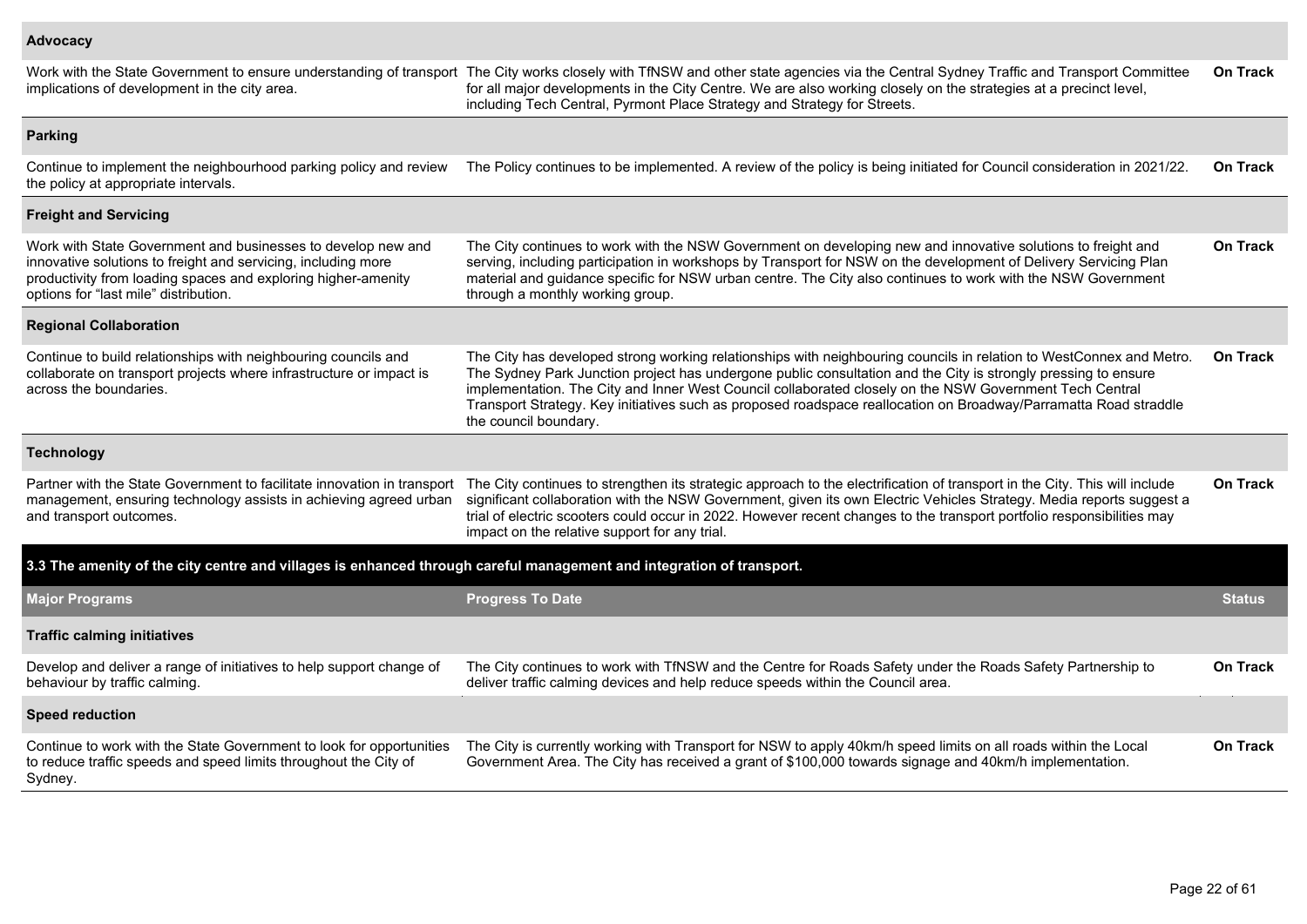### **Road safety partnerships**

| Continue to build relationships with Transport for New South Wales<br>through the local government road safety program to improve road<br>safety within the LGA.                                              | The City continues to work closely with Transport for NSW (TfNSW) to improve road safety outcomes. Our Speed<br>Reduction Action Plan and Local Government Road Safety Program complement our business as usual working<br>relationships with TfNSW.                                                                                                                                                                                                                                                                                                                                                                                                                                                                                                                                                                               | <b>On Track</b> |
|---------------------------------------------------------------------------------------------------------------------------------------------------------------------------------------------------------------|------------------------------------------------------------------------------------------------------------------------------------------------------------------------------------------------------------------------------------------------------------------------------------------------------------------------------------------------------------------------------------------------------------------------------------------------------------------------------------------------------------------------------------------------------------------------------------------------------------------------------------------------------------------------------------------------------------------------------------------------------------------------------------------------------------------------------------|-----------------|
| <b>Manage amenity</b>                                                                                                                                                                                         |                                                                                                                                                                                                                                                                                                                                                                                                                                                                                                                                                                                                                                                                                                                                                                                                                                    |                 |
| Manage the scheduling of waste collection services to ensure the<br>least disruption to the community.                                                                                                        | The City worked with Cleanaway to manage waste collection disruptions associated with the Covid-19 impact on<br>staffing levels from infections and close contacts. Clean-up and garden organics collections experienced some<br>delays. However, Cleanaway has delivered services with sourcing staff from agencies, other depots and working on<br>weekends.                                                                                                                                                                                                                                                                                                                                                                                                                                                                     | <b>On Track</b> |
| <b>Community programs</b>                                                                                                                                                                                     |                                                                                                                                                                                                                                                                                                                                                                                                                                                                                                                                                                                                                                                                                                                                                                                                                                    |                 |
| Facilitate a range of road safety education programs for the<br>community.                                                                                                                                    | The 2021/22 Local Government Road Safety Program is under way and will facilitate a range of road safety programs.<br>Programs include Learning to Drive, Seniors Road Safety, Motorcycle Safety, Pedestrian Safety and Child Restraint<br>Checks.                                                                                                                                                                                                                                                                                                                                                                                                                                                                                                                                                                                 | <b>On Track</b> |
| 3.4 Public transport, walking and cycling are the first choice transport modes within the city.                                                                                                               |                                                                                                                                                                                                                                                                                                                                                                                                                                                                                                                                                                                                                                                                                                                                                                                                                                    |                 |
| <b>Major Programs</b>                                                                                                                                                                                         | <b>Progress To Date</b>                                                                                                                                                                                                                                                                                                                                                                                                                                                                                                                                                                                                                                                                                                                                                                                                            | <b>Status</b>   |
| <b>City transformation</b>                                                                                                                                                                                    |                                                                                                                                                                                                                                                                                                                                                                                                                                                                                                                                                                                                                                                                                                                                                                                                                                    |                 |
| Continue to support the implementation of George Street<br>pedestrianisation.                                                                                                                                 | Following the completion of the light rail project, the City has been working with TfNSW and the light rail operator to<br>extend the pedestrian boulevard from Bathurst Street to Railway Square. Construction is largely complete from<br>Bathurst to Ultimo Road, with the remainder to be completed by the end of 2022.                                                                                                                                                                                                                                                                                                                                                                                                                                                                                                        | <b>On Track</b> |
| <b>Behavioural</b>                                                                                                                                                                                            |                                                                                                                                                                                                                                                                                                                                                                                                                                                                                                                                                                                                                                                                                                                                                                                                                                    |                 |
| Advocate for measures aimed at increasing the use of public<br>transport, walking and cycling along major corridors to the city, while<br>enhancing the amenity and safety of the places along the corridors. | Council has requested the Lord Mayor write to the Minister for Transport and Roads seeking Metro West extension by<br>2030/31. The priority station is Zetland, which would significantly increase capacity in the City Centre-Green Square-<br>Airport corridor, including Botany Road. The City continues to advocate for Light Rail / Trackless Tram / Zero<br>Emission Buses between Green Square and the City Centre (using the Eastern Transit Corridor). Designs for Oxford<br>Street cycleway are being developed. The City is advocating for major change to Broadway as part of the<br>Camperdown Ultimo Transport Strategy, being developed by Transport for NSW. A key aspect is a public transport<br>system incorporating reallocated road space on Parramatta road when West Connex opens in 2024. The City expects | <b>On Track</b> |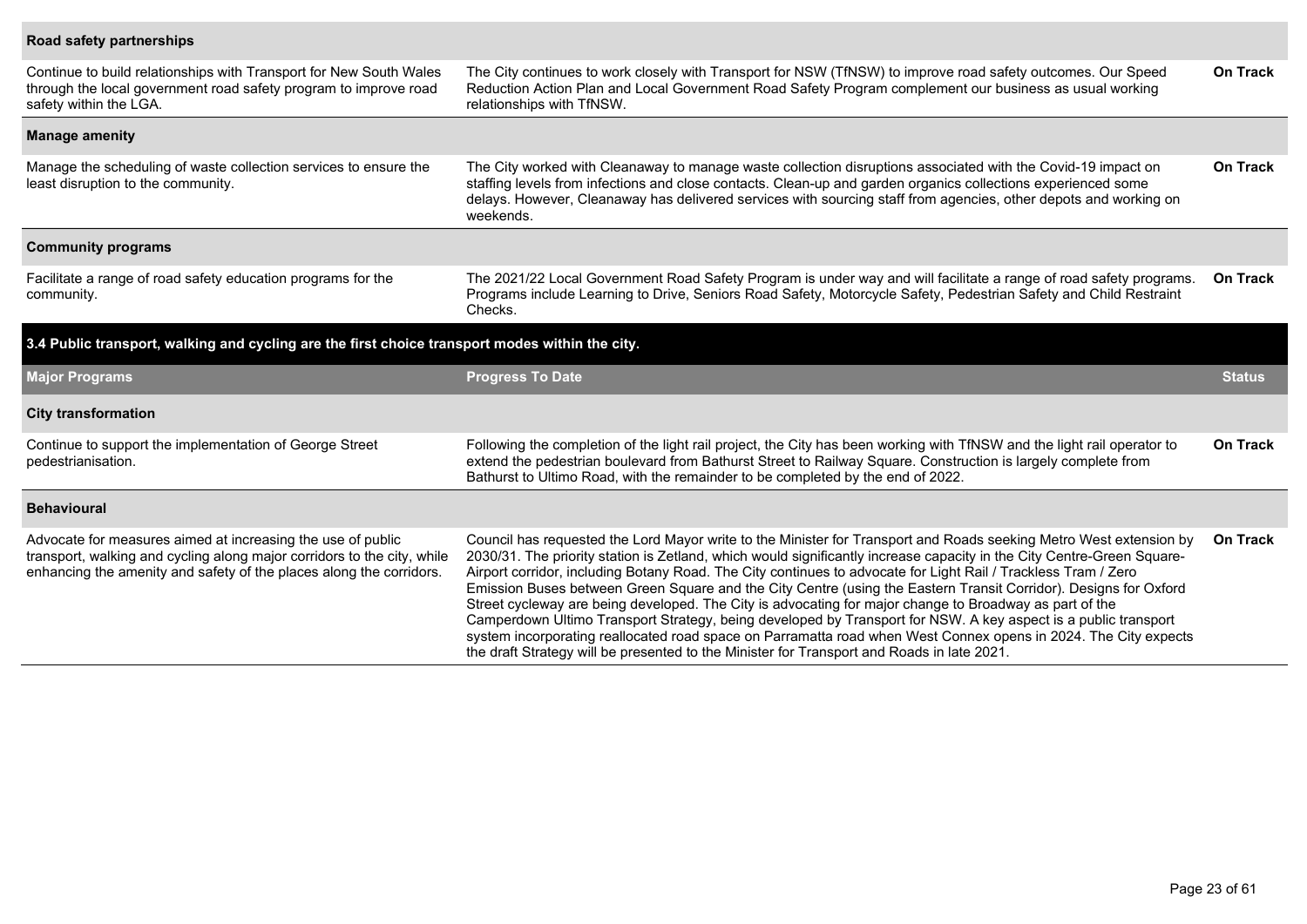| 3.5 Transport services and infrastructure are accessible.                                                                                    |                                                                                                                                                                                                                                                                                                                                                                                                                                                                                                                                                       |                 |
|----------------------------------------------------------------------------------------------------------------------------------------------|-------------------------------------------------------------------------------------------------------------------------------------------------------------------------------------------------------------------------------------------------------------------------------------------------------------------------------------------------------------------------------------------------------------------------------------------------------------------------------------------------------------------------------------------------------|-----------------|
| <b>Major Programs</b>                                                                                                                        | <b>Progress To Date</b>                                                                                                                                                                                                                                                                                                                                                                                                                                                                                                                               | <b>Status</b>   |
| <b>Parking</b>                                                                                                                               |                                                                                                                                                                                                                                                                                                                                                                                                                                                                                                                                                       |                 |
| Manage the demand for parking to ensure there is equitable access<br>to the constrained supply.                                              | Rangers proactively monitor parking across the LGA to ensure turnover and parking space availability.                                                                                                                                                                                                                                                                                                                                                                                                                                                 | <b>On Track</b> |
| Advocacy                                                                                                                                     |                                                                                                                                                                                                                                                                                                                                                                                                                                                                                                                                                       |                 |
| Ensure the needs of our diverse community are considered in the<br>public domain master planning for transport and urban growth<br>projects. | The City is advocating for high quality and co-ordinated public domain outcomes for metro station precincts, Central<br>Station planning and Redfern Station upgrade. Advocacy and input into major state government development projects<br>including Blackwattle Bay, Waterloo Estate, Barangaroo Central/Hickson Road and North Eveleigh is ongoing. Prime<br>objective is to ensure a high quality, accessible public domain to allow people to walk and cycle to public transport<br>and other destinations including home, work and recreation. | On Track        |
| <b>Transport infrastructure</b>                                                                                                              |                                                                                                                                                                                                                                                                                                                                                                                                                                                                                                                                                       |                 |
| Advocate to ensure public infrastructure meets the needs of users.                                                                           | Planning for the Metro West Pyrmont and Hunter Street Stations continues, to meet the needs of customers, and<br>people living or working around the future stations. Redfern Station Southern Concourse is well advanced. The City<br>continues to strongly represent the needs of rail passengers, but also those of the residents in nearby affected<br>streets.                                                                                                                                                                                   | On Track        |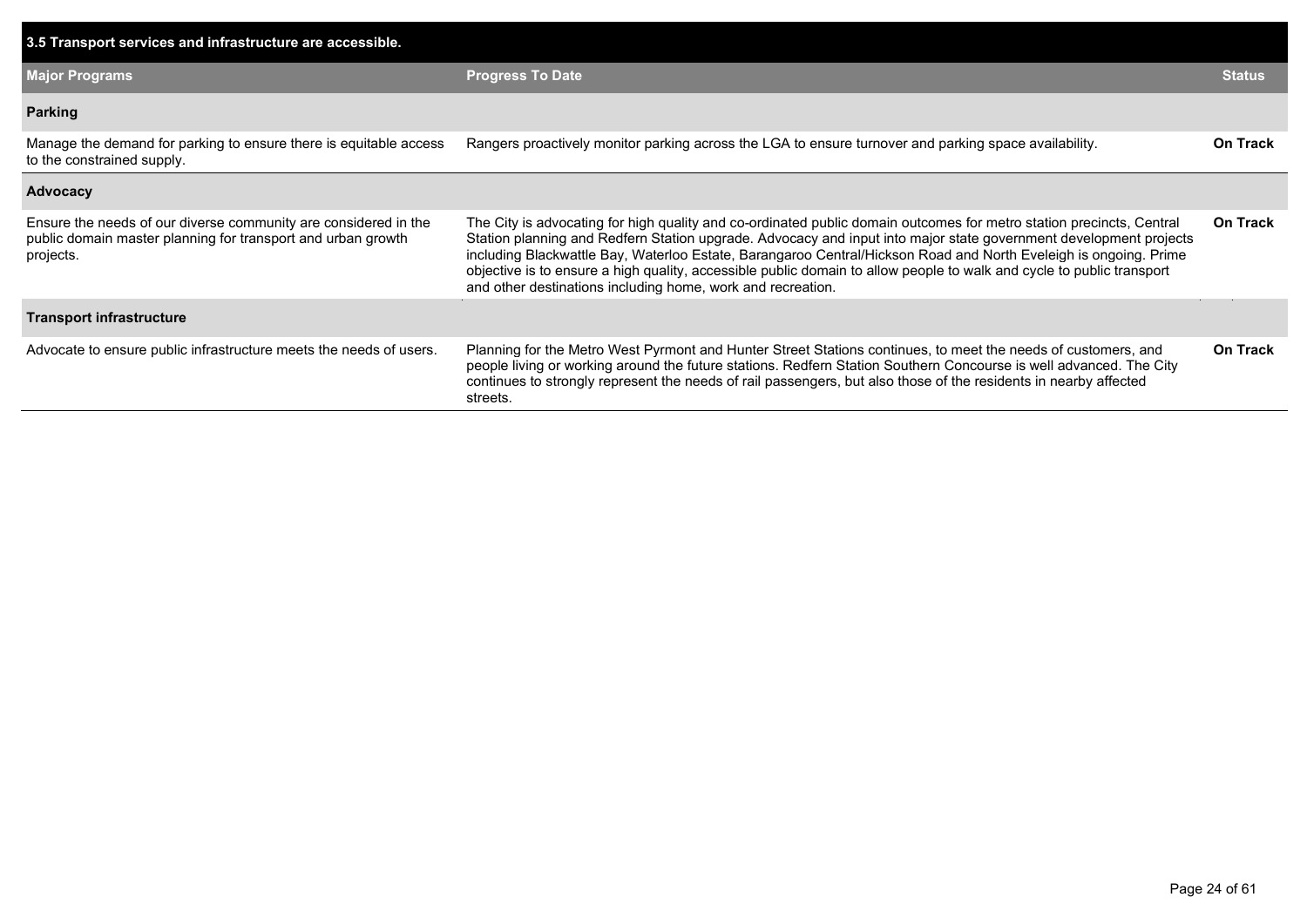| Parking and road management                                                                                                                                                                     |             |               |               |                |                |                       |                |                          |            |                                                                                                                                                                                                                                                                                                                                                                                                                                                                                        |                   |
|-------------------------------------------------------------------------------------------------------------------------------------------------------------------------------------------------|-------------|---------------|---------------|----------------|----------------|-----------------------|----------------|--------------------------|------------|----------------------------------------------------------------------------------------------------------------------------------------------------------------------------------------------------------------------------------------------------------------------------------------------------------------------------------------------------------------------------------------------------------------------------------------------------------------------------------------|-------------------|
| <b>Key Performance Indicator</b>                                                                                                                                                                | <b>Unit</b> | 2019/20       | 2020/21       | 2021/22        |                | 2021/22 Result        |                |                          |            | <b>Comment</b>                                                                                                                                                                                                                                                                                                                                                                                                                                                                         | <b>Status</b>     |
|                                                                                                                                                                                                 |             | <b>Result</b> | <b>Result</b> | <b>Target</b>  | Q <sub>1</sub> | Q2                    | Q3             | Q <sub>4</sub>           | <b>YTD</b> |                                                                                                                                                                                                                                                                                                                                                                                                                                                                                        |                   |
| Car share bookings                                                                                                                                                                              | No.         | 239,637       | 283,782       |                | $\blacksquare$ | 149,204               | $\blacksquare$ |                          | 149,204    | Around a 6% increase from first half of the<br>(calendar) year. Slight increase from<br>comparable reporting period last year. Factors<br>leading to increase could encompass (a)<br>increases in activity as Covid-19 restrictions<br>eased, in context of ongoing community<br>concerns about using public transport; (b)<br>impact of people reducing private car<br>ownership due to financial hardship. The<br>frequency for reporting has changed from<br>quarterly to biannual. | Indicator<br>Only |
| Residents who are members of car<br>share schemes                                                                                                                                               | No.         | 52,529        | 58,542        |                |                | 62,535                |                |                          | 62,535     | This result is based on three providers. One<br>provider was unable to provide data so City<br>assumed resident member numbers based on<br>last quarter numbers.                                                                                                                                                                                                                                                                                                                       | Indicator<br>Only |
| Resident drivers who are members of<br>car share schemes                                                                                                                                        | $\%$        | 40.7          | 44.9          | $\overline{a}$ |                | 48                    |                |                          | 48         | 7% increase in number of resident members<br>since previous quarter                                                                                                                                                                                                                                                                                                                                                                                                                    | Indicator<br>Only |
| Length of streets across the local<br>government area with a speed limit of<br>40km/h or less                                                                                                   | Km          | 271.59        | 295.4         |                | 328.82         | 328.82                |                |                          | 328.82     | Speed limits on all local roads in<br>Woolloomooloo, Potts Point, Elizabeth Bay<br>and Rushcutters Bay were reduced from<br>50km/h to 40km/h in July 2021.                                                                                                                                                                                                                                                                                                                             | Indicator<br>Only |
| Roads maintenance                                                                                                                                                                               |             |               |               |                |                |                       |                |                          |            |                                                                                                                                                                                                                                                                                                                                                                                                                                                                                        |                   |
| Key Performance Indicator                                                                                                                                                                       | <b>Unit</b> | 2019/20       | 2020/21       | 2021/22        |                | <b>2021/22 Result</b> |                |                          |            | <b>Comment</b>                                                                                                                                                                                                                                                                                                                                                                                                                                                                         | <b>Status</b>     |
|                                                                                                                                                                                                 |             | <b>Result</b> | <b>Result</b> | <b>Target</b>  | Q <sub>1</sub> | Q2                    | Q3             | Q <sub>4</sub>           | <b>YTD</b> |                                                                                                                                                                                                                                                                                                                                                                                                                                                                                        |                   |
| Road renewed/treated program                                                                                                                                                                    | m2          | 29,021        | 34,273        | 20,000         | 0              | 13,827                | $\blacksquare$ | $\overline{\phantom{a}}$ | 13,827     |                                                                                                                                                                                                                                                                                                                                                                                                                                                                                        | <b>On Track</b>   |
| <b>Traffic calming</b>                                                                                                                                                                          |             |               |               |                |                |                       |                |                          |            |                                                                                                                                                                                                                                                                                                                                                                                                                                                                                        |                   |
| Key Performance Indicator                                                                                                                                                                       | Unit        | 2019/20       | 2020/21       | 2021/22        |                | 2021/22 Result        |                |                          |            | <b>Comment</b>                                                                                                                                                                                                                                                                                                                                                                                                                                                                         | <b>Status</b>     |
|                                                                                                                                                                                                 |             | <b>Result</b> | <b>Result</b> | <b>Target</b>  | Q <sub>1</sub> | Q2                    | Q3             | Q <sub>4</sub>           | <b>YTD</b> |                                                                                                                                                                                                                                                                                                                                                                                                                                                                                        |                   |
| Transport-related projects (footpath<br>widening, traffic calming measures,<br>intersection upgrades, etc.) delivered as<br>part of the City's Pedestrian, Cycling<br>and Traffic Calming plans | No.         | $\,6\,$       | 10            | 10             | $\mathsf 0$    | 11                    | $\sim$         | $\sim$                   | 11         | Annual target achieved.                                                                                                                                                                                                                                                                                                                                                                                                                                                                | <b>On Track</b>   |

**3.S.1 Performance Measures**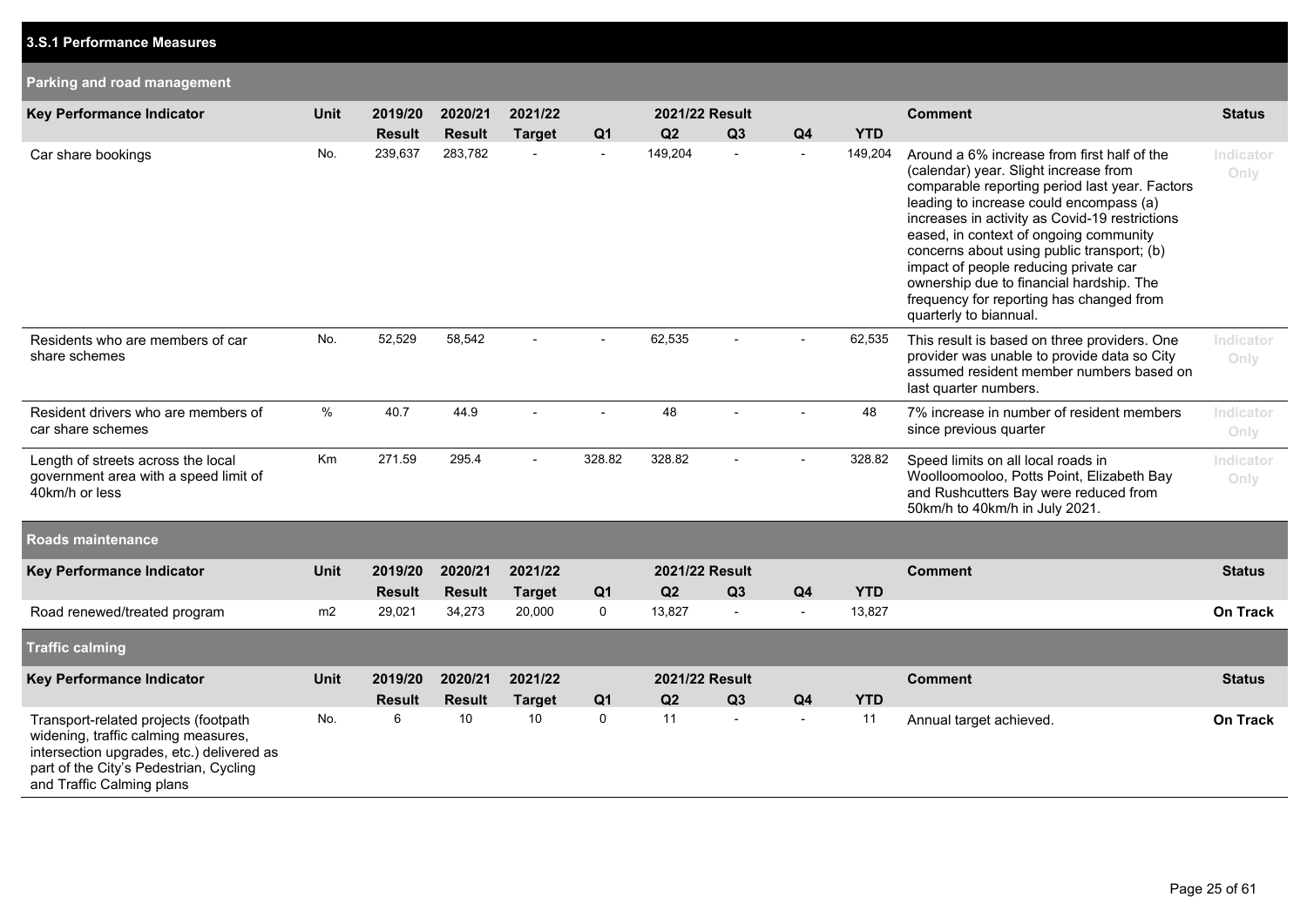## **4 A city for walking and cycling**

**A safe, comfortable and attractive walking and cycling network linking the city's streets, parks and open spaces.**

| 4.1 The city and neighbouring areas have a network of accessible, safe, connected pedestrian and cycling paths integrated with green spaces.                                                                                                                                                      |                                                                                                                                                                                                                                                                                                                                                                                                                                                                                                                                                                                                                                                                                               |                                  |                                                                                                                                                                                                                                                                                                                                                    |                 |  |  |  |  |
|---------------------------------------------------------------------------------------------------------------------------------------------------------------------------------------------------------------------------------------------------------------------------------------------------|-----------------------------------------------------------------------------------------------------------------------------------------------------------------------------------------------------------------------------------------------------------------------------------------------------------------------------------------------------------------------------------------------------------------------------------------------------------------------------------------------------------------------------------------------------------------------------------------------------------------------------------------------------------------------------------------------|----------------------------------|----------------------------------------------------------------------------------------------------------------------------------------------------------------------------------------------------------------------------------------------------------------------------------------------------------------------------------------------------|-----------------|--|--|--|--|
| <b>Major Projects</b>                                                                                                                                                                                                                                                                             | <b>Completion</b><br><b>Date</b>                                                                                                                                                                                                                                                                                                                                                                                                                                                                                                                                                                                                                                                              | $\frac{9}{6}$<br><b>Complete</b> | <b>Progress To Date</b>                                                                                                                                                                                                                                                                                                                            | <b>Status</b>   |  |  |  |  |
| <b>Cycling</b>                                                                                                                                                                                                                                                                                    |                                                                                                                                                                                                                                                                                                                                                                                                                                                                                                                                                                                                                                                                                               |                                  |                                                                                                                                                                                                                                                                                                                                                    |                 |  |  |  |  |
| Improve bicycle safety, access and amenity through small scale<br>infrastructure changes and improved on street facilities throughout<br>the local government area.                                                                                                                               | 2023                                                                                                                                                                                                                                                                                                                                                                                                                                                                                                                                                                                                                                                                                          | 91                               | Construction of separated cycleway upgrades in Bowden Street, Mandible Street<br>and Bourke Road, Alexandria are complete. Preparations are underway for<br>delivery of pop-up cycleway improvements on Moore Park Road and Fitzroy<br>Street.                                                                                                     | <b>On Track</b> |  |  |  |  |
| <b>Major Programs</b>                                                                                                                                                                                                                                                                             | <b>Progress To Date</b>                                                                                                                                                                                                                                                                                                                                                                                                                                                                                                                                                                                                                                                                       |                                  |                                                                                                                                                                                                                                                                                                                                                    | <b>Status</b>   |  |  |  |  |
| <b>Walking</b>                                                                                                                                                                                                                                                                                    |                                                                                                                                                                                                                                                                                                                                                                                                                                                                                                                                                                                                                                                                                               |                                  |                                                                                                                                                                                                                                                                                                                                                    |                 |  |  |  |  |
| Deliver the Central Business District Streetscape Improvement<br>program, including the installation of Smartpoles, upgraded and<br>improved LED street lighting, traffic signals, street furniture and the<br>installation of granite paving.                                                    | The 2021/22 Central Business District Streetscape Improvement program includes the installation of 13 Smartpoles<br>On Track<br>and LED lighting across sections of Kent, Castlereagh and Sussex Streets, 11 Smartpole traffic signal upgrades and<br>LED lighting in Druitt Street, and installation of granite paving in sections of Pitt and Goulburn Streets.                                                                                                                                                                                                                                                                                                                             |                                  |                                                                                                                                                                                                                                                                                                                                                    |                 |  |  |  |  |
| <b>Cycling</b>                                                                                                                                                                                                                                                                                    |                                                                                                                                                                                                                                                                                                                                                                                                                                                                                                                                                                                                                                                                                               |                                  |                                                                                                                                                                                                                                                                                                                                                    |                 |  |  |  |  |
| Complete the City's high priority regional routes, with separated<br>cycleways where possible.                                                                                                                                                                                                    | Construction of several sections of the high-priority regional cycling network will start in the second half of this<br>On Track<br>financial year, including King St, College St and Pitt St in the City Centre. Start of construction is planned for several<br>other regional network segments in FY23, including Castlereagh St, Liverpool St and Oxford St. The network local<br>and regional designations have been updated for some routes to reflect agreed changes with TfNSW and quality<br>assurance review of network data is underway to correct redundant line data and other data errors. These changes<br>will affect the percentage complete figures reported in the future. |                                  |                                                                                                                                                                                                                                                                                                                                                    |                 |  |  |  |  |
| <b>Partnerships</b>                                                                                                                                                                                                                                                                               |                                                                                                                                                                                                                                                                                                                                                                                                                                                                                                                                                                                                                                                                                               |                                  |                                                                                                                                                                                                                                                                                                                                                    |                 |  |  |  |  |
| Work with neighbouring councils, state and federal governments to<br>implement the Inner Sydney Regional Bike network.                                                                                                                                                                            | <b>On Track</b><br>As TfNSW has decided not to progress the NSW Principal Bicycle Network and the Final Business Case, the City met<br>with TfNSW to discuss our priority cycleway projects in and into our council area.<br>The City also met with Infrastructure Australia to ensure the Inner Sydney Regional Bike Network project would<br>remain on the National Infrastructure Priority List.                                                                                                                                                                                                                                                                                           |                                  |                                                                                                                                                                                                                                                                                                                                                    |                 |  |  |  |  |
| <b>Civil Infrastructure</b>                                                                                                                                                                                                                                                                       |                                                                                                                                                                                                                                                                                                                                                                                                                                                                                                                                                                                                                                                                                               |                                  |                                                                                                                                                                                                                                                                                                                                                    |                 |  |  |  |  |
| Continue to implement priority actions from the Liveable Green<br>Network, including the Footpath Renewal program, pedestrian and<br>cycling safety improvements, new furniture installations, pedestrian<br>lighting upgrades, installations of green verge/street gardens and new<br>cycleways. |                                                                                                                                                                                                                                                                                                                                                                                                                                                                                                                                                                                                                                                                                               |                                  | Work is in progress to implement actions associated with the Liveable Green Network, including footpath renewals<br>and upgrades, pedestrian access improvements, cycling facilities, the rollout of an upgraded street furniture suite,<br>pedestrian lighting works and the addition of green space along our streets as part of these programs. | On Track        |  |  |  |  |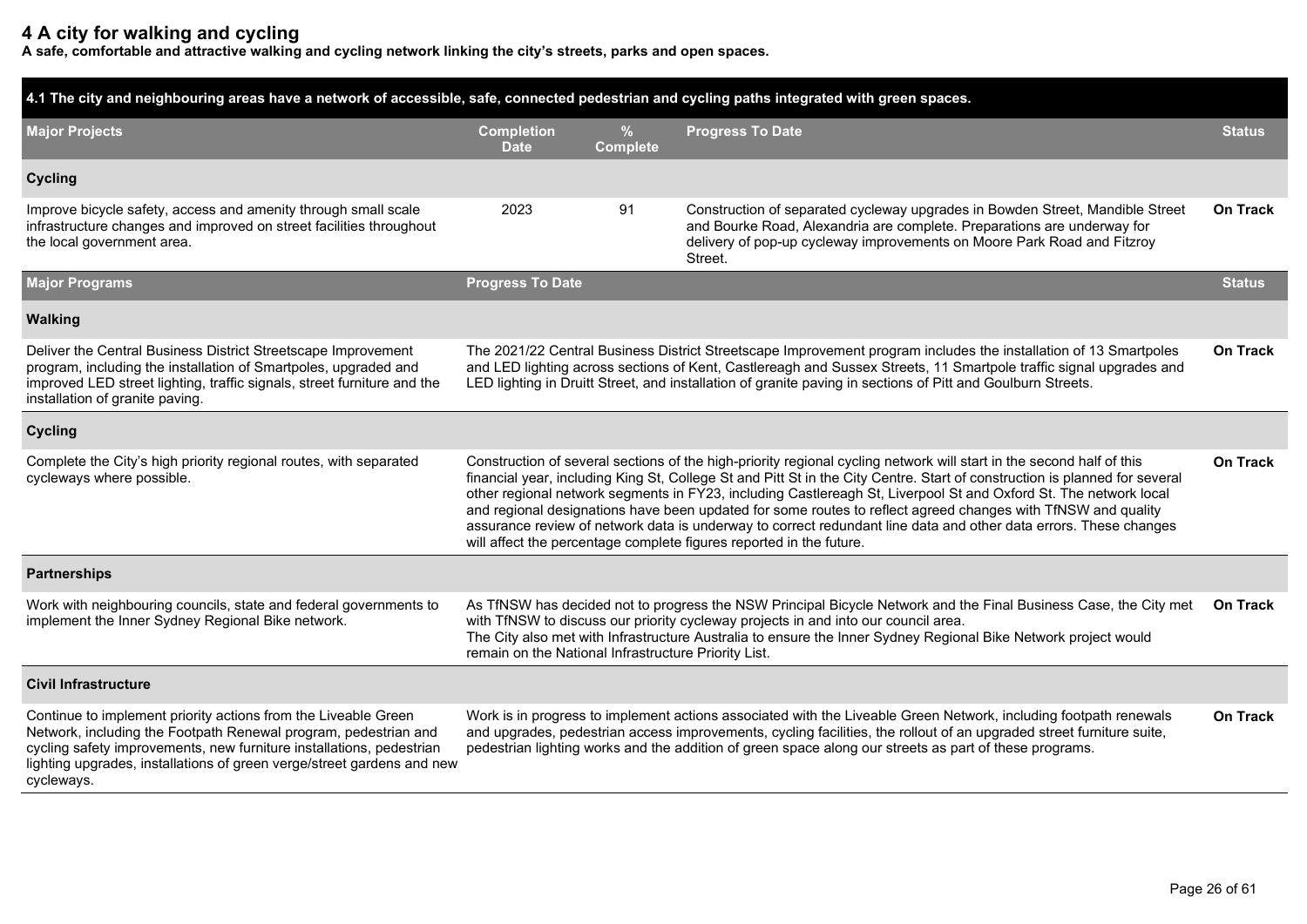| 4.2 The city centre is managed to facilitate the movement of people walking and cycling.                                                                                                                         |                                                                                                                                                                                                                                                                                                                                                                                                                                                                                                                                                                                             |                 |  |  |  |  |  |
|------------------------------------------------------------------------------------------------------------------------------------------------------------------------------------------------------------------|---------------------------------------------------------------------------------------------------------------------------------------------------------------------------------------------------------------------------------------------------------------------------------------------------------------------------------------------------------------------------------------------------------------------------------------------------------------------------------------------------------------------------------------------------------------------------------------------|-----------------|--|--|--|--|--|
| <b>Major Programs</b>                                                                                                                                                                                            | <b>Progress To Date</b>                                                                                                                                                                                                                                                                                                                                                                                                                                                                                                                                                                     | <b>Status</b>   |  |  |  |  |  |
| <b>Walking</b>                                                                                                                                                                                                   |                                                                                                                                                                                                                                                                                                                                                                                                                                                                                                                                                                                             |                 |  |  |  |  |  |
| Work with the State Government to decrease waiting time and<br>journey time for pedestrians on priority routes in the city centre, and<br>Liveable Green Network routes throughout the local government<br>area. | The City has continued to advocate for pedestrian priority in the city centre via the City Centre Action Plan and is<br>working with the new role of a pedestrian manager at Transport for NSW. This includes reduced waiting times,<br>improved space and improved quality of the public domain for people walking. Improving priority for pedestrians is<br>also one of the draft outcomes as part of the Strategy for Streets work we are undertaking in collaboration with<br>Transport for NSW.                                                                                        | <b>On Track</b> |  |  |  |  |  |
| <b>Cycling - city centre</b>                                                                                                                                                                                     |                                                                                                                                                                                                                                                                                                                                                                                                                                                                                                                                                                                             |                 |  |  |  |  |  |
| Advocate to the State Government to complete the City Centre<br>Access Strategy cycleway network.                                                                                                                | Very constructive collaboration with TfNSW resulted in significant progress on implementing city centre cycleways.<br>TfNSW has given Approval in Principle for a cycleway on King Street between Pitt and Phillip Streets and for an<br>improved design for a permanent cycleway along the northern side of Oxford Street between Taylor Square and Hyde<br>Park. Cycleway connections were completed in August on Liverpool Street between Sussex Street and Darling<br>Harbour, and in September on Chalmers Street between Central station and Prince Alfred Park.                      | <b>On Track</b> |  |  |  |  |  |
| <b>Partnerships</b>                                                                                                                                                                                              |                                                                                                                                                                                                                                                                                                                                                                                                                                                                                                                                                                                             |                 |  |  |  |  |  |
| Collaborate with the State Government to implement the George<br>Street south pedestrianisation project.                                                                                                         | Construction between Bathurst Street and Rawson Place is now largely complete. Traffic modelling for the George /<br>Pitt / Lee intersection is underway at the request of TfNSW. Following their review of this modelling, we will be able to<br>finalise our design documentation and proceed with construction of the final section between Rawson Place and Pitt<br>Street.                                                                                                                                                                                                             | <b>On Track</b> |  |  |  |  |  |
| 4.3 The number of people who choose to walk and cycle continues to increase.                                                                                                                                     |                                                                                                                                                                                                                                                                                                                                                                                                                                                                                                                                                                                             |                 |  |  |  |  |  |
| <b>Major Programs</b>                                                                                                                                                                                            | <b>Progress To Date</b>                                                                                                                                                                                                                                                                                                                                                                                                                                                                                                                                                                     | <b>Status</b>   |  |  |  |  |  |
| <b>Modal shift</b>                                                                                                                                                                                               |                                                                                                                                                                                                                                                                                                                                                                                                                                                                                                                                                                                             |                 |  |  |  |  |  |
| Promote the benefits of walking and cycling.                                                                                                                                                                     | In response to the strong interest in riding with children currently, the City ran a "Riding with kids" social media<br>campaign, to give parents tips on riding safely with children and information on the road rules and safe route choice.<br>The campaign was seen by 58,000 people and resulted in over 2,000 clicks through to the resources to support<br>families to ride safely.                                                                                                                                                                                                  | <b>On Track</b> |  |  |  |  |  |
| Walking and cycling for leisure                                                                                                                                                                                  |                                                                                                                                                                                                                                                                                                                                                                                                                                                                                                                                                                                             |                 |  |  |  |  |  |
| Lead and/or support events celebrating and focusing on walking and<br>cycling. Promote attractive routes and open spaces.                                                                                        | Due to Covid-19 health restrictions, no events have been run since July, except for some guided rides and open air<br>bike maintenance workshops just lately as restrictions eased.                                                                                                                                                                                                                                                                                                                                                                                                         | <b>On Track</b> |  |  |  |  |  |
| <b>Monitor</b>                                                                                                                                                                                                   |                                                                                                                                                                                                                                                                                                                                                                                                                                                                                                                                                                                             |                 |  |  |  |  |  |
| Monitor walking and cycling participation and trips, attitudes and<br>safety.                                                                                                                                    | The peak hour count of bike trips in October 2021 showed a further 10% fall in bike trips at peak (ie commute) times<br>since October 2020 as commutes continue to be impacted by Covid-19. However, permanent counters show high use<br>at other times of the day, as more people use bikes for other local trips.<br>To spread the news on the increases in walking and cycling participation, and improved interest and safety<br>perceptions, we published the recent Active Transport survey results on our website which got positive media<br>coverage in the Sydney Morning Herald. | On Track        |  |  |  |  |  |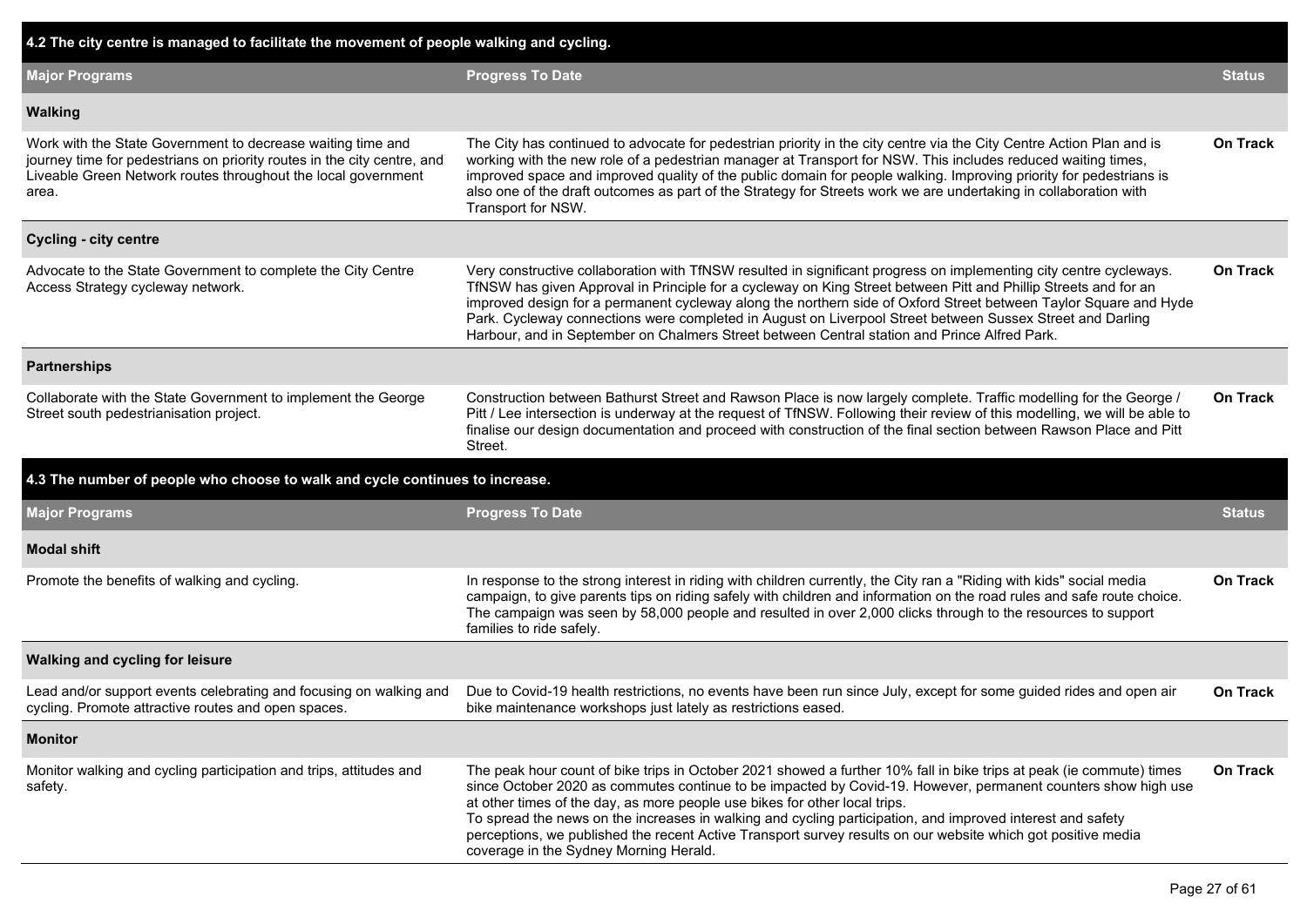#### **Behaviour**

Ensure all road and path users have information and training available that enables them to exhibit the correct and safe behaviours.

Cycling courses and Share the Path education sessions were suspended due to Covid-19 public health orders. In their place we have been promoting online resources to assist people to ride safely. **On Track**

| 4.4 Businesses in the city encourage their staff to walk and cycle more often.      |                |                |               |                                                                   |                |                       |                |                |            |                                                                                                                                                                                                                                    |                   |
|-------------------------------------------------------------------------------------|----------------|----------------|---------------|-------------------------------------------------------------------|----------------|-----------------------|----------------|----------------|------------|------------------------------------------------------------------------------------------------------------------------------------------------------------------------------------------------------------------------------------|-------------------|
| <b>Major Programs</b>                                                               |                |                |               | <b>Progress To Date</b>                                           |                |                       |                |                |            |                                                                                                                                                                                                                                    | <b>Status</b>     |
| Journey to work - commuting                                                         |                |                |               |                                                                   |                |                       |                |                |            |                                                                                                                                                                                                                                    |                   |
| Encourage the use of walking and cycling for commuting to work in<br>the city area. |                |                |               | support for Transport for NSW's Travel Demand Management program. |                |                       |                |                |            | We have not been promoting walking and cycling for commuting to work at this time due to Covid-19 public health<br>orders. Planning has been undertaken for a behaviour change campaign to run early in 2022, as well as providing | On Track          |
| <b>4.S.1 Performance Measures</b>                                                   |                |                |               |                                                                   |                |                       |                |                |            |                                                                                                                                                                                                                                    |                   |
| <b>Cycleways/Shared paths/Courses</b>                                               |                |                |               |                                                                   |                |                       |                |                |            |                                                                                                                                                                                                                                    |                   |
| <b>Key Performance Indicator</b>                                                    | Unit           | 2019/20        | 2020/21       | 2021/22                                                           |                | <b>2021/22 Result</b> |                |                |            | <b>Comment</b>                                                                                                                                                                                                                     | <b>Status</b>     |
|                                                                                     |                | <b>Result</b>  | <b>Result</b> | <b>Target</b>                                                     | Q <sub>1</sub> | Q <sub>2</sub>        | Q3             | Q4             | <b>YTD</b> |                                                                                                                                                                                                                                    |                   |
| New separated cycleways provided                                                    | Km             | 2.89           | 7.51          | 0.47                                                              | 0.12           | $\mathbf 0$           | $\overline{a}$ |                | 0.12       | No new separated cycleways were completed<br>in Q2. Several are starting construction in Q3<br>and Q4.                                                                                                                             | On Track          |
| New on-road cycleways<br>provided/upgraded                                          | Km             | 0.7            | $1.2$         | 2.6                                                               | $\mathbf 0$    | 1.24                  |                |                | 1.24       | Upgrades the past three months include<br>resurfacing of the Bourke Road, Bowden<br>Street and Mandible Street cycleways.                                                                                                          | <b>On Track</b>   |
| Shared paths provided/upgraded                                                      | Km             | $\overline{2}$ | 0.13          | 2.4                                                               | 0.37           | $\mathsf{O}$          | $\overline{a}$ |                | 0.37       | No shared paths were provided nor upgraded<br>this quarter. Available resources were focused<br>on the design and approvals for separated<br>cycleways.                                                                            | On Track          |
| Growth in cycling activity at key<br>intersections around the City of Sydney        | $\%$           | (26)           | (5)           | $\overline{\phantom{a}}$                                          |                | (10)                  | $\blacksquare$ |                | (10)       | Covid-19 continues to suppress commuting<br>travel                                                                                                                                                                                 | Indicator<br>Only |
| Attendees at cycle safety courses                                                   | No.            | 233            | 336           | ÷,                                                                | $\mathbf 0$    | 23                    |                |                | 23         | Covid-19 restrictions have limited the delivery<br>of cycling courses                                                                                                                                                              | Indicator<br>Only |
| <b>Footpaths</b>                                                                    |                |                |               |                                                                   |                |                       |                |                |            |                                                                                                                                                                                                                                    |                   |
| <b>Key Performance Indicator</b>                                                    | <b>Unit</b>    | 2019/20        | 2020/21       | 2021/22                                                           |                | 2021/22 Result        |                |                |            | <b>Comment</b>                                                                                                                                                                                                                     | <b>Status</b>     |
|                                                                                     |                | <b>Result</b>  | <b>Result</b> | <b>Target</b>                                                     | Q <sub>1</sub> | Q2                    | Q3             | Q <sub>4</sub> | <b>YTD</b> |                                                                                                                                                                                                                                    |                   |
| Footway renewed                                                                     | m <sub>2</sub> | 10,993         | 19,890        | 10,000                                                            | 1,960          | 3,286                 | $\sim$         | $\sim$         | 5,246      |                                                                                                                                                                                                                                    | On Track          |
| Footway replaced by green verge                                                     | m2             | 2,365          | 2,483         | 2,000                                                             | 312            | 785                   | $\blacksquare$ | $\sim$         | 1,097      |                                                                                                                                                                                                                                    | On Track          |
| New granite infill paving                                                           | m <sub>2</sub> | 1,000          | 4,072         | 1,500                                                             | 67             | $\mathbf 0$           | $\overline{a}$ | $\sim$         | 67         | Major works nearing completion end Q2.<br>1352m2 will be completed early Q3. On track<br>for Annual target of 1,500m2.                                                                                                             | <b>On Track</b>   |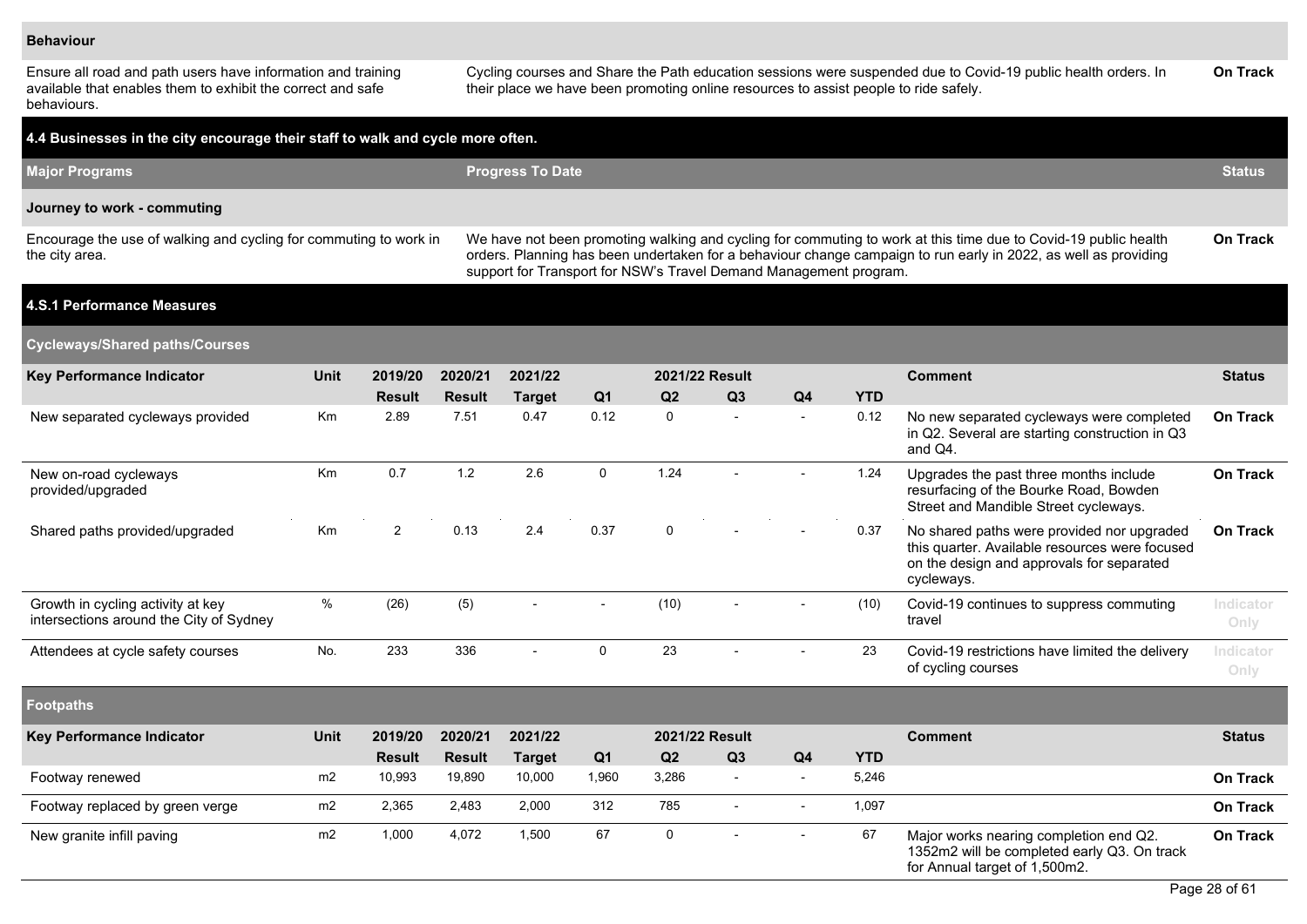## **5 A lively and engaging city centre**

**Our international iconic status will be maintained and our distinctive character enriched with great streets, vibrant public spaces, a rich cultural life and a well-planned and functioning city centre, both day and night.**

|                                                                                                                 | 5.1 The city centre has safe and attractive public spaces for people to meet, rest and walk through at all times of the day or night; with George Street as a distinctive spine.                                                                                                                                                                                                                                                                                                                                                                                            |                 |  |  |  |
|-----------------------------------------------------------------------------------------------------------------|-----------------------------------------------------------------------------------------------------------------------------------------------------------------------------------------------------------------------------------------------------------------------------------------------------------------------------------------------------------------------------------------------------------------------------------------------------------------------------------------------------------------------------------------------------------------------------|-----------------|--|--|--|
| <b>Major Programs</b>                                                                                           | <b>Progress To Date</b>                                                                                                                                                                                                                                                                                                                                                                                                                                                                                                                                                     |                 |  |  |  |
| <b>Public Domain Planning</b>                                                                                   |                                                                                                                                                                                                                                                                                                                                                                                                                                                                                                                                                                             |                 |  |  |  |
| Continue to develop Public Domain Plans for the city centre.                                                    | Public domain plans for Town Hall precinct and City South endorsed by Council in October 2021. Going forward<br>project co-ordination and partnership with State Government relating to public space development, traffic<br>management, metro, bus planning and development is required to progress feasibility and implementation of project<br>opportunities identified in these plans.                                                                                                                                                                                  | On Track        |  |  |  |
| <b>Safety</b>                                                                                                   |                                                                                                                                                                                                                                                                                                                                                                                                                                                                                                                                                                             |                 |  |  |  |
| Work with police and emergency services to deter, detect, delay, and<br>respond to incidents in crowded places. | The City continues to support police through the operation of the Street Safety Camera Program. By end Q2, the City<br>had received 525 applications for CCTV footage, with 365 items of footage released to support police in investigating<br>and prosecuting offences.<br>The City is also a member of a number of precinct security groups including Martin Place, Town Hall, Pitt Street Mall<br>and Circular Quay. These groups provide an opportunity for businesses and landowners to collaborate and coordinate<br>efforts to ensure the safety of crowded places. | <b>On Track</b> |  |  |  |
| 5.2 The city centre provides diversity of built form, uses and experiences.                                     |                                                                                                                                                                                                                                                                                                                                                                                                                                                                                                                                                                             |                 |  |  |  |
| <b>Major Programs</b>                                                                                           | <b>Progress To Date</b>                                                                                                                                                                                                                                                                                                                                                                                                                                                                                                                                                     | <b>Status</b>   |  |  |  |
| <b>Public domain improvements</b>                                                                               |                                                                                                                                                                                                                                                                                                                                                                                                                                                                                                                                                                             |                 |  |  |  |
| Continue to deliver public domain capital works projects.                                                       | The Sydney Harbour Bridge Southern Cycleway (formerly Harbour Village North Cycleway) will be delivered by RMS.<br>The City is currently managing the design development in consultation with relevant stakeholders and government<br>bodies.                                                                                                                                                                                                                                                                                                                               | <b>On Track</b> |  |  |  |
| <b>Planning</b>                                                                                                 |                                                                                                                                                                                                                                                                                                                                                                                                                                                                                                                                                                             |                 |  |  |  |
| Implement the Central Sydney Planning Strategy to enable<br>commercial space and activity.                      | On 26 November 2021 the Local Environmental Plan was amended to deliver on the intent of the City's Central<br>Sydney Planning Strategy. This finalised a process that had taken over five years of working with the Department of<br>Planning Industry and Environment to implement changes. In addition the City's Development Control Plan was<br>amended, a new Development Contributions Plan came into effect, and updates to the City's Competitive Design<br>Policy implemented.                                                                                    | <b>On Track</b> |  |  |  |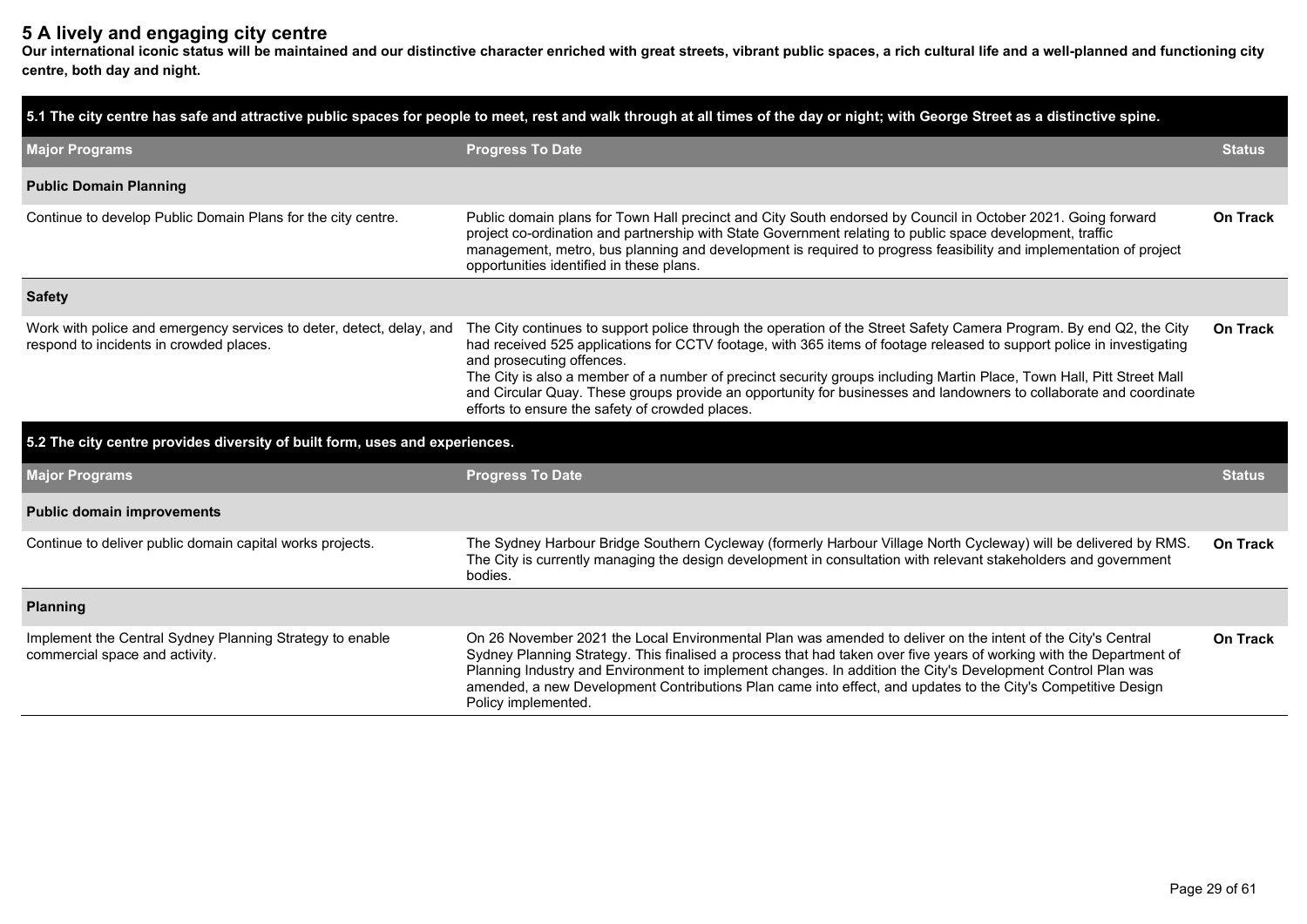| 5.3 Innovative, creative, retail, hospitality, tourism and small business activity is supported in the city centre.                                                                            |      |                                                                                                                                                                                                                                                                                                                                                                                                                                                                                                                                                                                                                           |                          |                                                                                                                                                                                                                                                                                                                                                                                   |                |                |                                  |                         |            |                                                                                                                                                                                      |                   |  |  |  |  |  |  |  |
|------------------------------------------------------------------------------------------------------------------------------------------------------------------------------------------------|------|---------------------------------------------------------------------------------------------------------------------------------------------------------------------------------------------------------------------------------------------------------------------------------------------------------------------------------------------------------------------------------------------------------------------------------------------------------------------------------------------------------------------------------------------------------------------------------------------------------------------------|--------------------------|-----------------------------------------------------------------------------------------------------------------------------------------------------------------------------------------------------------------------------------------------------------------------------------------------------------------------------------------------------------------------------------|----------------|----------------|----------------------------------|-------------------------|------------|--------------------------------------------------------------------------------------------------------------------------------------------------------------------------------------|-------------------|--|--|--|--|--|--|--|
| <b>Major Programs</b>                                                                                                                                                                          |      |                                                                                                                                                                                                                                                                                                                                                                                                                                                                                                                                                                                                                           |                          |                                                                                                                                                                                                                                                                                                                                                                                   |                |                |                                  | <b>Progress To Date</b> |            |                                                                                                                                                                                      |                   |  |  |  |  |  |  |  |
| <b>Business space</b>                                                                                                                                                                          |      |                                                                                                                                                                                                                                                                                                                                                                                                                                                                                                                                                                                                                           |                          |                                                                                                                                                                                                                                                                                                                                                                                   |                |                |                                  |                         |            |                                                                                                                                                                                      |                   |  |  |  |  |  |  |  |
| Facilitate access to appropriate space in the city centre for<br>businesses within identified priority sectors including Tech Start-ups<br>and Aboriginal and Torres Strait Islander business. |      | The Business Innovation Space (currently under construction at 182 George Street) project continued to progress.<br>The space, named Greenhouse, will provide a desirable and affordable home to startups and scaleups focused on<br>tech solutions to benefit the environment. The City has awarded an accommodation grant to Innovillage Pty Ltd to<br>operate the space. The space will open in late 2022, bringing 3,800 sqm affordable space for tech startups and<br>scaleups. The 10-year rental subsidy arrangement will help Greenhouse support the growth of the city's innovation<br>economy in the long term. |                          |                                                                                                                                                                                                                                                                                                                                                                                   |                |                |                                  |                         |            |                                                                                                                                                                                      |                   |  |  |  |  |  |  |  |
| <b>Tourism provision</b>                                                                                                                                                                       |      |                                                                                                                                                                                                                                                                                                                                                                                                                                                                                                                                                                                                                           |                          |                                                                                                                                                                                                                                                                                                                                                                                   |                |                |                                  |                         |            |                                                                                                                                                                                      |                   |  |  |  |  |  |  |  |
| visitor requirements.                                                                                                                                                                          |      | Develop and deliver appropriate tourist information programs to meet Tourism has been significantly impacted by the pandemic with Visitor Services suspended from 17 March 2020.                                                                                                                                                                                                                                                                                                                                                                                                                                          |                          |                                                                                                                                                                                                                                                                                                                                                                                   |                |                |                                  |                         |            |                                                                                                                                                                                      |                   |  |  |  |  |  |  |  |
| 5.4 The city centre is a place for cultural activity, creative expression and participation.                                                                                                   |      |                                                                                                                                                                                                                                                                                                                                                                                                                                                                                                                                                                                                                           |                          |                                                                                                                                                                                                                                                                                                                                                                                   |                |                |                                  |                         |            |                                                                                                                                                                                      |                   |  |  |  |  |  |  |  |
| <b>Major Programs</b>                                                                                                                                                                          |      |                                                                                                                                                                                                                                                                                                                                                                                                                                                                                                                                                                                                                           |                          | <b>Progress To Date</b>                                                                                                                                                                                                                                                                                                                                                           |                |                |                                  |                         |            |                                                                                                                                                                                      |                   |  |  |  |  |  |  |  |
| <b>City centre creative activity</b>                                                                                                                                                           |      |                                                                                                                                                                                                                                                                                                                                                                                                                                                                                                                                                                                                                           |                          |                                                                                                                                                                                                                                                                                                                                                                                   |                |                |                                  |                         |            |                                                                                                                                                                                      |                   |  |  |  |  |  |  |  |
| Support and facilitate the growth of creative and cultural activities in<br>the city centre.                                                                                                   |      |                                                                                                                                                                                                                                                                                                                                                                                                                                                                                                                                                                                                                           |                          | Work is being prioritised around supporting the Creative and Cultural community run events amidst the backdrop of<br>the current pandemic outbreak and industry challenges. Efforts are centred around assisting organisers, hirers, and<br>producers to coordinate events as part of applications for NSW State Government and City Grants as part of the CBD<br>revitalisation. |                |                |                                  |                         |            |                                                                                                                                                                                      |                   |  |  |  |  |  |  |  |
| 5.S.1 Performance Measures                                                                                                                                                                     |      |                                                                                                                                                                                                                                                                                                                                                                                                                                                                                                                                                                                                                           |                          |                                                                                                                                                                                                                                                                                                                                                                                   |                |                |                                  |                         |            |                                                                                                                                                                                      |                   |  |  |  |  |  |  |  |
| <b>City centre public life</b>                                                                                                                                                                 |      |                                                                                                                                                                                                                                                                                                                                                                                                                                                                                                                                                                                                                           |                          |                                                                                                                                                                                                                                                                                                                                                                                   |                |                |                                  |                         |            |                                                                                                                                                                                      |                   |  |  |  |  |  |  |  |
| Key Performance Indicator                                                                                                                                                                      | Unit | 2019/20<br><b>Result</b>                                                                                                                                                                                                                                                                                                                                                                                                                                                                                                                                                                                                  | 2020/21<br><b>Result</b> | 2021/22<br><b>Target</b>                                                                                                                                                                                                                                                                                                                                                          | Q <sub>1</sub> | Q <sub>2</sub> | 2021/22 Result<br>Q <sub>3</sub> | Q4                      | <b>YTD</b> | <b>Comment</b>                                                                                                                                                                       | <b>Status</b>     |  |  |  |  |  |  |  |
| Footway dining in the city centre                                                                                                                                                              | m2   | 2.273.74                                                                                                                                                                                                                                                                                                                                                                                                                                                                                                                                                                                                                  | 2.498.74                 | $\overline{\phantom{a}}$                                                                                                                                                                                                                                                                                                                                                          | 2,651.28       | 2,823.22       | $\mathbf{r}$                     | $\sim$                  | 2,823.22   | This represents 175 footway<br>consents/licences, and an increase of<br>171.94sqm against the last reporting period.<br>This increase is attributed to the Alfresco City<br>Program. | Indicator<br>Only |  |  |  |  |  |  |  |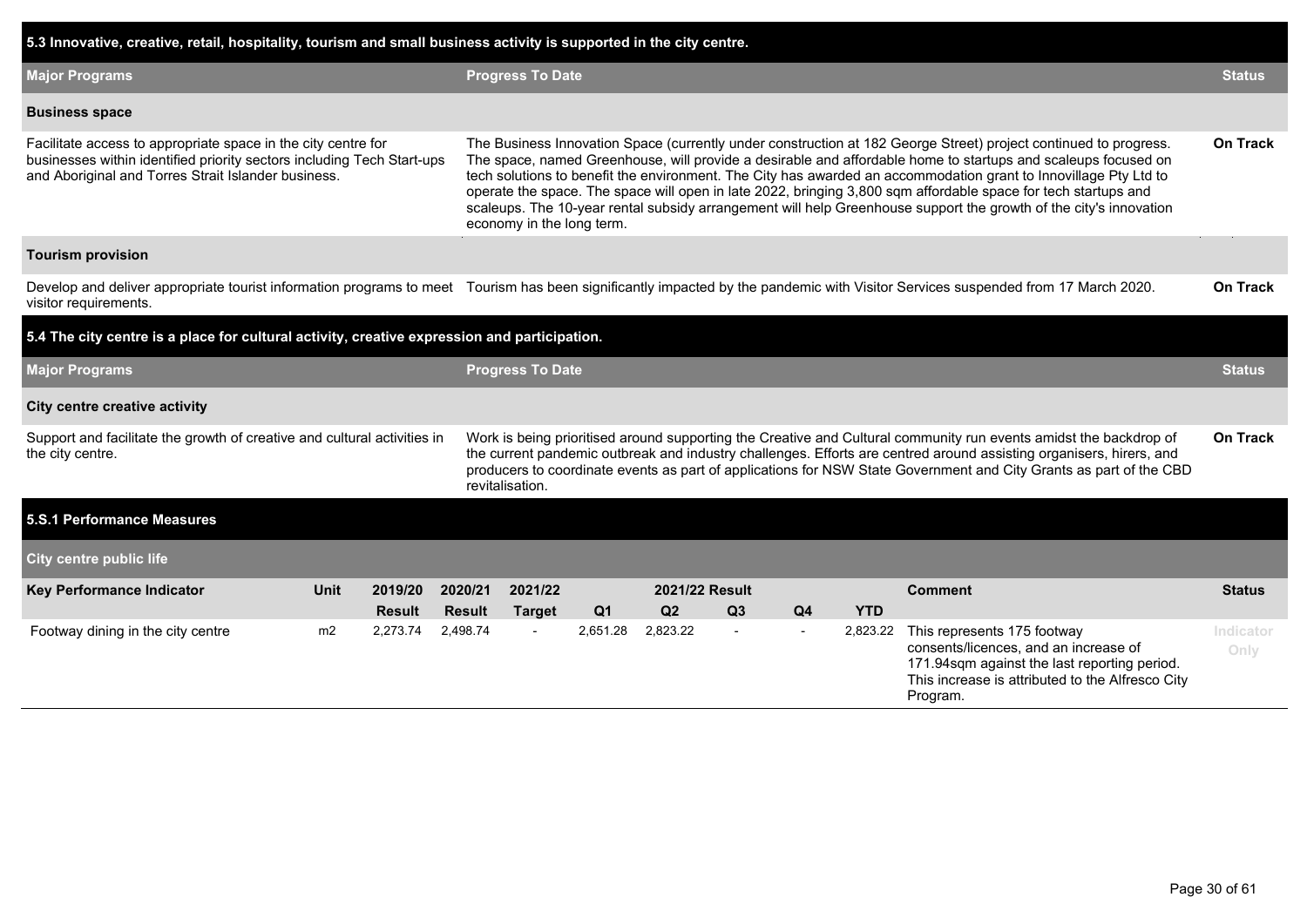### **6 Resilient and inclusive local communities**

**Building communities through enhancing the capacity of our people and the quality of their lives.**

**6.1 Our city comprises many unique places – a 'city of villages' – for communities to live, meet, shop, study, create, play, discover, learn and work.**

| <b>Major Programs</b>                                                                                                          | <b>Progress To Date</b>                                                                                                                                                                                                                                                                                                                                                                                                                                                                                                                                                                                                                                                                                                                                                                                                                                                                                                                                                                                                                                                                                                                                                                                                                                                                                                                                        | <b>Status</b>   |
|--------------------------------------------------------------------------------------------------------------------------------|----------------------------------------------------------------------------------------------------------------------------------------------------------------------------------------------------------------------------------------------------------------------------------------------------------------------------------------------------------------------------------------------------------------------------------------------------------------------------------------------------------------------------------------------------------------------------------------------------------------------------------------------------------------------------------------------------------------------------------------------------------------------------------------------------------------------------------------------------------------------------------------------------------------------------------------------------------------------------------------------------------------------------------------------------------------------------------------------------------------------------------------------------------------------------------------------------------------------------------------------------------------------------------------------------------------------------------------------------------------|-----------------|
| <b>Learning and Creative Programs</b>                                                                                          |                                                                                                                                                                                                                                                                                                                                                                                                                                                                                                                                                                                                                                                                                                                                                                                                                                                                                                                                                                                                                                                                                                                                                                                                                                                                                                                                                                |                 |
| Deliver a welcoming cultural program within relevant City cultural<br>venues.                                                  | The majority of programming continued to be delivered online due to public health orders, with low cost, face-to-face<br>creative workshops re-introduced into the Makerspace in December. A total of 16 programs were delivered to 575<br>participants, with online Auslan and English Storytime attracting almost 6,000 views. Makerspace programming will be<br>extended in 2022. Recent program highlights include the 2021 Australian Life Photography Exhibition in Surry Hills<br>and Glebe Libraries, the Lunchtime Conversation Series, introductory laser cutting workshops and Maker and Creator<br>for children. With restrictions easing, online programming will continue to feature alongside face-to-face and hybrid<br>events to broaden the reach of programs and provide accessible options for the community. Of 366 survey responses<br>across all programming, 79% of people attending programs reported feeling welcome and included.                                                                                                                                                                                                                                                                                                                                                                                                   | <b>On Track</b> |
| <b>Public Domain</b>                                                                                                           |                                                                                                                                                                                                                                                                                                                                                                                                                                                                                                                                                                                                                                                                                                                                                                                                                                                                                                                                                                                                                                                                                                                                                                                                                                                                                                                                                                |                 |
| Maintain and enhance public domain across the local government<br>area through an ongoing program of improvement works.        | Capital works projects and programs continue to maintain and enhance the public domain across the Local<br>Government Area.                                                                                                                                                                                                                                                                                                                                                                                                                                                                                                                                                                                                                                                                                                                                                                                                                                                                                                                                                                                                                                                                                                                                                                                                                                    | <b>On Track</b> |
| <b>Green Square</b>                                                                                                            |                                                                                                                                                                                                                                                                                                                                                                                                                                                                                                                                                                                                                                                                                                                                                                                                                                                                                                                                                                                                                                                                                                                                                                                                                                                                                                                                                                |                 |
| Delivery of new community/cultural facilities, public domain and<br>infrastructure to a high standard in Green Square.         | The City continues to implement a network of new streets, infrastructure upgrades, community facilities, open spaces<br>and pedestrian/bike links in line with the City's public domain strategies, design codes and technical specifications.<br>These works are of a high standard and designed to achieve high environmental performance, amenity and active<br>and public transport.<br>The Green Square Town Centre has been awarded a Six (6) Green Star rating for Communities by the Green Building<br>Council of Australia. The rating recognises the sustainability attributes of planning, design and construction of large-<br>scale development projects at a community scale. It is the highest possible rating, denoting 'World Leadership'.<br>Facilities such as the Joynton Avenue Creative Centre, the Green Square Library and Plaza, Dyuralya Square and<br>Gunyama Park Aquatic and Recreation Centre have been recognised by numerous awards.<br>The Drying Green Park is under construction and planned for completion in mid-2022.<br>Early works are underway to deliver in partnership with the Department of Education the Green Square School and<br>Community Spaces on the Joynton Avenue community and cultural precinct. The winning design for this facility was<br>selected by a jury through a design competition process. | <b>On Track</b> |
| Lead placemaking and coordinate community development and<br>engagement activities for the growing Green Square neighbourhood. | With some easing of Covid-19 restrictions, some community programs were held face-to-face during December 2021<br>as part of the Christmas celebrations in Green Square. Other programs, such as the Building Managers engagement<br>has continued monthly. The City continues to work with Mirvac, a major landholder in the Green Square town centre,<br>to facilitate the delivery of activation programs. This includes a new temporary open space link between the Green<br>Square plaza and Ebsworth Street where Mirvac's place making events are being run and which will tie in with City<br>run events in the plaza in the future.                                                                                                                                                                                                                                                                                                                                                                                                                                                                                                                                                                                                                                                                                                                   | <b>On Track</b> |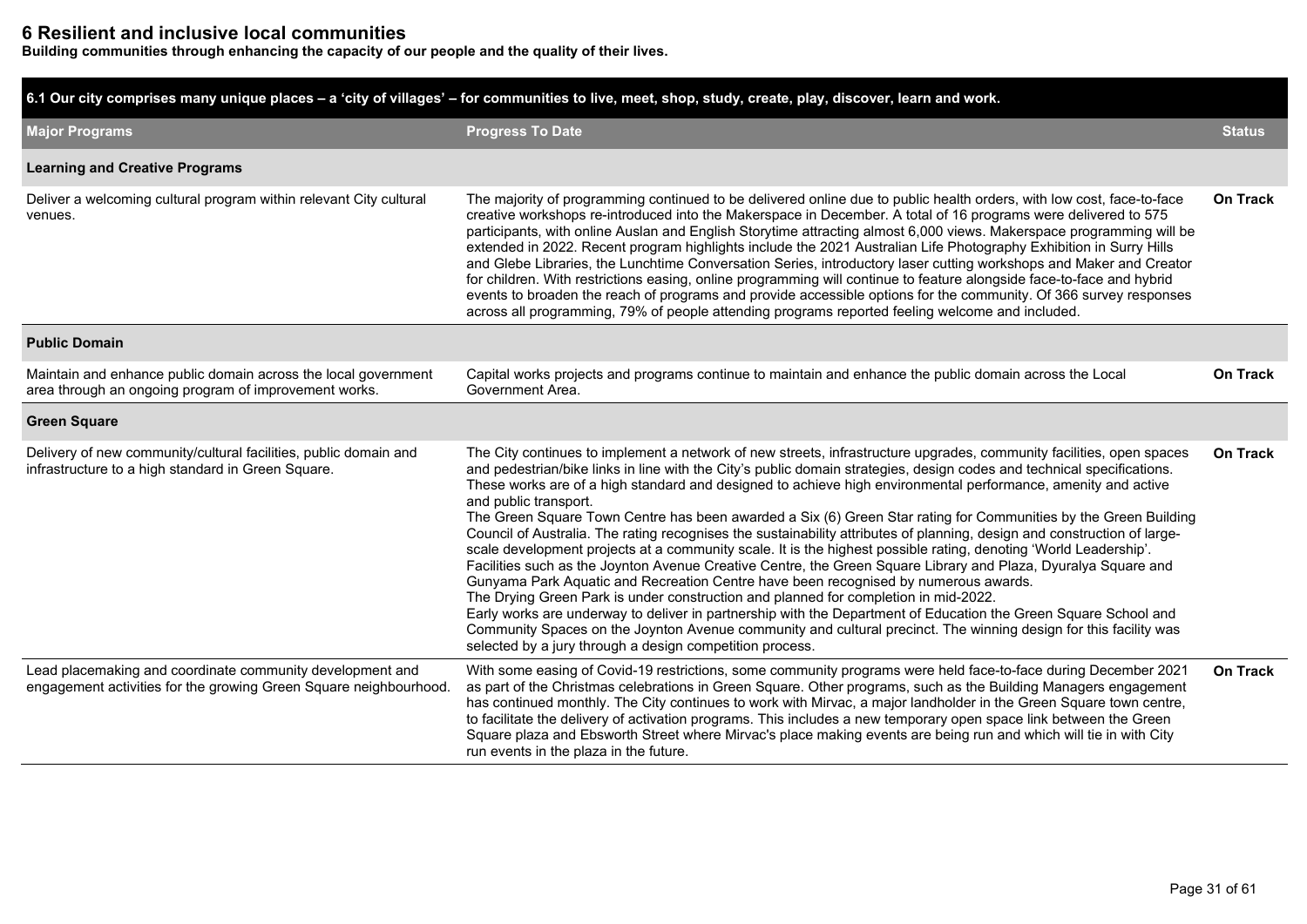| Implement the Social Sustainability Policy and Action Plan.                | Work continues on the development of a measurement and evaluation framework with activity data being collated<br>across different actions in preparation for the first measurement and evaluation summary report.<br>Work to further address food insecurity within our LGA has continued with the completion of the three year FoodLab<br>Sydney Knowledge Exchange, an online event to share key findings as well as continued work to map the City's<br>activities and its alignment to the Milan Urban Food Policy Pact.<br>Proposed implementation items for the period 2022-2025 are currently being reviewed to ensure alignment with<br>current community needs and the impacts from Covid-19. | <b>On Track</b> |
|----------------------------------------------------------------------------|--------------------------------------------------------------------------------------------------------------------------------------------------------------------------------------------------------------------------------------------------------------------------------------------------------------------------------------------------------------------------------------------------------------------------------------------------------------------------------------------------------------------------------------------------------------------------------------------------------------------------------------------------------------------------------------------------------|-----------------|
| 6.2 Our city is a place where people are welcomed, included and connected. |                                                                                                                                                                                                                                                                                                                                                                                                                                                                                                                                                                                                                                                                                                        |                 |
| <b>Major Programs</b>                                                      | <b>Progress To Date</b>                                                                                                                                                                                                                                                                                                                                                                                                                                                                                                                                                                                                                                                                                | <b>Status</b>   |
| <b>Social Programs and Services</b>                                        |                                                                                                                                                                                                                                                                                                                                                                                                                                                                                                                                                                                                                                                                                                        |                 |
| Implement the Inclusion Disability Action Plan.                            | Highlights include:<br>•16 new Auslan and English Storytime videos produced and published on the City's website<br>•Two sessions in the Lunchtime Conversation series focused on mental health and resilience<br>•The City ran a marketing campaign and hosted two community events to show support for the 2021 Australian<br>Paralympic team and to help foster more positive community attitudes towards people with disability. The marketing<br>campaign included outdoor advertising, a City of Sydney news article and social media posts. One of the events was<br>Paralympic Wikipedia edit a thon with Paralympian and advocate Sarah Stewart. This event highlighted the                    | <b>On Track</b> |

|                                                                                                               | I WO SESSIONS IN THE LUNCHMINE CONVERSATION SENES TOCUSED ON MICHIAL HEATH AND TESTIFICE<br>•The City ran a marketing campaign and hosted two community events to show support for the 2021 Australian<br>Paralympic team and to help foster more positive community attitudes towards people with disability. The marketing<br>campaign included outdoor advertising, a City of Sydney news article and social media posts. One of the events was<br>a Paralympic Wikipedia edit-a-thon with Paralympian and advocate Sarah Stewart. This event highlighted the<br>importance of diverse voices when documenting Australian Paralympic history.<br>•The City became a Disability Confident Recruiter with the Australian Network on Disability and joined the Australian<br>Human Rights Commission's IncludeAbility Employer Network to increase employment opportunities for people with<br>disability.                                                                                                                                                                                                                                     |                 |
|---------------------------------------------------------------------------------------------------------------|------------------------------------------------------------------------------------------------------------------------------------------------------------------------------------------------------------------------------------------------------------------------------------------------------------------------------------------------------------------------------------------------------------------------------------------------------------------------------------------------------------------------------------------------------------------------------------------------------------------------------------------------------------------------------------------------------------------------------------------------------------------------------------------------------------------------------------------------------------------------------------------------------------------------------------------------------------------------------------------------------------------------------------------------------------------------------------------------------------------------------------------------|-----------------|
| Offer affordable social programs and services that promote social<br>inclusion, connection and participation. | Community centres reopened from 11 October. A total of 63 programs were offered, with 23,276 attendances. A total<br>of 1,056 calls were made to socially isolated individuals to provide information, referrals and support.<br>Highlights:<br>• 2,619 subscribers to an e-newsletter helping new residents in urban renewal areas connect with each other and<br>established communities<br>• 107 online attendances at the Wear It Purple forum and panel with a diverse up line of LGBTIQ young people<br>• 99 online attendances at the September Youth in the City School Holiday Program<br>• 76 attendances at eight online Moon Festival programs celebrating moon stories from eight cultures, including First<br><b>Nations Peoples</b><br>• nine facilities used by NSW Health to offer community Covid-19 testing and vaccination<br>Five online city-wide programs delivered 31 program sessions and 337 attendances including:<br>• 201 attendances at international student programs<br>• 41 attendances at anti-racism and by-stander action workshops<br>• 25 young people completed the Career Lab youth employment program | <b>On Track</b> |
| Deliver programs that support community safety.                                                               | The City coordinated food deliveries through its network of 60 agencies providing food relief, supplied by Foodbank,<br>OzHarvest and SecondBite, funded by Council's decision to support vulnerable communities during Covid-19. In this<br>financial year, 29,642 food hampers 29,522 meals and 16,525 kg of requested items have been distributed to local<br>community organisations providing food relief, including the continuation of services over the Christmas holiday<br>period. In addition, the OzHarvest Waterloo Market continued to provide 1,500 food hampers weekly to local<br>residents. The City also distributed 11,500 cloth masks to boarding house residents, Aboriginal community-controlled<br>organisations, Community Housing providers, Meals on Wheels clients and rough sleepers. The City collaborated with<br>local Aboriginal Community Controlled Organisations to distribute 2,500 hardcopy flyers to community to promote the<br>Koori vaccination clinic and support services.                                                                                                                         | <b>On Track</b> |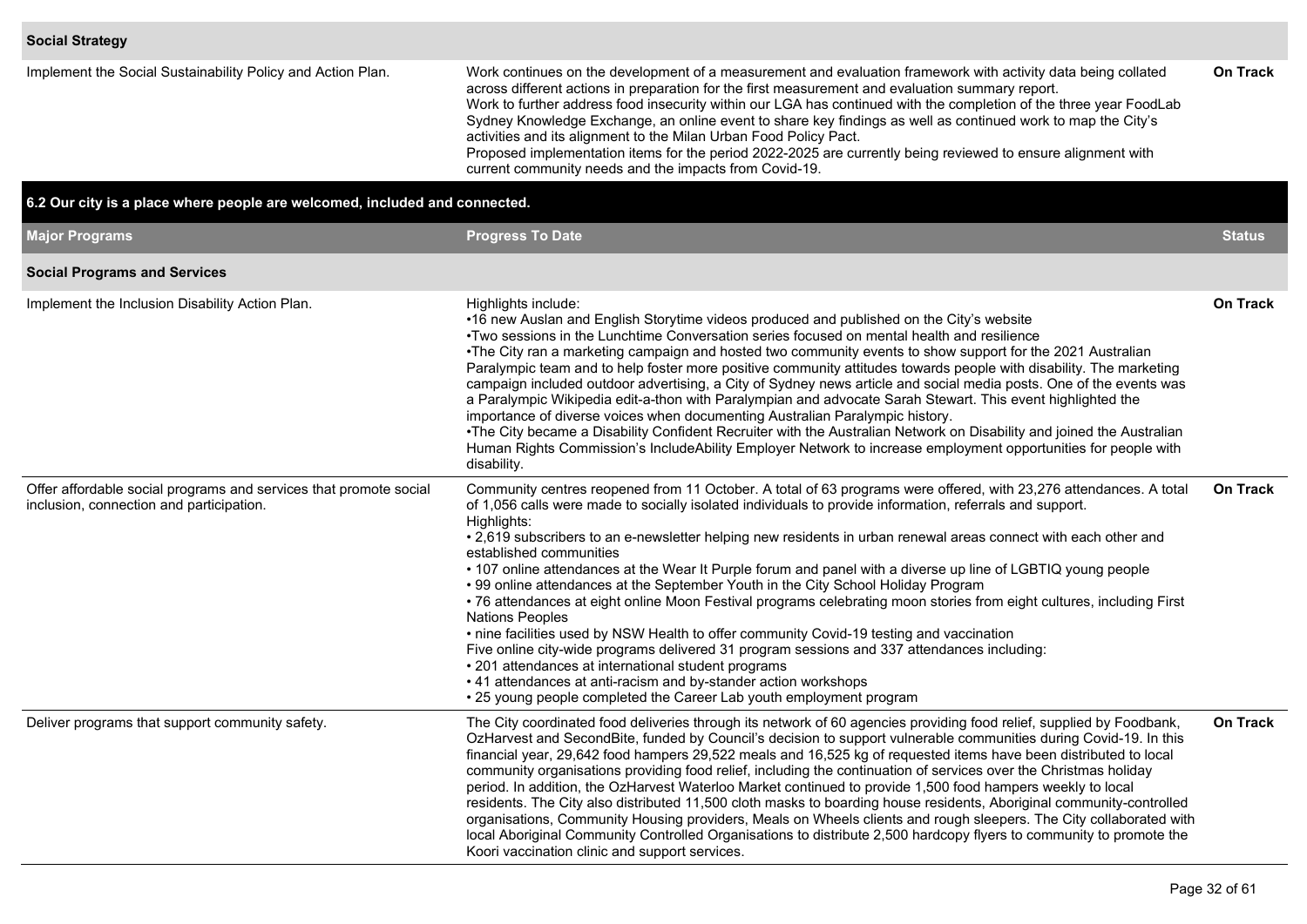|                                                                                                                                                | The City supported the NSW Domestic Violence Collective's 'Let's end domestic violence' vigil as part of the United<br>Nation's International day for the elimination of violence against women through the provision of captions and Auslan<br>for this online event viewed by 550 participants. In December, the City hosted an online workshop to increase<br>awareness of how gender impacts the preparation, response, and recovery from disaster, delivered by Gender and<br>Disaster Australia. The City and Domestic Violence NSW distributed Feel Safe in Your Own Home posters in English,<br>Traditional Chinese, Simplified Chinese, Indonesian, Korean, Spanish, Thai, and Russian to community services and<br>City businesses.<br>The City's Community Safety Contacts magnet was translated into 13 community languages, with 10,000 magnets<br>distributed to local police stations, food relief organisations, libraries and community centres. Key safety and crime<br>prevention messaging was provided to over 5,200 residents each month on topics including mental health, domestic<br>and family violence, scam protection and preventing parcel theft. |                 |
|------------------------------------------------------------------------------------------------------------------------------------------------|---------------------------------------------------------------------------------------------------------------------------------------------------------------------------------------------------------------------------------------------------------------------------------------------------------------------------------------------------------------------------------------------------------------------------------------------------------------------------------------------------------------------------------------------------------------------------------------------------------------------------------------------------------------------------------------------------------------------------------------------------------------------------------------------------------------------------------------------------------------------------------------------------------------------------------------------------------------------------------------------------------------------------------------------------------------------------------------------------------------------------------------------------------------------------------|-----------------|
| <b>Social Justice</b>                                                                                                                          |                                                                                                                                                                                                                                                                                                                                                                                                                                                                                                                                                                                                                                                                                                                                                                                                                                                                                                                                                                                                                                                                                                                                                                                 |                 |
| Undertake advocacy activities promoting social justice, community<br>resilience and cohesion.                                                  | This period marked the conclusion of the innovative pilot program for FoodLab Sydney through the Knowledge<br>Exchange program. To share the findings about food security and strengths-based approaches to building capacity<br>and resilience, the City hosted an online event for City staff and select external stakeholders presented by the<br>University of Sydney research panel and key City staff. The City also participated in a workshop run by Department of<br>Communities and Justice on social cohesion post the Covid-19 pandemic.                                                                                                                                                                                                                                                                                                                                                                                                                                                                                                                                                                                                                            | <b>On Track</b> |
|                                                                                                                                                | 6.3 Local economies are resilient, meet the needs of their community, and provide opportunities for people to realise their potential.                                                                                                                                                                                                                                                                                                                                                                                                                                                                                                                                                                                                                                                                                                                                                                                                                                                                                                                                                                                                                                          |                 |
| <b>Major Programs</b>                                                                                                                          | <b>Progress To Date</b>                                                                                                                                                                                                                                                                                                                                                                                                                                                                                                                                                                                                                                                                                                                                                                                                                                                                                                                                                                                                                                                                                                                                                         | <b>Status</b>   |
| Information and research                                                                                                                       |                                                                                                                                                                                                                                                                                                                                                                                                                                                                                                                                                                                                                                                                                                                                                                                                                                                                                                                                                                                                                                                                                                                                                                                 |                 |
| Provide demographic, visitor and sector data and analysis to local<br>businesses to assist in decision making and sustainable growth.          | The 2021 Housing Audit, Residential Monitor, Commercial Development Monitor and Visitor Accommodation Monitor<br>have been completed and uploaded to the City's external website. Contract to provide community profile (Census)<br>data, population forecasts, and economic data extended to 2026.                                                                                                                                                                                                                                                                                                                                                                                                                                                                                                                                                                                                                                                                                                                                                                                                                                                                             | <b>On Track</b> |
| <b>Support small business</b>                                                                                                                  |                                                                                                                                                                                                                                                                                                                                                                                                                                                                                                                                                                                                                                                                                                                                                                                                                                                                                                                                                                                                                                                                                                                                                                                 |                 |
| Strengthen the activation of precincts, with events, programs and<br>services and develop resources that support existing and new<br>business. | As part of the \$20 million Al Fresco City Project partnership with the NSW Government, the City continues to work<br>closely with grant recipients of the CBD Activations Grant Program to bring vibrancy back to the streets of Sydney.<br>Examples include "Happy Hours", an event delivered by Darlinghurst Business Partnership in late November with<br>over 60 businesses participating, generating \$38,000 in ticket sales, with 1,510 attendees and a further 552 people<br>attending free events. Other activations throughout December included exhibitions and events by "Unseen" a<br>multimedia project that gives voice to women experiencing homelessness and housing insecurity, Merivale's "Live<br>Music" sessions with 20 performances showcasing local jazz and folk artists to help revitalise local laneways and<br>welcome people back to the CBD and "Sugar Republic", a Willy Wonka factory-like experience for families.                                                                                                                                                                                                                            | <b>On Track</b> |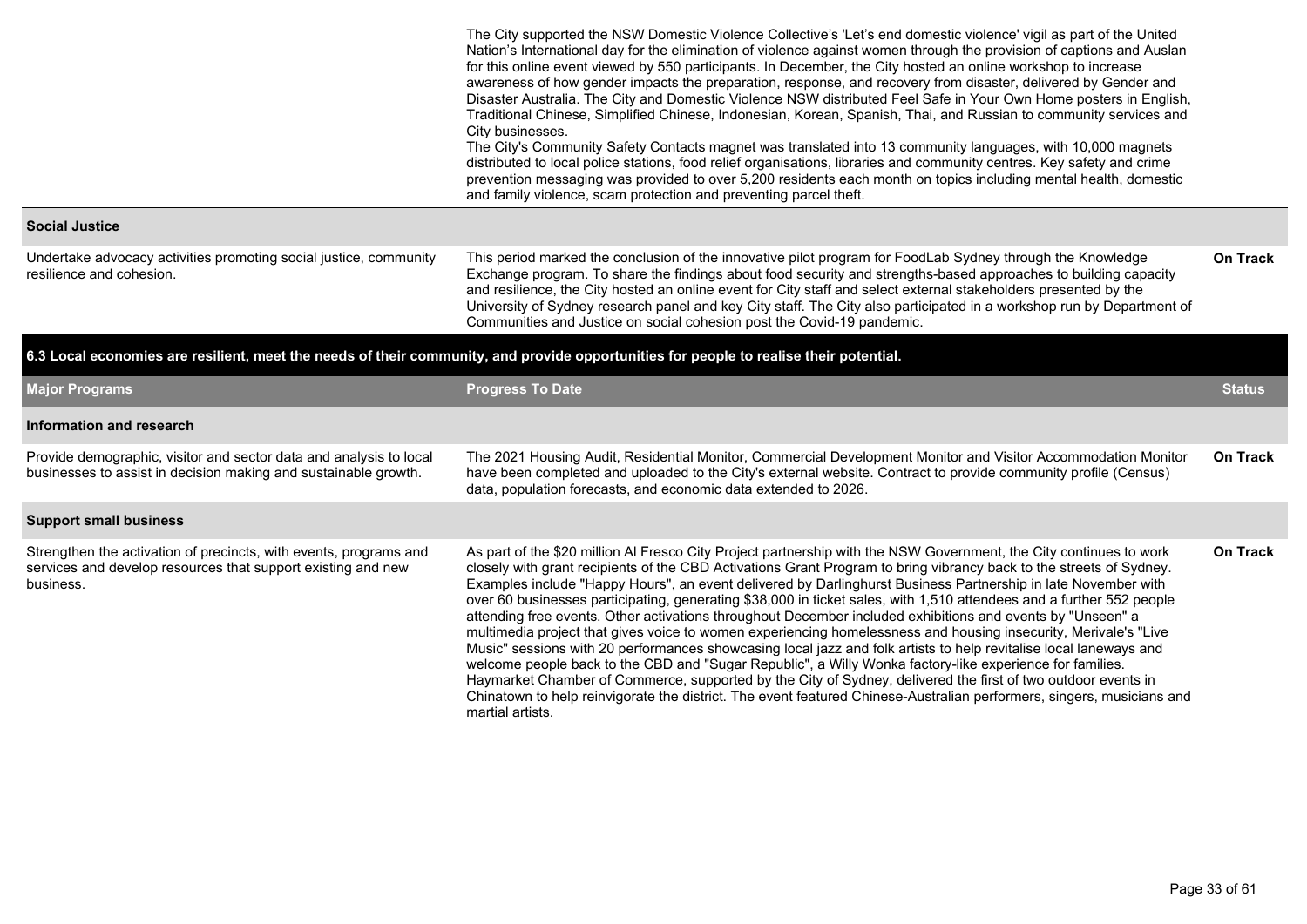| 6.4 There is equitable access to community facilities and places, parks and recreational facilities to support wellbeing in daily life.                                |                                                                                                                                                                                                                                                                                                                                                                                                                                                                                                                                                                                                                                                                                                                                                                                                                                                                                                   |                 |
|------------------------------------------------------------------------------------------------------------------------------------------------------------------------|---------------------------------------------------------------------------------------------------------------------------------------------------------------------------------------------------------------------------------------------------------------------------------------------------------------------------------------------------------------------------------------------------------------------------------------------------------------------------------------------------------------------------------------------------------------------------------------------------------------------------------------------------------------------------------------------------------------------------------------------------------------------------------------------------------------------------------------------------------------------------------------------------|-----------------|
| <b>Major Programs</b>                                                                                                                                                  | <b>Progress To Date</b>                                                                                                                                                                                                                                                                                                                                                                                                                                                                                                                                                                                                                                                                                                                                                                                                                                                                           | <b>Status</b>   |
| <b>Community Planning</b>                                                                                                                                              |                                                                                                                                                                                                                                                                                                                                                                                                                                                                                                                                                                                                                                                                                                                                                                                                                                                                                                   |                 |
| Provide strategic direction for community facilities delivery to meet<br>changing community needs and aspirations.                                                     | Social planning and strategic advice on City, developer and state government projects to inform community<br>infrastructure delivery so that it meets changing demographics and community need is ongoing. These projects<br>include the Waterloo Estate (South) redevelopment, the Pyrmont Place Strategy and Blackwattle Bay State Significant<br>Precinct, the Tech Central Precinct and the future planning and provision of City owned community buildings.                                                                                                                                                                                                                                                                                                                                                                                                                                  | <b>On Track</b> |
| <b>Community well-being</b>                                                                                                                                            |                                                                                                                                                                                                                                                                                                                                                                                                                                                                                                                                                                                                                                                                                                                                                                                                                                                                                                   |                 |
| Provide education and care services and facilities across the local<br>area, including preschool, long day care, occasional care and out-of-<br>school hours services. | The City's education and care services have supported essential workers through the Covid-19 pandemic by<br>continuing to operate long day care, occasional care, pre-school and outside school hours care.<br>Highlights include:<br>- Providing a range of fun, educational and recreational programs that focus on children's interests, level of<br>development and approved curriculum frameworks<br>- Supporting the inclusion of vulnerable families through continued partnerships between families and support<br>agencies<br>- Increasing children's digital awareness through participation in programs such as online coding programs and movie<br>making<br>- Providing families with information to assist in preparing preschool children for the transition to school<br>- Orienting new families to services.                                                                    | <b>On Track</b> |
| Support a diverse, inclusive and accessible range of community<br>programs and projects through community facilities.                                                  | Community centres began re-opening from 11 October in line with Public Health Order restrictions. A range of free<br>online and face to face programs were offered to ensure community social inclusion, connection and participation. A<br>total of 63 programs were offered, with 23,276 attendances. A total of 1,059 calls were made to individuals<br>experiencing social isolation, and to provide information about how to access vaccination bookings, immunisation<br>records, and other social support services.<br>Highlights:<br>• 7,768 total attendances across all community centre programs offered online<br>. 7,223 attendances at targeted initiatives to improve community health and wellbeing<br>• 33 programs to increase inclusion and diversity<br>• 27 accessible programs offered to people with disability<br>• 13 programs to improve digital literacy and inclusion | <b>On Track</b> |
| <b>Community Facilities Delivery</b>                                                                                                                                   |                                                                                                                                                                                                                                                                                                                                                                                                                                                                                                                                                                                                                                                                                                                                                                                                                                                                                                   |                 |
| Develop a property portfolio that ensures community facilities<br>optimise opportunities and community needs.                                                          | The Community and Service Property Strategic Assessment and Opportunities Report is presently being finalised.<br>This focus on optimising the use of community facilities in order to meet community needs.                                                                                                                                                                                                                                                                                                                                                                                                                                                                                                                                                                                                                                                                                      | On Track        |
| <b>Parks and recreation facilities</b>                                                                                                                                 |                                                                                                                                                                                                                                                                                                                                                                                                                                                                                                                                                                                                                                                                                                                                                                                                                                                                                                   |                 |
| Maximise the availability and quality of facilities to meet demand for<br>participation in sports across the community.                                                | Projects under way which will enhance and maximise community sport and recreation opportunities include new<br>indoor multipurpose courts at Perry Park which are under construction and new synthetic sports field where planning<br>is underway. The Sports field development program includes planning for outdoor synthetic fields at Perry Park and<br>The Crescent, and new synthetic sports field and courts at Alexandria Park Community School which is due for<br>completion in early 2022. Project to repair and enhance cricket nets at Sydney Park - planning underway and<br>completion expected in 2022. Project to install new cricket screens at Jubilee Oval - planning underway.                                                                                                                                                                                               | On Track        |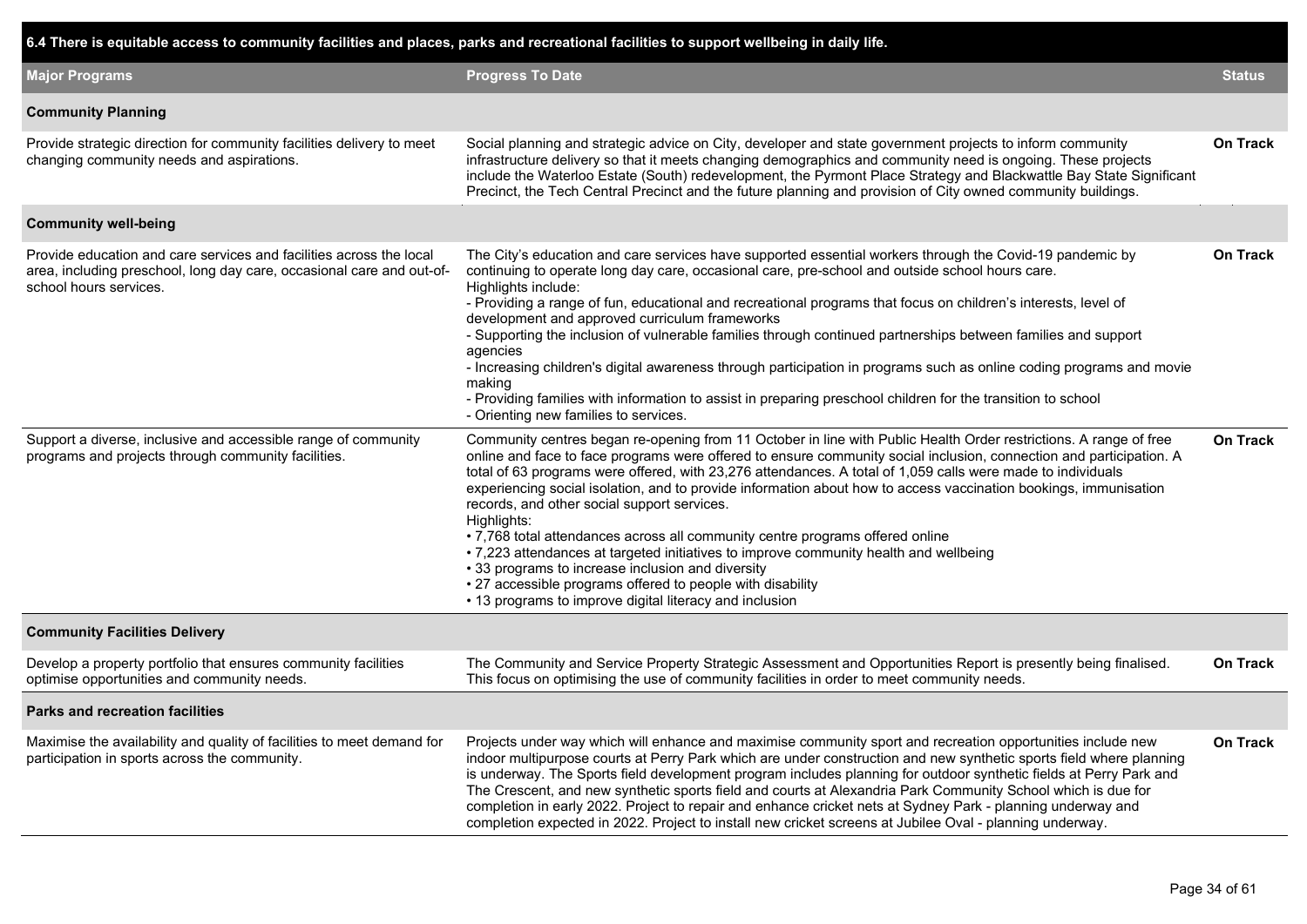| 6.5 The community has the capacity, confidence and resilience to adapt to changing circumstances.                                                               |                                                                                                                                                                                                                                                                                                                                                                                                       |                                    |  |  |  |  |  |  |  |  |  |
|-----------------------------------------------------------------------------------------------------------------------------------------------------------------|-------------------------------------------------------------------------------------------------------------------------------------------------------------------------------------------------------------------------------------------------------------------------------------------------------------------------------------------------------------------------------------------------------|------------------------------------|--|--|--|--|--|--|--|--|--|
| <b>Major Programs</b>                                                                                                                                           | <b>Progress To Date</b>                                                                                                                                                                                                                                                                                                                                                                               | <b>Status</b>                      |  |  |  |  |  |  |  |  |  |
| <b>Social services</b>                                                                                                                                          |                                                                                                                                                                                                                                                                                                                                                                                                       |                                    |  |  |  |  |  |  |  |  |  |
| Refer to 6.3.2 "Strengthen the activation of precincts, with events,<br>programs and services and develop resources that support existing<br>and new business." |                                                                                                                                                                                                                                                                                                                                                                                                       | <b>Not Yet</b><br>Due To<br>Report |  |  |  |  |  |  |  |  |  |
| Social strategy, research and planning                                                                                                                          |                                                                                                                                                                                                                                                                                                                                                                                                       |                                    |  |  |  |  |  |  |  |  |  |
| Monitor Community Wellbeing Indicators to identify change and<br>wellbeing trends in the community.                                                             | There have been no updates to the Community Wellbeing Indicators in the past six months.                                                                                                                                                                                                                                                                                                              | <b>On Track</b>                    |  |  |  |  |  |  |  |  |  |
| <b>Emergency Planning</b>                                                                                                                                       |                                                                                                                                                                                                                                                                                                                                                                                                       |                                    |  |  |  |  |  |  |  |  |  |
| Work with the community, emergency services and relevant agencies<br>to build capacity and resilience to prevent, respond and recover from<br>emergencies.      | The City continues to coordinate the activities of the Local Emergency Management Committee, including the<br>response and recovery to Covid-19. This includes regular reporting on response and recovery activities and emerging<br>issues.                                                                                                                                                          | On Track                           |  |  |  |  |  |  |  |  |  |
| <b>Customer service</b>                                                                                                                                         |                                                                                                                                                                                                                                                                                                                                                                                                       |                                    |  |  |  |  |  |  |  |  |  |
| Provide relevant information and effective contact services for the<br>community.                                                                               | The City continues to support and assist the community with their service needs.<br>For the period July 2021 to December 2021, the Contact Centre (including City Concierge and Community Hotline)<br>responded to 114,299 contacts via phone, email, mail, face to face and online and the City's on-line services<br>received 128,978 service, application and payment requests from the community. | On Track                           |  |  |  |  |  |  |  |  |  |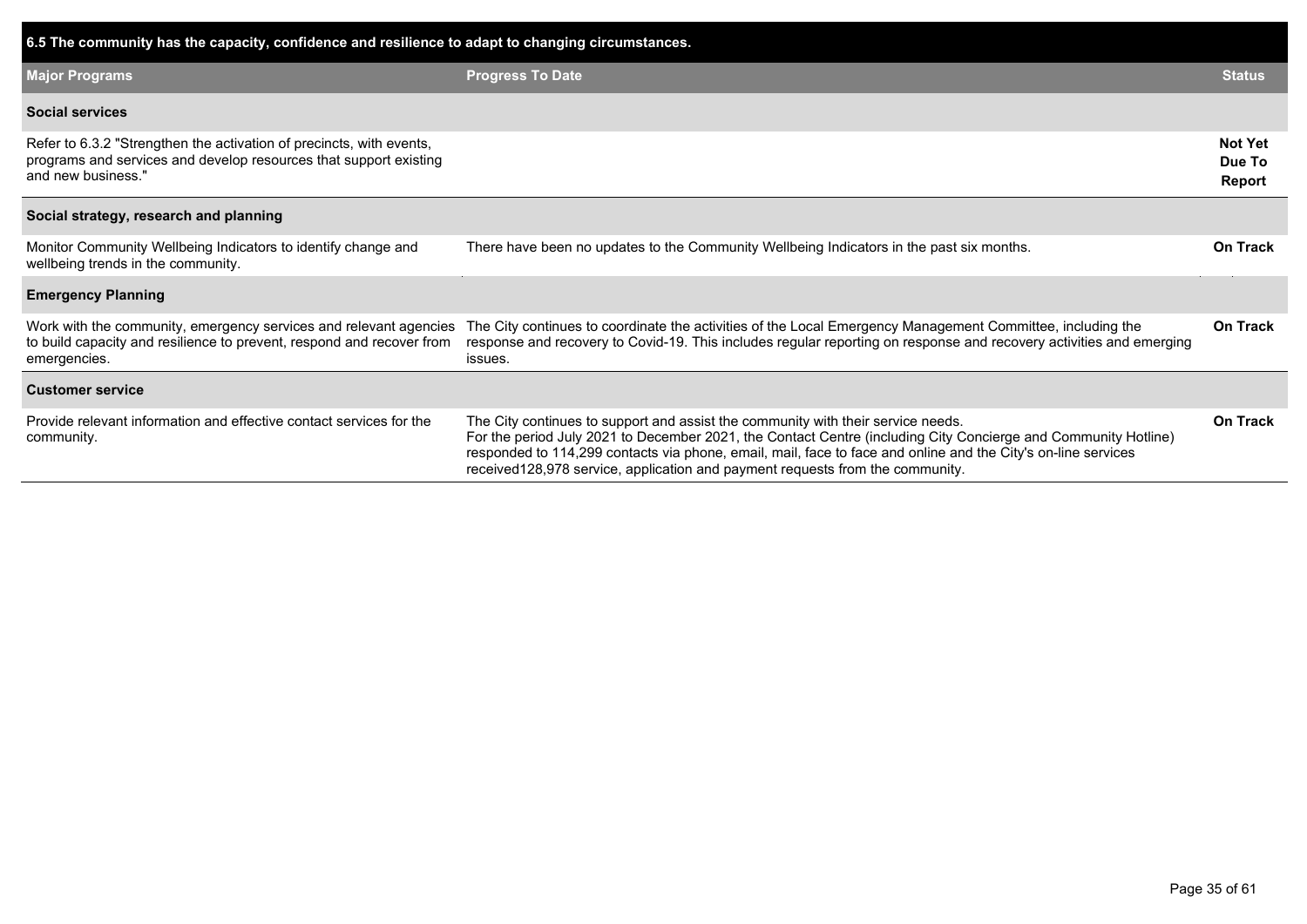| <b>Local economies</b>                            |        |                          |                          |                          |          |                                  |                          |                          |            |                                                                                                                                                                                                                                                                                                                                                                                                                                                                                                                                    |                   |
|---------------------------------------------------|--------|--------------------------|--------------------------|--------------------------|----------|----------------------------------|--------------------------|--------------------------|------------|------------------------------------------------------------------------------------------------------------------------------------------------------------------------------------------------------------------------------------------------------------------------------------------------------------------------------------------------------------------------------------------------------------------------------------------------------------------------------------------------------------------------------------|-------------------|
| Key Performance Indicator                         | Unit   | 2019/20<br><b>Result</b> | 2020/21<br><b>Result</b> | 2021/22<br><b>Target</b> | Q1       | 2021/22 Result<br>Q <sub>2</sub> | Q <sub>3</sub>           | Q4                       | <b>YTD</b> | <b>Comment</b>                                                                                                                                                                                                                                                                                                                                                                                                                                                                                                                     | <b>Status</b>     |
| Footway dining in the village centres             | m2     | 3,021.06                 | 4,738.61                 | $\overline{\phantom{a}}$ | 5,237.26 | 5,425.42                         | $\overline{\phantom{a}}$ | $\sim$                   | 5,425.42   | This total area represents 459 footway<br>consents/licences, and an increase of<br>188.16 sqm against the last reporting period.<br>This increase is attributed to the Alfresco City<br>Program.                                                                                                                                                                                                                                                                                                                                   | Indicator<br>Only |
| Economic grants approved by the City of<br>Sydney | \$'000 | 3,656.77                 | 6,161.93                 | $\overline{\phantom{a}}$ | 874.57   | 628.56                           |                          | $\overline{\phantom{a}}$ | 1,503.13   | In the first half of the year, 67 economic grants<br>were approved by Council for a year-to-date<br>total of \$1,503,126 in cash and value-in-kind.<br>These projects were awarded through the<br>City's Festival and Events Sponsorship<br>(Village) Business Support Grants, Venue Hire<br>Support program and Matching Grants<br>programs. This includes support for the<br>Australia China Business Council Innovation<br>Summit, a new live performance space at Bar<br>Whispers in Redfern and Australian Cocktail<br>Month. | Indicator<br>Only |

**6.S.1 Performance Measures**

| Libraries and learning                                       |             |               |               |                          |                |                |                          |                          |        |                                                                                                           |                   |
|--------------------------------------------------------------|-------------|---------------|---------------|--------------------------|----------------|----------------|--------------------------|--------------------------|--------|-----------------------------------------------------------------------------------------------------------|-------------------|
| Key Performance Indicator                                    | <b>Unit</b> | 2019/20       | 2020/21       | 2021/22                  |                | 2021/22 Result |                          |                          |        | <b>Comment</b>                                                                                            | <b>Status</b>     |
|                                                              |             | <b>Result</b> | <b>Result</b> | <b>Target</b>            | Q <sub>1</sub> | Q <sub>2</sub> | Q <sub>3</sub>           | Q <sub>4</sub>           | YTD.   |                                                                                                           |                   |
| Active library memberships                                   | No.         | 86,048        | 83,853        | $\overline{\phantom{0}}$ | 84,679         | 81,903         | $\overline{\phantom{a}}$ | $\overline{\phantom{a}}$ | 81,903 | City Libraries were closed due to Public<br>Health Order restrictions for three months of<br>this period. | Indicator<br>Only |
| Items accessed from City libraries<br>(physical and digital) | 000         | 1.470.43      | 1,128.72      | $\overline{\phantom{0}}$ | 148.21         | 103.79         | $\overline{\phantom{a}}$ | $\overline{\phantom{0}}$ | 252    | City Libraries were closed due to Public<br>Health Order restrictions for three months of<br>this period. | Indicator<br>Only |
| Attendance to City libraries                                 | 000         | 1,266.72      | 293.11        | $\overline{\phantom{0}}$ | 0.25           | 70.57          | $\overline{\phantom{a}}$ | $\overline{\phantom{a}}$ | 70.82  | City Libraries were closed during Q1 due to<br>Public Health Orders.                                      | Indicator<br>Only |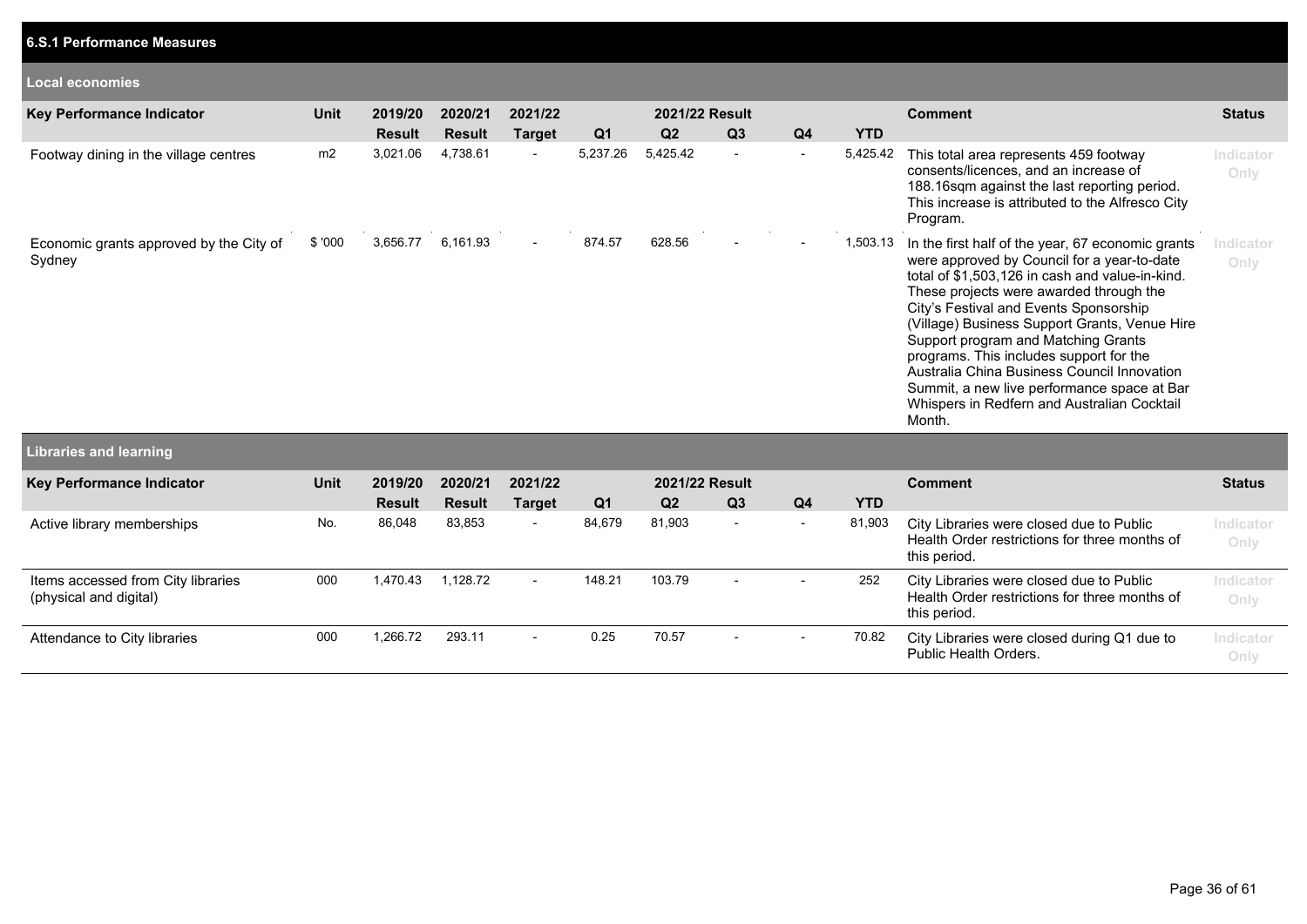| <b>Child &amp; Family Services</b>                                                                                                                                                  |             |                          |                          |                          |                       |                       |                                |                                            |                   |                                                                                                                                                                                                                                                                                                     |                   |
|-------------------------------------------------------------------------------------------------------------------------------------------------------------------------------------|-------------|--------------------------|--------------------------|--------------------------|-----------------------|-----------------------|--------------------------------|--------------------------------------------|-------------------|-----------------------------------------------------------------------------------------------------------------------------------------------------------------------------------------------------------------------------------------------------------------------------------------------------|-------------------|
| <b>Key Performance Indicator</b>                                                                                                                                                    | <b>Unit</b> | 2019/20                  | 2020/21                  | 2021/22                  |                       |                       | 2021/22 Result                 |                                            |                   | <b>Comment</b>                                                                                                                                                                                                                                                                                      | <b>Status</b>     |
| Children supported through City<br>operated education and care services<br>(long day care, occasional care,<br>preschool, outside school hours care)                                | No.         | <b>Result</b><br>1,020   | <b>Result</b><br>891     | <b>Target</b><br>÷,      | Q <sub>1</sub><br>505 | Q <sub>2</sub><br>126 | Q3<br>$\overline{\phantom{a}}$ | Q <sub>4</sub><br>$\overline{\phantom{a}}$ | <b>YTD</b><br>631 | Easing health order restrictions resulted in a<br>4.6% increase in new enrolments, particularly<br>in the outside school hours care services,<br>compared with the same year to date figure<br>last year (603)                                                                                      | Indicator<br>Only |
| Approved early education and care<br>places (long day care, occasional care<br>and preschool) in the City                                                                           | No.         |                          | 7,318                    |                          |                       |                       |                                |                                            |                   | Reported annually in June                                                                                                                                                                                                                                                                           | Indicator<br>Only |
| Sessions of care provided at the City's<br>education and care services (long day<br>care, occasional care, preschool, out of<br>school hours care)                                  | No.         | 63,830                   | 64,472                   |                          | 11,825                | 13,726                |                                |                                            | 25,551            | Easing health order restrictions resulted in an<br>increase of 16% this quarter in the number of<br>sessions of care compared with the previous<br>quarter. Due to the impacts of the pandemic,<br>this figure represents a decrease of 10%<br>compared with the same period last year<br>(15, 276) | Indicator<br>Only |
| Sessions of care provided at the City's<br>education and care services (long day<br>care, occasional care, preschool,<br>outside school hours care) that were<br>discounted or free | $\%$        |                          |                          |                          | 4,351                 | 6,025                 |                                |                                            | 6,025             | There was a 38% increase in the number of<br>free and discounted sessions of care this<br>quarter compared with the previous quarter,<br>and a decrease of 10% compared with the<br>same period last year (6,347).                                                                                  | Indicator<br>Only |
| Discounted and free sessions of care<br>provided at the City's education and<br>care services (long day care, occasional<br>care, preschool, out of school hours<br>care)           | No.         | 23,666                   | 27,479                   | $\overline{a}$           | 4,351                 | 6,025                 |                                |                                            | 10,376            | Easing public health restrictions resulted in an<br>increase of 38% this quarter in the number of<br>free and discounted sessions of care<br>compared with the previous quarter, and a<br>decrease of 10% compared with the same<br>period last year (6,347)                                        | Indicator<br>Only |
| <b>Community health and well-being</b>                                                                                                                                              |             |                          |                          |                          |                       |                       |                                |                                            |                   |                                                                                                                                                                                                                                                                                                     |                   |
| <b>Key Performance Indicator</b>                                                                                                                                                    | <b>Unit</b> | 2019/20<br><b>Result</b> | 2020/21<br><b>Result</b> | 2021/22<br><b>Target</b> | Q <sub>1</sub>        | Q <sub>2</sub>        | 2021/22 Result<br>Q3           | Q <sub>4</sub>                             | <b>YTD</b>        | <b>Comment</b>                                                                                                                                                                                                                                                                                      | <b>Status</b>     |
| Usage -v- capacity of sports fields<br>(booked use) (hours used -v- hours<br>available)                                                                                             | $\%$        | 72.5                     | 86.25                    | 85                       | 95                    | 95                    | $\overline{a}$                 | $\sim$                                     | 95                |                                                                                                                                                                                                                                                                                                     | <b>On Track</b>   |
| Parks and open space managed by the<br>City of Sydney                                                                                                                               | ha          | 211.9                    | 214                      | 191                      | $\sim$                | $\overline{a}$        | $\overline{a}$                 | $\overline{a}$                             | $\sim$            | Reported annually in June                                                                                                                                                                                                                                                                           | Indicator<br>Only |
| Attendances at aquatic and leisure<br>centres                                                                                                                                       | 000         | 1,179.75                 | 1,258                    | ÷,                       | 5.71                  | 310                   |                                |                                            | 315.71            | Attendance figures have been significantly<br>impacted by Covid-19.                                                                                                                                                                                                                                 | Indicator<br>Only |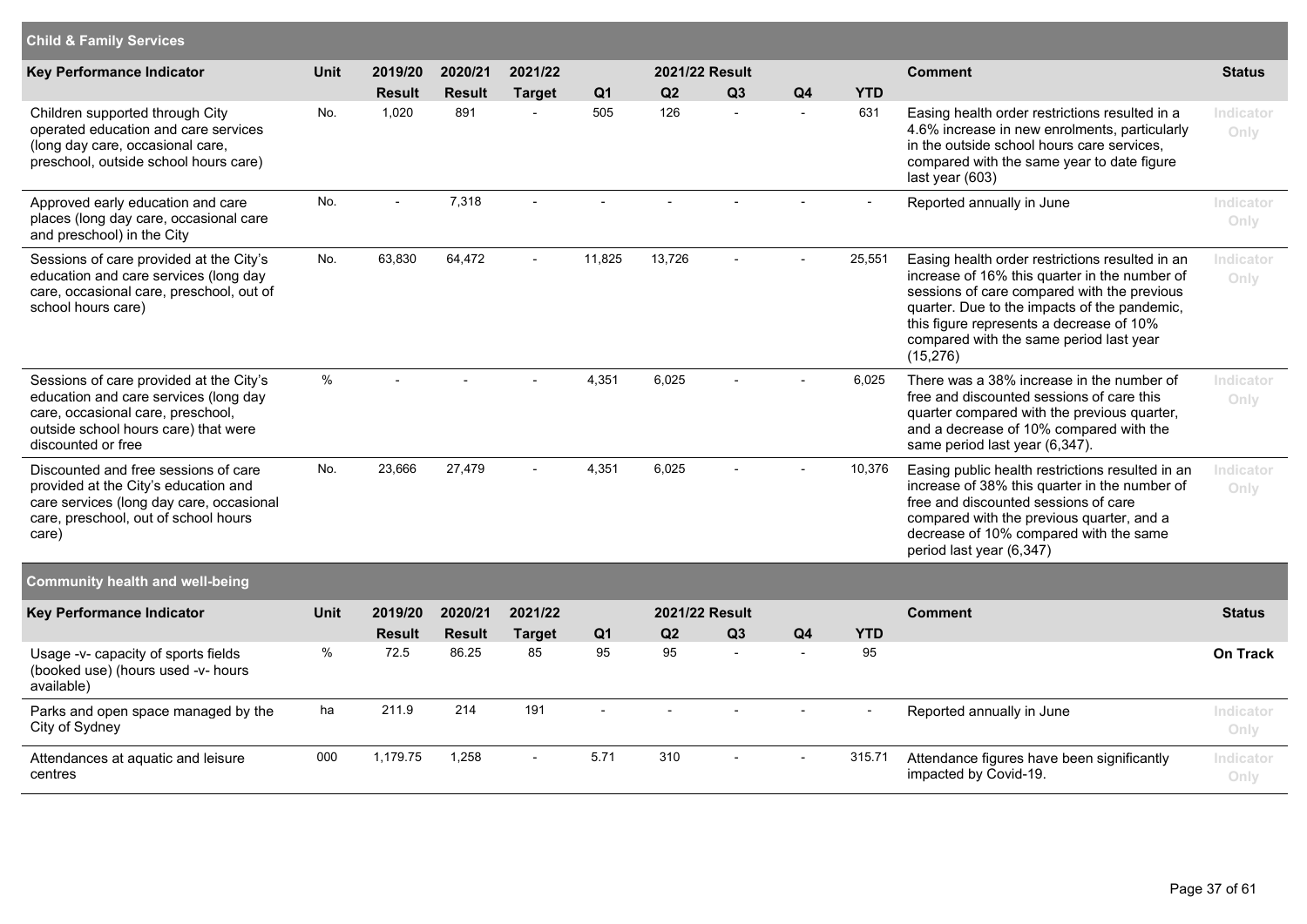| Key Performance Indicator                                                                                         | Unit    | 2019/20       | 2020/21       | 2021/22        |                |        | 2021/22 Result           |                          |            | <b>Comment</b>                                                                                                                                                                                                                                                                                                                                                                                                                                                                                                                                                                                                                                                                                                                                                                                                                                                                                | <b>Status</b>     |
|-------------------------------------------------------------------------------------------------------------------|---------|---------------|---------------|----------------|----------------|--------|--------------------------|--------------------------|------------|-----------------------------------------------------------------------------------------------------------------------------------------------------------------------------------------------------------------------------------------------------------------------------------------------------------------------------------------------------------------------------------------------------------------------------------------------------------------------------------------------------------------------------------------------------------------------------------------------------------------------------------------------------------------------------------------------------------------------------------------------------------------------------------------------------------------------------------------------------------------------------------------------|-------------------|
|                                                                                                                   |         | <b>Result</b> | <b>Result</b> | <b>Target</b>  | Q <sub>1</sub> | Q2     | Q3                       | Q <sub>4</sub>           | <b>YTD</b> |                                                                                                                                                                                                                                                                                                                                                                                                                                                                                                                                                                                                                                                                                                                                                                                                                                                                                               |                   |
| Peak Occupancy - Perry Park<br><b>Recreation Centre</b>                                                           | $\%$    |               | 84.6          |                | 0              | 54     |                          | $\overline{a}$           | 54         | Centre closed under Public Health Order<br>(Covid-19 Temporary Movement and<br>Gathering Restrictions) and reopened on 25<br>October 2021 under reduced opening hours.<br>Regular hirers returned by early November<br>and sports competitions resumed in mid-<br>November with traditional slowing of demand<br>by mid-December. School holiday camp<br>bookings cancelled due to the Omicron Covid-<br>19 outbreak in NSW.                                                                                                                                                                                                                                                                                                                                                                                                                                                                  | Indicator<br>Only |
| Peak occupancy - City's outdoor tennis<br>courts                                                                  | %       |               | 78            |                | 98             | 87     |                          |                          | 87         | Court occupancy down slightly on Q1 where<br>98% was recorded. Occupancy across all<br>courts remains well above the industry<br>average of 25%. Tennis continues to prove<br>popular with the community as a sporting<br>choice throughout the Covid-19 pandemic.                                                                                                                                                                                                                                                                                                                                                                                                                                                                                                                                                                                                                            | Indicator<br>Only |
| <b>Social Programs and Services</b>                                                                               |         |               |               |                |                |        |                          |                          |            |                                                                                                                                                                                                                                                                                                                                                                                                                                                                                                                                                                                                                                                                                                                                                                                                                                                                                               |                   |
| Key Performance Indicator                                                                                         | Unit    | 2019/20       | 2020/21       | 2021/22        |                |        | 2021/22 Result           |                          |            | <b>Comment</b>                                                                                                                                                                                                                                                                                                                                                                                                                                                                                                                                                                                                                                                                                                                                                                                                                                                                                | <b>Status</b>     |
|                                                                                                                   |         | <b>Result</b> | <b>Result</b> | <b>Target</b>  | Q <sub>1</sub> | Q2     | Q3                       | Q <sub>4</sub>           | <b>YTD</b> |                                                                                                                                                                                                                                                                                                                                                                                                                                                                                                                                                                                                                                                                                                                                                                                                                                                                                               |                   |
| Social grants approved by the City of<br>Sydney                                                                   | \$ '000 | 6,531.49      | 3,965.38      | $\blacksquare$ | 3,294.95       | 820.9  | $\overline{\phantom{a}}$ | $\overline{\phantom{a}}$ | 4,115.84   | In the first half of the year, 158 Social grants<br>were approved by Council for a year to date<br>total of \$4,115,842 in cash and value-in-kind.<br>These projects were awarded through the<br>City's Festivals and Events (Community),<br>Community Services, Quick Response -<br>Emergency and Event Representation and<br>relevant Knowledge Exchange, Matching,<br>Street Banners, Venue Support programs and<br>the Community Emergency Quick Response<br>Grants. Projects supported include essential<br>care packs for families through the Asylum<br>Seekers Centre, Accessible Art's ArtScreen<br>project to provide career development for<br>artists with disability, and the Cooperative for<br>Aborigines Limited's Glebe Story Festival.<br>Further donations were also provided to<br>support food relief programs through Oz<br>Harvest, Foodbank Australia and SecondBite. | Indicator<br>Only |
| Rent concessions given by the City<br>through the accommodation grants<br>program - leases for social initiatives | \$ '000 |               |               |                | 889.79         | 882.24 |                          |                          | 1,772.03   | In the first half of the year the value of revenue<br>forgone by the City through the<br>Accommodation Grants Program for social<br>initiatives totalled \$1,772,029. This includes<br>the Babana Aboriginal Mens' Group at Benledi<br>House in Glebe, the Inner City Legal Centre at<br>Darlinghurst Road in Kings Cross and the<br>Women's Library at Brown Street in Newtown.                                                                                                                                                                                                                                                                                                                                                                                                                                                                                                              | Indicator<br>Only |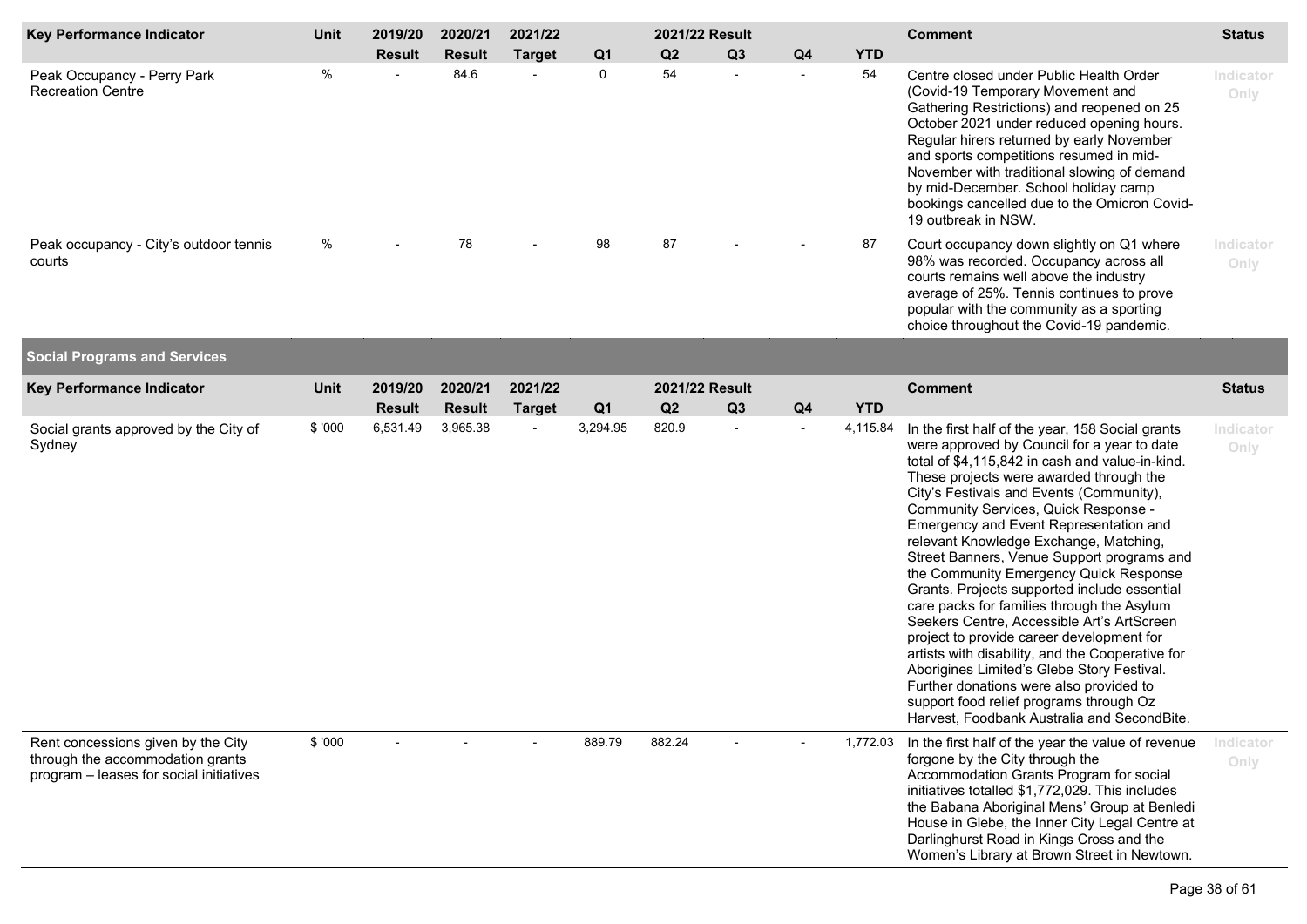| <b>Key Performance Indicator</b>                                                                                                     | <b>Unit</b> | 2019/20       | 2020/21       | 2021/22                  |                | 2021/22 Result |                |                |            | <b>Comment</b>                                                                                                                                                                                                                                       | <b>Status</b>     |
|--------------------------------------------------------------------------------------------------------------------------------------|-------------|---------------|---------------|--------------------------|----------------|----------------|----------------|----------------|------------|------------------------------------------------------------------------------------------------------------------------------------------------------------------------------------------------------------------------------------------------------|-------------------|
|                                                                                                                                      |             | <b>Result</b> | <b>Result</b> | <b>Target</b>            | Q <sub>1</sub> | Q <sub>2</sub> | Q <sub>3</sub> | Q <sub>4</sub> | <b>YTD</b> |                                                                                                                                                                                                                                                      |                   |
| Passengers trips delivered by the<br>community transport service for<br>programs and/or events delivered or<br>supported by the City | No.         | 13,796        | 4,286         |                          | $\mathbf 0$    | 652            |                |                | 652        | Community transport recommenced some<br>services this period, however, this represents<br>a 60% decrease on the same year to date<br>period last year (1,648). Hire of the City's<br>community busses has been impacted by<br>Covid-19 restrictions. | Indicator<br>Only |
| Meals provided through the City's Meals<br>on Wheels service                                                                         | No.         | 35,056        | 45,375        | $\overline{\phantom{a}}$ | 12,852         | 12,335         |                |                | 25,187     | There was an increase in meals provided this<br>year to date period of 12% compared with the<br>same period last year (22,429)                                                                                                                       | Indicator<br>Only |
| Percentage of bookings of City Spaces<br>facilities and venues at community rates                                                    | $\%$        |               |               |                          | $\mathbf 0$    | 48             |                |                | 48         | This is a new measure so there is no previous<br>data available                                                                                                                                                                                      | Indicator<br>Only |
| Overall attendance at City Spaces                                                                                                    | No.         | 604,492       | 66,949        |                          | $\mathbf 0$    | 23,276         |                |                | 23,276     | Community Centres reopened following the<br>lockdown period. This represents an 86%<br>increase on the same year to date period last<br>year (12,530)                                                                                                | Indicator<br>Only |
| <b>Companion animals</b>                                                                                                             |             |               |               |                          |                |                |                |                |            |                                                                                                                                                                                                                                                      |                   |
| <b>Key Performance Indicator</b>                                                                                                     | <b>Unit</b> | 2019/20       | 2020/21       | 2021/22                  |                | 2021/22 Result |                |                |            | <b>Comment</b>                                                                                                                                                                                                                                       | <b>Status</b>     |
|                                                                                                                                      |             | <b>Result</b> | <b>Result</b> | <b>Target</b>            | Q <sub>1</sub> | Q2             | Q <sub>3</sub> | Q <sub>4</sub> | <b>YTD</b> |                                                                                                                                                                                                                                                      |                   |
| Dogs and cats impounded                                                                                                              | No.         | 142           | 113           |                          | 13             | 17             |                |                | 30         | 12 dogs and five cats impounded in the three<br>months to December.                                                                                                                                                                                  | Indicator<br>Only |
| Dog attacks                                                                                                                          | No.         | 145           | 118           |                          | 24             | 39             |                |                | 63         |                                                                                                                                                                                                                                                      | Indicator<br>Only |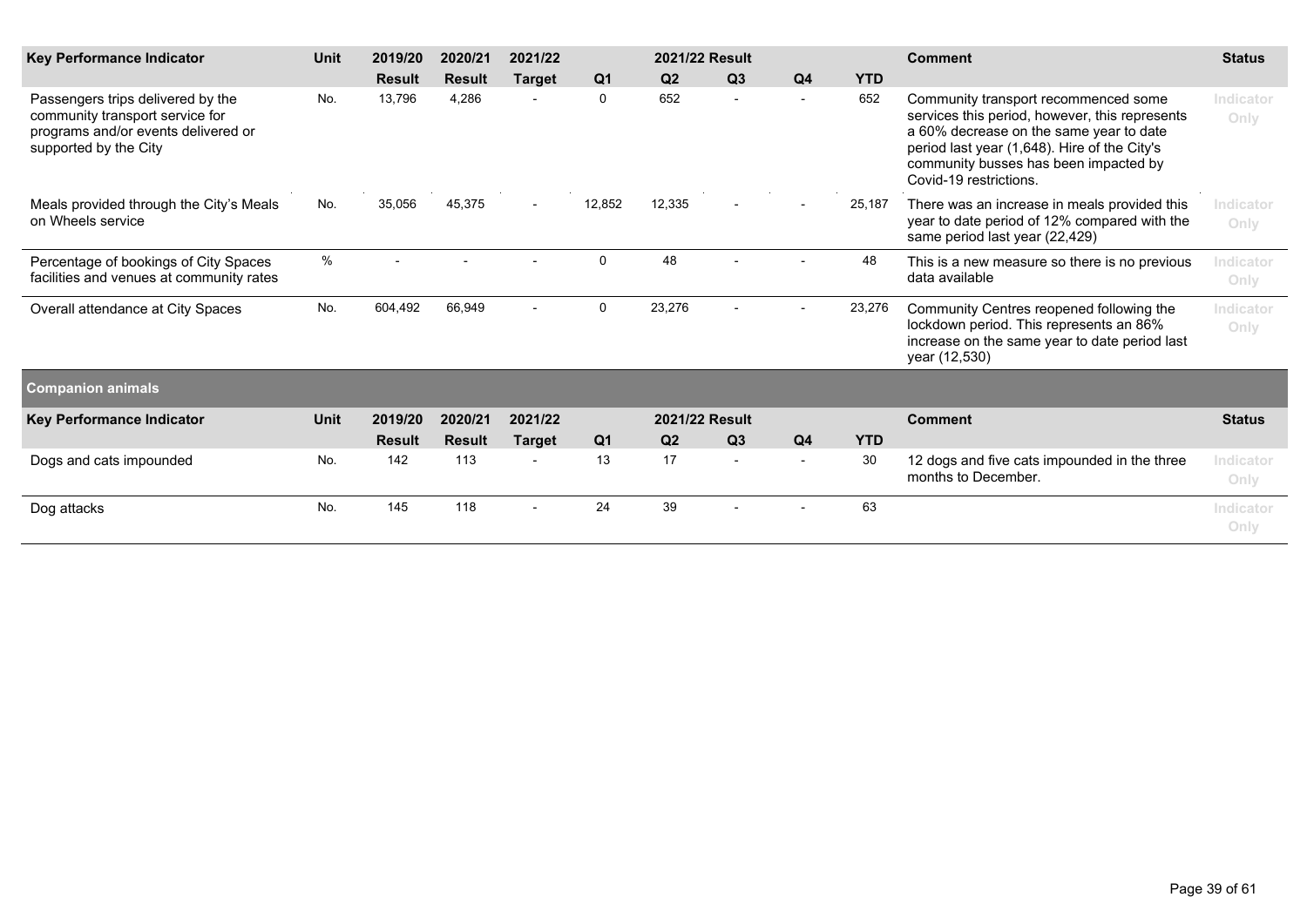## **7 A cultural and creative city**

**The City is committed to supporting Sydney's cultural life. We recognise the intrinsic and instrumental value of creativity as a cultural, economic and social force.**

|                                                                                                                      | 7.1 Creativity is a consistent and visible feature of the public domain and there are distinctive cultural precincts in the city and its villages.                                                                                                                                                                                                                                                                                                                                                                                                                                                                                                                                                                                                                                                                                                                                                                                                                                                                                                                                                                                                                                                                                                                                                                                                                                                                                                                                                                                                                                                                                                   |                 |
|----------------------------------------------------------------------------------------------------------------------|------------------------------------------------------------------------------------------------------------------------------------------------------------------------------------------------------------------------------------------------------------------------------------------------------------------------------------------------------------------------------------------------------------------------------------------------------------------------------------------------------------------------------------------------------------------------------------------------------------------------------------------------------------------------------------------------------------------------------------------------------------------------------------------------------------------------------------------------------------------------------------------------------------------------------------------------------------------------------------------------------------------------------------------------------------------------------------------------------------------------------------------------------------------------------------------------------------------------------------------------------------------------------------------------------------------------------------------------------------------------------------------------------------------------------------------------------------------------------------------------------------------------------------------------------------------------------------------------------------------------------------------------------|-----------------|
| <b>Major Programs</b>                                                                                                | <b>Progress To Date</b>                                                                                                                                                                                                                                                                                                                                                                                                                                                                                                                                                                                                                                                                                                                                                                                                                                                                                                                                                                                                                                                                                                                                                                                                                                                                                                                                                                                                                                                                                                                                                                                                                              | <b>Status</b>   |
| <b>Creative Public Domain</b>                                                                                        |                                                                                                                                                                                                                                                                                                                                                                                                                                                                                                                                                                                                                                                                                                                                                                                                                                                                                                                                                                                                                                                                                                                                                                                                                                                                                                                                                                                                                                                                                                                                                                                                                                                      |                 |
| Deliver Art & About Sydney as a significant local and international<br>program of public domain activity year-round. | The 2021 Australian Life and Little Sydney Lives exhibitions were presented online. Australian Life received 1,971<br>entries taken in locations across Australia and more than 100 entries were received for Little Sydney Lives. The<br>Australian Life winning image was announced during a live stream broadcast. Winners of the Little Sydney Lives 3-7<br>years and 8-12 years categories were announced online in a pre-recorded message by judge Justine Clarke.<br>Large scale mural, As One Door Closes, Another Opens by Will Cooke and presented at Top of the Town building in<br>Darlinghurst, was installed in June and has been extended until the end 2022.                                                                                                                                                                                                                                                                                                                                                                                                                                                                                                                                                                                                                                                                                                                                                                                                                                                                                                                                                                         | On Track        |
| Deliver hoardings activation program throughout the city.                                                            | The Creative Hoardings program requires builders and developers to use Site Works, bespoke artworks or historic<br>images, to improve the visual impact of construction sites in the City. The program has continued throughout the<br>pandemic. A total of 116 of the current suite of Site Works licenses have been approved for installation in the public<br>domain since their release in September 2019. This includes 14 licenses issued in this period. The City approved the<br>display of historic images on five hoardings. Additionally, all ten Site Works artworks have continued to be used on<br>concrete roadside barriers for outdoor dining precincts created as part of the NSW Government and City of Sydney<br>CBD Revitalisation program, with 78 artwork licenses issued to date outside hospitality venues.                                                                                                                                                                                                                                                                                                                                                                                                                                                                                                                                                                                                                                                                                                                                                                                                                 | On Track        |
| Delivery of public art projects in the public domain as part of the City<br>Art program.                             | As part of the City Centre Public Art Plan there is a further laneway artwork 'In through the out door' by Callum Morton<br>in development and due for installation mid 2022. In addition to this, there are currently three temporary artworks<br>installed in laneways off George Street to assist in activating the City as part of the City Art Temporary Laneway<br>program. These temporary works will remain in place until March 2022 and there is a series of free public art tours<br>which have been programmed to coincide with these works, allowing people to experience the City Centre and<br>Chinatown through artworks.<br>In Green Square the Connecting Project for Green Square Town Centre 'Here is Here. And Everywhere' by Tobias<br>Rehberger is currently in detailed design development. Kerrie Poliness's 'Stream' is being delivered as part of the<br>Drying Green Park currently under construction and due for completion in mid 2022.<br>The Eora Journey is progressing with 'bara' by Judy Watson now installed on the Tarpeian Lawn above Tubowghule<br>(Bennelong Point) with a community celebration planned for when it is safe to gather.<br>'Yananurala' (The Harbour walk) is also underway with the first projects in development working with Place<br>Management NSW and Stage two of the Redfern Terrace project is in development.<br>The maintenance and conservation of the City Art public art collection is ongoing with a specialised program of<br>conservation and restoration, as well as preventative maintenance ensuring the future integrity of the collection of<br>more than 200 works. | <b>On Track</b> |
| <b>Living History</b>                                                                                                |                                                                                                                                                                                                                                                                                                                                                                                                                                                                                                                                                                                                                                                                                                                                                                                                                                                                                                                                                                                                                                                                                                                                                                                                                                                                                                                                                                                                                                                                                                                                                                                                                                                      |                 |
| Continue to implement the history and curatorial programs in<br>alignment with the Cultural Policy.                  | The City has delivered a range of public advice, internal advice and engagement programs through talks and media<br>interviews. Three talks were delivered and well attended, including At the Mayor's Table with 43 online audiences<br>members, two major newspaper articles featured quotes from the City Historian, and one radio interview was given,<br>sharing Sydney's history to diverse audiences. Implementation of the Naming Policy and content development for the<br>Barani Aboriginal history website is ongoing. Two new articles were published on the Barani website related to<br>boxing: an overview essay and a shorter article on the Golden Gloves Gym in Glebe.                                                                                                                                                                                                                                                                                                                                                                                                                                                                                                                                                                                                                                                                                                                                                                                                                                                                                                                                                             | <b>On Track</b> |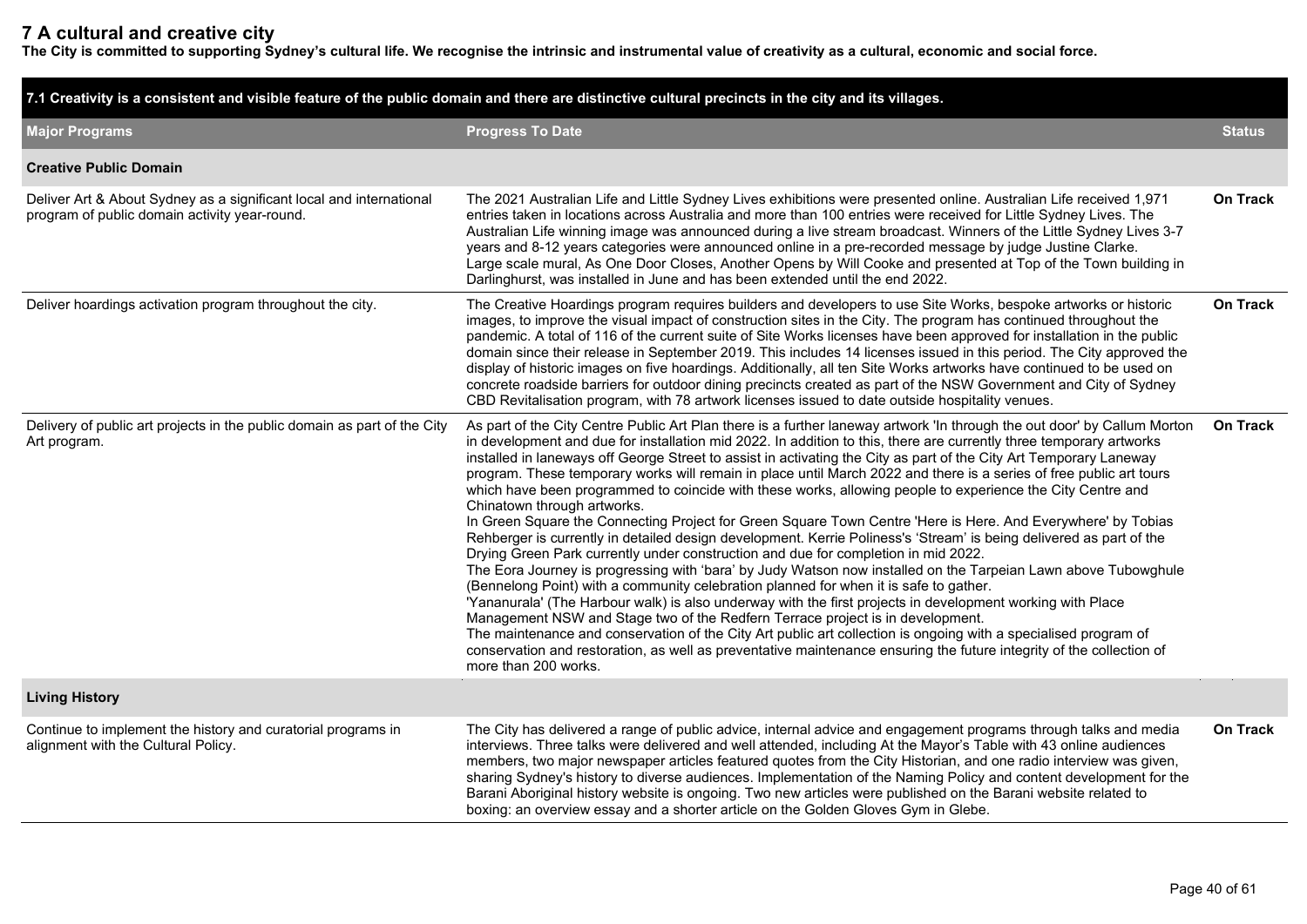**7.2 The city supports and encourages individual creative expression by ensuring opportunities for creative participation are visible, accessible and sustainable.**

| <b>Major Programs</b>                                                                      | <b>Progress To Date</b>                                                                                                                                                                                                                                                                                                                                                                                                                                                                                                                                                                                                                                                                                                                                                                                                                                                                                                                                                                                                                                                                                                   | <b>Status</b>   |
|--------------------------------------------------------------------------------------------|---------------------------------------------------------------------------------------------------------------------------------------------------------------------------------------------------------------------------------------------------------------------------------------------------------------------------------------------------------------------------------------------------------------------------------------------------------------------------------------------------------------------------------------------------------------------------------------------------------------------------------------------------------------------------------------------------------------------------------------------------------------------------------------------------------------------------------------------------------------------------------------------------------------------------------------------------------------------------------------------------------------------------------------------------------------------------------------------------------------------------|-----------------|
| <b>Creative Participation Programs</b>                                                     |                                                                                                                                                                                                                                                                                                                                                                                                                                                                                                                                                                                                                                                                                                                                                                                                                                                                                                                                                                                                                                                                                                                           |                 |
| Deliver cultural infrastructure programs and liaise with providers to<br>deliver programs. | 107 Projects (107), head tenant of Joynton Avenue Creative Centre, achieved an occupancy rate of 100% this quarter<br>by supporting 16 creative micro-business tenants with subsidised space.<br>Unable to deliver face to face programs due to the pandemic, 107 delivered online programs delivered by artists,<br>organisations and tenants from the centre. This included distributing 120 Art At Home art boxes and presenting a live<br>streamed concert with tenant Sydney Improvised Music Association.<br>Brand X, head tenant of the upper floor of the East Sydney Community and Arts Centre (ESCAC), reopened their<br>rehearsal facility in October and operated at an average occupancy level of 46% during this period.<br>Brand X's Flying Nun Program recommenced in November with three showings resulting in 419 audience members<br>generating \$7,684 in income for artists. Their creative retail residency, Protoshop, continued to be showcased both<br>from ESCAC and in an online format with the commission of five artists who each received \$2,500 to create a new<br>product for the shop. | <b>On Track</b> |

#### **7.3 Sydney's cultural sector and creative industries are supported and enhanced leading to greater sector sustainability, productivity gains, and innovation.**

| <b>Major Programs</b>                                                                                                                                                                                                                   | <b>Progress To Date</b>                                                                                                                                                                                                                                                                                                                                                                                                                                                                                                                                                                                                                                                                                                                                                                                                                                                                                                                                                                     | <b>Status</b>   |
|-----------------------------------------------------------------------------------------------------------------------------------------------------------------------------------------------------------------------------------------|---------------------------------------------------------------------------------------------------------------------------------------------------------------------------------------------------------------------------------------------------------------------------------------------------------------------------------------------------------------------------------------------------------------------------------------------------------------------------------------------------------------------------------------------------------------------------------------------------------------------------------------------------------------------------------------------------------------------------------------------------------------------------------------------------------------------------------------------------------------------------------------------------------------------------------------------------------------------------------------------|-----------------|
| <b>Regulatory Reform</b>                                                                                                                                                                                                                |                                                                                                                                                                                                                                                                                                                                                                                                                                                                                                                                                                                                                                                                                                                                                                                                                                                                                                                                                                                             |                 |
| Develop planning and regulatory reforms to support the provision of<br>cultural infrastructure and activities.                                                                                                                          | The Open and Creative Planning Reforms, including encouraging later opening shops, new controls for cultural<br>activities and new entertainment sound planning controls were approved by Council and Central Sydney Planning<br>Committee in March 2021 and are now with the NSW Department of Planning, Industry and Environment for<br>implementation. Work is continuing on the entertainment sound planning controls to address detailed submissions<br>and to undertake additional consultation. The City is engaging with the NSW Government on implementation of<br>Special Entertainment Precincts under the Local Government Act with the City to be involved in a potential trial of<br>Special Entertainment Precincts. The City's Planning Proposal and DCP for Oxford Street has progressed to post<br>exhibition. It will be report back in the first half of 2022. It seeks to increase the provision of cultural and creative<br>floorspace in the Oxford Street precinct. | <b>On Track</b> |
| <b>Audience Development</b>                                                                                                                                                                                                             |                                                                                                                                                                                                                                                                                                                                                                                                                                                                                                                                                                                                                                                                                                                                                                                                                                                                                                                                                                                             |                 |
| Provide support to a range of cultural groups that offer opportunities<br>for creative participation, enhance creativity in the public domain and<br>strengthen the sustainability and capacity of cultural and creative<br>industries. | In the first half of the year, 80 Cultural projects were approved by Council for a year to date total of \$2,237,364 in cash<br>and value-in-kind. These projects were awarded through the City's Festivals and Events Sponsorship (Artform),<br>Cultural and Creative Grants & Sponsorships, Quick Response Grants, Street Banner Sponsorships, Knowledge<br>Exchange Sponsorships and Venue Hire Support programs. This includes support for a three month artistic residency<br>in The Rocks for local artist Tristan Chant, the Electronic Music Conference tenth anniversary edition and the Brolga<br>Dance Academy's dance classes for Aboriginal and Torres Strait Islander students in Redfern. A total of \$1,545,039<br>in rent foregone was provided to cultural organisations in our Accommodation Grant Program for long term use of the<br>City's spaces, which includes the Museum of Chinese Australian History at 744 George Street.                                      | <b>On Track</b> |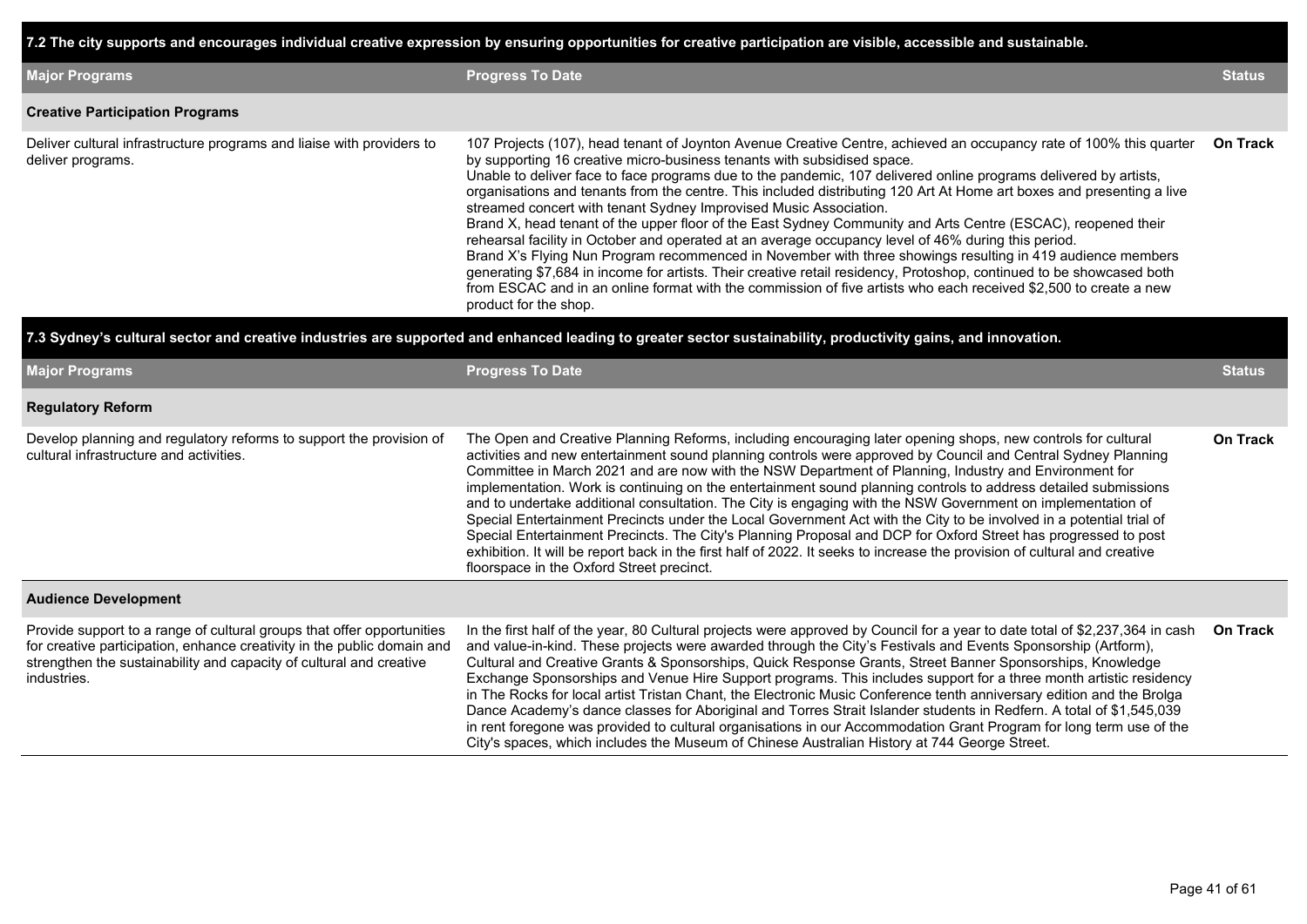#### **Sector Development**

Deliver and facilitate opportunities for skills development, collaboration and capacity building to ensure cultural sector resilience and sustainability. During this period the cultural sector has required crisis support due to the pandemic. Although many restrictions eased on 11 October, impacts for the cultural sector are ongoing, with continued venue and event density restrictions.

The City collated a regular digest email of crisis support information, funding and collaborative opportunities relating to the sector, which was distributed to cultural tenants and cultural grant recipients and available through the City's Business Concierge hotline. The City promoted at-home skills development opportunities for the creative workforce through marketing and communications channels, including materials from the Reboot online series produced by the City and the Artist-2-Artist series funded by the City and produced by Brand X.

| 7.4 The continuous living cultures of Aboriginal and Torres Strait Islander communities is visible and celebrated in our city. |                                                                                                                                                                                                                                                                                                                                                                                                                                                                                                                                                                                                                                                                                                                                                                                                                                                 |                 |  |  |  |  |  |  |  |  |
|--------------------------------------------------------------------------------------------------------------------------------|-------------------------------------------------------------------------------------------------------------------------------------------------------------------------------------------------------------------------------------------------------------------------------------------------------------------------------------------------------------------------------------------------------------------------------------------------------------------------------------------------------------------------------------------------------------------------------------------------------------------------------------------------------------------------------------------------------------------------------------------------------------------------------------------------------------------------------------------------|-----------------|--|--|--|--|--|--|--|--|
| <b>Major Programs</b>                                                                                                          | <b>Progress To Date</b>                                                                                                                                                                                                                                                                                                                                                                                                                                                                                                                                                                                                                                                                                                                                                                                                                         | <b>Status</b>   |  |  |  |  |  |  |  |  |
| <b>Eora Journey</b>                                                                                                            |                                                                                                                                                                                                                                                                                                                                                                                                                                                                                                                                                                                                                                                                                                                                                                                                                                                 |                 |  |  |  |  |  |  |  |  |
| Commission a series of public artworks as part of the Eora Journey.                                                            | The City has launched 3 of the 7 public art projects in the Eora Journey program, curated by Hetti Perkins, to take<br>place over a 10 year period.<br>'bara', Monument for the Eora by artist Judy Watson is now installed on the Tarpeian Lawn above Tubowghule<br>(Bennelong Point). A community celebration to launch the artwork is planned and will take place once it is safe to<br>gather.<br>The second stage of the Redfern Terrace project is in development.<br>'Yananurala' which translates as Walk on Country with the 'la' at the end acting as an imperative, curated by Emily<br>McDaniel, is in development in partnership with Place Management NSW and project partners including cultural<br>institutions. Wayfinding signage for the walk is currently being prototyped and will be installed in the first half of 2022. | On Track        |  |  |  |  |  |  |  |  |
| <b>Reconciliation Action Plan</b>                                                                                              |                                                                                                                                                                                                                                                                                                                                                                                                                                                                                                                                                                                                                                                                                                                                                                                                                                                 |                 |  |  |  |  |  |  |  |  |
| Implement the Stretch Reconciliation Action Plan.                                                                              | The Stretch Reconciliation Action Plan's first year report is being submitted to Council in early 2022.                                                                                                                                                                                                                                                                                                                                                                                                                                                                                                                                                                                                                                                                                                                                         | <b>On Track</b> |  |  |  |  |  |  |  |  |

**On Track**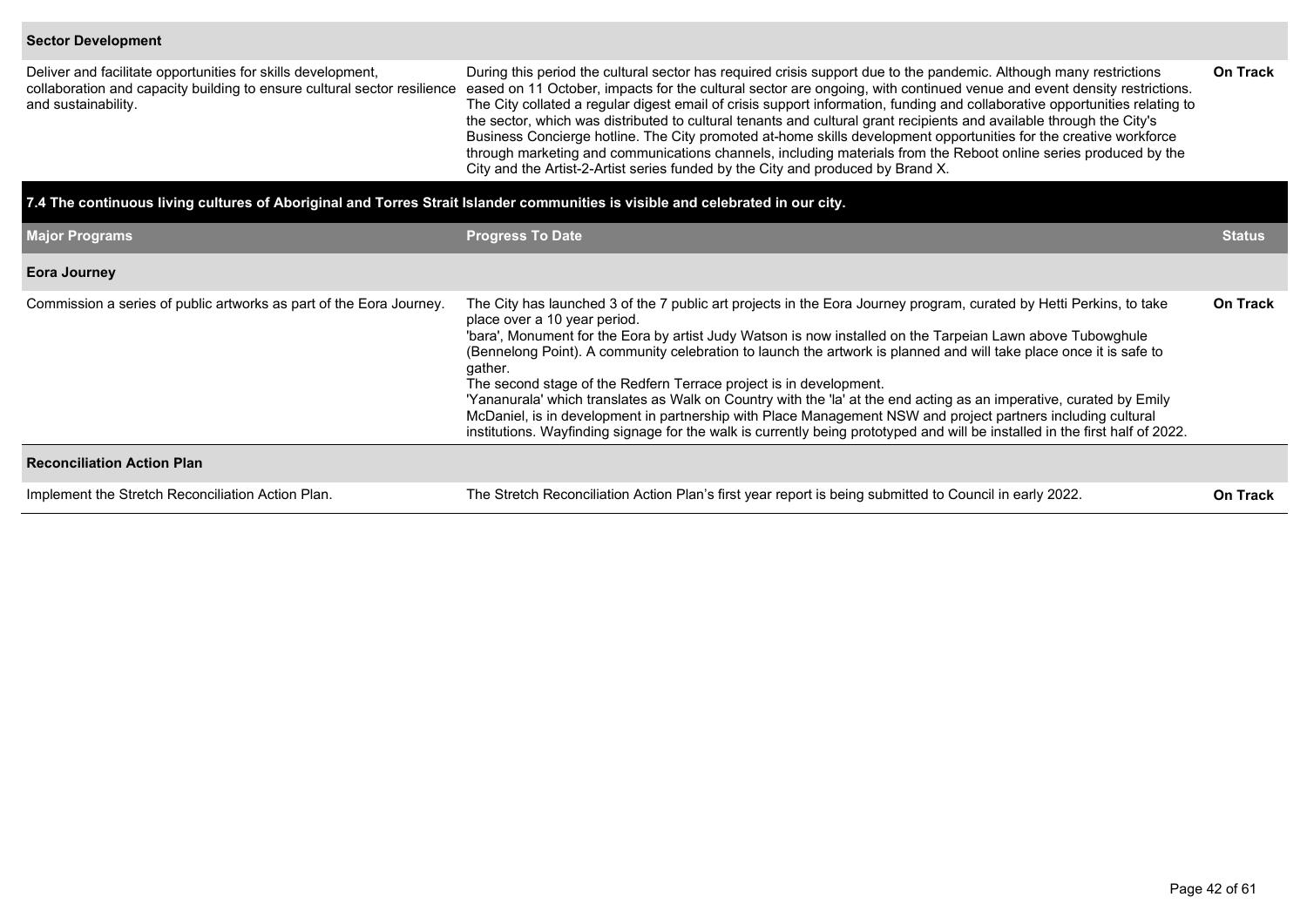| <b>Culture and creativity</b>                                                                                                   |        |                          |                          |                          |                |                      |    |                |            |                                                                                                                                                                                                                                                                                                                                                                                                                                                                                                                                                                                                                                                                                                           |                   |
|---------------------------------------------------------------------------------------------------------------------------------|--------|--------------------------|--------------------------|--------------------------|----------------|----------------------|----|----------------|------------|-----------------------------------------------------------------------------------------------------------------------------------------------------------------------------------------------------------------------------------------------------------------------------------------------------------------------------------------------------------------------------------------------------------------------------------------------------------------------------------------------------------------------------------------------------------------------------------------------------------------------------------------------------------------------------------------------------------|-------------------|
| Key Performance Indicator                                                                                                       | Unit   | 2019/20<br><b>Result</b> | 2020/21<br><b>Result</b> | 2021/22<br><b>Target</b> | Q <sub>1</sub> | 2021/22 Result<br>Q2 | Q3 | Q <sub>4</sub> | <b>YTD</b> | <b>Comment</b>                                                                                                                                                                                                                                                                                                                                                                                                                                                                                                                                                                                                                                                                                            | <b>Status</b>     |
| Cultural grants approved by the City of<br>Sydney (excluding major events)                                                      | \$'000 | 5,767.88                 | 3,268.36                 |                          | 1,734          | 503.36               |    |                | 2,237.36   | In the first half of the year, 80 Cultural projects<br>were approved by Council for a year to date<br>total of \$2,237,364 in cash and value-in-kind.<br>These projects were awarded through the<br>City's Festivals and Events Sponsorship<br>(Artform), Cultural and Creative Grants &<br>Sponsorships, Quick Response Grants, Street<br>Banner Sponsorships, Knowledge Exchange<br>Sponsorships and Venue Hire Support<br>programs. This includes support for a three<br>month artistic residency in The Rocks for local<br>artist Tristan Chant, the Electronic Music<br>Conference and the Brolga Dance Academy's<br>dance classes for Aboriginal and Torres Strait<br>Islander students in Redfern. | Indicator<br>Only |
| Accommodation concessions given by<br>the City through the accommodation<br>grants program - leases for cultural<br>initiatives | \$'000 | 1,914.74                 | 1,626.22                 | $\overline{\phantom{a}}$ | 614.28         | 930.76               |    |                | 1,545.04   | In the first half of the year, the value of<br>revenue forgone by the City through the<br>Accommodation Grants Program for cultural<br>initiatives totalled \$1,545,039. This includes<br>the Museum of Chinese Australian History at<br>744 George Street, Screen Culture<br>Association at Benledi House, Glebe and<br>Radio Eastern Sydney at Paddington Town<br>Hall, Oxford Street.                                                                                                                                                                                                                                                                                                                  | Indicator<br>Only |
| Creative organisations in creative<br>spaces supported by the City of Sydney                                                    | No.    | 85                       | 78                       |                          | 75             | 46                   |    |                | 46         | In Q2, the City provided 34 spaces to 46<br>organisations through a number of programs:<br>Accommodation Grants Program, William<br>Street Creative Hub, Creative Live Work<br>Spaces, Venue Support sponsorship and<br>Short Term Empty Property program. This is a<br>decrease of 39% on the 75 organisations<br>supported in Q1 due to all shared work space<br>arrangements heavily reduced due to the<br>pandemic and the City's community venues<br>for hire being closed. However, the Museum<br>of Chinese in Australia commenced their<br>occupation of the former Haymarket Library,<br>submitting their DA for internal fit out works<br>and soft opening ahead of launch in mid-2022.         | Indicator<br>Only |

**7.S.1 Performance Measures**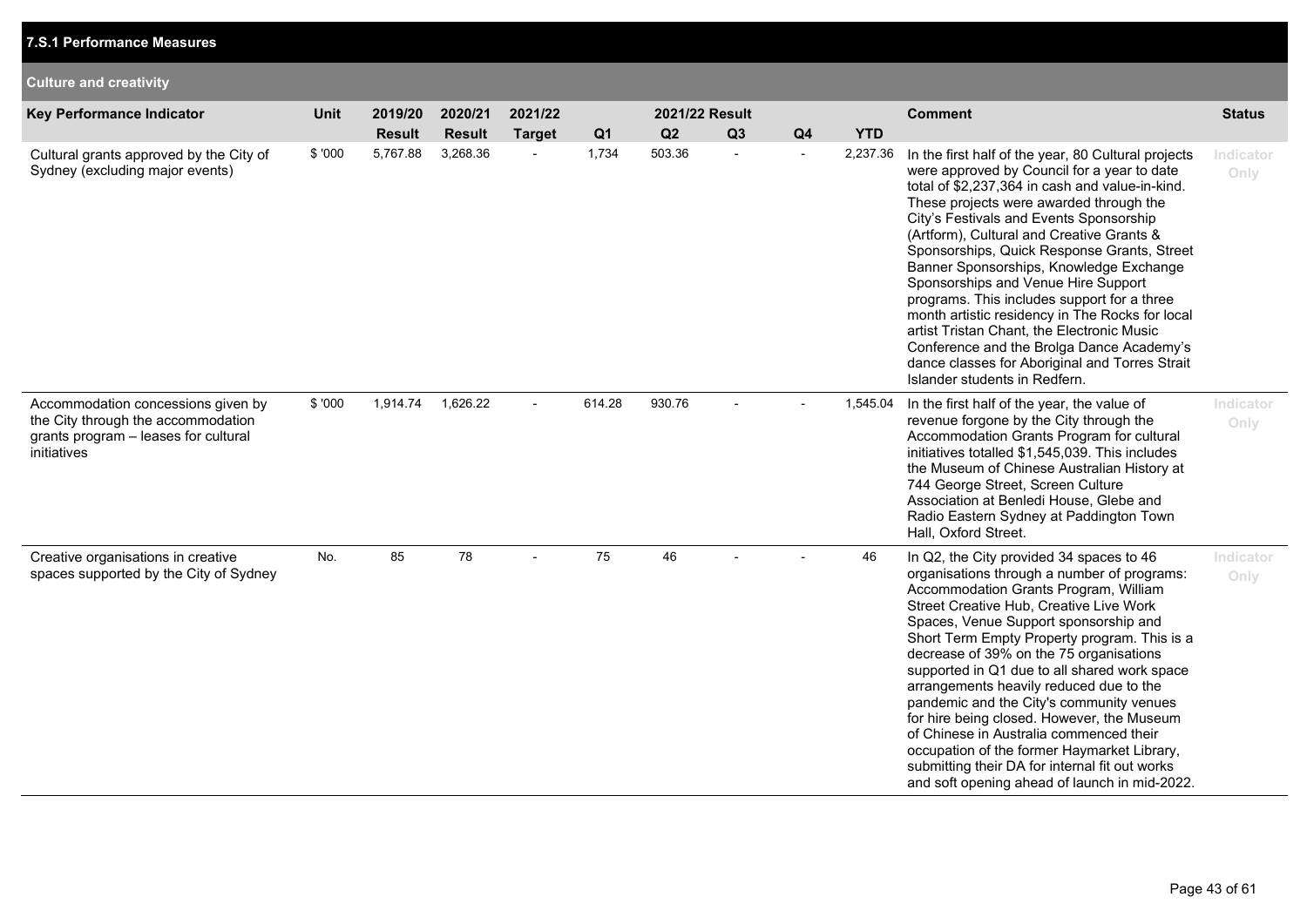| <b>Key Performance Indicator</b>                           | Unit | 2019/20       | 2020/21       | 2021/22                  |                          | 2021/22 Result |                          |                          |            | <b>Comment</b>                                                                                                                                                                                                                                                                             | <b>Status</b>     |
|------------------------------------------------------------|------|---------------|---------------|--------------------------|--------------------------|----------------|--------------------------|--------------------------|------------|--------------------------------------------------------------------------------------------------------------------------------------------------------------------------------------------------------------------------------------------------------------------------------------------|-------------------|
|                                                            |      | <b>Result</b> | <b>Result</b> | <b>Target</b>            | Q <sub>1</sub>           | Q <sub>2</sub> | Q <sub>3</sub>           | Q4                       | <b>YTD</b> |                                                                                                                                                                                                                                                                                            |                   |
| Creative personnel supported by City of<br>Sydney programs | No.  | 11,699        | 6,051         | $\overline{\phantom{a}}$ | $\overline{\phantom{a}}$ | 3,170          | $\overline{\phantom{0}}$ | $\overline{\phantom{0}}$ | 3,170      | Creative personnel have been engaged<br>primarily through creative spaces programs,<br>Major events, cultural programs, and Library<br>events. Therefore fewer creative personnel<br>were engaged during this period as some<br>events and programs have been impacted by<br>the pandemic. | Indicator<br>Only |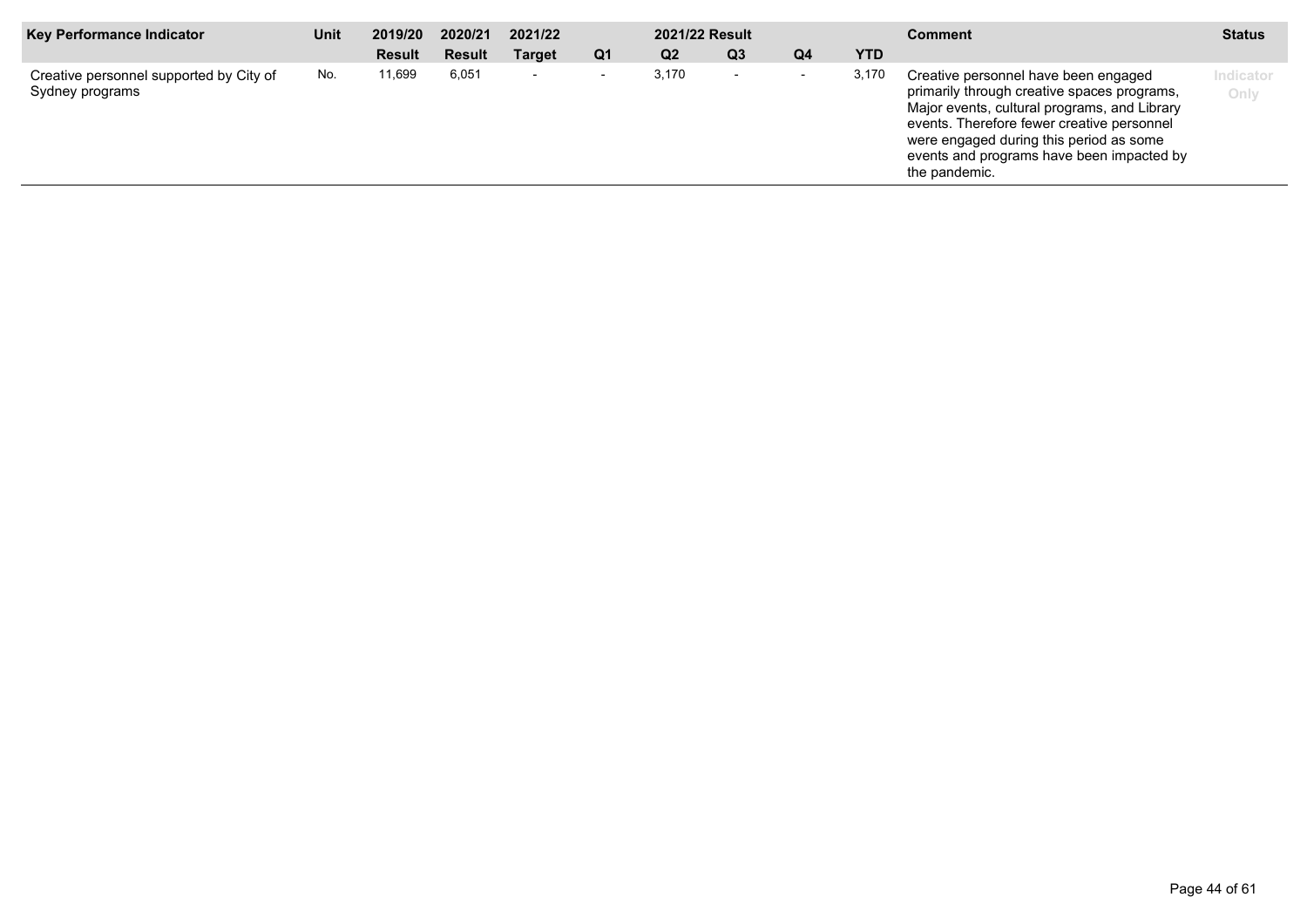## **8 Housing for a diverse community**

**An increased supply of diverse and affordable housing for our rapidly growing community.**

| 8.1 The supply of market housing in the city meets the needs of a diverse and growing population.                                                                                                        |                                                                                                                                                                                                                                                                                                                                                                                                                                                                                                                                                   |                                  |                                                                                                                                                                                                                                                                                                                                                                                                                                                                                                                                                                                                                                                                                                     |                 |  |  |  |  |
|----------------------------------------------------------------------------------------------------------------------------------------------------------------------------------------------------------|---------------------------------------------------------------------------------------------------------------------------------------------------------------------------------------------------------------------------------------------------------------------------------------------------------------------------------------------------------------------------------------------------------------------------------------------------------------------------------------------------------------------------------------------------|----------------------------------|-----------------------------------------------------------------------------------------------------------------------------------------------------------------------------------------------------------------------------------------------------------------------------------------------------------------------------------------------------------------------------------------------------------------------------------------------------------------------------------------------------------------------------------------------------------------------------------------------------------------------------------------------------------------------------------------------------|-----------------|--|--|--|--|
| <b>Major Projects</b>                                                                                                                                                                                    | <b>Completion</b><br><b>Date</b>                                                                                                                                                                                                                                                                                                                                                                                                                                                                                                                  | $\frac{9}{6}$<br><b>Complete</b> | <b>Progress To Date</b>                                                                                                                                                                                                                                                                                                                                                                                                                                                                                                                                                                                                                                                                             | <b>Status</b>   |  |  |  |  |
| <b>Housing supply</b>                                                                                                                                                                                    |                                                                                                                                                                                                                                                                                                                                                                                                                                                                                                                                                   |                                  |                                                                                                                                                                                                                                                                                                                                                                                                                                                                                                                                                                                                                                                                                                     |                 |  |  |  |  |
| Continue to facilitate an Alternative Housing Ideas Challenge.                                                                                                                                           | 2022                                                                                                                                                                                                                                                                                                                                                                                                                                                                                                                                              | 95                               | The City continues to explore Affordable Housing initiatives including the Ideas<br>Challenge with select Community Housing Providers.                                                                                                                                                                                                                                                                                                                                                                                                                                                                                                                                                              | <b>On Track</b> |  |  |  |  |
| <b>Major Programs</b>                                                                                                                                                                                    | <b>Progress To Date</b>                                                                                                                                                                                                                                                                                                                                                                                                                                                                                                                           |                                  |                                                                                                                                                                                                                                                                                                                                                                                                                                                                                                                                                                                                                                                                                                     | <b>Status</b>   |  |  |  |  |
| <b>Housing supply</b>                                                                                                                                                                                    |                                                                                                                                                                                                                                                                                                                                                                                                                                                                                                                                                   |                                  |                                                                                                                                                                                                                                                                                                                                                                                                                                                                                                                                                                                                                                                                                                     |                 |  |  |  |  |
| Seek the NSW Government's approval of the Housing Strategy and<br>implement the actions through changes to the planning controls.                                                                        | The Housing for All: Local Housing Strategy has been adopted by Council and been granted conditional approval by<br>the Department Planning, Industry and Environment. The City's Local Environmental Plan and Development Control<br>Plan are being reviewed and appropriate changes will be made to reflect the actions in the Housing Strategy.                                                                                                                                                                                                |                                  |                                                                                                                                                                                                                                                                                                                                                                                                                                                                                                                                                                                                                                                                                                     |                 |  |  |  |  |
| Monitor the balance of residential development to non-residential<br>development in the city including the quantity and type of dwelling<br>types.                                                       | <b>On Track</b><br>As at 31 December 2021 there were:<br>• 10,982 private residential dwellings approved or under construction in the city<br>• 4,312 non-private residential dwellings approved or under construction in the city<br>• 2,410 private residential dwellings lodged but not yet approved in the city<br>• 1,257 non-private residential dwellings lodged but not yet approved in the city<br>In the second quarter of 21/22 there was:<br>• 106 private dwellings completed<br>• 0 non-private dwellings completed                 |                                  |                                                                                                                                                                                                                                                                                                                                                                                                                                                                                                                                                                                                                                                                                                     |                 |  |  |  |  |
| 8.2 The supply of affordable housing supports a diverse and sustainable community and economy.                                                                                                           |                                                                                                                                                                                                                                                                                                                                                                                                                                                                                                                                                   |                                  |                                                                                                                                                                                                                                                                                                                                                                                                                                                                                                                                                                                                                                                                                                     |                 |  |  |  |  |
| <b>Major Programs</b>                                                                                                                                                                                    | <b>Progress To Date</b>                                                                                                                                                                                                                                                                                                                                                                                                                                                                                                                           |                                  |                                                                                                                                                                                                                                                                                                                                                                                                                                                                                                                                                                                                                                                                                                     | <b>Status</b>   |  |  |  |  |
| <b>Partnerships</b>                                                                                                                                                                                      |                                                                                                                                                                                                                                                                                                                                                                                                                                                                                                                                                   |                                  |                                                                                                                                                                                                                                                                                                                                                                                                                                                                                                                                                                                                                                                                                                     |                 |  |  |  |  |
| Continue to investigate opportunities to use City owned land for<br>affordable housing delivered through partnerships with government,<br>not for profits and the private sector.                        | Several opportunities continue to be tested. Opportunities will progressively be brought to Council for consideration.<br>On Track<br>Bridge Housing are progressing due diligence on the City owned surplus land at the corner of Dr Margaret Harper<br>Avenue and Bourke Street, Green Square. The heads of agreement and contract continue to be progressed.<br>The sale of surplus City owned land to City West Housing has been completed which will see a minimum 160 units<br>developed within 500 metres of Green Square Railway Station. |                                  |                                                                                                                                                                                                                                                                                                                                                                                                                                                                                                                                                                                                                                                                                                     |                 |  |  |  |  |
| <b>Planning</b>                                                                                                                                                                                          |                                                                                                                                                                                                                                                                                                                                                                                                                                                                                                                                                   |                                  |                                                                                                                                                                                                                                                                                                                                                                                                                                                                                                                                                                                                                                                                                                     |                 |  |  |  |  |
| Facilitate affordable housing through the planning system, optimising<br>existing programs, developing new programs, encouraging site<br>specific opportunities and investigating innovative approaches. |                                                                                                                                                                                                                                                                                                                                                                                                                                                                                                                                                   |                                  | The City's LGA wide affordable housing levy came into effect in July 2021. The expanded levy is estimated to result in<br>up to 1,100 additional affordable dwellings. The City has also prepared planning proposals for NSW Land and<br>Housing Corporation sites at Cowper Street, Glebe and Elizabeth Street, Redfern and Waterloo Estate (South),<br>Waterloo, which will increase social and affordable housing. The City also applies affordable housing contribution<br>requirements on sites that seek additional FSR in the planning proposal process. The City is working with other<br>Councils to also encourage and mentor them in the development of affordable housing levy schemes. | <b>On Track</b> |  |  |  |  |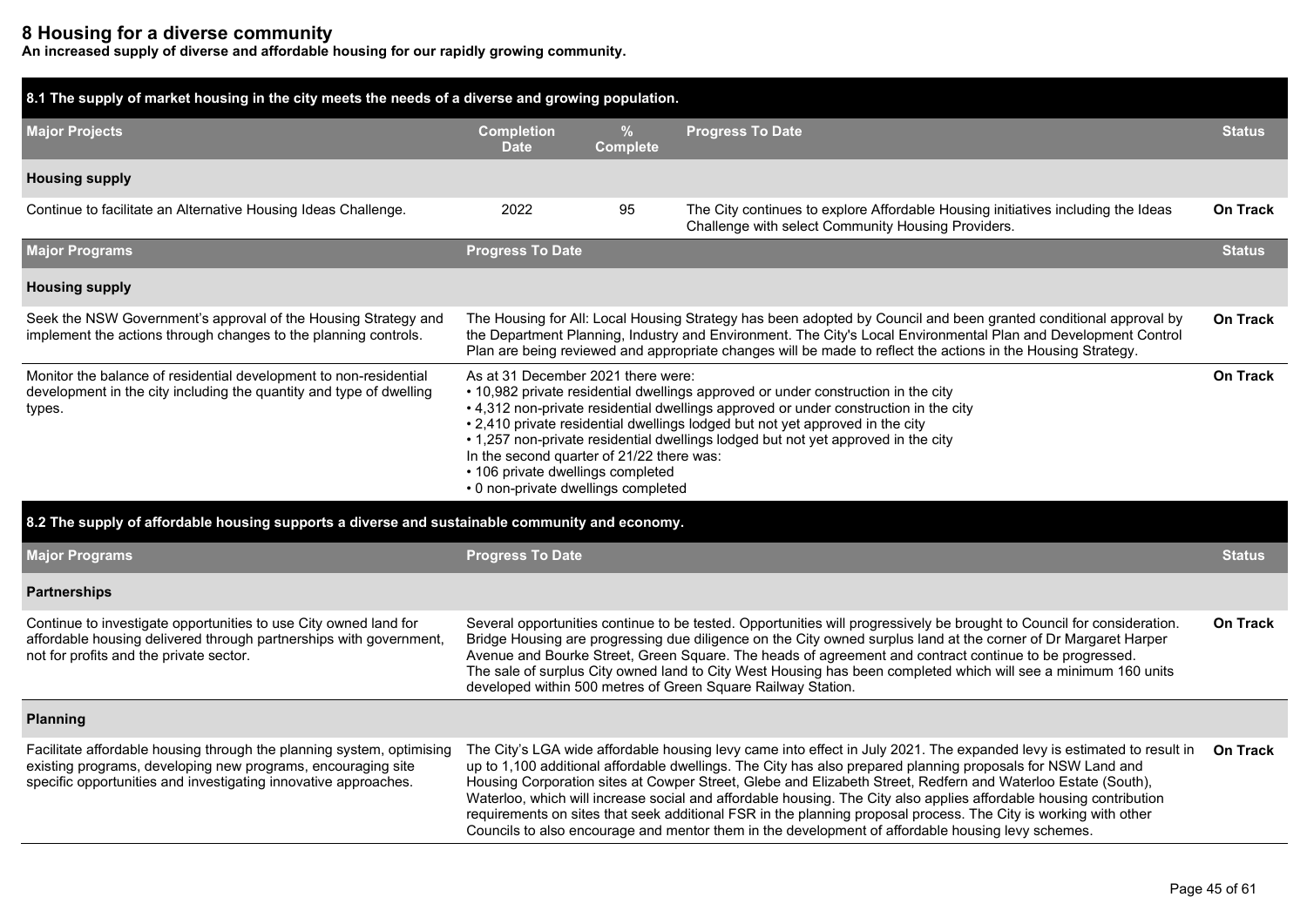| 8.3 The supply of safe and sustainable social housing in the inner city is available for those who need it.                    |                                                                                                                                                                                                                                                                                                                                                                                                                                                                                                                                                                                                                                                                                                                                                                                                                                                                                                                                                                                                                                                                                                                                                                                                                                                                                                                                                                                                                                                                                                                                       |                 |
|--------------------------------------------------------------------------------------------------------------------------------|---------------------------------------------------------------------------------------------------------------------------------------------------------------------------------------------------------------------------------------------------------------------------------------------------------------------------------------------------------------------------------------------------------------------------------------------------------------------------------------------------------------------------------------------------------------------------------------------------------------------------------------------------------------------------------------------------------------------------------------------------------------------------------------------------------------------------------------------------------------------------------------------------------------------------------------------------------------------------------------------------------------------------------------------------------------------------------------------------------------------------------------------------------------------------------------------------------------------------------------------------------------------------------------------------------------------------------------------------------------------------------------------------------------------------------------------------------------------------------------------------------------------------------------|-----------------|
| <b>Major Programs</b>                                                                                                          | <b>Progress To Date</b>                                                                                                                                                                                                                                                                                                                                                                                                                                                                                                                                                                                                                                                                                                                                                                                                                                                                                                                                                                                                                                                                                                                                                                                                                                                                                                                                                                                                                                                                                                               | <b>Status</b>   |
| Advocacy                                                                                                                       |                                                                                                                                                                                                                                                                                                                                                                                                                                                                                                                                                                                                                                                                                                                                                                                                                                                                                                                                                                                                                                                                                                                                                                                                                                                                                                                                                                                                                                                                                                                                       |                 |
| Advocate to state government and housing providers for the retention<br>and increased supply of social and affordable housing. | The City continues to advocate to the State Government and housing providers for the retention and increased supply<br>of social and affordable housing across the local area. Key projects include the Waterloo (South) redevelopment, the<br>Pyrmont Place Strategy and Blackwattle Bay State Significant Precinct, 600 Elizabeth Street, Redfern and the<br>Redfern North Eveleigh Precinct Renewal site. The City continues to communicate and support the Waterloo<br>community and seek the State Government to conduct a robust and inclusive public exhibition process for the<br>planning proposal.                                                                                                                                                                                                                                                                                                                                                                                                                                                                                                                                                                                                                                                                                                                                                                                                                                                                                                                          | <b>On Track</b> |
| <b>Capacity Building</b>                                                                                                       |                                                                                                                                                                                                                                                                                                                                                                                                                                                                                                                                                                                                                                                                                                                                                                                                                                                                                                                                                                                                                                                                                                                                                                                                                                                                                                                                                                                                                                                                                                                                       |                 |
| Provide and support community capacity building initiatives in social<br>housing neighbourhoods.                               | The City partnered with Women and Girls Emergency Centre delivering domestic violence prevention and ally<br>workshops online over four weeks in November. A total of 19 community members participated to learn how to have<br>supportive conversations and safely respond. The City also engaged Full Stop Australia to deliver 'Responding with<br>compassion' training to respond to disclosures of domestic and family violence or sexual assault. A total of 34<br>participants engaged in this training in December including residents, schools, childcare centres, and community<br>services.<br>The City hosted an online 'Get Prepared: Summer Weather' information session in partnership with the Red Cross<br>and NSW State Emergency Services. A total of 20 social housing community leaders, residents and frontline workers<br>attended in December. The City also distributed 40 Emergency Preparedness Packs in community languages to the<br>Chinese and Russian speaking communities in Redfern and Waterloo. Packs included Emergency Preparedness<br>Handbook for People Living in Social Housing, City of Sydney Safety Contacts magnet, first aid kits, fire blankets and<br>local information.<br>A Covid-19 Social Housing Support webinar was hosted as part of Emergency Ready Week with NSW Department of<br>Communities and Justice Housing, NSW Land and Housing Corporation, NSW Health and the City of Sydney, with<br>over 70 local social housing residents and frontline workers participating. | <b>On Track</b> |
| <b>Partnerships</b>                                                                                                            |                                                                                                                                                                                                                                                                                                                                                                                                                                                                                                                                                                                                                                                                                                                                                                                                                                                                                                                                                                                                                                                                                                                                                                                                                                                                                                                                                                                                                                                                                                                                       |                 |
| Work in partnership to enhance the safety, liveability and amenity of<br>social housing communities and properties.            | The City continues to work with NSW Health, Department of Communities and Justice (DCJ) and community<br>organisations to support Covid-19 testing and vaccination clinics through the provision of City venues and distribution<br>of up to date information to social housing residents.<br>The City hosts the quarterly Social Housing Operations Group with the DCJ and NSW Land and Housing Corporation<br>to implement collaborative responses to safety and amenity. In the financial year to date, 127 issues were escalated<br>to the social housing operations group with 90 (71%) successfully resolved. The most common issues have been<br>maintenance, illegal dumping, waste management and rat abatement. Other issues include companion animals, tree<br>management, lighting, parking and traffic, amenity, anti-social behaviour and housing transfers.<br>The City worked with key staff from state government agencies, non-government agencies and residents to develop a<br>draft Waterloo human services collaborative plan. The plan will assist with engagement, planning and coordinated<br>responses by human services agencies, to the Waterloo community, in advance of the Waterloo Estate<br>redevelopment.                                                                                                                                                                                                                                                                                           | On Track        |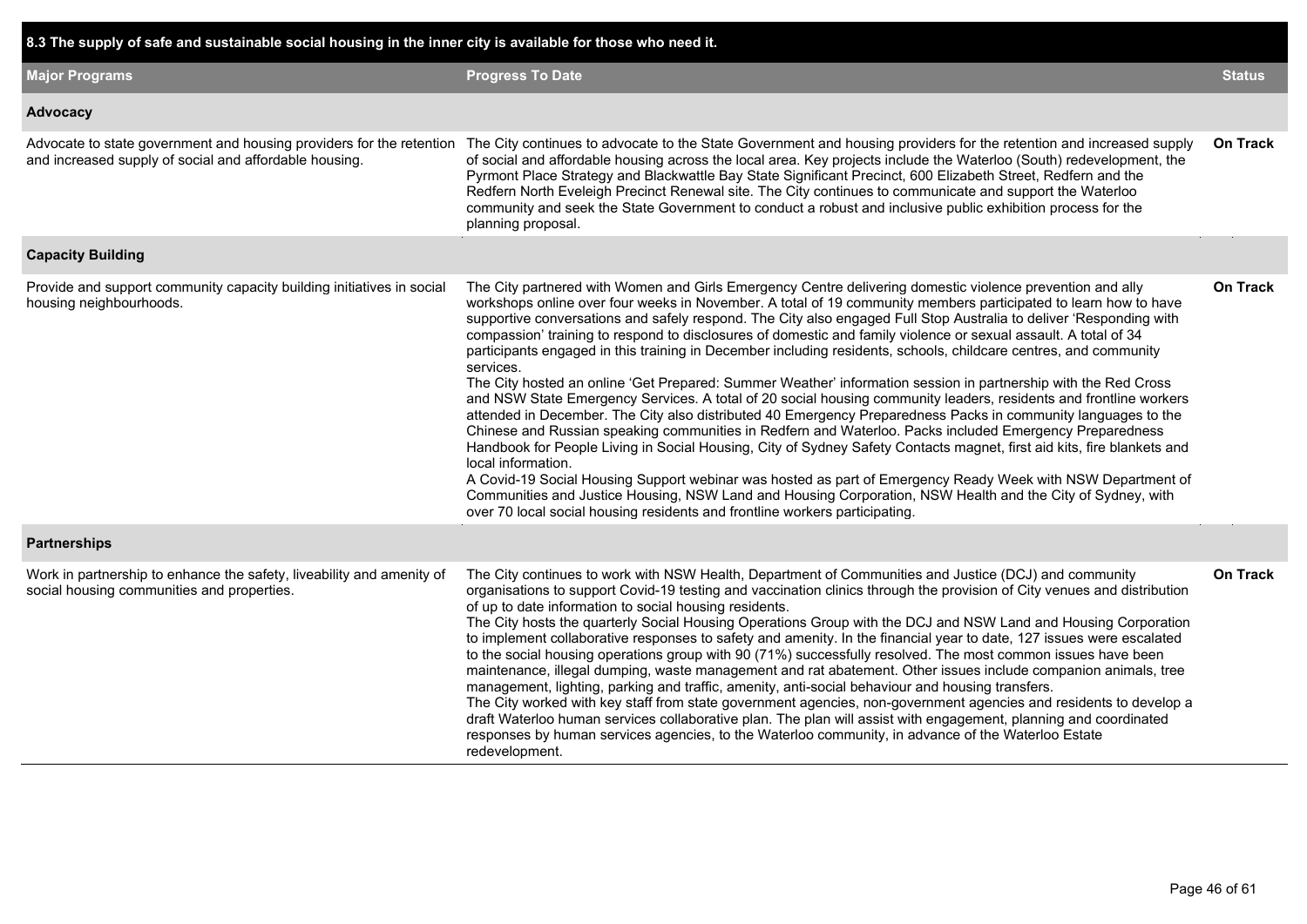Collaborate with the NSW Government to ensure the renewal of the housing estates are well planned and delivers improved social outcomes.

The City is the Planning Proposal Authority for a number planning proposal requests from the NSW Land and Housing Corporation. A proposal for Cowper Street, Glebe has been finalised and the NSW Government announced the project will deliver 100 per cent social housing. Elizabeth Street, Redfern was approved by Council and the Central Sydney Planning Committee in November 2021 and is with the NSW Government for finalisation. The City's planning proposal for Waterloo Estate (South) was approved by Council in February 2021, however that State Government took back the plan making authority in March 2021. The Waterloo Estate proposal has now been approved by the NSW Government for public consultation, which is expected to proceed in early 2022. The City is advocating a greater amount of social housing and affordable housing to what is proposed by the NSW Government.

#### **8.4 People who are homeless or at risk of homelessness have access to safe and sustainable housing and support.**

| <b>Major Programs</b>                                                                                                                                                           | <b>Progress To Date</b>                                                                                                                                                                                                                                                                                                                                                                                                                                                                                                                                                                                                                                                                                                                                                                                                                | <b>Status</b>   |
|---------------------------------------------------------------------------------------------------------------------------------------------------------------------------------|----------------------------------------------------------------------------------------------------------------------------------------------------------------------------------------------------------------------------------------------------------------------------------------------------------------------------------------------------------------------------------------------------------------------------------------------------------------------------------------------------------------------------------------------------------------------------------------------------------------------------------------------------------------------------------------------------------------------------------------------------------------------------------------------------------------------------------------|-----------------|
| Housing solutions and support services                                                                                                                                          |                                                                                                                                                                                                                                                                                                                                                                                                                                                                                                                                                                                                                                                                                                                                                                                                                                        |                 |
| Advocate for innovative responses, and build the capacity of City<br>staff, non-government services and the community to contribute to<br>preventing and reducing homelessness. | The City continues to advocate for the needs of individuals experiencing homelessness.<br>Highlights include:<br>• Supported NSW Health and partners to provide vaccinations to people living in boarding houses<br>• Supported partners to operate a Covid-19 vaccination in Woolloomooloo hub for vulnerable communities including<br>people experiencing homelessness<br>• 92 outcomes were recorded for the Woolloomooloo Integrated Support Hub (WISH), which recommenced in<br>November and provided information and support to people experiencing or at risk of homelessness<br>• Provided information to mobile voluntary services to improve service delivery including regarding Covid-19 safety<br>and PPE, waste management and food safety<br>• Provided referrals, PPE and health information to people sleeping rough. | <b>On Track</b> |
| Service coordination collaboration and capacity building                                                                                                                        |                                                                                                                                                                                                                                                                                                                                                                                                                                                                                                                                                                                                                                                                                                                                                                                                                                        |                 |
| Partner and support the delivery and coordination of services to link<br>people sleeping rough with services and support.                                                       | The Homelessness Assertive Outreach Response Team (HART) coordinated by the City and Department of<br>Communities and Justice (DCJ) continued weekly patrols and place-based operations to ensure a coordinated<br>approach to safe, supported long-term housing. HART has engaged with 2,763 people since March 2019 and 345<br>people have been housed since March 2017.<br>Highlights:<br>• 34 people assisted to exit homelessness and 35 people prevented from entering homelessness as a result of<br>programs funded by the City<br>• Provided support to services assisting non-resident people in emergency accommodation<br>• Agreed revisions to the Emergency Response Protocol Terms of Reference with the DCJ and NSW Health.                                                                                            | <b>On Track</b> |
| <b>Services</b>                                                                                                                                                                 |                                                                                                                                                                                                                                                                                                                                                                                                                                                                                                                                                                                                                                                                                                                                                                                                                                        |                 |
| Monitor patterns of homelessness, and services available for people<br>who are homeless or at risk of homelessness to identify gaps and<br>trends.                              | The City continues to support the coordination of care for people who are non-residents and experiencing<br>homelessness.<br>The City's Public Space Liaison Officers have continued to patrol throughout the pandemic, seven days per week, to<br>provide advice and referrals to people sleeping rough, and to provide partners, including the Department of<br>Communities and Justice and NSW Health, with information about the needs of people street sleeping, and the<br>numbers of people requiring support.<br>The City supported NSW Health, Wayside Chapel and the Kirketon Road Centre in ensuring people in boarding<br>houses were able to access vaccinations. City staff assisted in collating information about the numbers of people in<br>boarding houses across the city, and the locations of these facilities.  | <b>On Track</b> |

**On Track**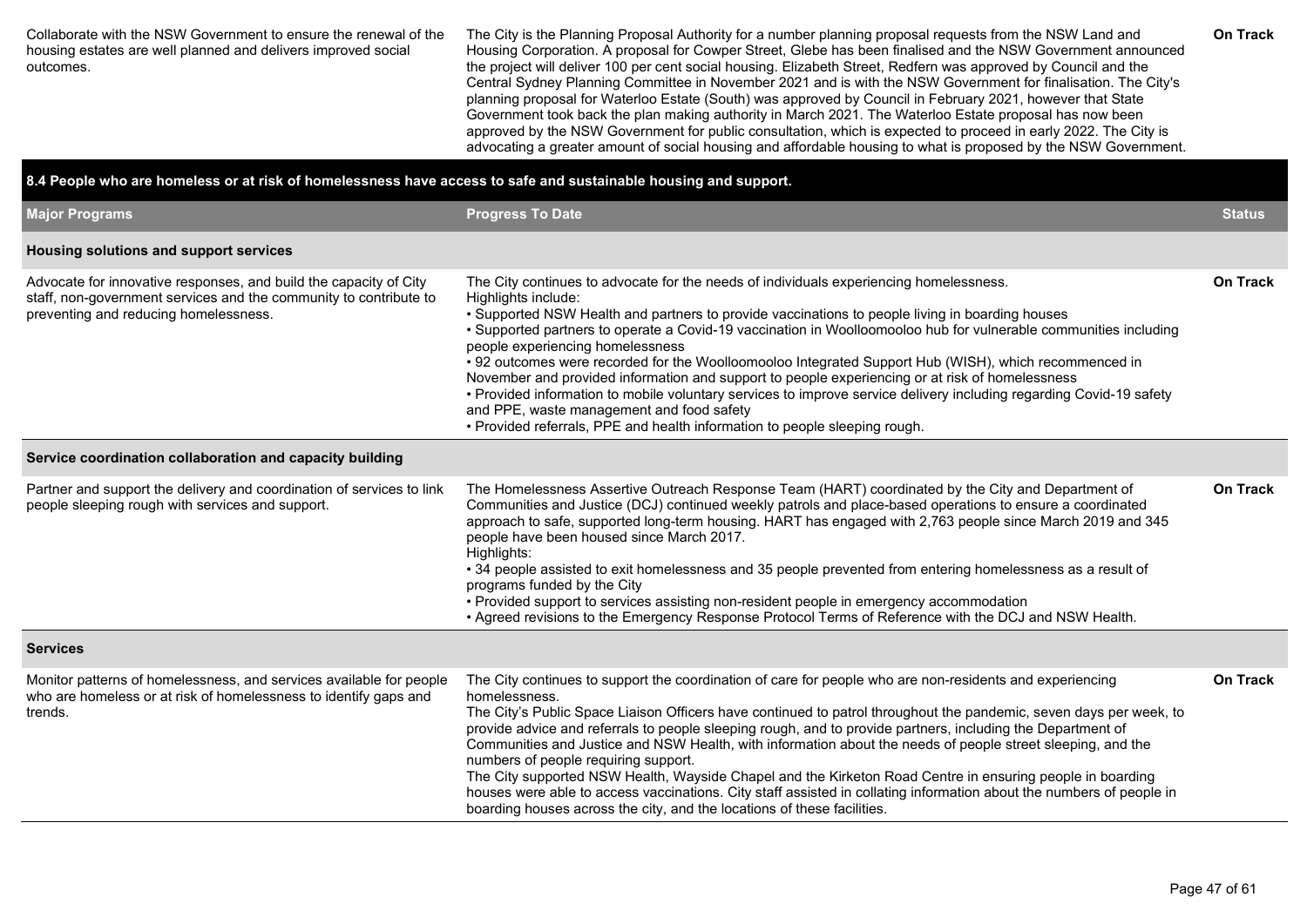| 8.S.1 Performance Measures                                                                                                           |             |                          |                          |                          |                |                          |                          |                |            |                                                                                                                                                                                                                                                           |                   |
|--------------------------------------------------------------------------------------------------------------------------------------|-------------|--------------------------|--------------------------|--------------------------|----------------|--------------------------|--------------------------|----------------|------------|-----------------------------------------------------------------------------------------------------------------------------------------------------------------------------------------------------------------------------------------------------------|-------------------|
| <b>Housing</b>                                                                                                                       |             |                          |                          |                          |                |                          |                          |                |            |                                                                                                                                                                                                                                                           |                   |
| <b>Key Performance Indicator</b>                                                                                                     | <b>Unit</b> | 2019/20<br><b>Result</b> | 2020/21<br><b>Result</b> | 2021/22<br><b>Target</b> | Q <sub>1</sub> | Q2                       | 2021/22 Result<br>Q3     | Q <sub>4</sub> | <b>YTD</b> | <b>Comment</b>                                                                                                                                                                                                                                            | <b>Status</b>     |
| New dwellings approved                                                                                                               | No.         | 1,661                    | 1,079                    |                          | 1,013          | 1,327                    | $\blacksquare$           | $\blacksquare$ | 2,340      |                                                                                                                                                                                                                                                           | Indicator<br>Only |
| <b>Affordable rental housing</b>                                                                                                     |             |                          |                          |                          |                |                          |                          |                |            |                                                                                                                                                                                                                                                           |                   |
| <b>Key Performance Indicator</b>                                                                                                     | <b>Unit</b> | 2019/20<br><b>Result</b> | 2020/21<br><b>Result</b> | 2021/22<br><b>Target</b> | Q <sub>1</sub> | Q2                       | 2021/22 Result<br>Q3     | Q <sub>4</sub> | <b>YTD</b> | <b>Comment</b>                                                                                                                                                                                                                                            | <b>Status</b>     |
| Affordable rental housing units resulting<br>from NSW government operations<br>including Redfern Waterloo affordable<br>housing levy | No.         |                          |                          |                          |                | $\overline{\phantom{a}}$ |                          | $\blacksquare$ | $\sim$     | Reported annually in June                                                                                                                                                                                                                                 | Indicator<br>Only |
| Affordable rental housing units resulting<br>from affordable housing levies in the city<br>area                                      | No.         | 859                      | 859                      |                          |                |                          |                          |                | $\sim$     | Reported annually in June                                                                                                                                                                                                                                 | Indicator<br>Only |
| <b>Homelessness</b>                                                                                                                  |             |                          |                          |                          |                |                          |                          |                |            |                                                                                                                                                                                                                                                           |                   |
| <b>Key Performance Indicator</b>                                                                                                     | <b>Unit</b> | 2019/20<br><b>Result</b> | 2020/21<br><b>Result</b> | 2021/22<br><b>Target</b> | Q <sub>1</sub> | Q2                       | 2021/22 Result<br>Q3     | Q <sub>4</sub> | <b>YTD</b> | <b>Comment</b>                                                                                                                                                                                                                                            | <b>Status</b>     |
| People assisted to exit homelessness<br>into long term housing as a result of a<br>program supported by the City of<br>Sydney        | No.         | 264                      | 229                      |                          | 32             | 34                       | $\overline{\phantom{a}}$ | $\overline{a}$ | 66         | This represents a 52% decrease compared to<br>the same year to date period last year (137).<br>This is influenced by changes to funding<br>arrangements for these services, and levels of<br>temporary accommodation provided to people<br>sleeping rough | Indicator<br>Only |
| People prevented from becoming<br>homeless through the City supported<br>brokerage program                                           | No.         | 193                      | 145                      |                          | 36             | 35                       |                          |                | 71         | This represents a 14% increase on the same<br>year to date period last year (62)                                                                                                                                                                          | Indicator<br>Only |
| People sleeping rough in the city area                                                                                               | No.         | 334                      | 272                      |                          |                | $\mathbf 0$              |                          |                |            | Due to the Covid-19 pandemic the winter<br>street count could not proceed.                                                                                                                                                                                | Indicator<br>Only |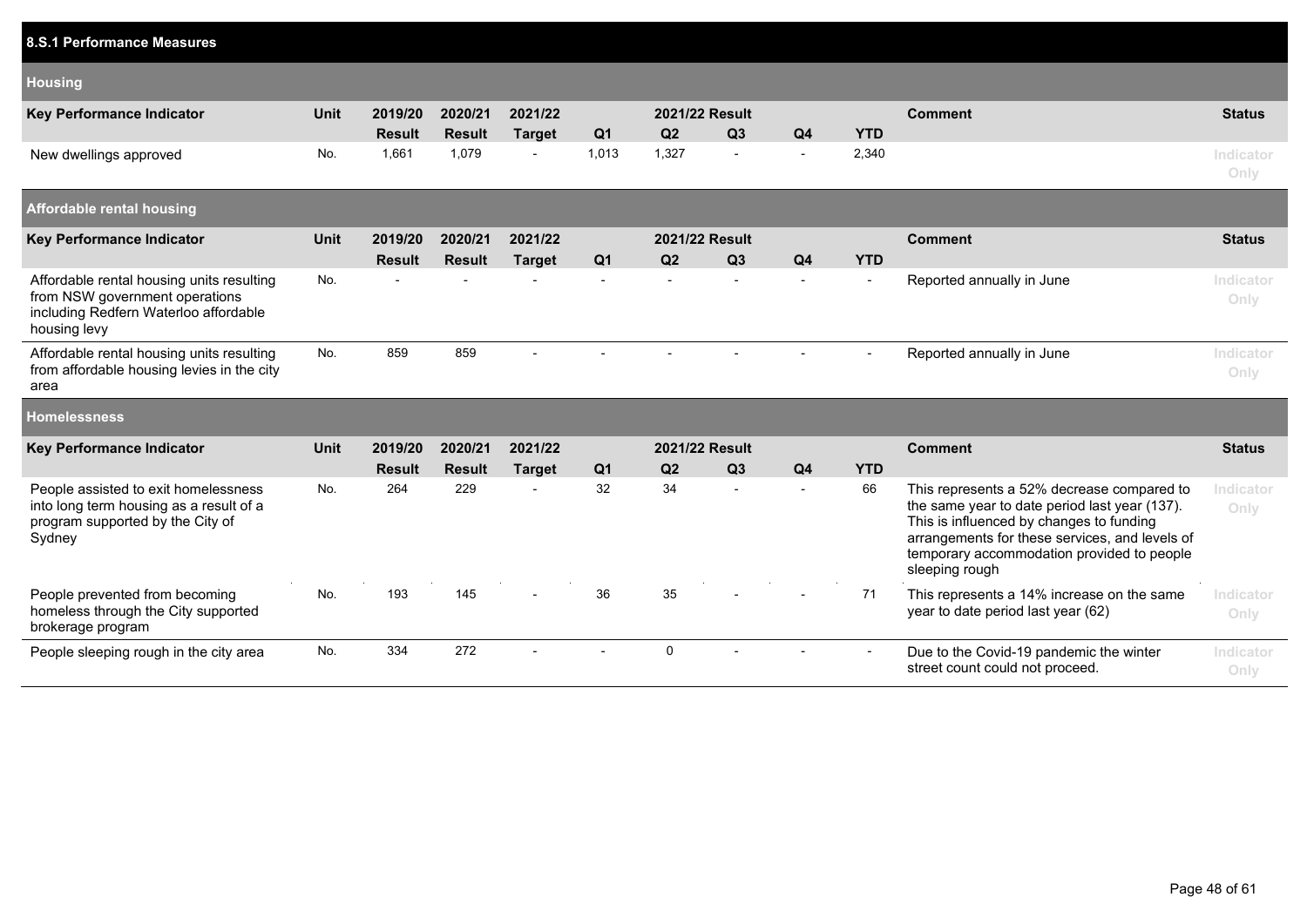| Key Performance Indicator                                                                                | Unit   | 2019/20       | 2020/21 | 2021/22                  |                | <b>2021/22 Result</b> |                          |                |            | <b>Comment</b>                                                                                                                                                                                                                                                                                                                                                                                                                                                                                                                                                   | <b>Status</b>     |
|----------------------------------------------------------------------------------------------------------|--------|---------------|---------|--------------------------|----------------|-----------------------|--------------------------|----------------|------------|------------------------------------------------------------------------------------------------------------------------------------------------------------------------------------------------------------------------------------------------------------------------------------------------------------------------------------------------------------------------------------------------------------------------------------------------------------------------------------------------------------------------------------------------------------------|-------------------|
|                                                                                                          |        | <b>Result</b> | Result  | <b>Target</b>            | Q <sub>1</sub> | Q <sub>2</sub>        | Q <sub>3</sub>           | Q <sub>4</sub> | <b>YTD</b> |                                                                                                                                                                                                                                                                                                                                                                                                                                                                                                                                                                  |                   |
| Grants for Affordable and Diverse<br>Housing Fund and homeless funding<br>approved by the City of Sydney | \$'000 | 1,200         | 5,200   | $\overline{\phantom{a}}$ | 1,200          | 214.89                | $\overline{\phantom{0}}$ |                |            | 1,414.89 In the first half of the year, six grants were<br>approved by Council for a year-to-date total of<br>\$1,414,885 cash. In addition, support was<br>provided through the Affordable and Diverse<br>Housing Fund to extend the role of the<br>Aboriginal Affordable Housing Engagement<br>Coordinator at St George Housing Limited and<br>a Community Services Grant was awarded to<br>Women's Community Shelters for a project<br>utilising student accommodation as a<br>transitional housing option for women<br>experiencing or at risk homelessness. | Indicator<br>Only |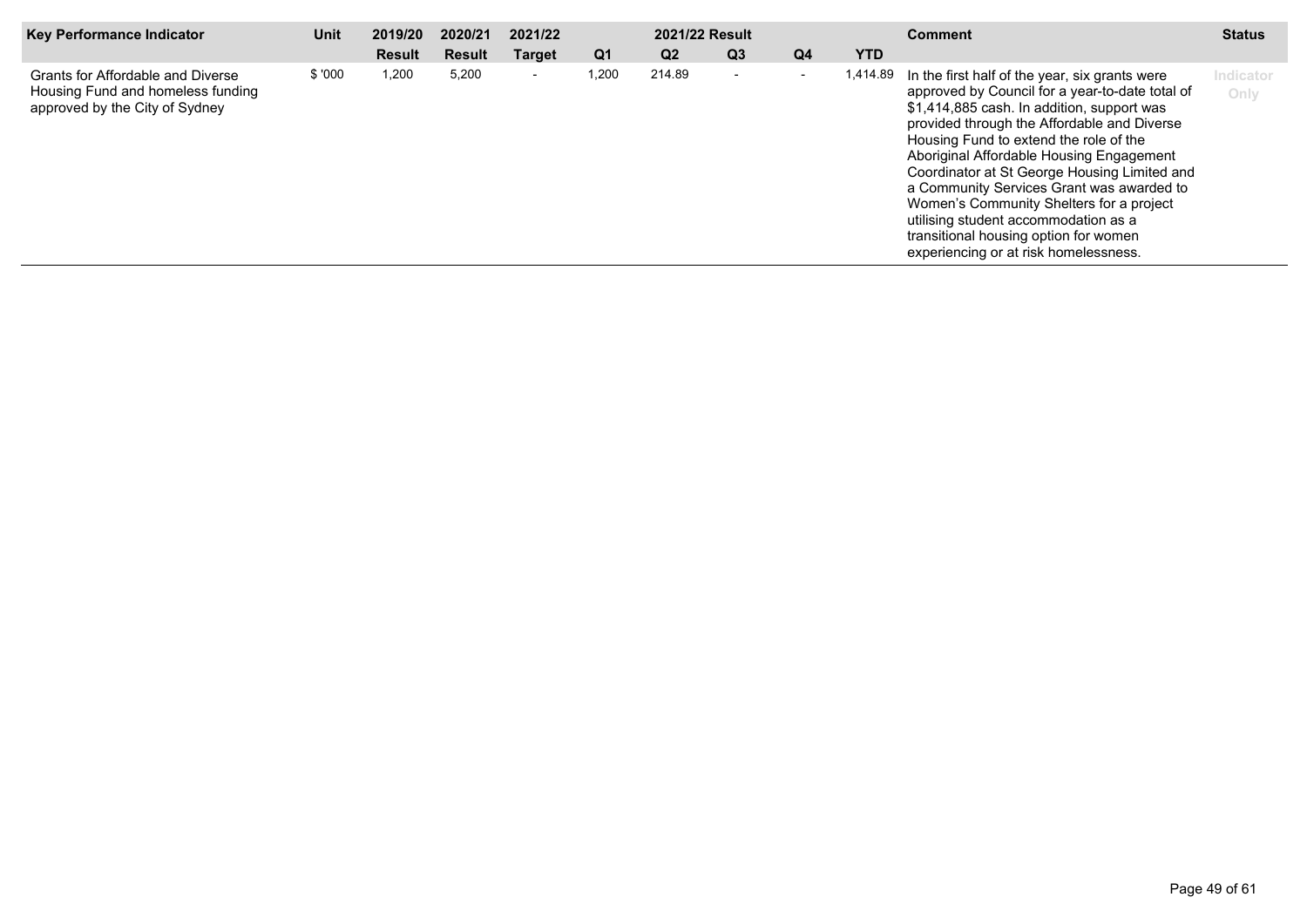## **9 Sustainable development, renewal and design**

**Our international iconic status will be maintained and our distinctive character enriched with great streets, vibrant public spaces, a rich cultural life and a well-planned and functioning city centre, both day and night.**

| 9.1 The City of Sydney leads by example to facilitate great places.                                                                                          |                                  |                                                                                                                                                                                                                                                                                                                                                                                                                                                                                                                                                                                                                                                                         |                                                                                                                                                                                                                                                                                                                                                                                                                                                                                                                                                |                 |  |  |  |  |  |  |
|--------------------------------------------------------------------------------------------------------------------------------------------------------------|----------------------------------|-------------------------------------------------------------------------------------------------------------------------------------------------------------------------------------------------------------------------------------------------------------------------------------------------------------------------------------------------------------------------------------------------------------------------------------------------------------------------------------------------------------------------------------------------------------------------------------------------------------------------------------------------------------------------|------------------------------------------------------------------------------------------------------------------------------------------------------------------------------------------------------------------------------------------------------------------------------------------------------------------------------------------------------------------------------------------------------------------------------------------------------------------------------------------------------------------------------------------------|-----------------|--|--|--|--|--|--|
| <b>Major Programs</b>                                                                                                                                        | <b>Progress To Date</b>          |                                                                                                                                                                                                                                                                                                                                                                                                                                                                                                                                                                                                                                                                         |                                                                                                                                                                                                                                                                                                                                                                                                                                                                                                                                                |                 |  |  |  |  |  |  |
| Advocacy                                                                                                                                                     |                                  |                                                                                                                                                                                                                                                                                                                                                                                                                                                                                                                                                                                                                                                                         |                                                                                                                                                                                                                                                                                                                                                                                                                                                                                                                                                |                 |  |  |  |  |  |  |
| Engage with government led urban renewal projects to deliver design<br>excellence, high environmental performance and provide appropriate<br>infrastructure. |                                  | The City has prepared submissions on Blackwattle Bay Precinct, Central Station, Redfern North Eveleigh and<br>On Track<br>Pyrmont Place Strategy and is engaging with relevant agencies to deliver design excellence, improved sustainability<br>outcomes and appropriate infrastructure. The City's proposed planning controls for Elizabeth Street, Redfern; Cowper<br>Street, Glebe and Waterloo Estate (South) social housing sites have set higher environmental benchmarks, design<br>excellence strategies and space for community facilities. The City will continue to advocate for improved urban<br>outcomes in all state government urban renewal projects. |                                                                                                                                                                                                                                                                                                                                                                                                                                                                                                                                                |                 |  |  |  |  |  |  |
| Integration                                                                                                                                                  |                                  |                                                                                                                                                                                                                                                                                                                                                                                                                                                                                                                                                                                                                                                                         |                                                                                                                                                                                                                                                                                                                                                                                                                                                                                                                                                |                 |  |  |  |  |  |  |
| Collaborate with the private sector to deliver new or upgrade existing<br>public infrastructure that supports renewal.                                       |                                  | The City has executed 7 new Planning Agreements with the private sector since the start of the financial year. The<br><b>On Track</b><br>Agreements will deliver new and upgraded public infrastructure including roads, footpaths and public domain<br>upgrades delivered in association with development.                                                                                                                                                                                                                                                                                                                                                             |                                                                                                                                                                                                                                                                                                                                                                                                                                                                                                                                                |                 |  |  |  |  |  |  |
| 9.2 The city is beautiful, sustainable and functions well.                                                                                                   |                                  |                                                                                                                                                                                                                                                                                                                                                                                                                                                                                                                                                                                                                                                                         |                                                                                                                                                                                                                                                                                                                                                                                                                                                                                                                                                |                 |  |  |  |  |  |  |
| <b>Major Projects</b>                                                                                                                                        | <b>Completion</b><br><b>Date</b> | $\frac{9}{6}$<br><b>Complete</b>                                                                                                                                                                                                                                                                                                                                                                                                                                                                                                                                                                                                                                        | <b>Progress To Date</b>                                                                                                                                                                                                                                                                                                                                                                                                                                                                                                                        | <b>Status</b>   |  |  |  |  |  |  |
| <b>Strategic Planning</b>                                                                                                                                    |                                  |                                                                                                                                                                                                                                                                                                                                                                                                                                                                                                                                                                                                                                                                         |                                                                                                                                                                                                                                                                                                                                                                                                                                                                                                                                                |                 |  |  |  |  |  |  |
| Update the Local Environment Plan and Development Control Plan to<br>implement the sustainability actions in the Local Strategic Planning<br>Statement.      | 2022                             | 90                                                                                                                                                                                                                                                                                                                                                                                                                                                                                                                                                                                                                                                                      | A number of actions from the Local Strategic Planning Statement are being<br>investigated in the forthcoming update to the Local Environmental Plan (LEP) and<br>Development Control Plan (DCP). These include developing planning controls to<br>increase canopy cover on private land; defining biodiversity corridors and<br>guidance for developments in those corridors; developing NABERS water controls<br>for non-residential buildings; and reviewing solar panel controls to reduce planning<br>barriers that impact implementation. | <b>On Track</b> |  |  |  |  |  |  |
| <b>Major Programs</b>                                                                                                                                        | <b>Progress To Date</b>          |                                                                                                                                                                                                                                                                                                                                                                                                                                                                                                                                                                                                                                                                         |                                                                                                                                                                                                                                                                                                                                                                                                                                                                                                                                                | <b>Status</b>   |  |  |  |  |  |  |
| Design partnership                                                                                                                                           |                                  |                                                                                                                                                                                                                                                                                                                                                                                                                                                                                                                                                                                                                                                                         |                                                                                                                                                                                                                                                                                                                                                                                                                                                                                                                                                |                 |  |  |  |  |  |  |
| Facilitate the Design Panels to provide expert advice on public<br>domain and major development applications.                                                |                                  |                                                                                                                                                                                                                                                                                                                                                                                                                                                                                                                                                                                                                                                                         | The Design Advisory Panel and Public Art Advisory Panel meet monthly and continue to provide valuable expert<br>advice to the City on public domain design, park projects, major development applications and public art proposals.<br>During Covid-19 all meetings have successfully been undertaken by video link.                                                                                                                                                                                                                           | <b>On Track</b> |  |  |  |  |  |  |
| Advocacy                                                                                                                                                     |                                  |                                                                                                                                                                                                                                                                                                                                                                                                                                                                                                                                                                                                                                                                         |                                                                                                                                                                                                                                                                                                                                                                                                                                                                                                                                                |                 |  |  |  |  |  |  |
| Develop opportunities with state agencies that support the<br>development of transport related infrastructure.                                               |                                  |                                                                                                                                                                                                                                                                                                                                                                                                                                                                                                                                                                                                                                                                         | The City is continuing to work with state agencies on infrastructure planning through a number of place based<br>precincts. This includes Pyrmont Place Strategy, Camperdown Ultimo Collaboration area and the Strategy for Streets.                                                                                                                                                                                                                                                                                                           | On Track        |  |  |  |  |  |  |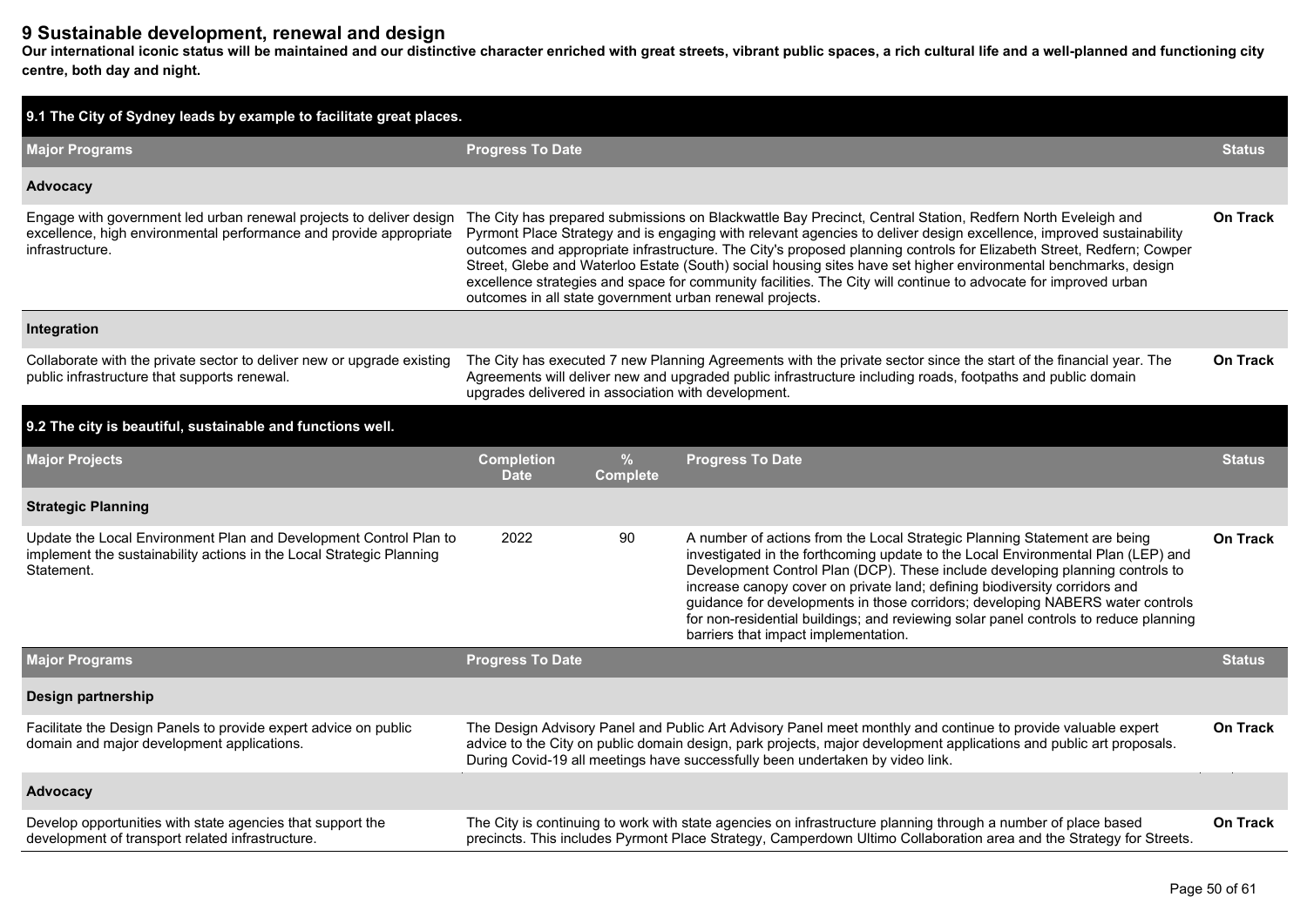#### Develop opportunities with state agencies that support the development of infrastructure for recreation and community facilities.

Work has continued with the Department of Education on the joint Green Square School and Community Spaces project. The Project Development Deed between the Department of Education and the City was executed in November 2021. The project will deliver both dedicated and shared community spaces, including a multipurpose court, communal hall and multipurpose indoor spaces. Early works including demolition of existing buildings commenced in November 2021. A State Significant Development Applications for the project was publicly exhibited during November 2021 and is currently being assessed by the City.

| 9.3 There are great public buildings, streets, squares and parks for everyone to use and enjoy.                                                                            |                                                                                                                                                                                                                                                                                                                                                                                                                                                                                                                                                                                                                                                                                                               |                                                                                                                                                                                 |                                                                                                                                                                                                                                                                                                                                                 |                 |  |  |  |  |
|----------------------------------------------------------------------------------------------------------------------------------------------------------------------------|---------------------------------------------------------------------------------------------------------------------------------------------------------------------------------------------------------------------------------------------------------------------------------------------------------------------------------------------------------------------------------------------------------------------------------------------------------------------------------------------------------------------------------------------------------------------------------------------------------------------------------------------------------------------------------------------------------------|---------------------------------------------------------------------------------------------------------------------------------------------------------------------------------|-------------------------------------------------------------------------------------------------------------------------------------------------------------------------------------------------------------------------------------------------------------------------------------------------------------------------------------------------|-----------------|--|--|--|--|
| <b>Major Projects</b>                                                                                                                                                      | <b>Completion</b><br><b>Date</b>                                                                                                                                                                                                                                                                                                                                                                                                                                                                                                                                                                                                                                                                              | <b>Progress To Date</b><br>%<br><b>Complete</b>                                                                                                                                 |                                                                                                                                                                                                                                                                                                                                                 |                 |  |  |  |  |
| <b>Public Domain Infrastructure</b>                                                                                                                                        |                                                                                                                                                                                                                                                                                                                                                                                                                                                                                                                                                                                                                                                                                                               |                                                                                                                                                                                 |                                                                                                                                                                                                                                                                                                                                                 |                 |  |  |  |  |
| Continue the implementation of the Wayfinding Strategy.                                                                                                                    | 2023                                                                                                                                                                                                                                                                                                                                                                                                                                                                                                                                                                                                                                                                                                          | 98                                                                                                                                                                              | All precinct packages complete. Additional signage for George Street south<br>pedestrianisation programmed to be installed as part of this project.<br>Finalisation of sign locations and message layouts with required approvals for<br>Harbour Walk signage is underway.                                                                      | <b>On Track</b> |  |  |  |  |
| Crowded Place Protection - prepare Design and Assessment<br>Guidelines for protection measures on City owned or managed land.                                              | 2022                                                                                                                                                                                                                                                                                                                                                                                                                                                                                                                                                                                                                                                                                                          | 95                                                                                                                                                                              | Draft guidelines are complete and are undergoing further review on risk<br>assessment levels prior to finalisation. The concept design is underway for a City<br>bollard shroud that can accommodate structural/ rated impact. A full scale mock<br>up of the shroud was reviewed in George Street and a prototype is now under<br>manufacture. | <b>On Track</b> |  |  |  |  |
| <b>Major Programs</b>                                                                                                                                                      | <b>Progress To Date</b>                                                                                                                                                                                                                                                                                                                                                                                                                                                                                                                                                                                                                                                                                       |                                                                                                                                                                                 |                                                                                                                                                                                                                                                                                                                                                 | <b>Status</b>   |  |  |  |  |
| <b>Public Domain Infrastructure</b>                                                                                                                                        |                                                                                                                                                                                                                                                                                                                                                                                                                                                                                                                                                                                                                                                                                                               |                                                                                                                                                                                 |                                                                                                                                                                                                                                                                                                                                                 |                 |  |  |  |  |
| Undertake periodic review of public domain design codes in the city.                                                                                                       |                                                                                                                                                                                                                                                                                                                                                                                                                                                                                                                                                                                                                                                                                                               | <b>On Track</b><br>The revised Streets Code has been endorsed and is on City website. The draft Parks Code has been completed and<br>is undergoing internal stakeholder review. |                                                                                                                                                                                                                                                                                                                                                 |                 |  |  |  |  |
| <b>Public space planning</b>                                                                                                                                               |                                                                                                                                                                                                                                                                                                                                                                                                                                                                                                                                                                                                                                                                                                               |                                                                                                                                                                                 |                                                                                                                                                                                                                                                                                                                                                 |                 |  |  |  |  |
| Needs Study, and Public Domain Studies.                                                                                                                                    | Develop initiatives arising from the City's Open Space and Recreation Park improvement program ongoing which is increasing the area, quality and range of facilities across the open space<br>network.<br>Assessment of properties for acquisition to provide additional sport and park amenity is undertaken as required.<br>Recent acquisition of properties in Mandible Street, Alexandria will provide additional future sports fields and facilities<br>in the mid-term.<br>The George Street south pedestrianisation construction is well underway with street blocks already completed. This<br>project will deliver on Chinatown Public Domain outcomes at Hay Street, Ultimo Road and Thomas Street. |                                                                                                                                                                                 |                                                                                                                                                                                                                                                                                                                                                 |                 |  |  |  |  |
| Open space                                                                                                                                                                 |                                                                                                                                                                                                                                                                                                                                                                                                                                                                                                                                                                                                                                                                                                               |                                                                                                                                                                                 |                                                                                                                                                                                                                                                                                                                                                 |                 |  |  |  |  |
| Negotiate provision of additional public space, including parks,<br>footpaths, through site links and other public space through proposals<br>to change planning controls. | accessible footway to Jones Street.                                                                                                                                                                                                                                                                                                                                                                                                                                                                                                                                                                                                                                                                           |                                                                                                                                                                                 | The City considers opportunities for additional public open space alongside changes to planning controls. During this<br>quarter, the planning agreement for 14-26 Wattle Street, Pyrmont was executed and provides for a new publicly                                                                                                          | <b>On Track</b> |  |  |  |  |

**On Track**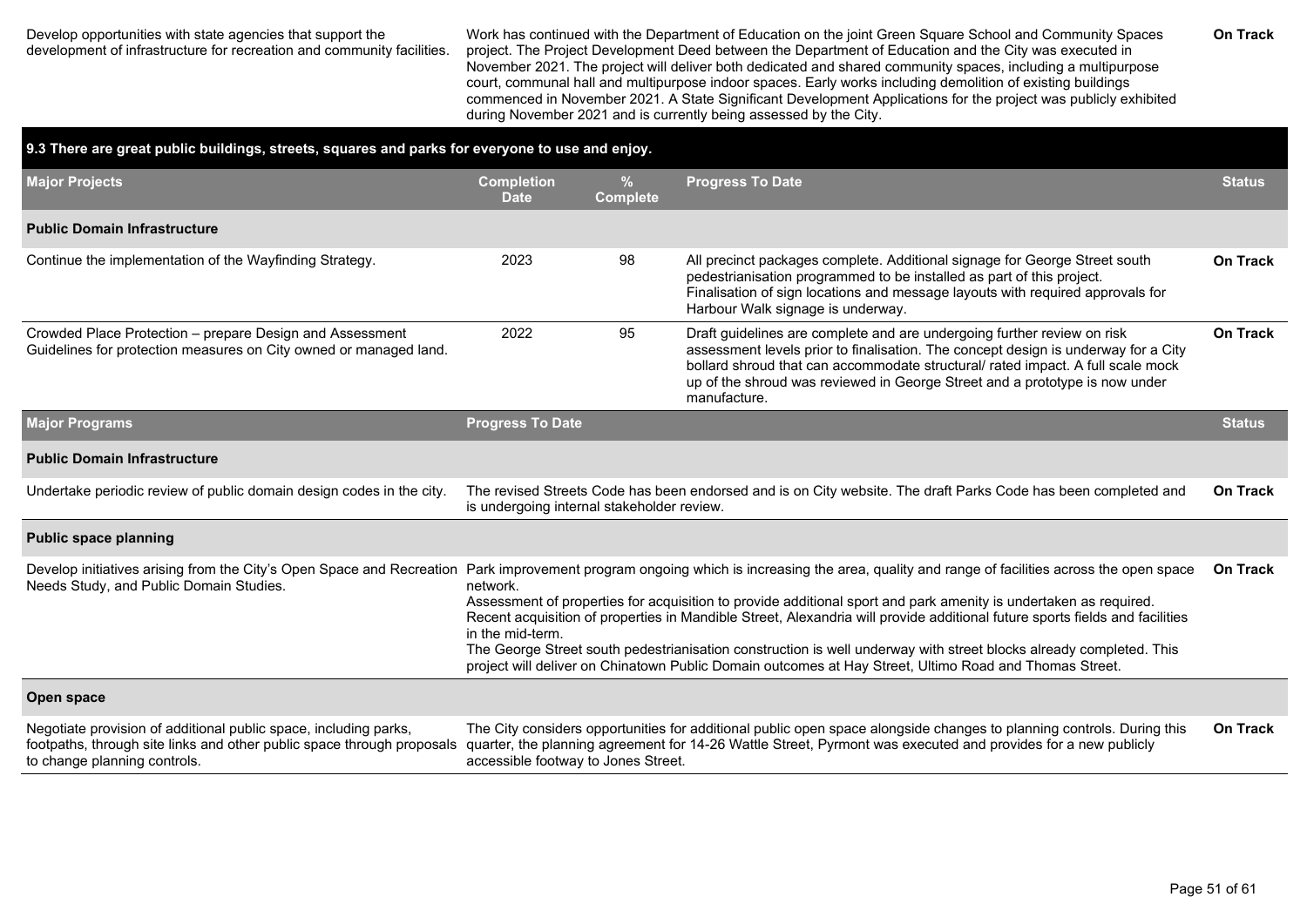| 9.4 Sydney plans for the long-term and the benefit of future generations.                                                                    |                                                                                                                                                                                                                                                                                                                                                                                                                                                                                                                                                                                                                           |                 |
|----------------------------------------------------------------------------------------------------------------------------------------------|---------------------------------------------------------------------------------------------------------------------------------------------------------------------------------------------------------------------------------------------------------------------------------------------------------------------------------------------------------------------------------------------------------------------------------------------------------------------------------------------------------------------------------------------------------------------------------------------------------------------------|-----------------|
| <b>Major Programs</b>                                                                                                                        | <b>Progress To Date</b>                                                                                                                                                                                                                                                                                                                                                                                                                                                                                                                                                                                                   | <b>Status</b>   |
| Stormwater infrastructure Program                                                                                                            |                                                                                                                                                                                                                                                                                                                                                                                                                                                                                                                                                                                                                           |                 |
| Continue to monitor the implementation of the actions from the Flood<br>Studies and Floodplain Risk Management Plans for all catchments.     | The City adopted the interim floodplain management policy in May 2014. Since then the policy is being implemented<br>through the development approval process. This policy along with the Development Control Plan (DCP) and LEP are<br>being reviewed and updated to ensure compliance with the current amendment to the planning regulations.<br>Procurement for Joynton Avenue trunk drain construction has commenced. This drain will connect to newly built<br>Green Square drain and upon completion it will alleviate high risk flooding in Joynton Avenue.                                                        | On Track        |
| Program delivery                                                                                                                             |                                                                                                                                                                                                                                                                                                                                                                                                                                                                                                                                                                                                                           |                 |
| Develop and implement Public Domain Plans and Placemaking<br>Strategies for urban renewal areas.                                             | The City continues to deliver the new streets, open spaces, pedestrian and bike links in line with our public domain<br>strategies. The Danks Street South Precinct public domain concept design is complete and construction of The Drying<br>Green park and Portman Street/Zetland Avenue in the Green Square town centre are nearing completion. New<br>community facilities will be delivered as part of the joint project with the Department of Education on the former South<br>Sydney Hospital site. Some community programs and events have continued, however limited due to Covid-19<br>restrictions in place. | <b>On Track</b> |
| <b>Strategic planning</b>                                                                                                                    |                                                                                                                                                                                                                                                                                                                                                                                                                                                                                                                                                                                                                           |                 |
| Implement the Local Strategic Planning Statement through changes<br>to the planning controls that contribute to housing and jobs targets.    | Council adopted and published the Local Strategic Planning Statement and Housing Strategy in March 2020 as<br>required by the NSW Government. Progress on key actions in the Local Strategic Planning Statement include<br>finalisation of the Central Sydney Planning Framework in November 2021, gateway determination and public<br>exhibition of draft controls for the Botany Road corridor, Oxford Street and North Alexandria precincts and review of<br>the Employment Lands Strategy.                                                                                                                            | On Track        |
| 9.5 The urban environment promotes health and wellbeing.                                                                                     |                                                                                                                                                                                                                                                                                                                                                                                                                                                                                                                                                                                                                           |                 |
| <b>Major Programs</b>                                                                                                                        | <b>Progress To Date</b>                                                                                                                                                                                                                                                                                                                                                                                                                                                                                                                                                                                                   | <b>Status</b>   |
| <b>Planning policy</b>                                                                                                                       |                                                                                                                                                                                                                                                                                                                                                                                                                                                                                                                                                                                                                           |                 |
| Collect, analyse and report data within the Community Indicators<br>framework to inform priority programs and services for the<br>community. | There have been no updates to the Community Wellbeing Indicators (CWI) in the past six months. The existing CWI<br>data have been used to inform and measure the updated Sustainable Sydney 2030-2050 targets. Other uses include<br>community properties review; alignment of culture counts surveys; measurement and evaluation frameworks; advice<br>on community need for urban renewal and state significant sites; and to inform feedback on community need and<br>aspirations for social impact assessments.                                                                                                       | <b>On Track</b> |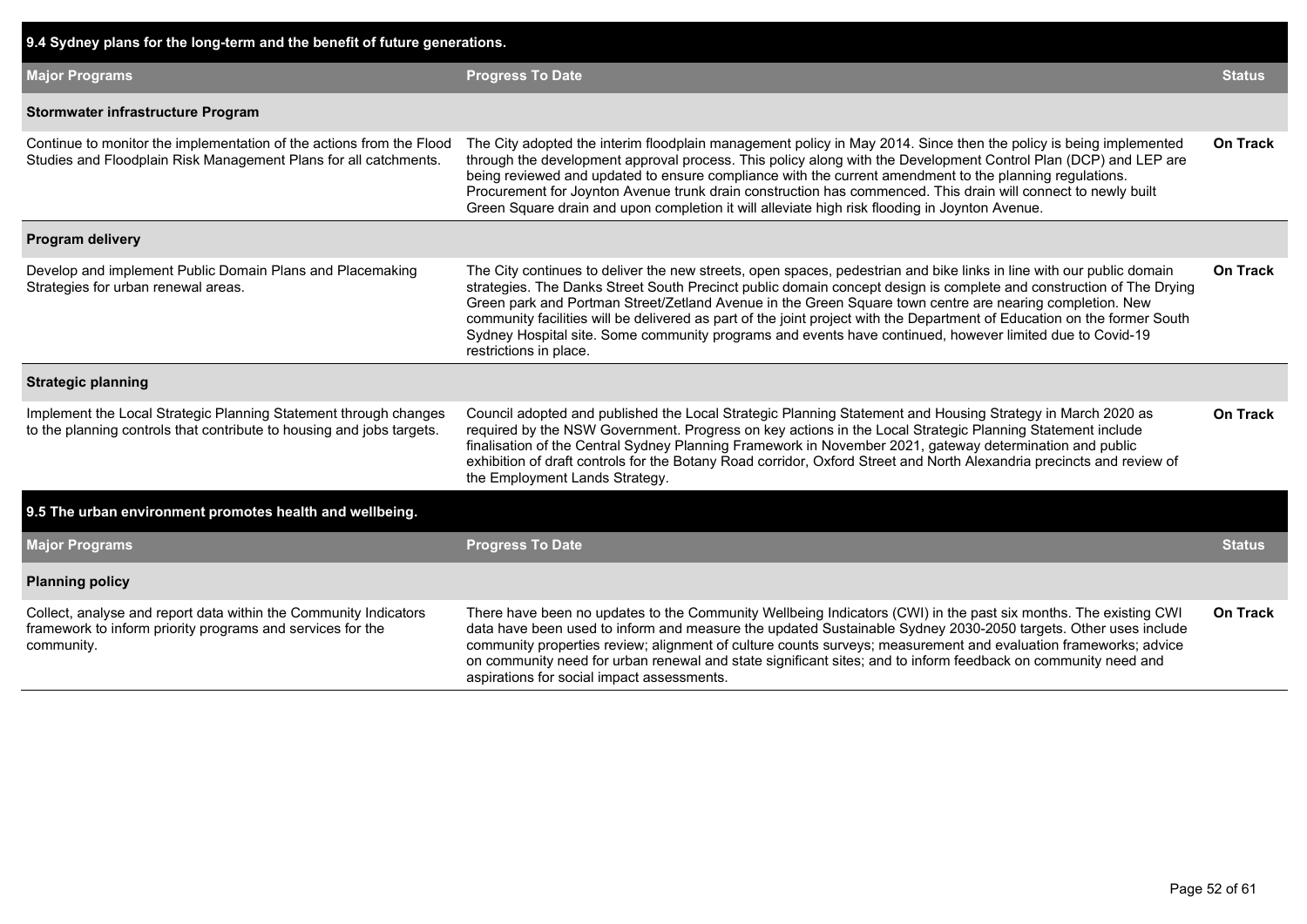### **9.S.1 Performance Measures**

#### **Development Assessments**

| <b>Key Performance Indicator</b>                                                                      | <b>Unit</b> | 2019/20       | 2020/21       | 2021/22                  |                | 2021/22 Result |                          |                |            | <b>Comment</b>                                                                              | <b>Status</b>                       |
|-------------------------------------------------------------------------------------------------------|-------------|---------------|---------------|--------------------------|----------------|----------------|--------------------------|----------------|------------|---------------------------------------------------------------------------------------------|-------------------------------------|
|                                                                                                       |             | <b>Result</b> | <b>Result</b> | <b>Target</b>            | Q <sub>1</sub> | Q <sub>2</sub> | Q <sub>3</sub>           | Q <sub>4</sub> | <b>YTD</b> |                                                                                             |                                     |
| Average time to determine 90% of DA<br>applications                                                   | Days        | 72.4          | 55.15         | 55                       | 54.2           | 56.7           | $\overline{\phantom{a}}$ |                | 56.7       |                                                                                             | Watch                               |
| Average processing time for<br>construction certificates                                              | Days        | 6.85          | 7.28          | 10                       | $\overline{7}$ | 6              |                          |                | 6.5        | A mean average of 6 days was achieved for<br>the period, quicker than the target of 10 days | <b>On Track</b>                     |
| Average time to determine 90% of S4.55<br>applications (previously S96<br>applications)               | Days        | 42.9          | 31.65         | 40                       | 33.85          | 32.5           |                          |                | 32.5       |                                                                                             | On Track                            |
| Median (net) assessment time to<br>determine DA & S4.55 applications<br>(previously S96 applications) | Days        | 55            | 42            | 45                       | 46             | 48             |                          |                | 48         |                                                                                             | <b>Attention</b><br><b>Required</b> |
| Average time to determine 90% of<br>footway applications                                              | Days        | 31.7          | 12.26         | 35                       | 3.2            | 10.1           |                          |                | 10.1       |                                                                                             | <b>On Track</b>                     |
| Outstanding DA & S4.55 applications<br>over 100 days (previously S96)                                 | %           | 24            | 15            | 20                       | 15.1           | 15.9           | $\blacksquare$           |                | 15.9       |                                                                                             | <b>On Track</b>                     |
| <b>Voluntary Planning Agreements</b>                                                                  |             |               |               |                          |                |                |                          |                |            |                                                                                             |                                     |
| <b>Key Performance Indicator</b>                                                                      | <b>Unit</b> | 2019/20       | 2020/21       | 2021/22                  |                | 2021/22 Result |                          |                |            | <b>Comment</b>                                                                              | <b>Status</b>                       |
|                                                                                                       |             | <b>Result</b> | <b>Result</b> | <b>Target</b>            | Q <sub>1</sub> | Q2             | Q <sub>3</sub>           | Q <sub>4</sub> | <b>YTD</b> |                                                                                             |                                     |
| Voluntary Planning Agreements offers                                                                  | No.         | 16            | 16            | $\overline{\phantom{a}}$ | 3              | 3              | $\overline{\phantom{a}}$ |                | 6          | The City received a further three new offers<br>during the quarter.                         | Indicator<br>Only                   |
| <b>Voluntary Planning Agreements</b><br>executed                                                      | No.         | 16            | 17            |                          | 5              | $\overline{2}$ |                          |                |            | The City executed two new Agreements<br>during the quarter.                                 | Indicator<br>Only                   |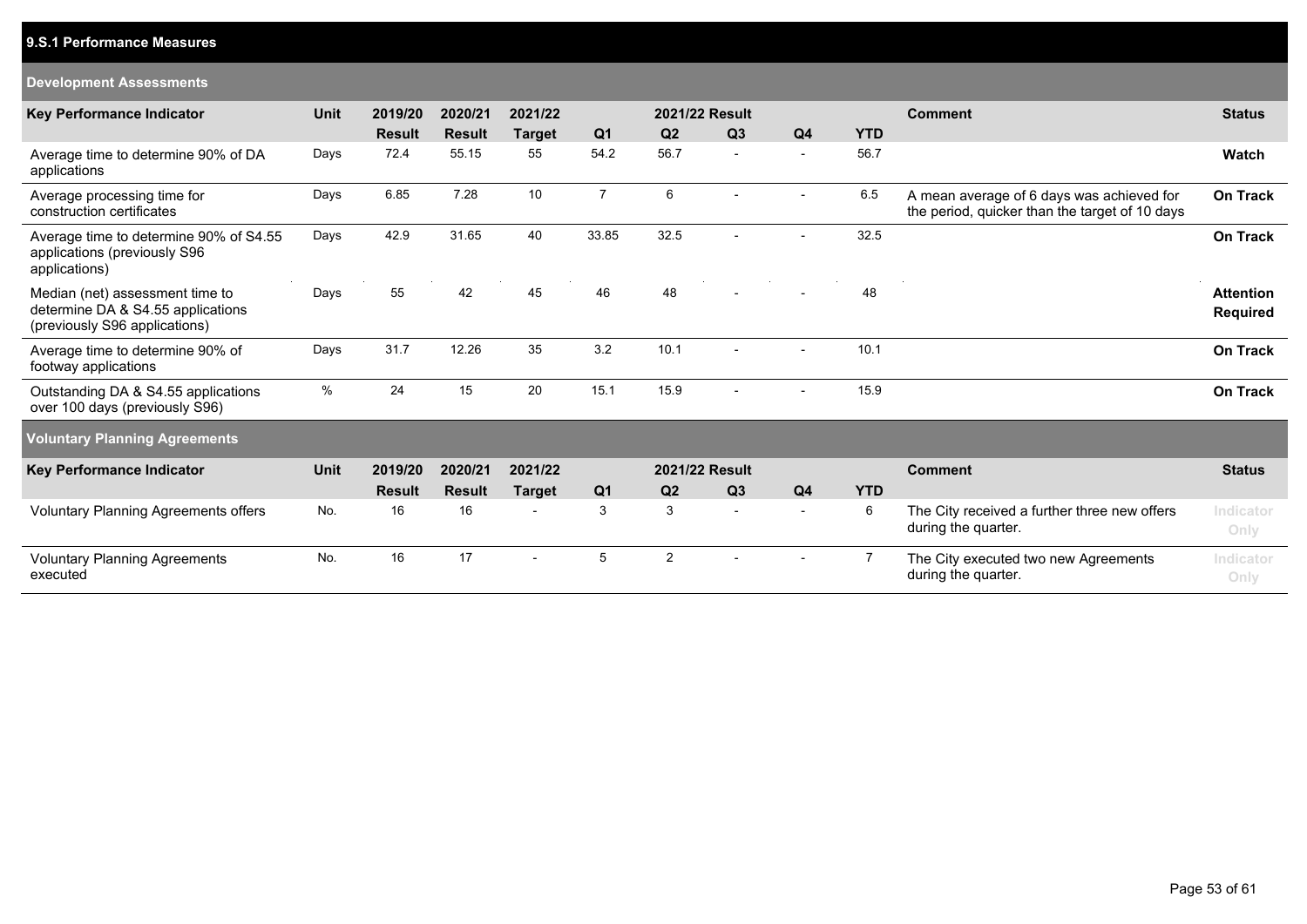## **10 Implementation through effective governance and partnerships**

**Partnerships across government, academia, business and community sectors; leadership in local, national and global city forums; and a proactive, resilient, well-governed organisation.**

| 10.1 The City of Sydney is well governed.                                                                                                                       |                                                                                                                                                                                                                                                                                                                                                                                                                                                                                                                                                                                                                     |                 |
|-----------------------------------------------------------------------------------------------------------------------------------------------------------------|---------------------------------------------------------------------------------------------------------------------------------------------------------------------------------------------------------------------------------------------------------------------------------------------------------------------------------------------------------------------------------------------------------------------------------------------------------------------------------------------------------------------------------------------------------------------------------------------------------------------|-----------------|
| <b>Major Programs</b>                                                                                                                                           | <b>Progress To Date</b>                                                                                                                                                                                                                                                                                                                                                                                                                                                                                                                                                                                             | <b>Status</b>   |
| Compliance                                                                                                                                                      |                                                                                                                                                                                                                                                                                                                                                                                                                                                                                                                                                                                                                     |                 |
| Continue to deliver programs to embed risk management principles<br>into organisational decision making.                                                        | The development of the CAMMSRisk system is nearing completion and will move into the live environment in January<br>2022. This system will help users better assess, treat, record, report, monitor and review risks, not just within their<br>area, but also across the wider organisation. A variety of the support tools have been developed and will be made<br>available to help further develop risk management awareness and embed this within day to day decision making.                                                                                                                                   | <b>On Track</b> |
| Improve the health, safety and wellbeing of our workers through the<br>implementation of the safety management system and a mentally<br>healthy workplace plan. | The City developed and implemented a new Covid Safe Workplace Policy to reduce the risk and impacts of workers<br>acquiring and transmitting Covid-19 in the workplace.<br>The policy outlines controls in 4 key areas: interactions of workers and physical distancing, hygiene and cleaning,<br>ventilation, and vaccinations.<br>Workplace initiatives were implemented for RUOK Day in September and Mental Health Month in October. New<br>mental health resources were promoted for staff and managers including supports to manage Covid-19 fatigue and<br>anxiety.                                          | <b>On Track</b> |
| Ensure Councillors have access to relevant information and<br>assistance to enable them to fulfil their obligations to lead, govern<br>and serve the community. | Councillors receive regular information updates and comprehensive briefings on all current issues. This has been<br>particularly relevant as the City responded to the Covid-19 pandemic. Following the December 2021 election, a robust<br>induction program will be released in early 2022 to ensure all Councillors are provided with the information they<br>require to perform their civic duties and meet our legislative obligations. In addition, the City is committed to providing<br>Councillors with access to ongoing training and professional development programs that meet their individual needs. | <b>On Track</b> |
| Monitor compliance with information provision legislation, making<br>frequently requested information publicly available where possible.                        | The City's website now has an increased volume of development and building information available to the public. This<br>together with proactive awareness raising has resulted in a quarter of all informal information requests able to be<br>fulfilled through self-service.                                                                                                                                                                                                                                                                                                                                      | <b>On Track</b> |
| Continue to implement a risk based and comprehensive annual<br>Internal Audit plan for the City in accordance with the Internal Audit<br>Charter.               | All internal audits for the FY2021/22 plan have been allocated and most are currently in the planning phase. Some<br>reviews are scheduled to begin fieldwork in February 2022.                                                                                                                                                                                                                                                                                                                                                                                                                                     | <b>On Track</b> |
| Ensure all electoral processes are well managed and meet legislative<br>requirements.                                                                           | Non-resident rolls for the election on 4 December 2021 were delivered to the NSW Electoral Commission ahead of<br>schedule. Feedback will now be sought from all stakeholders on the non-residential register and NSW Electoral<br>Commission's administration of our election. This feedback will be used to develop a plan for the ongoing<br>maintenance of the non-residential register and delivery of the 2024 election.                                                                                                                                                                                      | <b>On Track</b> |
| Develop and implement a program of managing Crown Lands, to<br>ensure compliance.                                                                               | The seventeen Crown Land Draft Plans of Management have been endorsed by Crown Lands and were publicly<br>exhibited 29 September - 24 November 2021.<br>As a requirement of the Crown Land Management Regulations, the City will be seeking Minister's consent prior to<br>reporting to Council for adoption in early 2022.                                                                                                                                                                                                                                                                                         | <b>On Track</b> |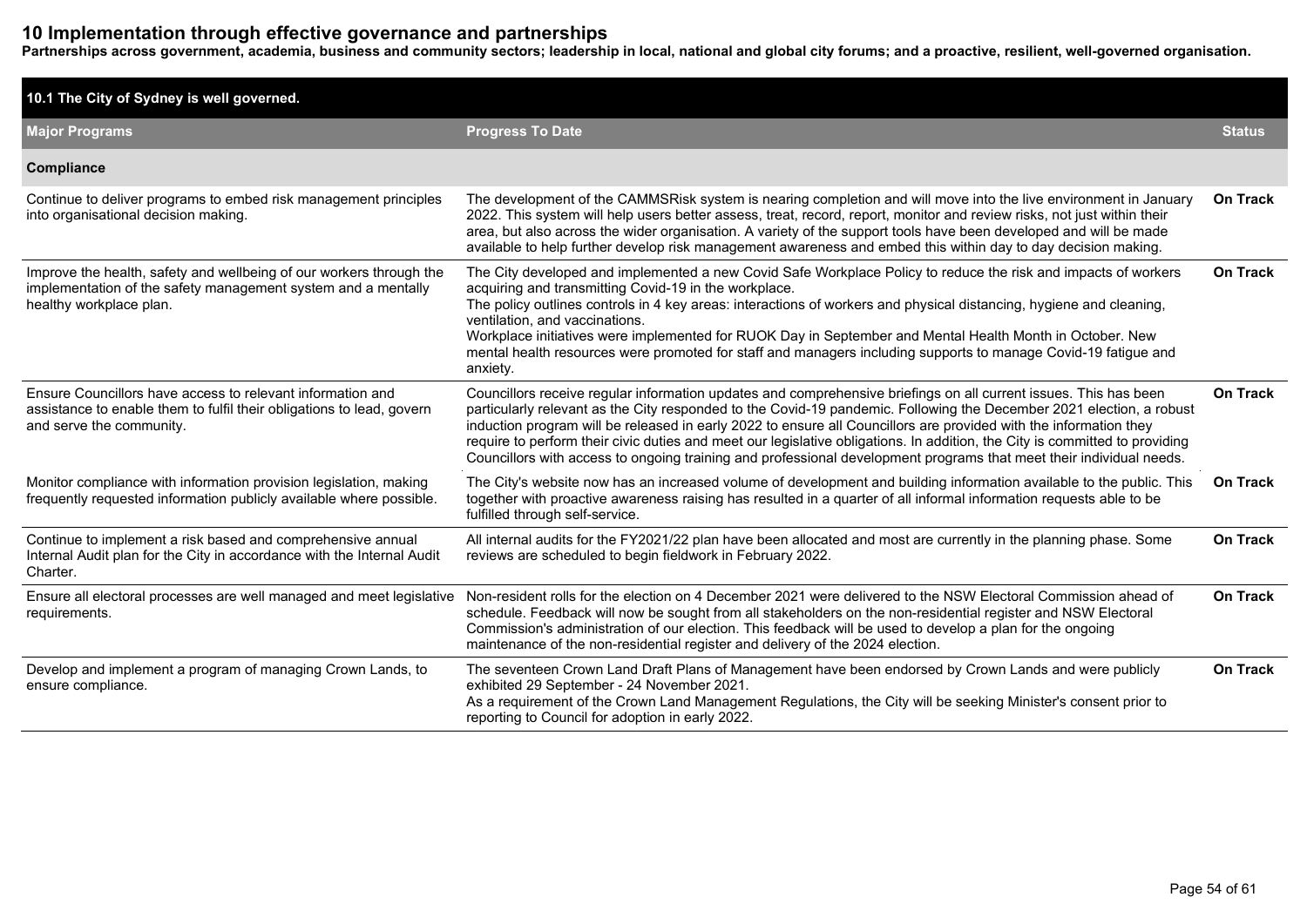#### **Governance**

| Continue to deliver governance programs to support compliant,<br>the City.                                                                                               | Code of Conduct refresher training has been rolled out to all staff with positive feedback and active engagement. The<br>ethical and transparent decision making and community confidence in refresher training focussed on conflicts of interest and complemented the launch of a new conflicts of interest register.<br>In addition, a new policy register has been launched which includes an integrated reporting tool. The delegation<br>review group continues to meet at least bi-monthly to consider proposed changes to the City's delegations registers.<br>The City is also in the process of systematising additional governance registers. New complaints and allegations and<br>investigation actions registers, both with restricted access, have been implemented and additional registers including<br>a new delegations register will be finalised in the coming quarter.                                                                                                                                                                                                                                                                                                                                                                                                                                                                                                                                                                                                                                                                                                                             | On Track        |
|--------------------------------------------------------------------------------------------------------------------------------------------------------------------------|-------------------------------------------------------------------------------------------------------------------------------------------------------------------------------------------------------------------------------------------------------------------------------------------------------------------------------------------------------------------------------------------------------------------------------------------------------------------------------------------------------------------------------------------------------------------------------------------------------------------------------------------------------------------------------------------------------------------------------------------------------------------------------------------------------------------------------------------------------------------------------------------------------------------------------------------------------------------------------------------------------------------------------------------------------------------------------------------------------------------------------------------------------------------------------------------------------------------------------------------------------------------------------------------------------------------------------------------------------------------------------------------------------------------------------------------------------------------------------------------------------------------------------------------------------------------------------------------------------------------------|-----------------|
| 10.2 The City of Sydney has the culture, capability and capacity to deliver Sustainable Sydney 2030 priorities.                                                          |                                                                                                                                                                                                                                                                                                                                                                                                                                                                                                                                                                                                                                                                                                                                                                                                                                                                                                                                                                                                                                                                                                                                                                                                                                                                                                                                                                                                                                                                                                                                                                                                                         |                 |
| <b>Major Programs</b>                                                                                                                                                    | <b>Progress To Date</b>                                                                                                                                                                                                                                                                                                                                                                                                                                                                                                                                                                                                                                                                                                                                                                                                                                                                                                                                                                                                                                                                                                                                                                                                                                                                                                                                                                                                                                                                                                                                                                                                 | <b>Status</b>   |
| <b>Organisational Capability</b>                                                                                                                                         |                                                                                                                                                                                                                                                                                                                                                                                                                                                                                                                                                                                                                                                                                                                                                                                                                                                                                                                                                                                                                                                                                                                                                                                                                                                                                                                                                                                                                                                                                                                                                                                                                         |                 |
| Partner with regional governments, business and the community to<br>facilitate delivery of the Resilient Sydney Strategy for the greater<br>Sydney region.               | The Resilient Sydney Strategy continues in implementation. Sydney councils continue to adapt to the changing<br>pandemic disruptions and health orders. Recovery investment and actions are likely to be impacted by the emerging<br>Omicron Covid-19 variant causing further disruptions to the population and economy of the city.<br>Action 1: Thirteen Sydney councils are now preparing local resilience plans.<br>Action 7: An Affordable housing forum was held by SSROC with Community Housing providers, the NSW<br>Government and councils.<br>Action 9: The Cool Suburbs rating tool is being reviewed post the pilot phase for its applicability within the upcoming<br>SEPP as a tool to reduce urban heat in the suburbs of Sydney.<br>Action 13: The Resilient Sydney data platform and service continues with over 300 users from all 33 councils now<br>using the data. Canopy cover data for all of Sydney was made available in November. The new Greater Sydney<br>Race2Zero program to reduce community-wide greenhouse gas emissions was launched on 1st December with the<br>Greater Sydney Commission and NSW Department of Planning and Environment.<br>Action 16: A program of social cohesion and wellbeing workshops is planned with local and state government for<br>2022.<br>Action 24: A collaboration with Infrastructure NSW and the global Resilient Cities Network has delivered new<br>guidance and a tool for council and state government agencies to assess resilience of assets and asset management<br>approaches. A workshop held in December was well attended by councils. | <b>On Track</b> |
| Continue to deliver and enhance the Integrated Planning and<br>Reporting and business planning framework to improve integrated<br>long-term planning and sustainability. | The 2021/22 Operational Plan and 2021 Resourcing Strategy were adopted by Council in June 2021 after public<br>exhibition. The City's 2020/21 Annual Report including the End of Term Report are complete and are now published<br>on the City of Sydney website. Work is underway on the 2022-2026 delivery program, the new community strategic<br>plan and the 2022/23 operational plan and resourcing strategy.                                                                                                                                                                                                                                                                                                                                                                                                                                                                                                                                                                                                                                                                                                                                                                                                                                                                                                                                                                                                                                                                                                                                                                                                     | <b>On Track</b> |
| Deliver programs to build a diverse and inclusive organisation.                                                                                                          | Work continued on implementation of the Stretch Reconciliation Action Plan and Inclusion Disability Action Plan. This<br>year's Gender Pay gap review was completed. The City's diversity and inclusion networks continued hosting staff<br>events to connect staff and support them during the pandemic.                                                                                                                                                                                                                                                                                                                                                                                                                                                                                                                                                                                                                                                                                                                                                                                                                                                                                                                                                                                                                                                                                                                                                                                                                                                                                                               | On Track        |
| Enhance our digital capability implementing key actions from the<br>Digital Strategy and Information and Technology Strategic Plan.                                      | Further enhancements were made to the public DA search. A single sign on solution for the public was deployed for<br>library systems and the WhatsOn website. Work continued for the ePlanning platform.                                                                                                                                                                                                                                                                                                                                                                                                                                                                                                                                                                                                                                                                                                                                                                                                                                                                                                                                                                                                                                                                                                                                                                                                                                                                                                                                                                                                                | <b>On Track</b> |
| Implement actions and deliver programs to improve the experience of<br>people using our services.                                                                        | The City Concierge assisted small business and community groups with information relating to grants and financial<br>assistance. The City Concierge staff visited small businesses in Pyrmont, Potts Point, Crown Street, Redfern Street<br>and Glebe Point Road to inform them about the Sydney Summer Streets program and potential opportunities for their<br>business.<br>Development of the City's digital channel continues with a focus on developing and implementing a Smart Digital<br>Forms platform.                                                                                                                                                                                                                                                                                                                                                                                                                                                                                                                                                                                                                                                                                                                                                                                                                                                                                                                                                                                                                                                                                                        | <b>On Track</b> |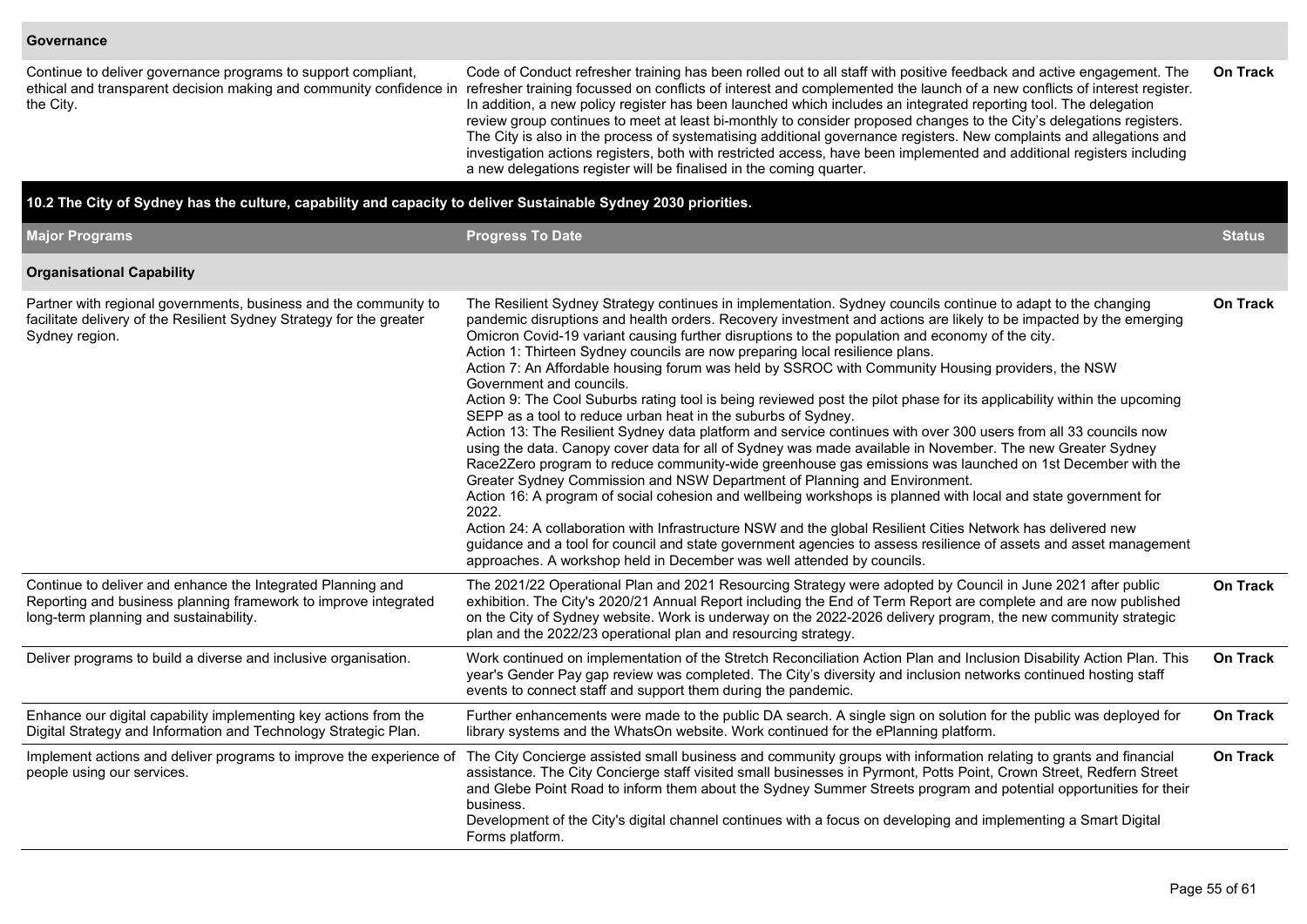| Refine and revise asset management policy, strategy and long term<br>asset management plans for critical infrastructure assets, including<br>resilience and maturity assessment recommendations.                              | Work has commenced to develop the pilot asset management plan (Playgrounds). Asset Strategy<br>review/development is under way.                                                                                                                                                                                                                                                                                                                                                                                                                                                                                                                                                                                                                                                                                                                                                                  |                 |  |  |  |  |
|-------------------------------------------------------------------------------------------------------------------------------------------------------------------------------------------------------------------------------|--------------------------------------------------------------------------------------------------------------------------------------------------------------------------------------------------------------------------------------------------------------------------------------------------------------------------------------------------------------------------------------------------------------------------------------------------------------------------------------------------------------------------------------------------------------------------------------------------------------------------------------------------------------------------------------------------------------------------------------------------------------------------------------------------------------------------------------------------------------------------------------------------|-----------------|--|--|--|--|
| Partner with business, communities, organisations and other levels of<br>government to deliver the Community Recovery Plan - a plan for the<br>social and economic recovery of our city from the Covid-19<br>pandemic.        | The period October to December provided a short reprieve with vaccination targets met, lockdown restrictions easing,<br>people returning to their offices (albeit still at only 24% of pre-Covid-19 levels by the end of November,) consumer<br>confidence rising and planning for events such as Christmas and New Years Eve, festivals and other entertainment<br>underway. The City's work to support communities and businesses continued and is outlined in detail in the<br>Community Recovery Plan Quarterly Report. The quarter closed with the rapid emergence of the Omicron variant<br>which means the City's work to support ongoing recovery continues. Therefore, while the initial term of the Community<br>Recovery Plan finished with this quarter, it is proposed to continue to deliver actions under the Community Recovery<br>Plan for another 6 months until 30 June 2022. |                 |  |  |  |  |
| <b>Continuous Improvement</b>                                                                                                                                                                                                 |                                                                                                                                                                                                                                                                                                                                                                                                                                                                                                                                                                                                                                                                                                                                                                                                                                                                                                  |                 |  |  |  |  |
| Deliver a program to improve the efficiency and effectiveness of key<br>services.                                                                                                                                             | Organisational priorities have been developed for improvement and transformation - asset management,<br>sustainability, and venue management. Cross functional project teams have been collaborating to deliver these<br>priority projects.                                                                                                                                                                                                                                                                                                                                                                                                                                                                                                                                                                                                                                                      | <b>On Track</b> |  |  |  |  |
| 10.3 The City of Sydney is financially sustainable over the longer-term.                                                                                                                                                      |                                                                                                                                                                                                                                                                                                                                                                                                                                                                                                                                                                                                                                                                                                                                                                                                                                                                                                  |                 |  |  |  |  |
| <b>Major Programs</b>                                                                                                                                                                                                         | <b>Progress To Date</b>                                                                                                                                                                                                                                                                                                                                                                                                                                                                                                                                                                                                                                                                                                                                                                                                                                                                          | <b>Status</b>   |  |  |  |  |
| <b>Financial Planning</b>                                                                                                                                                                                                     |                                                                                                                                                                                                                                                                                                                                                                                                                                                                                                                                                                                                                                                                                                                                                                                                                                                                                                  |                 |  |  |  |  |
| Undertake reviews of project governance documentation to analyse<br>the projected business and financial implications of all new major<br>projects, programs and initiatives to ensure long term financial<br>sustainability. | The City continues to model the business and financial implications of major programs, projects and initiatives to<br>understand any impact on our long term financial sustainability. Business case reviews incorporate analysis of<br>underlying financial assumptions and consideration of strategic alignment and proposed options.                                                                                                                                                                                                                                                                                                                                                                                                                                                                                                                                                          | <b>On Track</b> |  |  |  |  |
| and financial recovery plan to ensure and demonstrate council's<br>financial sustainability, and intergenerational equity.                                                                                                    | Develop, monitor and report against the City's long term financial plan The Q2 financial report to Council in February 2022 will reference the City's financial recovery plan, both the ongoing<br>and emerging impacts of the Covid-19 pandemic on the City's operating results and capital expenditure. The<br>protracted impacts of the pandemic will also be considered in the development of the City's 2022/23 operating and<br>capital budgets, and the the next iteration of the long term financial plan.                                                                                                                                                                                                                                                                                                                                                                               | <b>On Track</b> |  |  |  |  |
| <b>Rates</b>                                                                                                                                                                                                                  |                                                                                                                                                                                                                                                                                                                                                                                                                                                                                                                                                                                                                                                                                                                                                                                                                                                                                                  |                 |  |  |  |  |
| Continue to collaborate with government to achieve positive rating<br>legislative reforms.                                                                                                                                    | The City continues to collaborate with other councils, the NSW Government, and IPART by providing comment and<br>feedback in relation to rates and annual charges reviews. Recent IPART reviews include the domestic waste<br>management charges, and their review of the rate peg to allow for residential population growth, where the City has<br>successfully argued that its entire rates base should be able to increase as recommended for all other NSW councils.                                                                                                                                                                                                                                                                                                                                                                                                                        | <b>On Track</b> |  |  |  |  |
| <b>Strategic Property Management</b>                                                                                                                                                                                          |                                                                                                                                                                                                                                                                                                                                                                                                                                                                                                                                                                                                                                                                                                                                                                                                                                                                                                  |                 |  |  |  |  |
| Continue to manage the investment property portfolio to optimise<br>revenue opportunities.                                                                                                                                    | A number of significant leasing deals have been negotiated and agreed in the year to date in buildings 343 George<br>Street, 540 George street, Customs House and Wilcox Mofflin.<br>The City continues to implement the Commercial Lease Code of Conduct supporting the City's tenants as they<br>recover as well as maintaining a secure income stream.                                                                                                                                                                                                                                                                                                                                                                                                                                                                                                                                        | <b>On Track</b> |  |  |  |  |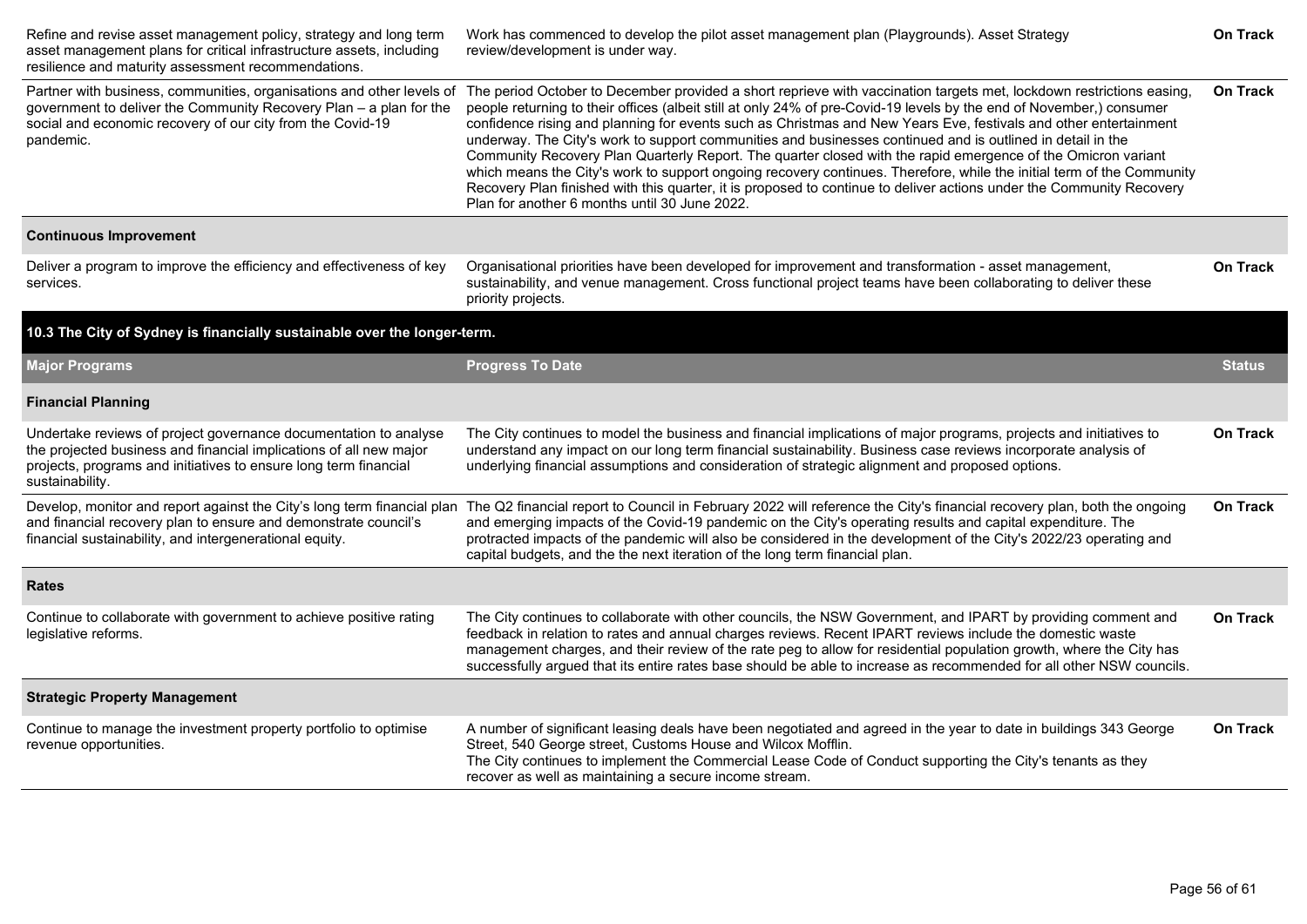#### **Fees and Charges**

| Continued reviews and detailed costing of core services,<br>incorporating new and/or changing services to ensure appropriate<br>fees and charges, along with suitable levels of subsidy where<br>applicable. | A detailed review of fees and charges continues to progress, while a detailed review of Waste Service Charges is<br>underway in preparation for the 2022/23 budget.                                                                                                                                                                                                                                                                                                                                                                                                                                                                                                                                                                                                                                                                                    | <b>On Track</b> |  |  |  |  |
|--------------------------------------------------------------------------------------------------------------------------------------------------------------------------------------------------------------|--------------------------------------------------------------------------------------------------------------------------------------------------------------------------------------------------------------------------------------------------------------------------------------------------------------------------------------------------------------------------------------------------------------------------------------------------------------------------------------------------------------------------------------------------------------------------------------------------------------------------------------------------------------------------------------------------------------------------------------------------------------------------------------------------------------------------------------------------------|-----------------|--|--|--|--|
| <b>Procurement</b>                                                                                                                                                                                           |                                                                                                                                                                                                                                                                                                                                                                                                                                                                                                                                                                                                                                                                                                                                                                                                                                                        |                 |  |  |  |  |
| Ensure best practice procurement and contract management focused<br>on value for money, optimised risk allocation and improved<br>sustainability.                                                            | Tendering and quotation documents include social and sustainable procurement assurance schedules, and the focus<br>is on ensuring these are utilised and understood. Best practice, improvement opportunities and governance are a<br>continuing focus.                                                                                                                                                                                                                                                                                                                                                                                                                                                                                                                                                                                                | <b>On Track</b> |  |  |  |  |
| 10.4 The City of Sydney makes a positive contribution to the governance of metropolitan Sydney.                                                                                                              |                                                                                                                                                                                                                                                                                                                                                                                                                                                                                                                                                                                                                                                                                                                                                                                                                                                        |                 |  |  |  |  |
| <b>Major Programs</b>                                                                                                                                                                                        | <b>Progress To Date</b>                                                                                                                                                                                                                                                                                                                                                                                                                                                                                                                                                                                                                                                                                                                                                                                                                                | <b>Status</b>   |  |  |  |  |
| <b>Governance Reform</b>                                                                                                                                                                                     |                                                                                                                                                                                                                                                                                                                                                                                                                                                                                                                                                                                                                                                                                                                                                                                                                                                        |                 |  |  |  |  |
| Contribute to governance forums and reviews by the Office of Local<br>Government and participate in relevant state and federal government<br>initiatives.                                                    | The City continues to liaise with external agencies to implement and maintain best practice responses and advice on<br>governance matters and to continue our professional networking and development. City staff attend ICAC Corruption<br>Prevention Network Forum and other relevant forums/webinars.                                                                                                                                                                                                                                                                                                                                                                                                                                                                                                                                               | <b>On Track</b> |  |  |  |  |
| <b>Policy Reform</b>                                                                                                                                                                                         |                                                                                                                                                                                                                                                                                                                                                                                                                                                                                                                                                                                                                                                                                                                                                                                                                                                        |                 |  |  |  |  |
| Research, assess and make submissions on intergovernmental<br>policy issues to NSW and federal governments where appropriate.                                                                                | The City continues to make submissions to the NSW and Federal Governments on matters impacting the city, our<br>workers, visitors and residents. Most recently this has included making detailed submissions including: Greater<br>Sydney Parklands Trust - draft exposure Bill; Office of Local Government - Review of the tendering provisions of the<br>Local Government (General) Regulation 2005; and NSW Environment Protection Authority (EPA) - Draft Noise Guide<br>for Local Government.                                                                                                                                                                                                                                                                                                                                                     |                 |  |  |  |  |
| 10.5 The community is engaged and active in shaping the future of the city.                                                                                                                                  |                                                                                                                                                                                                                                                                                                                                                                                                                                                                                                                                                                                                                                                                                                                                                                                                                                                        |                 |  |  |  |  |
| <b>Major Programs</b>                                                                                                                                                                                        | <b>Progress To Date</b>                                                                                                                                                                                                                                                                                                                                                                                                                                                                                                                                                                                                                                                                                                                                                                                                                                | <b>Status</b>   |  |  |  |  |
| <b>Community engagement</b>                                                                                                                                                                                  |                                                                                                                                                                                                                                                                                                                                                                                                                                                                                                                                                                                                                                                                                                                                                                                                                                                        |                 |  |  |  |  |
| Deliver a high-value community engagement program, both face-to-<br>face and online, to inform decision making, build capacity and<br>develop a shared responsibility for actions with the community.        | 23 projects were open for feedback from July - December 2021. This is lower than usual due to the Covid-19<br>lockdown and council elections.<br>Five projects included targeted engagement with Aboriginal and Torres Strait Islander communities and four included<br>targeted engagement with children and young people. The majority of projects involved land use planning including<br>the public exhibition of new planning controls for Oxford Street creative precinct and the Botany Road corridor; and<br>upgrades to nine small parks.<br>In response to Covid-19 physical distancing requirements, most engagement activities were carried out online.<br>The City, won the Planning Institute of Australia NSW 2021 Awards for Planning Excellence in Stakeholder<br>Engagement for the Oxford Street Strategic Review in November 2021. | <b>On Track</b> |  |  |  |  |
| Develop Sustainable Sydney 2050, a new Community Strategic Plan<br>underpinned by research and community feedback to set the future<br>direction for our city.                                               | Development of the new Community Strategic Plan is underway. A draft for public exhibition will be brought to Council<br>around April 2022 with the final draft for adoption in June 2022.                                                                                                                                                                                                                                                                                                                                                                                                                                                                                                                                                                                                                                                             | <b>On Track</b> |  |  |  |  |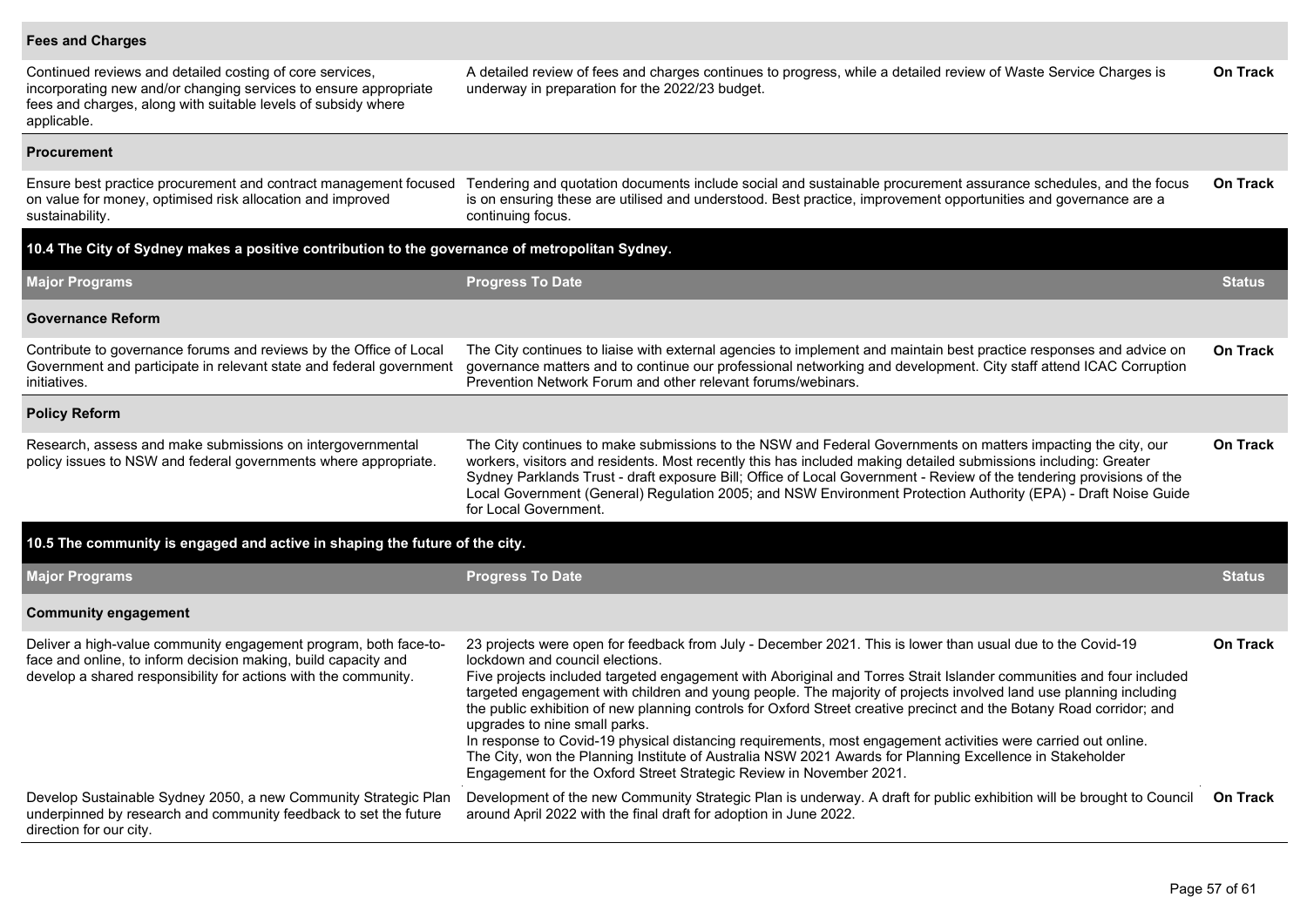#### **Public access to information**

| Provide community information about new developments and/or<br>changes in projects, programs and policies. | The City continues to provide regular updates to the community on a wide variety of City projects, programs and<br>services through media releases, web and digital content, the City of Sydney News digest and our social media<br>channels.<br>From October to December, a major focus was communicating public health information about Covid-19 testing and<br>vaccination locations, as well as details of changes to the City's facilities and services as a result of the public health<br>order restrictions.<br>Other key projects included the Sydney Christmas and Sydney New Year's Eve programs, CBD revitalisation<br>initiatives, major public domain and planning announcements, grant and sponsorship funding, the street furniture<br>rollout, and the gender pay gap review results. | <b>On Track</b> |
|------------------------------------------------------------------------------------------------------------|---------------------------------------------------------------------------------------------------------------------------------------------------------------------------------------------------------------------------------------------------------------------------------------------------------------------------------------------------------------------------------------------------------------------------------------------------------------------------------------------------------------------------------------------------------------------------------------------------------------------------------------------------------------------------------------------------------------------------------------------------------------------------------------------------------|-----------------|
| Provide community access to relevant data through the City's open<br>data portal.                          | Published data products were reviewed and four outdated products were retired from the Data Hub in Q2. No new<br>data products were published to the Data Hub.<br>With the retirement of data products, and the addition of a data product previously omitted, 'Pedestrian counts from<br>automated sensors – sites', the Data Hub now contains 114 open data sets and 52 other data products (interactive<br>apps and maps, dashboards, data stories and documents).                                                                                                                                                                                                                                                                                                                                   | <b>On Track</b> |

#### **10.6 Strategic partners and collaborators support the delivery of Sustainable Sydney 2030.**

| <b>Major Programs</b>                                                                                                                                                                                                                                                                                   | <b>Progress To Date</b>                                                                                                                                                                                                                                                                                                                                                                                                                                                                                                                                                                                                                                                                                                                                                                                                                                                                                                                                                                                                                                                                                                                                                                                                                                                                                                                                                                                                                                                  |          |  |  |  |  |
|---------------------------------------------------------------------------------------------------------------------------------------------------------------------------------------------------------------------------------------------------------------------------------------------------------|--------------------------------------------------------------------------------------------------------------------------------------------------------------------------------------------------------------------------------------------------------------------------------------------------------------------------------------------------------------------------------------------------------------------------------------------------------------------------------------------------------------------------------------------------------------------------------------------------------------------------------------------------------------------------------------------------------------------------------------------------------------------------------------------------------------------------------------------------------------------------------------------------------------------------------------------------------------------------------------------------------------------------------------------------------------------------------------------------------------------------------------------------------------------------------------------------------------------------------------------------------------------------------------------------------------------------------------------------------------------------------------------------------------------------------------------------------------------------|----------|--|--|--|--|
| Local and regional government partnerships                                                                                                                                                                                                                                                              |                                                                                                                                                                                                                                                                                                                                                                                                                                                                                                                                                                                                                                                                                                                                                                                                                                                                                                                                                                                                                                                                                                                                                                                                                                                                                                                                                                                                                                                                          |          |  |  |  |  |
| Strengthen local and regional partnerships through collaboration,<br>consultation, advocacy and knowledge exchange to facilitate<br>improved decision making and outcomes for the community, including<br>mechanisms such as the Resilient Sydney Program.                                              | The Resilient Sydney program continued to support councils with information and advice through the ongoing<br>adaptations required during the continuing pandemic.<br>The Resilient Sydney program is building a firm relationship with the NSW state agency Resilience NSW. In<br>December the program hosted a "meet and greet" event for all Sydney based Resilience NSW staff to present and<br>meet with Resilience Ambassadors of the 33 councils of Sydney. A program of collaborative work is being prepared<br>for 2022/23. On 1st December, Resilient Sydney with partners Greater Sydney Commission and the NSW<br>Department of Planning and Environment launched the "Greater Sydney Race2Zero" initiative. This program will run<br>over two years aims to provide every council in Sydney with the data and scenario planning tools to set emissions<br>targets and implementation plans, using the Resilient Sydney Platform. Late last year the Resilient Sydney Office<br>released canopy cover data for metropolitan Sydney and urban forest planning guidance to all councils using data<br>provided by the NSW Department of Planning and Environment. A final workshop hosted by the program concluded<br>the series of three during 2021 under the initial collaboration to improve canopy cover and heat mitigation in Sydney.<br>The City continues as an active member of Southern Sydney Regional Organisation of Councils (SSROC) supporting |          |  |  |  |  |
| State and national partnerships                                                                                                                                                                                                                                                                         |                                                                                                                                                                                                                                                                                                                                                                                                                                                                                                                                                                                                                                                                                                                                                                                                                                                                                                                                                                                                                                                                                                                                                                                                                                                                                                                                                                                                                                                                          |          |  |  |  |  |
| Strengthen state and national partnerships through collaboration,<br>consultation, advocacy and knowledge exchange to improve decision<br>making and facilitate the achievement of shared objectives.<br>Partnerships include Council of Capital City Lord Mayors and the<br>Greater Sydney Commission. | The City continues to engage with a wide range of state and national partners to ensure shared objectives are<br>achieved. We have engaged with metropolitan Sydney councils as well as with Ministers and Departmental<br>representatives on issues and projects relevant to the City, such as homelessness and transport, our response to<br>Covid-19 and how we can support the recovery of our economy. Meetings continue with relevant stakeholders in<br>Local and NSW Government about the implementation of the Resilience Plan for Sydney. The City continues to<br>participate in the Council of Capital City Lord Mayors, attending meetings with capital city counterparts on the night<br>time economy, city safety, economic development, climate action, homelessness, affordable housing, community                                                                                                                                                                                                                                                                                                                                                                                                                                                                                                                                                                                                                                                      | On Track |  |  |  |  |

infrastructure and advocacy to the Federal Government.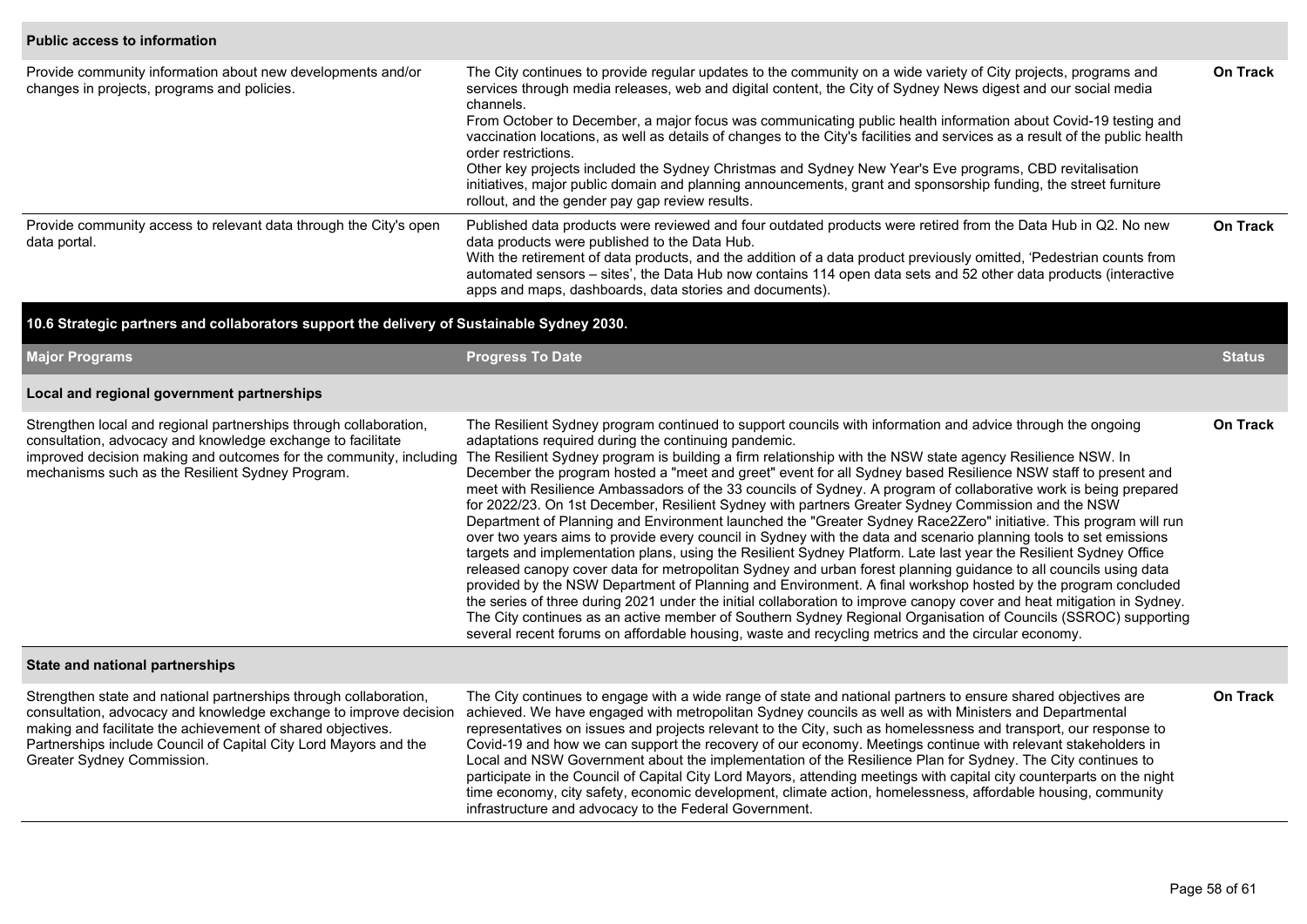#### **International partnerships**

Utilise international partnerships programs to facilitate knowledge exchange and ensure the City benefits from the best and most current knowledge and processes to improve outcomes for the community and the area, including C40 and Global Resilient Cities Network.

The City collaborated with Investment NSW on organising the NSW-Guangdong Joint Economic Meeting (JEM) on 1 and 2 December. JEM aims to unlock bilateral trade and investment outcomes and facilitate knowledge exchange of priority sectors and strengthens bilateral networks. At the Clean Economy Sub-forum, the City's CEO gave an opening speech followed by three City staff presenting on sustainable urban development, Green Square and Sydney Park water recycling system. Senior NSW and Guangdong Government and industry representatives shared insights on Net Zero, green finance and sustainable built environments. Resilient Cities Network: Sydney presented at an 8 December 2021 Asia-Pacific webinar of the Resilient Cities Network in conjunction with the Singapore Centre for Liveable Cities. Resilient Sydney coordinated two presentations on the topic of 'Nature Based Solutions for City Resilience'. The Sydney Institute of Marine Science with North Sydney council presented on Living Seawalls, an ecological restoration project in Sydney Harbour. Hornsby Council presented on a mangrove restoration project in the Hawkesbury. The Chief Resilience Officer has been appointed as an Asia-Pacific representative on the Global Steering Committee of the Resilient Cities Network for a two year term. Sydney presented to the European and Middle-East network cities in November on the recently released monitoring and evaluation report of the Resilient Sydney program. **On Track**

C40 update: C40 provided the City with daily briefings during the COP26 global climate summit in late 2021; City staff participated in the annual C40 Air Quality Network Workshop December 2021; C40 has developed tools for heat resistant cities, active transport, congestion and cool roofs that have been distributed to relevant staff.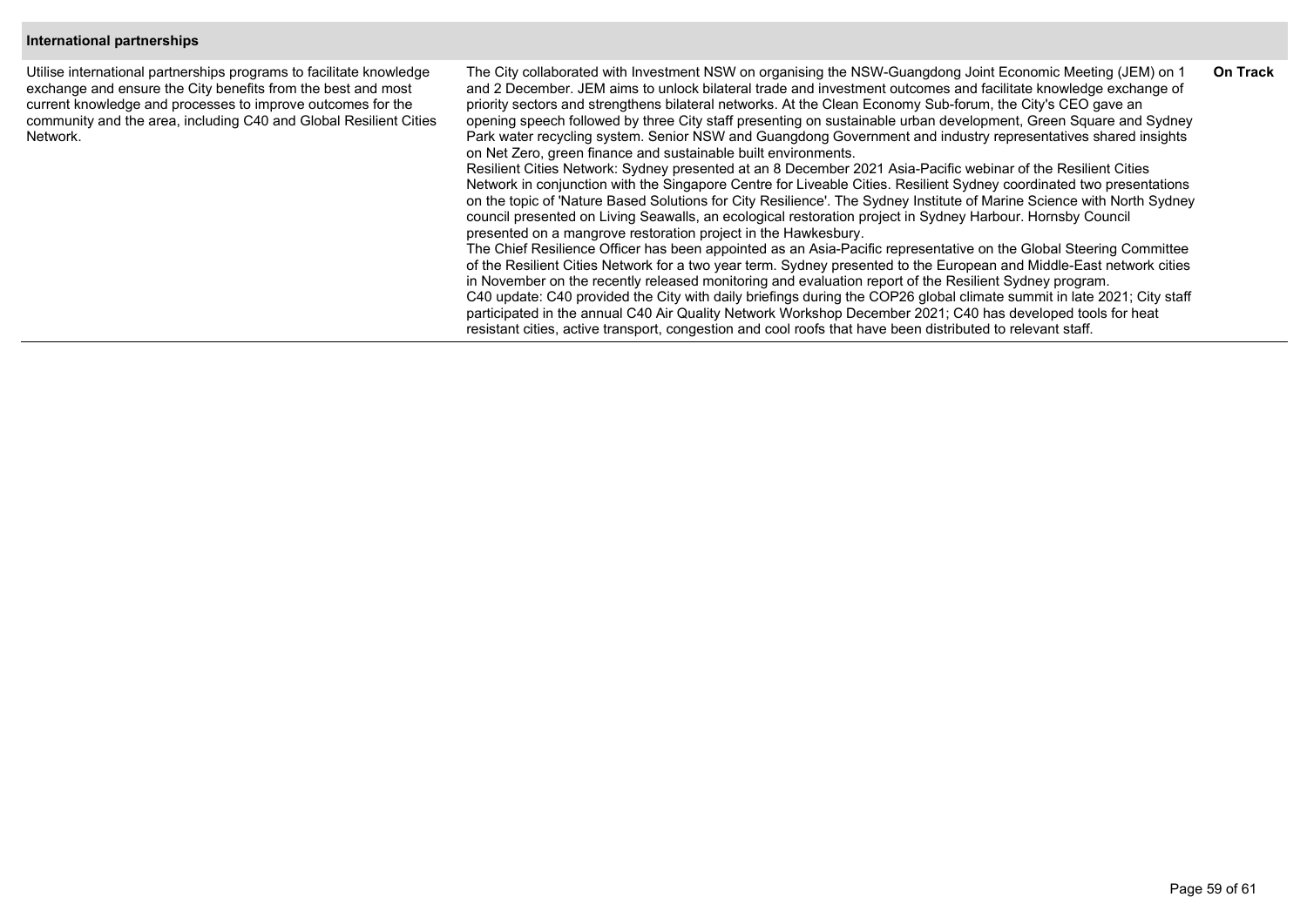### **10.S.1 Performance Measures**

| Accountability and transparency |  |
|---------------------------------|--|
|---------------------------------|--|

| <b>Key Performance Indicator</b>                                                      | <b>Unit</b> | 2019/20        | 2020/21        | 2021/22                  |                  | 2021/22 Result      |        |                          |                | <b>Comment</b>                                                                                                                                                                                                             | <b>Status</b>     |
|---------------------------------------------------------------------------------------|-------------|----------------|----------------|--------------------------|------------------|---------------------|--------|--------------------------|----------------|----------------------------------------------------------------------------------------------------------------------------------------------------------------------------------------------------------------------------|-------------------|
|                                                                                       |             | <b>Result</b>  | <b>Result</b>  | <b>Target</b>            | Q <sub>1</sub>   | Q2                  | Q3     | Q <sub>4</sub>           | <b>YTD</b>     |                                                                                                                                                                                                                            |                   |
| <b>GIPAA Formal Access Applications</b><br>received                                   | No.         | 55             | 40             |                          | $\boldsymbol{9}$ | $\overline{7}$      |        | $\overline{\phantom{a}}$ | 16             | Q2 figures for section 41 access applications<br>(formals) received in the last four years are<br>13, 16, 12, and 7. The trend continues to<br>decrease.                                                                   | Indicator<br>Only |
| <b>GIPAA Informal Access Applications</b><br>received                                 | No.         | 3,946          | 3,751          | $\overline{\phantom{a}}$ | 1,056            | 830                 |        |                          | 1,886          | Informal information access requests<br>continued to decrease.                                                                                                                                                             | Indicator<br>Only |
| Public Interest disclosures received                                                  | No          | $\overline{2}$ | 3              |                          | $\mathbf 0$      | $\mathbf{1}$        |        |                          | $\overline{1}$ | One public interest disclosure was received in<br>November 2021.                                                                                                                                                           | Indicator<br>Only |
| <b>Complaints processes</b>                                                           |             |                |                |                          |                  |                     |        |                          |                |                                                                                                                                                                                                                            |                   |
| <b>Key Performance Indicator</b>                                                      | <b>Unit</b> | 2019/20        | 2020/21        | 2021/22                  |                  | 2021/22 Result      |        |                          |                | <b>Comment</b>                                                                                                                                                                                                             | <b>Status</b>     |
|                                                                                       |             | <b>Result</b>  | <b>Result</b>  | <b>Target</b>            | Q <sub>1</sub>   | Q2                  | Q3     | Q <sub>4</sub>           | <b>YTD</b>     |                                                                                                                                                                                                                            |                   |
| Complaints upheld regarding breaches<br>of the code of conduct by City<br>Councillors | No.         |                |                |                          |                  |                     |        |                          |                |                                                                                                                                                                                                                            | Indicator<br>Only |
| Complaints upheld regarding fraud or<br>corruption by City staff                      | No.         | 4              | $\overline{c}$ | ÷,                       | $\mathbf{3}$     | $\mathsf{O}\xspace$ |        |                          | 3              | No complaints of fraud and corruption by City<br>staff were substantiated in Q2 2021-2022.                                                                                                                                 | Indicator<br>Only |
| <b>Workforce</b>                                                                      |             |                |                |                          |                  |                     |        |                          |                |                                                                                                                                                                                                                            |                   |
| <b>Key Performance Indicator</b>                                                      | <b>Unit</b> | 2019/20        | 2020/21        | 2021/22                  |                  | 2021/22 Result      |        |                          |                | <b>Comment</b>                                                                                                                                                                                                             | <b>Status</b>     |
|                                                                                       |             | <b>Result</b>  | <b>Result</b>  | <b>Target</b>            | Q <sub>1</sub>   | Q2                  | Q3     | Q <sub>4</sub>           | <b>YTD</b>     |                                                                                                                                                                                                                            |                   |
| Approved full time equivalent (FTE)<br>establishment positions                        | No          | 1,977.33       | 1,929.25       | $\overline{\phantom{a}}$ | 1,934.3          | 1,931.64            | $\sim$ | $\sim$                   | 1,931.64       |                                                                                                                                                                                                                            | Indicator<br>Only |
| Vacancy rate                                                                          | $\%$        | 9.11           | 9.87           | $\overline{a}$           | 10.34            | 9.8                 |        |                          | 10.07          | Recruitment for some roles continued to be<br>disrupted due to Covid-19 and skills<br>shortages.                                                                                                                           | Indicator<br>Only |
| Lost time injuries                                                                    | <b>No</b>   | 54             | 46             | $\overline{a}$           | 6                | $\mathbf{1}$        |        |                          | $\overline{7}$ | During this quarter, there was 1 lost time<br>injury. This is a decrease of 11 or 91.7%<br>compared to the same period last financial<br>year. Annually by quarter, the number of<br>injuries is still trending downwards. | Indicator<br>Only |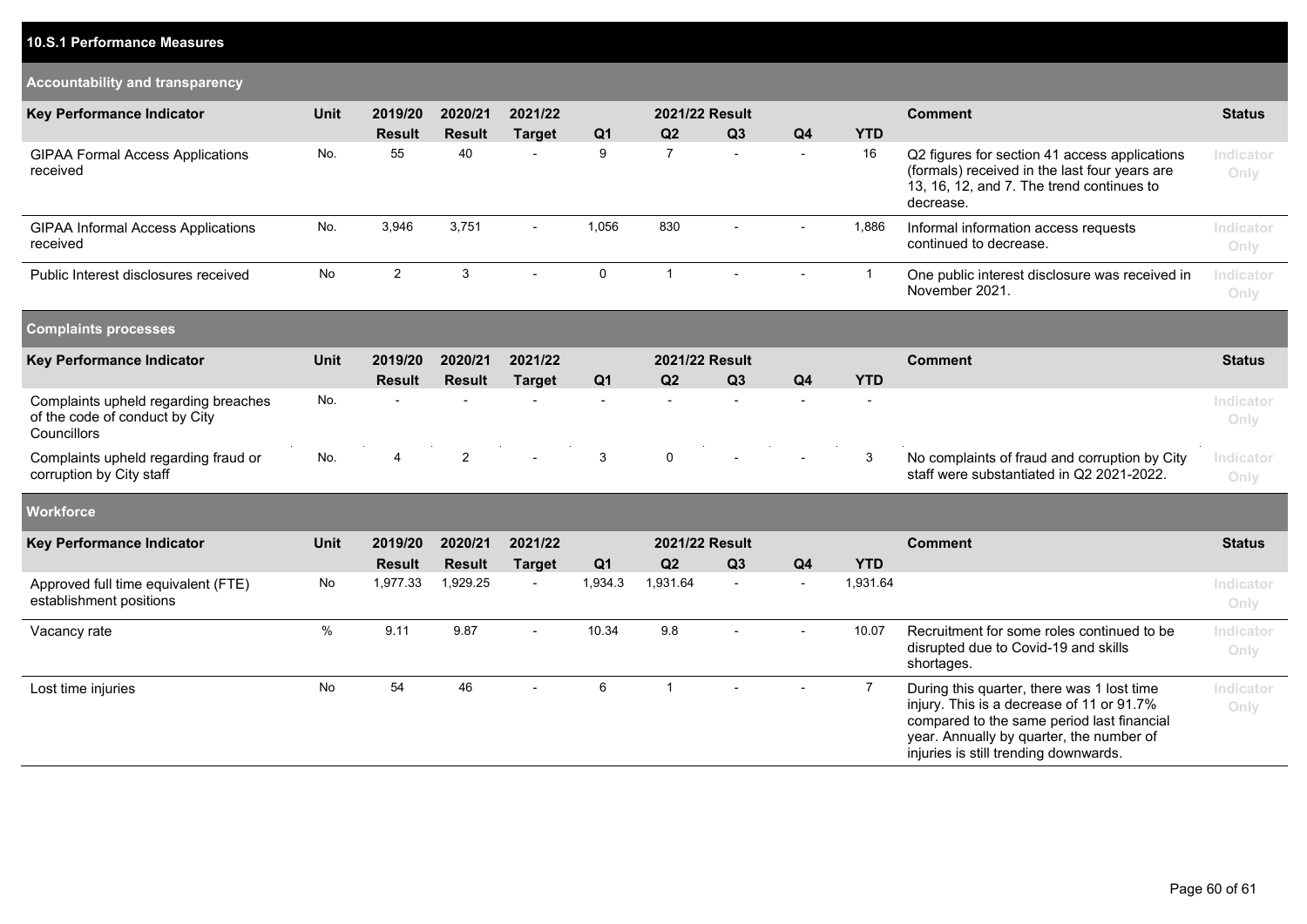| <b>Customer service</b>                              |             |               |               |                |                |        |                          |                          |            |                                                                                                                                                                                                                                                |                   |
|------------------------------------------------------|-------------|---------------|---------------|----------------|----------------|--------|--------------------------|--------------------------|------------|------------------------------------------------------------------------------------------------------------------------------------------------------------------------------------------------------------------------------------------------|-------------------|
| Key Performance Indicator                            | <b>Unit</b> | 2019/20       | 2020/21       | 2021/22        | 2021/22 Result |        |                          |                          |            | <b>Comment</b>                                                                                                                                                                                                                                 | <b>Status</b>     |
|                                                      |             | <b>Result</b> | <b>Result</b> | <b>Target</b>  | Q <sub>1</sub> | Q2     | Q <sub>3</sub>           | Q <sub>4</sub>           | <b>YTD</b> |                                                                                                                                                                                                                                                |                   |
| Contacts via Online Business Services<br>(OBS)       | %           | 45.75         | 48            | $\blacksquare$ | 56             | 51     | $\blacksquare$           | $\overline{\phantom{a}}$ | 53.5       |                                                                                                                                                                                                                                                | Indicator<br>Only |
| Contacts by other channels (calls,<br>counter)       | $\%$        | 54.25         | 51.25         | $\sim$         | 44             | 49     | $\overline{\phantom{a}}$ | $\overline{\phantom{a}}$ | 46.5       |                                                                                                                                                                                                                                                | Indicator<br>Only |
| Calls answered within 30 seconds                     | $\%$        | 67.25         | 68.5          | 65             | 70             | 49     |                          |                          | 59.5       | Grade of service impacted by unplanned leave<br>and vacancies.                                                                                                                                                                                 | Watch             |
| Calls completed at first contact                     | $\%$        | 87.5          | 93            | 80             | 90             | 90     |                          |                          | 90         |                                                                                                                                                                                                                                                | <b>On Track</b>   |
| Requests received                                    | No.         | 220,247       | 235,727       | $\sim$         | 52,326         | 53,742 | $\overline{\phantom{a}}$ | $\overline{\phantom{a}}$ | 106,068    | Service requests received increased by 3% in<br>Q2 of 2021/22 when compared to previous<br>quarter.                                                                                                                                            | Indicator<br>Only |
| Requests actioned within agreed service<br>standards | %           | 87.57         | 88.75         | 90             | 88             | 84.33  |                          |                          | 86.17      | 84.33% of requests were actioned within<br>agreed service levels, which is within<br>tolerance level of agreed service standards of<br>$90\%$ .<br>Service level is impacted by both complexity<br>of requests and delays due to the pandemic. | Watch             |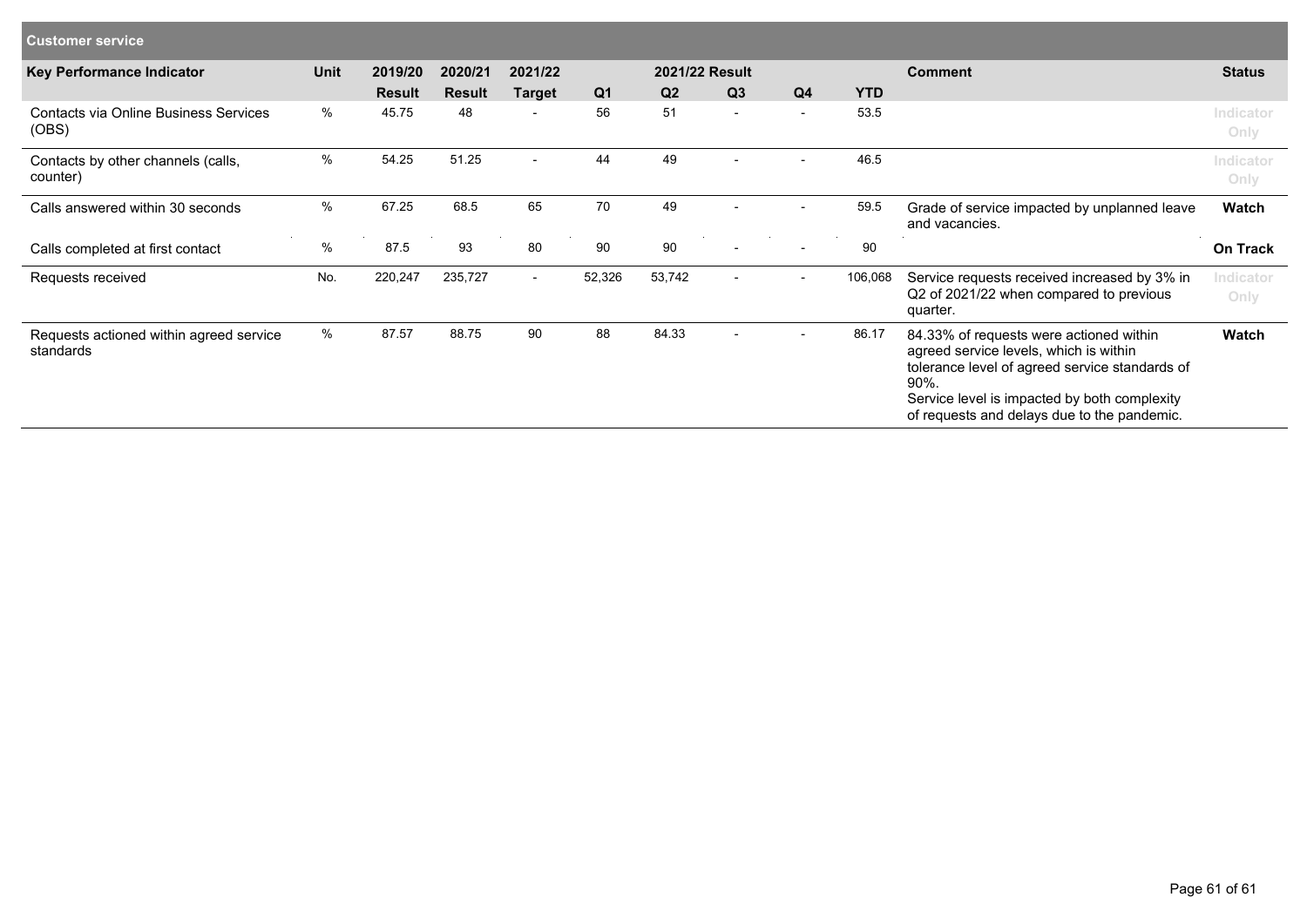### **Glossary**

**BASIX** – Building sustainability index, is a NSW Government planning measure to reduce household electricity and water use by setting minimum sustainability targets for new and renovated homes.

**CALD** – Culturally and linguistically diverse peoples referencing the many Australian communities that originally came from different countries and therefore have cultures and languages that are different to those of Australians born here generation after generation.

**CBD** – Central Business District. The Sydney Central Business District is the historical and main commercial centre of Sydney. Geographically, its north-south axis runs from Circular Quay in the north to Central railway station in the south. Its east-west axis runs from a chain of parkland that includes Hyde Park, The Domain, Royal Botanic Gardens and Farm Cove on Sydney Harbour in the east, to Darling Harbour and the Western Distributor in the west.

**CCAP** – Climate Change Action Plan - City is a web-based software application owned by Kinesis designed to aggregate, analyse and report disparate urban data to measure, track, report and manage energy use and sustainability performance.

**CWI** – Community Wellbeing Indicators developed in partnership with the Institute for Sustainable Futures at the University of Technology, Sydney and the McCaughey Research Centre from the University of Melbourne which provide a critical evidence-base on changing trends and issues affecting the community over time that can inform policy development and service provision investment planning.

**DCJ** – Department of Communities and Justice supports vulnerable people and families to participate in social and economic life and build stronger communities.

**DPIE** – Department of Planning, Industry and Environment provide services in urban and regional planning, natural resources, industry, environment, Aboriginal and social housing, and regional New South Wales.

**EPA** – NSW Environment Protection Authority is the primary environmental regulator for New South Wales. Its purpose is to improve environmental performance and waste management for NSW.

**HART** – Homelessness Assertive Outreach Response Team is a partnership between NSW Department of Communities and Justice and City of Sydney who collaborate with specialist health, homelessness, and other non-government services to provide services for people sleeping rough.

**ICAC** – The Independent Commission Against Corruption in an independent organisation to protect the public interest, prevent breaches of public trust and guide the conduct of public officials in the NSW public sector.

**IPART** – Independent Pricing and Regulatory Tribunal. Is the independent regulator that determines the maximum prices that can be charged for certain retail energy, water and transport services in New South Wales and also reviews certain matters relating to local government, including the annual rate peg.

**LGA** – local government area. The Sydney LGA is made up of 33 suburbs wholly or partly contained within our Local Government Area boundary. They are Alexandria, Annandale, Barangaroo, Beaconsfield, Camperdown, Centennial Park, Chippendale, Darlinghurst, Darlington, Dawes Point, Elizabeth Bay, ,Erskineville, ,Eveleigh, Forest Lodge, ,Glebe, Haymarket, Millers Point, Moore Park, Newtown, Paddington, Potts Point, Pyrmont, Redfern, Rosebery, Rushcutters Bay, St Peters, Surry Hills, Sydney, The Rocks, Ultimo, Waterloo, Woolloomooloo and Zetland.

**MPEP** – Major Properties Efficiency Project, implemented by the City to investigate and deliver costeffective options for reducing emissions generation and water consumption at 14 City properties which together account for at least 80% (electricity), 95% (gas) and 70% (water) of utility usage across the City's property portfolio.